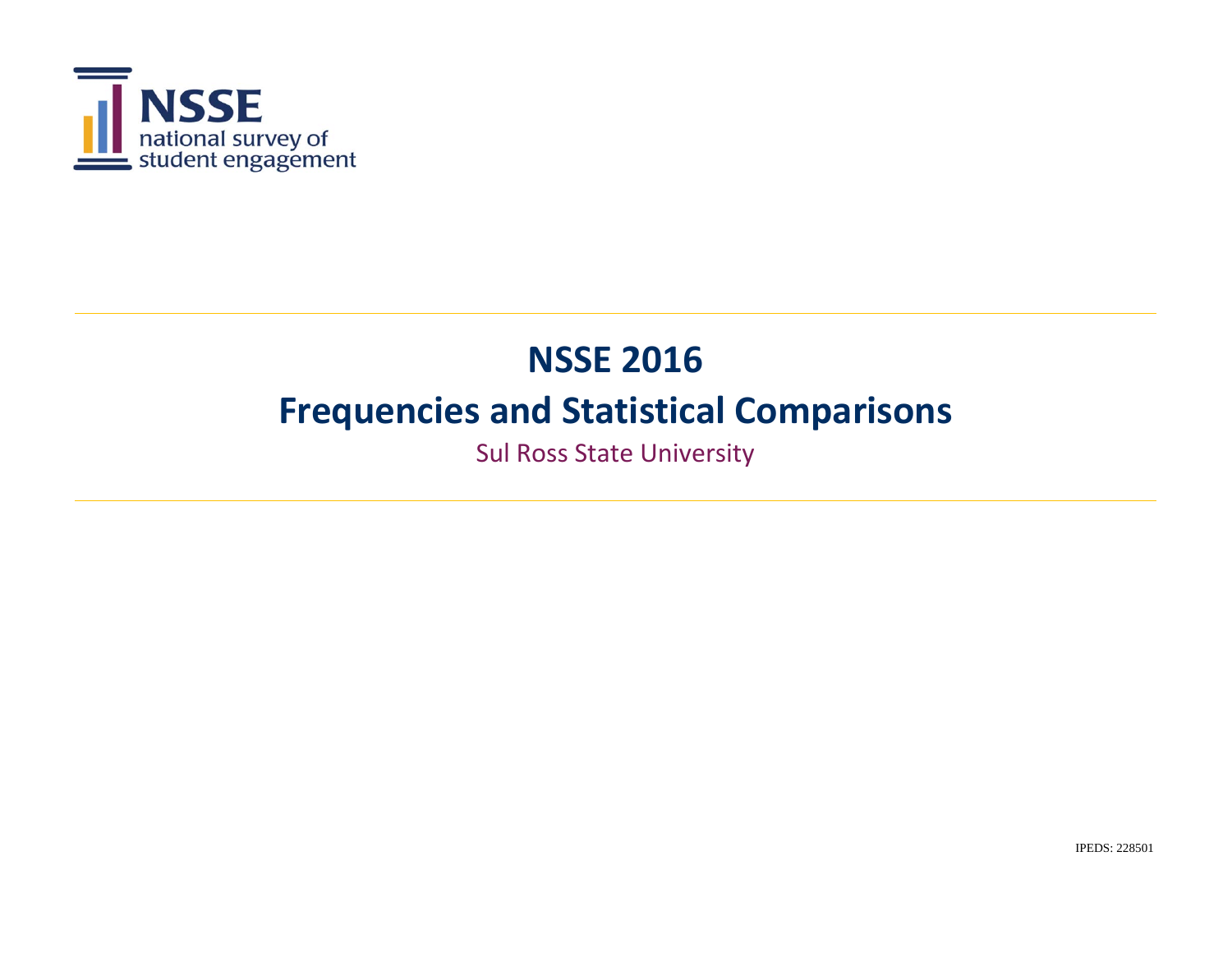

## **NSSE 2016 Frequencies and Statistical Comparisons About This Report**

The *Frequencies and Statistical Comparisons* report presents item-by-item student responses and statistical comparisons that allow you to examine patterns of similarity and difference between your students and those at your comparison group institutions. The report uses information from all randomly selected or census-administered students. The display below highlights important details in the report to keep in mind when interpreting you results. For more information please visit our website (**nsse.indiana.edu**) or contact a member of the NSSE team.

- 1. *Class level:* As reported by your institution.
- 2.*Item numbers:* Numbering corresponds to the survey facsimile included in your *Institutional Report* and available on the NSSE website.
- 3. *Item wording and variable names:* Survey items are in the same order and wording as they appear on the instrument. Variable names are included for easy reference to your data file and codebook.
- 4. *Values and response options:* Values are used to calculate means. Response options are worded as they appear on the instrument.
- 5. *Count and column percentage (%):* The Count column contains the number of students who selected the corresponding response option. The column percentage is the weighted percentage of students selecting the corresponding response option.

**Note:** Column percentages and statistics are weighted by institutionreported sex and enrollment status. Comparison group statistics are also weighted by institutional size. Counts are unweighted and cannot be used to replicate column percentages. For details visit: **nsse.indiana.edu/html/weighting.cfm**

6. **Statistical comparisons:** Items with mean differences that are larger than would be expected by chance are noted with asterisks referring to three significance levels (\* $p < .05$ , \*\* $p < .01$ , \*\*\* $p < .001$ ). Significance levels indicate the probability that an observed difference is due to chance. Statistical significance does not guarantee the result is substantive or important. Large sample sizes tend to generate more statistically significant results even though the magnitude of mean differences may be inconsequential. Consult effect sizes (see #7) to judge the practical meaning of differences. Unless otherwise noted, statistical comparisons are two-tailed independent *<sup>t</sup>* -tests. Exceptions are items 11 a-f which are compared using a *z*-test.



- 7. *Effect size:* Effect size indicates practical significance. An effect size of .2 is often considered small, .5 moderate, and .8 large. A positive effect size indicates that your institution's mean was greater than that of the comparison group, thus showing a favorable result for your institution. A negative effect size indicates your institution lags behind the comparison group, suggesting that the student behavior or institutional practice represented by the item may warrant attention. Effect sizes for independent *<sup>t</sup>* -tests use Cohen's *d; <sup>z</sup>*tests use Cohen's *h* . Cohen's *d* is calculated by dividing the mean difference by the pooled standard deviation. Cohen's *h* is calculated by taking the difference in the proportion of students who responded "Done or in progress" after the proportion has been transformed using a non-linear (arcsine) transformation. See: Cohen, J. (1988). *Statistical power analysis for the behavioral sciences (2nd edition).* New York: Psychology Press.
- 8. *Key to symbols:* 
	- ▲ **Your students' average** was significantly higher (*p* < .05) with an effect size at least .3 in magnitude.
	- $\Delta$  **Your students' average** was significantly higher ( $p < .05$ ) with an effect size less than .3 in magnitude.
	- **V** Your students' average was significantly lower ( $p < .05$ ) with an effect size less than .3 in magnitude.
	- ▼ **Your students' average** was significantly lower (*p* < .05) with an effect size at least .3 in magnitude.
	- Note: It is important to interpret the direction of differences relative to item wording and your institutional context.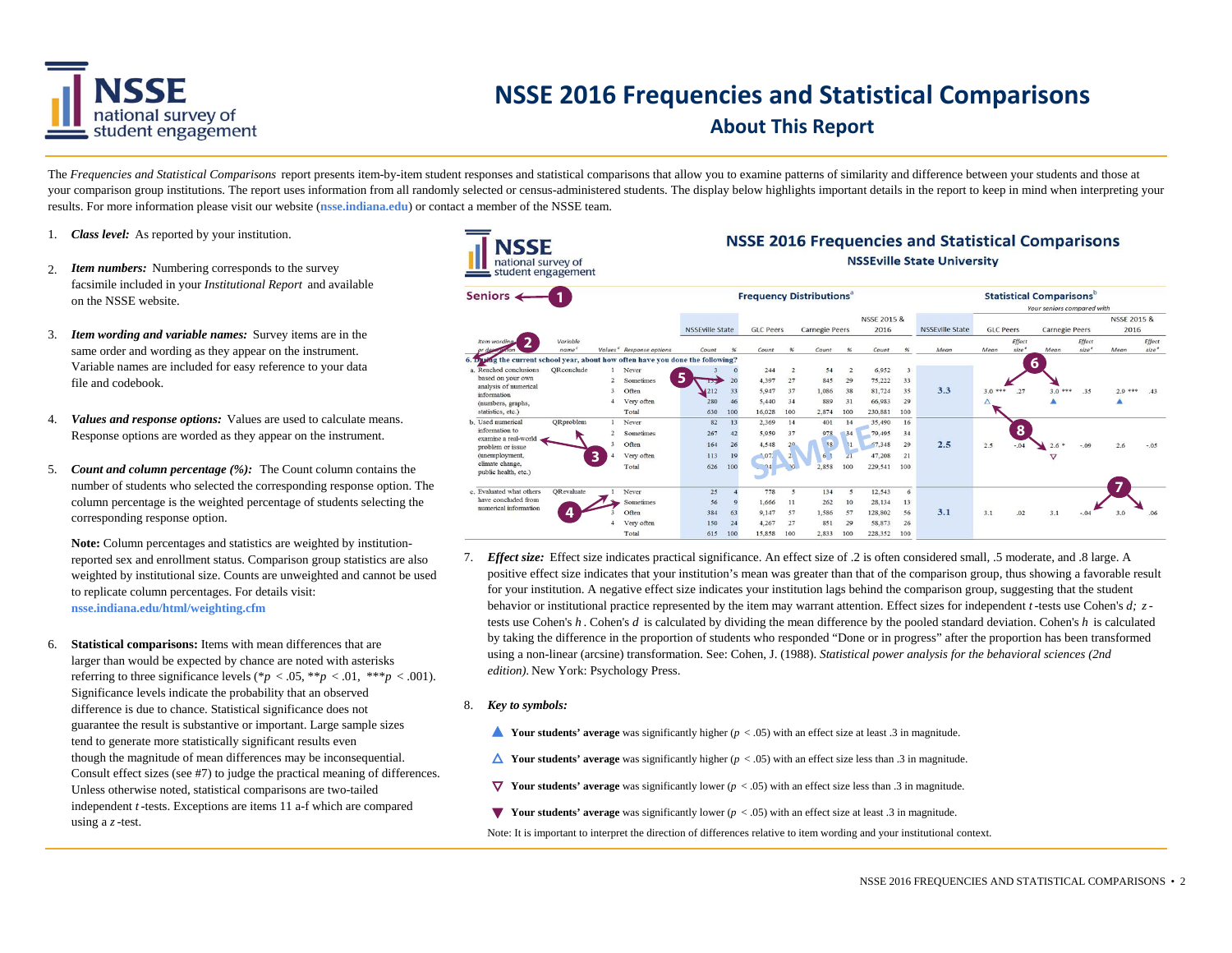

#### **First-Year Students**

**SRSU** *Item wording or description Variable name Values <sup>d</sup> Response options Count % Count % Count % Count % Mean Effect size <sup>e</sup> Effect size <sup>e</sup> Effect size <sup>e</sup>* **1. During the current school year, about how often have you done the following?** a. Asked questions or askquest 1 Never 0 0 712 5 1,526 3 6,454 3 2 Sometimes 15 36 6,004 40 18,571 33 72,132 34 3 Often <sup>15</sup> <sup>36</sup> 5,208 <sup>34</sup> 20,743 <sup>36</sup> 76,262 <sup>35</sup> **2.99** 2.7 .23 2.9 .01 2.9 .05 4 Very often 11 27 3,365 22 16,323 29 59,609 28 Total 41 100 15,289 100 57,163 100 214,457 100 b. Prepared two or more drafts 1 Never r 2 5 2,752 19 8,211 14 33,332 16 2 Sometimes 10 24 5,059 34 19,442 34 73,699 34 3 Often <sup>16</sup> <sup>40</sup> 4,366 <sup>28</sup> 17,065 <sup>30</sup> 63,018 <sup>30</sup> **3.0**3.0 2.5 \*\*\*  $.50$  2.6 \*\*  $.38$  2.5 \*\*  $.43$ 4 Very often 13 31 2,961 18 12,026 21 42,666 20 Total 41 100 15,138 100 56,744 100 212,715 100 c. Come to class without unprepared  $\tau$  1 Very often  $\tau$  3 8 924 6 2,825 5 11,314 6 2 Often 4 10 2,147 15 6,285 11 26,474 13 3 Sometimes <sup>18</sup> <sup>43</sup> 8,410 <sup>55</sup> 31,145 <sup>55</sup> 118,633 <sup>55</sup> **3.1** 3.0 .20 3.1 .06 3.0 .12 4 Never 16 38 3,574 23 16,165 29 55,212 26 Total 41 100 15,055 100 56,420 100 211,633 100 d. 1 NeverAttended an art 14 34 5,505 37 20,456 39 73,440 38 2 Sometimes 9 22 5,757 39 21,492 38 81,891 38 3 Often <sup>10</sup> <sup>25</sup> 2,344 <sup>15</sup> 8,996 <sup>15</sup> 35,419 <sup>16</sup> **2.33** 2.0 .34 1.9 .38 2.0 .36 4 Very often 8 20 1,391 9 5,224 9 19,932 9 Total 41 100 14,997 100 56,168 100 210,682 100 e. Asked another student CLaskhelp 1 Never 5 12 1,187 9 5,513 13 17,604 10 2 Sometimes 17 42 5,586 38 21,886 39 79,649 39 3 Often <sup>14</sup> <sup>34</sup> 5,384 <sup>35</sup> 19,200 <sup>32</sup> 73,601 <sup>34</sup> **2.5** $2.6$   $-18$   $2.5$   $-04$   $2.6$   $-13$ 4 Very often 5 13 2,791 18 9,411 16 39,263 18 Total 41 100 14,948 100 56,010 100 210,117 100 f. 1 NeverExplained course 0 0 656 5 3,191 7 9,655 6 2 Sometimes 15 36 5,422 37 21,021 39 76,144 37 3 Often <sup>19</sup> <sup>47</sup> 5,840 <sup>39</sup> 21,668 <sup>37</sup> 82,746 <sup>38</sup> **2.88** 2.7 .10 2.6 .21 2.7 .13 SRSU Southwest Public Carnegie Class NSSE 2015 & 2016 Southwest Public Carnegie Class NSSE 2015 & 2016 **Frequency Distributions**<sup>a</sup> **Statistical Comparisons** *Your first-year students compared with Mean Mean* exhibit, play, or other arts performance (dance, music, etc.) attendartcontributed to course discussions in other ways askquest drafts of a paper or assignment before turning it in draftscompleting readings or assignments unpreparedr *(Reverse-coded version of*  unprepared *created by NSSE.)* to help you understand course materialCLaskhelp material to one or more studentsCLexplain *Mean*

> 4 Very often 7 17 2,955 20 9,857 17 40,624 19 Total 41 100 14,873 100 55,737 100 209,169 100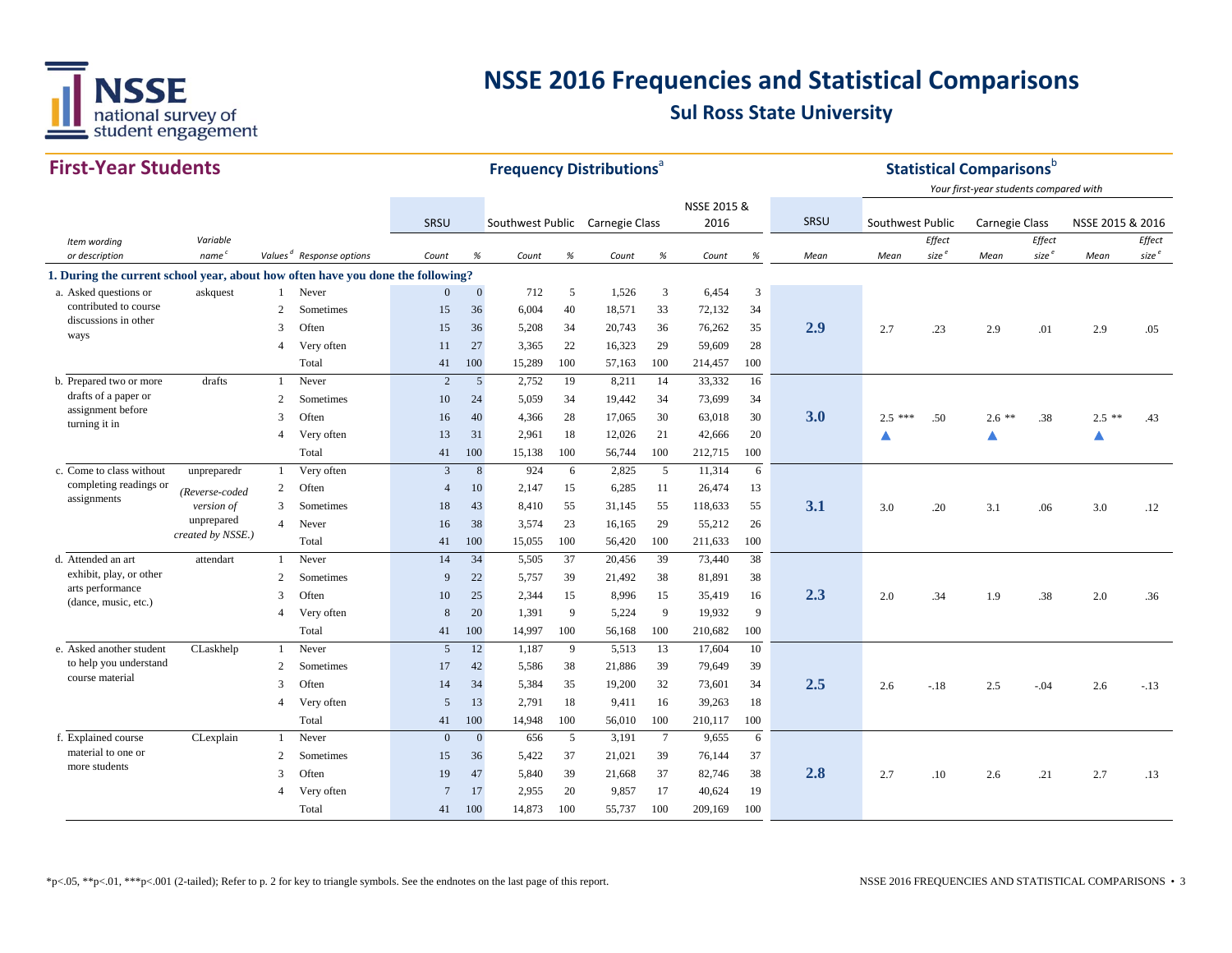

#### **First-Year StudentsSRSU** *Item wording or description Variable name Values <sup>d</sup> Response options Count % Count % Count % Count % Mean Effect size <sup>e</sup> Mean Mean Effect size <sup>e</sup> Effect size <sup>e</sup>* SRSU Southwest Public Carnegie Class NSSE 2015 & 2016 Southwest Public Carnegie Class NSSE 2015 & 2016 **Frequency Distributions**<sup>a</sup> **Statistical Comparisons** *Your first-year students compared with Mean*g. Prepared for exams by CLstudy 1 Never 6 14 2,029 14 8,633 18 28,497 16 2 Sometimes 11 26 5,124 35 19,655 35 72,445 35 3 Often <sup>15</sup> <sup>37</sup> 4,550 <sup>30</sup> 16,860 <sup>29</sup> 64,941 <sup>30</sup> **2.7** 2.6 .12 2.5 .24 2.5 .15 4 Very often 9 23 3,147 21 10,546 18 43,023 20 Total 41 100 14,850 100 55,694 100 208,906 100 h. Worked with other CL project 1 Never 4 9 1,061 8 4,820 11 14,931 9 2 Sometimes 17 40 5,434 38 20,828 38 78,389 38 3 Often <sup>12</sup> <sup>30</sup> 5,394 <sup>35</sup> 19,811 <sup>34</sup> 75,048 <sup>35</sup> **2.6b** 2.7  $-.06$  2.6  $.06$  2.6  $-.02$ 4 Very often 8 20 2,900 19 9,955 17 39,526 18 Total 41 100 14,789 100 55,414 100 207,894 100 i. Given a course **the course** bresent the 1 Never 4 10 3,225 24 9,196 19 36,018 19 2 Sometimes 21 51 6,514 43 23,835 42 91,414 43 3 Often <sup>11</sup> <sup>27</sup> 3,442 <sup>22</sup> 15,232 <sup>27</sup> 54,963 <sup>26</sup> **2.4** 2.2 .25 2.3 .11 2.3 .13 4 Very often 5 12 1,571 10 6,935 12 24,744 12 Total 41 100 14,752 100 55,198 100 207,139 100 **2. During the current school year, about how often have you done the following?** a. Combined ideas from RIintegrate 1 Never 4 10 1,135 8 3,949 8 13,882 7 2 Sometimes 15 39 5,643 40 20,657 38 77,143 38 3 Often <sup>17</sup> <sup>46</sup> 5,184 <sup>36</sup> 19,829 <sup>36</sup> 74,979 <sup>37</sup> **2.53** 2.6 -.16 2.6 -.19 2.6 -.21 4 Very often 2 6 2,387 17 9,568 18 36,389 18 Total 38 100 14,349 100 54,003 100 202,393 100 b. Connected your **RIsocietal** 1 Never 3 8 1,433 11 4,298 9 16,193 9 2 Sometimes 12 31 5,576 39 20,098 37 75,934 38 3 Often <sup>17</sup> <sup>45</sup> 4,990 <sup>34</sup> 19,683 <sup>36</sup> 73,116 <sup>36</sup> **2.7** 2.5 .17 2.6 .08 2.6 .09 4 Very often 6 16 2,244 16 9,474 18 35,578 18 Total 38 100 14,243 100 53,553 100 200,821 100 c. Included diverse and RIdiverse and The Never 5 13 1,579 12 4,904 10 18,717 10 2 Sometimes 13 34 5,398 39 20,319 38 76,659 38 3 Often <sup>14</sup> <sup>38</sup> 4,792 <sup>32</sup> 18,566 <sup>34</sup> 69,012 <sup>34</sup> **2.6b** 2.5 .02 2.6  $-0.05$  2.6  $-0.03$ 4 Very often 6 15 2,447 17 9,628 18 35,957 18 Total 38 100 14,216 100 53,417 100 200,345 100 students on course projects or assignments CLproject discussing or working through course material with other studentsCL<sub>study</sub> presentation present different courses when completing assignments RIintegrate learning to societal problems or issues RIsocietalperspectives (political, religious, racial/ethnic, gender, etc.) in course discussions or assignments RIdiverse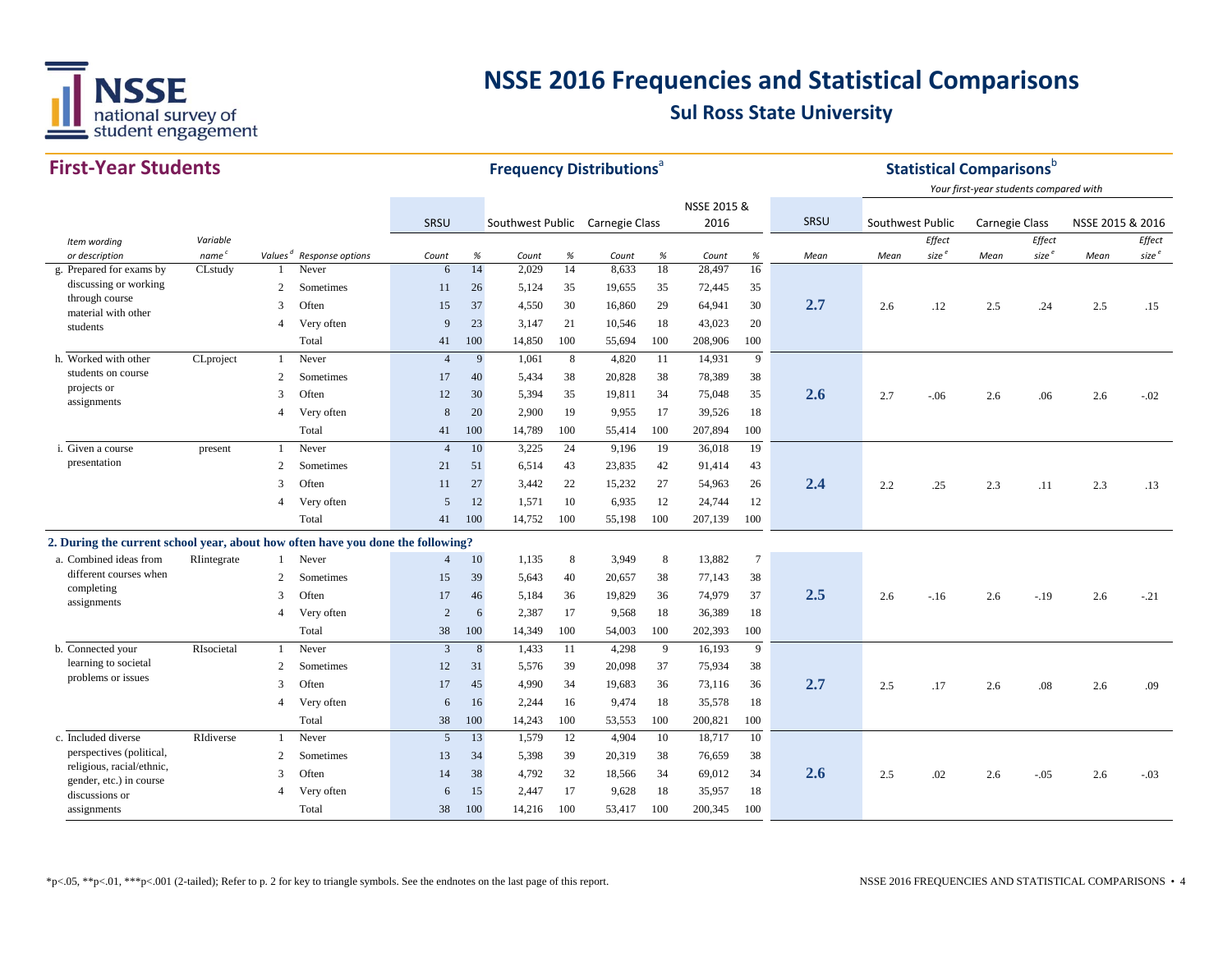

#### **First-Year StudentsSRSU** *Item wording or description Variable name Values <sup>d</sup> Response options Count % Count % Count % Count % Mean Effect size <sup>e</sup> Mean Mean Effect size <sup>e</sup> Effect size <sup>e</sup>* SRSU Southwest Public Carnegie Class NSSE 2015 & 2016 Southwest Public Carnegie Class NSSE 2015 & 2016 **Frequency Distributions**<sup>a</sup> **Statistical Comparisons** *Your first-year students compared with Mean*d. Examined the **RIOW** RIownview 1 Never 1 2 727 5 2,496 5 9,315 5 2 Sometimes 12 31 4,624 33 17,110 32 63,916 32 3 Often <sup>19</sup> <sup>51</sup> 6,004 <sup>42</sup> 22,869 <sup>43</sup> 85,996 <sup>43</sup> **2.88** 2.8 .05 2.8 .02 2.8 .02 4 Very often 6 16 2,793 20 10,759 21 40,293 20 Total 38 100 14,148 100 53,234 100 199,520 100 e. 1 NeverTried to better 1 2 498 4 1,705 4 6,541 4 2 Sometimes 9 24 4,015 29 14,934 28 56,322 28 3 Often <sup>17</sup> <sup>46</sup> 6,059 <sup>43</sup> 23,130 <sup>43</sup> 86,790 <sup>43</sup> **3.0** 2.9 .11 2.9 .10 2.9 .11 4 Very often 10 27 3,544 25 13,264 25 49,160 25 Total 37 100 14,116 100 53,033 100 198,813 100 f. Learned something RInewview 1 Never 1 2 447 3 1,553 3 5,812 3 2 Sometimes 12 32 4,400 32 15,942 31 59,942 31 3 Often <sup>17</sup> <sup>46</sup> 6,000 <sup>42</sup> 22,861 <sup>43</sup> 85,780 <sup>43</sup> **2.88** 2.8 .00 2.9  $-0.04$  2.9  $-0.04$ 4 Very often 7 20 3,207 22 12,462 24 46,488 23 Total 37 100 14,054 100 52,818 100 198,022 100 g. Connected ideas from RIconnect 1 Never 1 3 249 2 800 2 2,785 2 2 Sometimes 8 23 3,345 24 11,149 22 41,814 22 3 Often <sup>17</sup> <sup>49</sup> 6,360 <sup>45</sup> 24,562 <sup>46</sup> 91,577 <sup>46</sup> **3.00**  $3.0$   $-0.03$   $3.1$   $-10$   $3.1$   $-10$ 4 Very often 9 26 4,039 29 16,064 31 60,974 31 Total 35 100 13,993 100 52,575 100 197,150 100 **3. During the current school year, about how often have you done the following?** a. Talked about career 5F SF Career 1 Never 6 18 2,878 21 10,469 22 40,287 22 2 Sometimes 8 22 6,159 45 24,001 45 89,938 45 3 Often <sup>12</sup> <sup>36</sup> 3,307 <sup>23</sup> 11,966 <sup>22</sup> 44,605 <sup>22</sup> **2.7** $\frac{1}{2}$  2.2 \*\* .46 2.2 \*\* .48 2.2 \*\* .49 4 Very often 8 24 1,640 11 6,129 11 22,460 11 Total 34 100 13,984 100 52,565 100 197,290 100 b. Worked with a faculty SFotherwork 1 Never 13 38 6,719 49 26,045 52 96,463 51 2 Sometimes 10 29 4,170 30 16,070 29 60,982 30 3 Often <sup>5</sup> <sup>15</sup> 2,018 <sup>14</sup> 6,822 <sup>13</sup> 26,129 <sup>13</sup> **2.1** 1.8 .33 1.7 \* .41 1.8 \* .40 4 Very often 6 17 1,041 8 3,443 7 13,069 7 **A**  ▲ Total 34 100 13,948 100 52,380 100 196,643 100 your courses to your prior experiences and knowledge RIconnectplans with a faculty memberSFcareerstrengths and weaknesses of your own views on a topic or issueRIownviewunderstand someone else's views by imagining how an issue looks from his or her perspective RIperspect that changed the way you understand an issue or concept RInewviewmember on activities other than coursework (committees, student groups, etc.) SFotherwork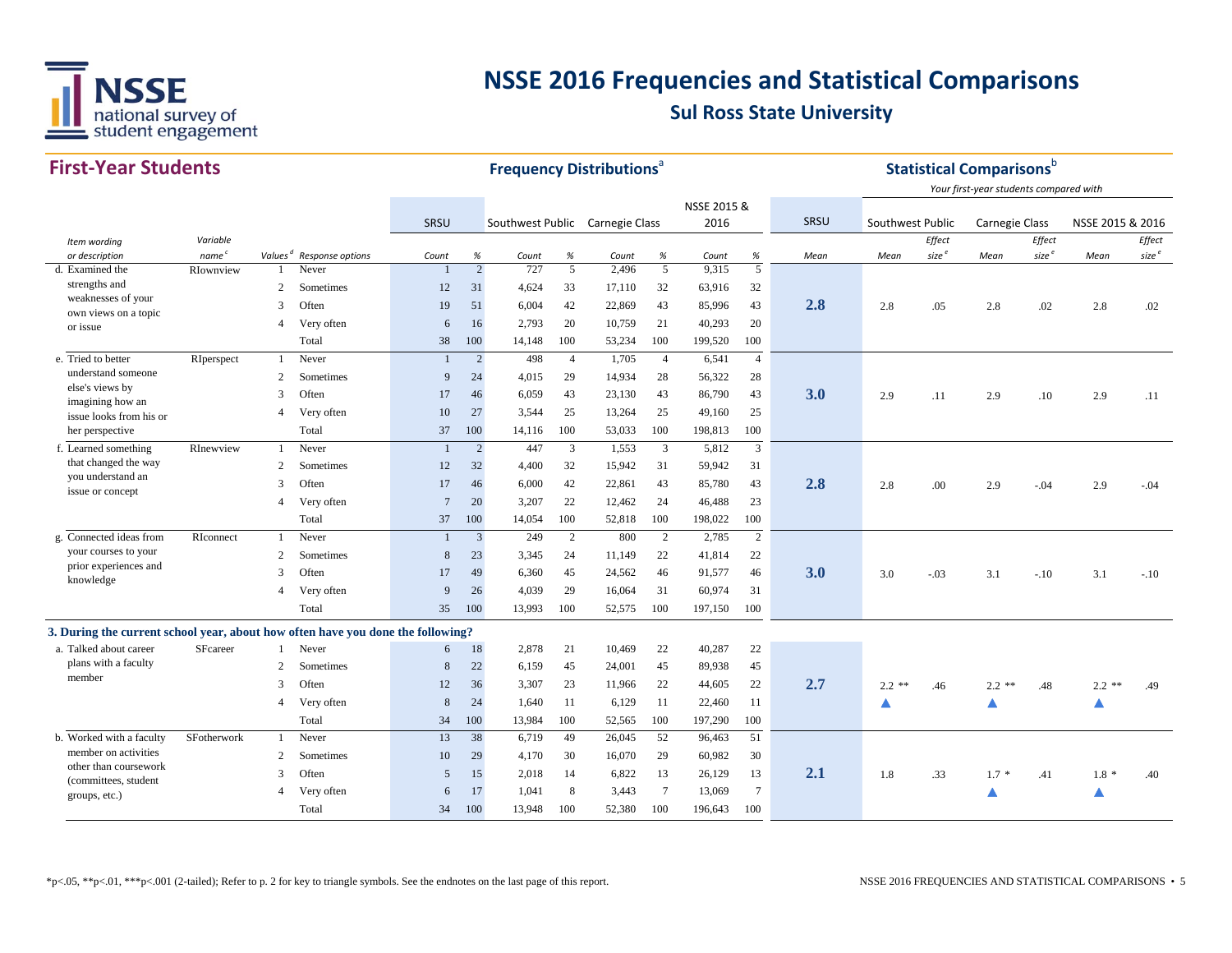

| <b>First-Year Students</b>                                                                |                   |                |                                      |                |              |                                 |                | <b>Frequency Distributions</b> <sup>a</sup> |                |             |                |      |                  |                   | <b>Statistical Comparisons</b> <sup>b</sup><br>Your first-year students compared with |                   |                  |                   |
|-------------------------------------------------------------------------------------------|-------------------|----------------|--------------------------------------|----------------|--------------|---------------------------------|----------------|---------------------------------------------|----------------|-------------|----------------|------|------------------|-------------------|---------------------------------------------------------------------------------------|-------------------|------------------|-------------------|
|                                                                                           |                   |                |                                      |                |              |                                 |                |                                             |                | NSSE 2015 & |                |      |                  |                   |                                                                                       |                   |                  |                   |
|                                                                                           |                   |                |                                      | SRSU           |              | Southwest Public Carnegie Class |                |                                             |                | 2016        |                | SRSU | Southwest Public |                   | <b>Carnegie Class</b>                                                                 |                   | NSSE 2015 & 2016 |                   |
| Item wording                                                                              | Variable          |                |                                      |                |              |                                 |                |                                             |                |             |                |      |                  | Effect            |                                                                                       | Effect            |                  | Effect            |
| or description                                                                            | name <sup>c</sup> |                | Values <sup>d</sup> Response options | Count          | $\%$         | Count                           | $\%$           | Count                                       | $\%$           | Count       | $\%$           | Mean | Mean             | size <sup>e</sup> | Mean                                                                                  | size <sup>e</sup> | Mean             | size <sup>e</sup> |
| c. Discussed course                                                                       | SFdiscuss         |                | Never                                | 12             | 37           | 4,746                           | 34             | 16,823                                      | 34             | 61,669      | 33             |      |                  |                   |                                                                                       |                   |                  |                   |
| topics, ideas, or<br>concepts with a faculty                                              |                   | 2              | Sometimes                            | 11             | 33           | 5,556                           | 40             | 21,971                                      | 40             | 83,503      | 41             |      |                  |                   |                                                                                       |                   |                  |                   |
| member outside of                                                                         |                   | 3              | Often                                | 5              | 15           | 2,508                           | 18             | 9,363                                       | 17             | 35,739      | 18             | 2.1  | 2.0              | .11               | 2.0                                                                                   | .12               | 2.0              | .11               |
| class                                                                                     |                   | $\overline{4}$ | Very often                           | 5              | 16           | 1,106                           | 8              | 4,105                                       | 8              | 15,306      | 8              |      |                  |                   |                                                                                       |                   |                  |                   |
|                                                                                           |                   |                | Total                                | 33             | 100          | 13,916                          | 100            | 52,262                                      | 100            | 196,217     | 100            |      |                  |                   |                                                                                       |                   |                  |                   |
| d. Discussed your                                                                         | SFperform         | $\overline{1}$ | Never                                | 5              | 15           | 3,608                           | 27             | 12,094                                      | 25             | 46,297      | 25             |      |                  |                   |                                                                                       |                   |                  |                   |
| academic performance                                                                      |                   | 2              | Sometimes                            | 10             | 28           | 6,158                           | 44             | 24,277                                      | 46             | 91,309      | 46             |      |                  |                   |                                                                                       |                   |                  |                   |
| with a faculty member                                                                     |                   | 3              | Often                                | 15             | 45           | 2,872                           | 20             | 10,964                                      | 20             | 40,740      | 20             | 2.5  | $2.1$ **         | .47               | $2.1$ **                                                                              | .45               | $2.1$ **         | .46               |
|                                                                                           |                   | $\overline{4}$ | Very often                           | $\overline{4}$ | 12           | 1,246                           | 9              | 4,806                                       | 9              | 17,521      | 9              |      |                  |                   | ▲                                                                                     |                   | Δ                |                   |
|                                                                                           |                   |                | Total                                | 34             | 100          | 13,884                          | 100            | 52,141                                      | 100            | 195,867     | 100            |      |                  |                   |                                                                                       |                   |                  |                   |
| 4. During the current school year, how much has your coursework emphasized the following? |                   |                |                                      |                |              |                                 |                |                                             |                |             |                |      |                  |                   |                                                                                       |                   |                  |                   |
| a. Memorizing course                                                                      | memorize          | -1             | Very little                          | $\mathbf{0}$   | $\mathbf{0}$ | 484                             | $\overline{4}$ | 1,912                                       | $\overline{4}$ | 7,463       | $\overline{4}$ |      |                  |                   |                                                                                       |                   |                  |                   |
| material                                                                                  |                   | 2              | Some                                 | 8              | 22           | 3,243                           | 24             | 12,593                                      | 25             | 48,241      | 25             |      |                  |                   |                                                                                       |                   |                  |                   |
|                                                                                           |                   | 3              | Quite a bit                          | 19             | 54           | 6,233                           | 44             | 23,097                                      | 44             | 86,375      | 44             | 3.0  | 3.0              | .04               | 2.9                                                                                   | .09               | 2.9              | .08               |
|                                                                                           |                   | $\overline{4}$ | Very much                            | 8              | 23           | 3,955                           | 28             | 14,673                                      | 27             | 54,133      | 27             |      |                  |                   |                                                                                       |                   |                  |                   |
|                                                                                           |                   |                | Total                                | 35             | 100          | 13,915                          | 100            | 52,275                                      | 100            | 196,212     | 100            |      |                  |                   |                                                                                       |                   |                  |                   |
| b. Applying facts,                                                                        | HOapply           | $\overline{1}$ | Very little                          | $\overline{1}$ | 3            | 556                             | $\overline{4}$ | 1,865                                       | $\overline{4}$ | 6,622       | $\overline{4}$ |      |                  |                   |                                                                                       |                   |                  |                   |
| theories, or methods to                                                                   |                   | 2              | Some                                 | 12             | 35           | 3,493                           | 25             | 12,684                                      | 25             | 46,236      | 24             |      |                  |                   |                                                                                       |                   |                  |                   |
| practical problems or                                                                     |                   | 3              | Quite a bit                          | 16             | 47           | 6,154                           | 44             | 23,549                                      | 45             | 88,508      | 45             | 2.7  | 2.9              | $-.24$            | 2.9                                                                                   | $-.25$            | 3.0              | $-.28$            |
| new situations                                                                            |                   | $\overline{4}$ | Very much                            | 5              | 14           | 3,637                           | 27             | 13,920                                      | 26             | 53,975      | 27             |      |                  |                   |                                                                                       |                   |                  |                   |
|                                                                                           |                   |                | Total                                | 34             | 100          | 13,840                          | 100            | 52,018                                      | 100            | 195,341     | 100            |      |                  |                   |                                                                                       |                   |                  |                   |
| c. Analyzing an idea,                                                                     | HOanalyze         |                | Very little                          | $\mathbf{1}$   | 3            | 561                             | $\overline{4}$ | 1,893                                       | $\overline{4}$ | 6,933       | $\overline{4}$ |      |                  |                   |                                                                                       |                   |                  |                   |
| experience, or line of                                                                    |                   | 2              | Some                                 | $\overline{7}$ | 21           | 3,511                           | 26             | 12,726                                      | 25             | 47,173      | 25             |      |                  |                   |                                                                                       |                   |                  |                   |
| reasoning in depth by                                                                     |                   | 3              | Quite a bit                          | 19             | 56           | 5,896                           | 43             | 22,519                                      | 43             | 84,144      | 43             | 2.9  | 2.9              | .01               | 3.0                                                                                   | $-.01$            | 3.0              | $-.03$            |
| examining its parts                                                                       |                   | $\overline{4}$ | Very much                            | $\overline{7}$ | 20           | 3,787                           | 27             | 14,626                                      | 28             | 56,141      | 29             |      |                  |                   |                                                                                       |                   |                  |                   |
|                                                                                           |                   |                | Total                                | 34             | 100          | 13,755                          | 100            | 51,764                                      | 100            | 194,391     | 100            |      |                  |                   |                                                                                       |                   |                  |                   |
| d. Evaluating a point of                                                                  | HOevaluate        | -1             | Very little                          | $\overline{1}$ | 3            | 616                             | 5              | 1,829                                       | $\overline{4}$ | 7,515       | $\overline{4}$ |      |                  |                   |                                                                                       |                   |                  |                   |
| view, decision, or                                                                        |                   | 2              | Some                                 | 10             | 28           | 3,569                           | 27             | 13,038                                      | 25             | 49,631      | 26             |      |                  |                   |                                                                                       |                   |                  |                   |
| information source                                                                        |                   | 3              | Quite a bit                          | 18             | 52           | 5,963                           | 43             | 22,794                                      | 44             | 85,348      | 44             | 2.8  | 2.9              | $-.08$            |                                                                                       |                   | 2.9              |                   |
|                                                                                           |                   |                |                                      |                | 17           |                                 | 26             |                                             | 27             |             |                |      |                  |                   | 2.9                                                                                   | $-.14$            |                  | $-.11$            |
|                                                                                           |                   | $\overline{4}$ | Very much                            | 6              |              | 3,629                           |                | 14,081                                      |                | 51,869      | 26             |      |                  |                   |                                                                                       |                   |                  |                   |
|                                                                                           |                   |                | Total                                | 35             | 100          | 13,777                          | 100            | 51,742                                      | 100            | 194,363     | 100            |      |                  |                   |                                                                                       |                   |                  |                   |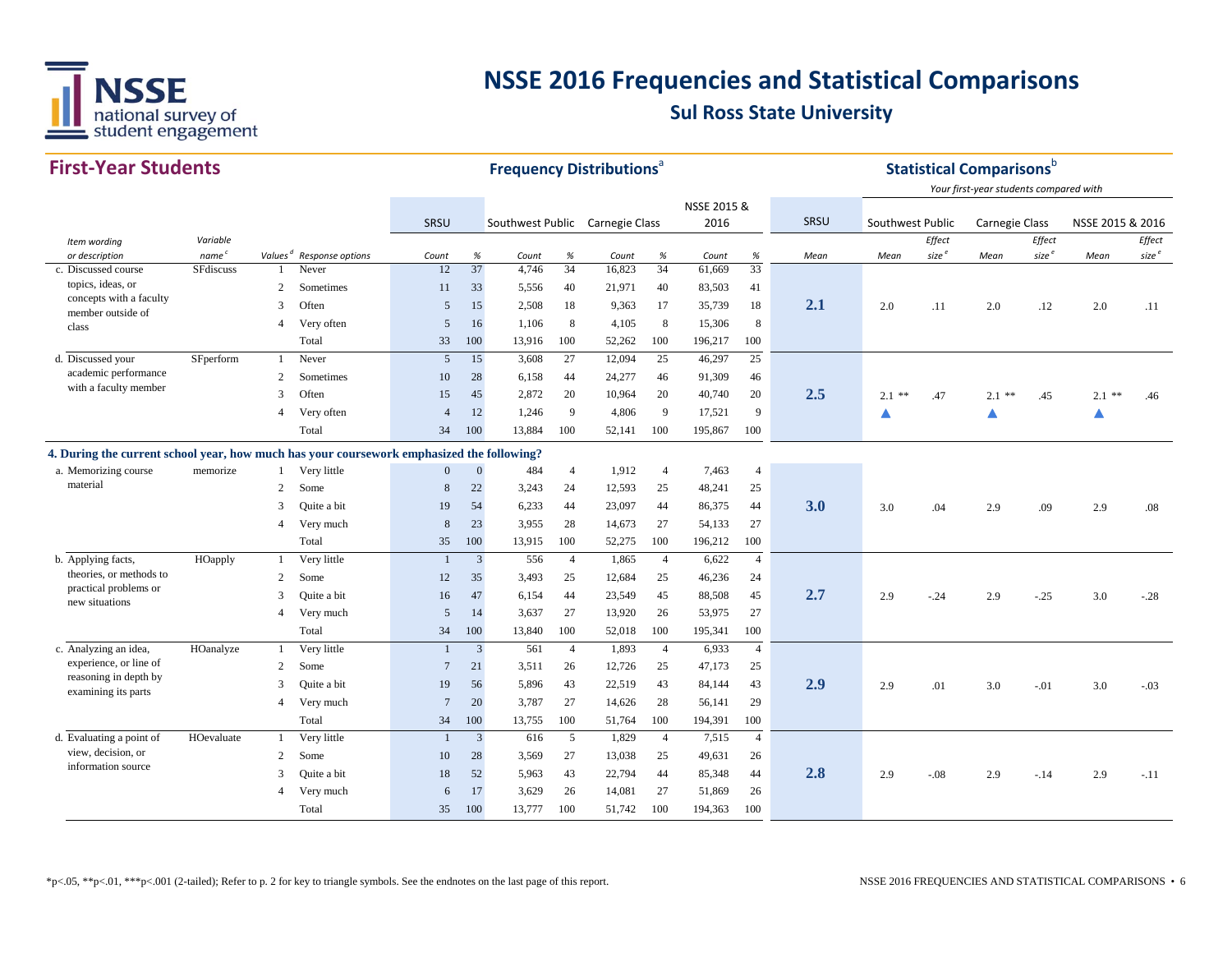

| <b>First-Year Students</b>                                                                  |                   |                |                                      |                |                | <b>Frequency Distributions<sup>®</sup></b> |                |        |                 |             |                |      |                  |                   | <b>Statistical Comparisons</b> b<br>Your first-year students compared with |                   |                  |                   |
|---------------------------------------------------------------------------------------------|-------------------|----------------|--------------------------------------|----------------|----------------|--------------------------------------------|----------------|--------|-----------------|-------------|----------------|------|------------------|-------------------|----------------------------------------------------------------------------|-------------------|------------------|-------------------|
|                                                                                             |                   |                |                                      |                |                |                                            |                |        |                 | NSSE 2015 & |                |      |                  |                   |                                                                            |                   |                  |                   |
|                                                                                             |                   |                |                                      | SRSU           |                | Southwest Public Carnegie Class            |                |        |                 | 2016        |                | SRSU | Southwest Public |                   | <b>Carnegie Class</b>                                                      |                   | NSSE 2015 & 2016 |                   |
| Item wording                                                                                | Variable          |                |                                      |                |                |                                            |                |        |                 |             |                |      |                  | Effect            |                                                                            | Effect            |                  | Effect            |
| or description                                                                              | name <sup>c</sup> |                | Values <sup>d</sup> Response options | Count          | $\%$           | Count                                      | $\%$           | Count  | $\%$            | Count       | $\%$           | Mean | Mean             | size <sup>e</sup> | Mean                                                                       | size <sup>e</sup> | Mean             | size <sup>e</sup> |
| e. Forming a new idea or                                                                    | <b>HOform</b>     |                | Very little                          |                | $\mathfrak{Z}$ | 633                                        | 5              | 2,115  | $\overline{4}$  | 8,270       | 5              |      |                  |                   |                                                                            |                   |                  |                   |
| understanding from<br>various pieces of                                                     |                   | 2              | Some                                 | 10             | 28             | 3,661                                      | 27             | 13,422 | 26              | 51,160      | 27             |      |                  |                   |                                                                            |                   |                  |                   |
| information                                                                                 |                   | 3              | Quite a bit                          | 19             | 54             | 5,930                                      | 42             | 22,419 | 43              | 84,009      | 43             | 2.8  | 2.9              | $-.10$            | 2.9                                                                        | $-13$             | 2.9              | $-.12$            |
|                                                                                             |                   | $\overline{4}$ | Very much                            | 5              | 14             | 3,520                                      | 26             | 13,700 | 26              | 50,494      | 26             |      |                  |                   |                                                                            |                   |                  |                   |
|                                                                                             |                   |                | Total                                | 35             | 100            | 13,744                                     | 100            | 51,656 | 100             | 193,933     | 100            |      |                  |                   |                                                                            |                   |                  |                   |
| 5. During the current school year, to what extent have your instructors done the following? |                   |                |                                      |                |                |                                            |                |        |                 |             |                |      |                  |                   |                                                                            |                   |                  |                   |
| a. Clearly explained                                                                        | ETgoals           | $\mathbf{1}$   | Very little                          | $\mathbf{0}$   | $\overline{0}$ | 330                                        | 3              | 993    | 2               | 3,843       | $\overline{2}$ |      |                  |                   |                                                                            |                   |                  |                   |
| course goals and                                                                            |                   | 2              | Some                                 | 9              | 25             | 2,674                                      | 19             | 9,406  | 18              | 36,051      | 19             |      |                  |                   |                                                                            |                   |                  |                   |
| requirements                                                                                |                   | 3              | Quite a bit                          | 13             | 36             | 6,078                                      | 44             | 23,252 | 44              | 88,731      | 45             | 3.1  | 3.1              | .06               | 3.1                                                                        | .01               | 3.1              | .05               |
|                                                                                             |                   | $\overline{4}$ | Very much                            | 14             | 39             | 4,748                                      | 34             | 18,285 | 36              | 66,397      | 34             |      |                  |                   |                                                                            |                   |                  |                   |
|                                                                                             |                   |                | Total                                | 36             | 100            | 13,830                                     | 100            | 51,936 | 100             | 195,022     | 100            |      |                  |                   |                                                                            |                   |                  |                   |
| b. Taught course sessions                                                                   | ETorganize        | 1              | Very little                          | 2              | 5              | 526                                        | $\overline{4}$ | 1,558  | $\overline{3}$  | 5,679       | $\overline{3}$ |      |                  |                   |                                                                            |                   |                  |                   |
| in an organized way                                                                         |                   | 2              | Some                                 | 10             | 28             | 2,741                                      | 20             | 10,045 | 19              | 37,541      | 20             |      |                  |                   |                                                                            |                   |                  |                   |
|                                                                                             |                   | 3              | Quite a bit                          | 15             | 42             | 6,104                                      | 44             | 23,356 | 44              | 89,524      | 45             | 2.9  | 3.0              | $-.21$            | 3.1                                                                        | $-.25$            | 3.1              | $-23$             |
|                                                                                             |                   | $\overline{4}$ | Very much                            | 9              | 25             | 4,423                                      | 32             | 16,857 | 33              | 61,863      | 32             |      |                  |                   |                                                                            |                   |                  |                   |
|                                                                                             |                   |                | Total                                | 36             | 100            | 13,794                                     | 100            | 51,816 | 100             | 194,607     | 100            |      |                  |                   |                                                                            |                   |                  |                   |
| c. Used examples or                                                                         | ETexample         | -1             | Very little                          | 2              | 6              | 518                                        | $\overline{4}$ | 1,672  | $\overline{4}$  | 6,075       | $\overline{4}$ |      |                  |                   |                                                                            |                   |                  |                   |
| illustrations to explain                                                                    |                   | 2              | Some                                 | 6              | 17             | 2,949                                      | 21             | 10,578 | 21              | 39,472      | 21             |      |                  |                   |                                                                            |                   |                  |                   |
| difficult points                                                                            |                   | 3              | Quite a bit                          | 17             | 49             | 5,587                                      | 41             | 21,401 | 41              | 81,574      | 41             | 3.0  | 3.0              | $-.05$            | 3.1                                                                        | $-0.08$           | 3.1              | $-.07$            |
|                                                                                             |                   | $\overline{4}$ | Very much                            | 10             | 29             | 4,698                                      | 34             | 18,049 | 35              | 67,045      | 34             |      |                  |                   |                                                                            |                   |                  |                   |
|                                                                                             |                   |                | Total                                | 35             | 100            | 13,752                                     | 100            | 51,700 | 100             | 194,166     | 100            |      |                  |                   |                                                                            |                   |                  |                   |
| d. Provided feedback on                                                                     | ETdraftfb         | -1             | Very little                          | 2              | 6              | 1,155                                      | 9              | 3,302  | $7\phantom{.0}$ | 13,796      | 8              |      |                  |                   |                                                                            |                   |                  |                   |
| a draft or work in                                                                          |                   | 2              | Some                                 | 10             | 28             | 4,012                                      | 30             | 13,585 | 26              | 53,409      | 28             |      |                  |                   |                                                                            |                   |                  |                   |
| progress                                                                                    |                   | 3              | Quite a bit                          | 13             | 37             | 4,854                                      | 35             | 18,995 | 36              | 71,014      | 36             | 2.9  | 2.8              | .12               | 2.9                                                                        | $-.01$            | 2.9              | .05               |
|                                                                                             |                   | $\overline{4}$ | Very much                            | 10             | 29             | 3,747                                      | 26             | 15,801 | 31              | 55,868      | 29             |      |                  |                   |                                                                            |                   |                  |                   |
|                                                                                             |                   |                | Total                                | 35             | 100            | 13,768                                     | 100            | 51,683 | 100             | 194,087     | 100            |      |                  |                   |                                                                            |                   |                  |                   |
| e. Provided prompt and                                                                      | ETfeedback        | -1             | Very little                          | $\overline{2}$ | 6              | 1,335                                      | 10             | 3,876  | 8               | 15,501      | 8              |      |                  |                   |                                                                            |                   |                  |                   |
| detailed feedback on                                                                        |                   | 2              | Some                                 | 14             | 38             | 4,366                                      | 32             | 14,782 | 28              | 58,099      | 30             |      |                  |                   |                                                                            |                   |                  |                   |
| tests or completed                                                                          |                   | 3              | Quite a bit                          | 10             | 28             | 4,800                                      | 35             | 19,304 | 37              | 72,573      | 37             | 2.8  | 2.7              | .08               | 2.8                                                                        | $-.06$            | 2.8              | .00               |
| assignments                                                                                 |                   | $\overline{4}$ | Very much                            | 10             | 28             | 3,218                                      | 23             | 13,546 | 27              | 47,303      | 25             |      |                  |                   |                                                                            |                   |                  |                   |
|                                                                                             |                   |                | Total                                | 36             | 100            | 13,719                                     | 100            | 51,508 | 100             | 193,476     | 100            |      |                  |                   |                                                                            |                   |                  |                   |
|                                                                                             |                   |                |                                      |                |                |                                            |                |        |                 |             |                |      |                  |                   |                                                                            |                   |                  |                   |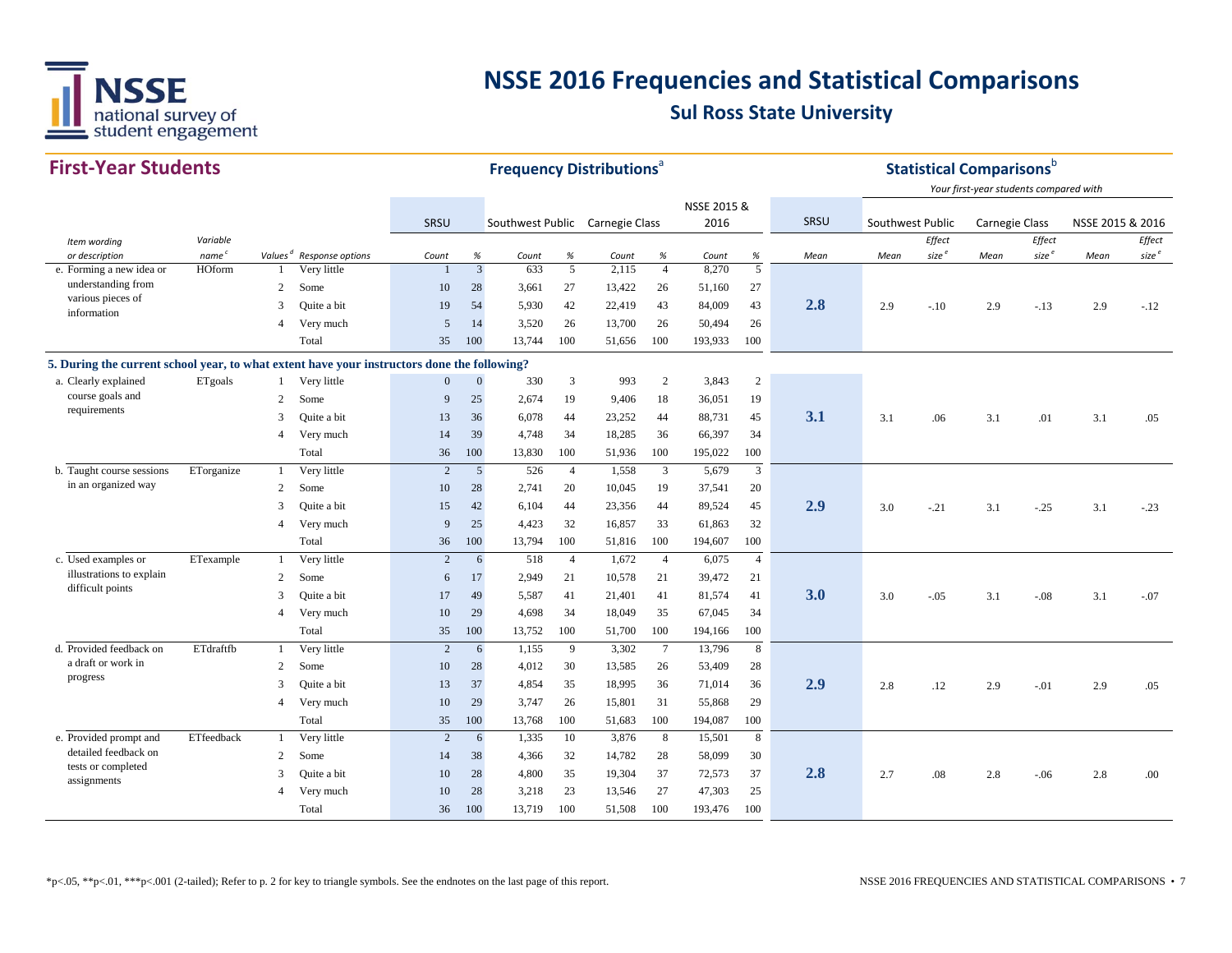

#### **First-Year Students**

|                                                                                                                                                                              | <b>First-Year Students</b>      |                          |                                      |                 |                | <b>Frequency Distributions</b> <sup>®</sup> |                |        |                 |             |              |      |                  |                   | <b>Statistical Comparisons</b>         |                   |                  |                   |
|------------------------------------------------------------------------------------------------------------------------------------------------------------------------------|---------------------------------|--------------------------|--------------------------------------|-----------------|----------------|---------------------------------------------|----------------|--------|-----------------|-------------|--------------|------|------------------|-------------------|----------------------------------------|-------------------|------------------|-------------------|
|                                                                                                                                                                              |                                 |                          |                                      |                 |                |                                             |                |        |                 |             |              |      |                  |                   | Your first-year students compared with |                   |                  |                   |
|                                                                                                                                                                              |                                 |                          |                                      |                 |                |                                             |                |        |                 | NSSE 2015 & |              |      |                  |                   |                                        |                   |                  |                   |
|                                                                                                                                                                              |                                 |                          |                                      | SRSU            |                | Southwest Public Carnegie Class             |                |        |                 | 2016        |              | SRSU | Southwest Public |                   | <b>Carnegie Class</b>                  |                   | NSSE 2015 & 2016 |                   |
| Item wording                                                                                                                                                                 | Variable                        |                          |                                      |                 |                |                                             |                |        |                 |             |              |      |                  | Effect            |                                        | <b>Effect</b>     |                  | Effect            |
| or description                                                                                                                                                               | name <sup>c</sup>               |                          | Values <sup>d</sup> Response options | Count           | $\%$           | Count                                       | $\%$           | Count  | $\%$            | Count       | $\%$         | Mean | Mean             | size <sup>e</sup> | Mean                                   | size <sup>e</sup> | Mean             | size <sup>e</sup> |
| 6. During the current school year, about how often have you done the following?                                                                                              |                                 |                          |                                      |                 |                |                                             |                |        |                 |             |              |      |                  |                   |                                        |                   |                  |                   |
| a. Reached conclusions<br>based on your own                                                                                                                                  | ORconclude                      | $\mathbf{1}$             | Never                                | -1              | $\overline{3}$ | 1,609                                       | 11             | 6,863  | 13              | 24,585      | 12           |      |                  |                   |                                        |                   |                  |                   |
| analysis of numerical                                                                                                                                                        |                                 | $\overline{2}$           | Sometimes                            | 10              | 28             | 4,790                                       | 34             | 18,748 | 36              | 69,184      | 35           |      |                  |                   |                                        |                   |                  |                   |
| information (numbers,                                                                                                                                                        |                                 | 3                        | Often                                | 17              | 47             | 4,885                                       | 36             | 17,658 | 34              | 67,936      | 35           | 2.9  | 2.6              | .29               | $2.6*$                                 | .36               | $2.6*$           | .33               |
| graphs, statistics, etc.)                                                                                                                                                    |                                 | $\overline{4}$           | Very often                           | 8               | 22             | 2,492                                       | 19             | 8,542  | 17              | 32,832      | 18           |      |                  |                   | Δ                                      |                   | ▲                |                   |
|                                                                                                                                                                              |                                 |                          | Total                                | 36              | 100            | 13,776                                      | 100            | 51,811 | 100             | 194,537     | 100          |      |                  |                   |                                        |                   |                  |                   |
| b. Used numerical                                                                                                                                                            | QRproblem                       | -1                       | Never                                | 2               | 5              | 2,856                                       | 21             | 11,075 | 21              | 41,417      | 21           |      |                  |                   |                                        |                   |                  |                   |
| information to<br>examine a real-world                                                                                                                                       |                                 | 2                        | Sometimes                            | 9               | 25             | 5,287                                       | 38             | 20,835 | 40              | 77,338      | 39           |      |                  |                   |                                        |                   |                  |                   |
| problem or issue                                                                                                                                                             |                                 | $\mathcal{R}$            | Often                                | 18              | 50             | 3,816                                       | 28             | 13,699 | 27              | 52,311      | 27           | 2.9  | $2.3***$         | .55               | $2.3***$                               | .59               | $2.3***$         | .58               |
| (unemployment,                                                                                                                                                               |                                 | $\overline{A}$           | Very often                           | $7\phantom{.0}$ | 20             | 1,795                                       | 13             | 6,115  | 12              | 23,100      | 13           |      |                  |                   |                                        |                   |                  |                   |
| climate change, public                                                                                                                                                       |                                 |                          | Total                                | 36              | 100            | 13,754                                      | 100            | 51,724 | 100             | 194,166     | 100          |      |                  |                   |                                        |                   |                  |                   |
| health, etc.)                                                                                                                                                                |                                 |                          |                                      |                 |                |                                             |                |        |                 |             |              |      |                  |                   |                                        |                   |                  |                   |
| c. Evaluated what others                                                                                                                                                     | ORevaluate                      | -1                       | Never                                | 6               | 16             | 2,770                                       | 20             | 10,845 | 21              | 39,186      | 20           |      |                  |                   |                                        |                   |                  |                   |
| have concluded from                                                                                                                                                          |                                 |                          |                                      |                 |                |                                             |                |        |                 |             |              |      |                  |                   |                                        |                   |                  |                   |
| numerical information                                                                                                                                                        |                                 | 2                        | Sometimes                            | 12              | 34             | 5,671                                       | 41             | 21,719 | 42              | 80,924      | 41           |      |                  |                   |                                        |                   |                  |                   |
|                                                                                                                                                                              |                                 | 3                        | Often                                | 13              | 36             | 3,693                                       | 27             | 13,551 | 27              | 52,699      | 27           | 2.5  | 2.3              | .19               | 2.3                                    | .23               | 2.3              | .20               |
|                                                                                                                                                                              |                                 | $\overline{\mathcal{A}}$ | Very often                           | $\overline{5}$  | 14             | 1,580                                       | 12             | 5,434  | 11              | 20,844      | 11           |      |                  |                   |                                        |                   |                  |                   |
|                                                                                                                                                                              |                                 |                          | Total                                | 36              | 100            | 13,714                                      | 100            | 51,549 | 100             | 193,653     | 100          |      |                  |                   |                                        |                   |                  |                   |
| 7. During the current school year, about how many papers, reports, or other writing tasks of the following length have you been assigned? (Include those not yet completed.) |                                 |                          |                                      |                 |                |                                             |                |        |                 |             |              |      |                  |                   |                                        |                   |                  |                   |
| a. Up to 5 pages                                                                                                                                                             | wrshortnum                      | $\overline{0}$           | None                                 | 2               | 6              | 904                                         | 8              | 1,858  | $\overline{4}$  | 7,640       | 5            |      |                  |                   |                                        |                   |                  |                   |
|                                                                                                                                                                              | (Recoded version                | 1.5                      | $1 - 2$                              | 8               | 21             | 2,834                                       | 23             | 8,625  | 19              | 32,554      | 19           |      |                  |                   |                                        |                   |                  |                   |
|                                                                                                                                                                              | of wrshort                      | 4                        | $3 - 5$                              | 18              | 51             | 4,141                                       | 33             | 15,177 | 32              | 56,463      | 32           |      |                  |                   |                                        |                   |                  |                   |
|                                                                                                                                                                              | created by NSSE.                | 8                        | $6 - 10$                             | 6               | 17             | 2,815                                       | 22             | 12,067 | 25              | 45,108      | 25           | 4.6  | $5.8*$           | $-.24$            | $6.9***$                               | $-.40$            | $6.8***$         | $-.39$            |
|                                                                                                                                                                              | Values are                      | 13                       | $11 - 15$                            |                 | $\overline{3}$ | 1,053                                       | 8              | 5,156  | 10              | 19,274      | 10           |      | $\triangledown$  |                   | ▼                                      |                   |                  |                   |
|                                                                                                                                                                              | estimated number                | 18                       | $16 - 20$                            |                 | $\overline{3}$ | 397                                         | 3              | 2,362  | 5               | 8,740       | 5            |      |                  |                   |                                        |                   |                  |                   |
|                                                                                                                                                                              | of papers, reports,<br>$etc.$ ) | 23                       | More than 20                         | $\Omega$        | $\mathbf{0}$   | 430                                         | $\overline{4}$ | 2,443  | 5               | 9,273       | 5            |      |                  |                   |                                        |                   |                  |                   |
|                                                                                                                                                                              |                                 |                          | Total                                | 36              | 100            | 12,574                                      | 100            | 47,688 | 100             | 179,052     | 100          |      |                  |                   |                                        |                   |                  |                   |
| b. Between 6 and 10                                                                                                                                                          | wrmednum                        | $\overline{0}$           | None                                 | 19              | 57             | 5,237                                       | 44             | 14,489 | 32              | 55,650      | 33           |      |                  |                   |                                        |                   |                  |                   |
| pages                                                                                                                                                                        | (Recoded version                | 1.5                      | $1 - 2$                              | $7\phantom{.0}$ | 20             | 4,178                                       | 34             | 19,589 | 41              | 71,576      | 40           |      |                  |                   |                                        |                   |                  |                   |
|                                                                                                                                                                              | of wrmed created                | $\overline{4}$           | $3 - 5$                              | 6               | 17             | 1,749                                       | 14             | 8,414  | 18              | 32,193      | 18           |      |                  |                   |                                        |                   |                  |                   |
|                                                                                                                                                                              | by NSSE. Values                 | 8                        | $6 - 10$                             | $\Omega$        | $\mathbf{0}$   | 745                                         | 6              | 2,978  | $7\phantom{.0}$ | 11,109      | 6            | 1.8  | 1.9              | $-.06$            | 2.3                                    | $-.16$            | 2.2              | $-.15$            |
|                                                                                                                                                                              | are estimated                   | 13                       | $11 - 15$                            | $\overline{c}$  | 6              | 189                                         | 2              | 659    | $\overline{2}$  | 2,546       | 2            |      |                  |                   |                                        |                   |                  |                   |
|                                                                                                                                                                              | number of papers,               | 18                       | $16 - 20$                            | $\Omega$        | $\overline{0}$ | 47                                          | $\mathbf{0}$   | 206    | $\overline{0}$  | 805         | $\mathbf{0}$ |      |                  |                   |                                        |                   |                  |                   |
|                                                                                                                                                                              | reports, etc.)                  | 23                       | More than 20                         | $\Omega$        | $\overline{0}$ | 62                                          | $\mathbf{1}$   | 210    | $\mathbf{1}$    | 768         | $\mathbf{1}$ |      |                  |                   |                                        |                   |                  |                   |
|                                                                                                                                                                              |                                 |                          | Total                                | 34              | 100            | 12,207                                      | 100            | 46,545 | 100             | 174,647     | 100          |      |                  |                   |                                        |                   |                  |                   |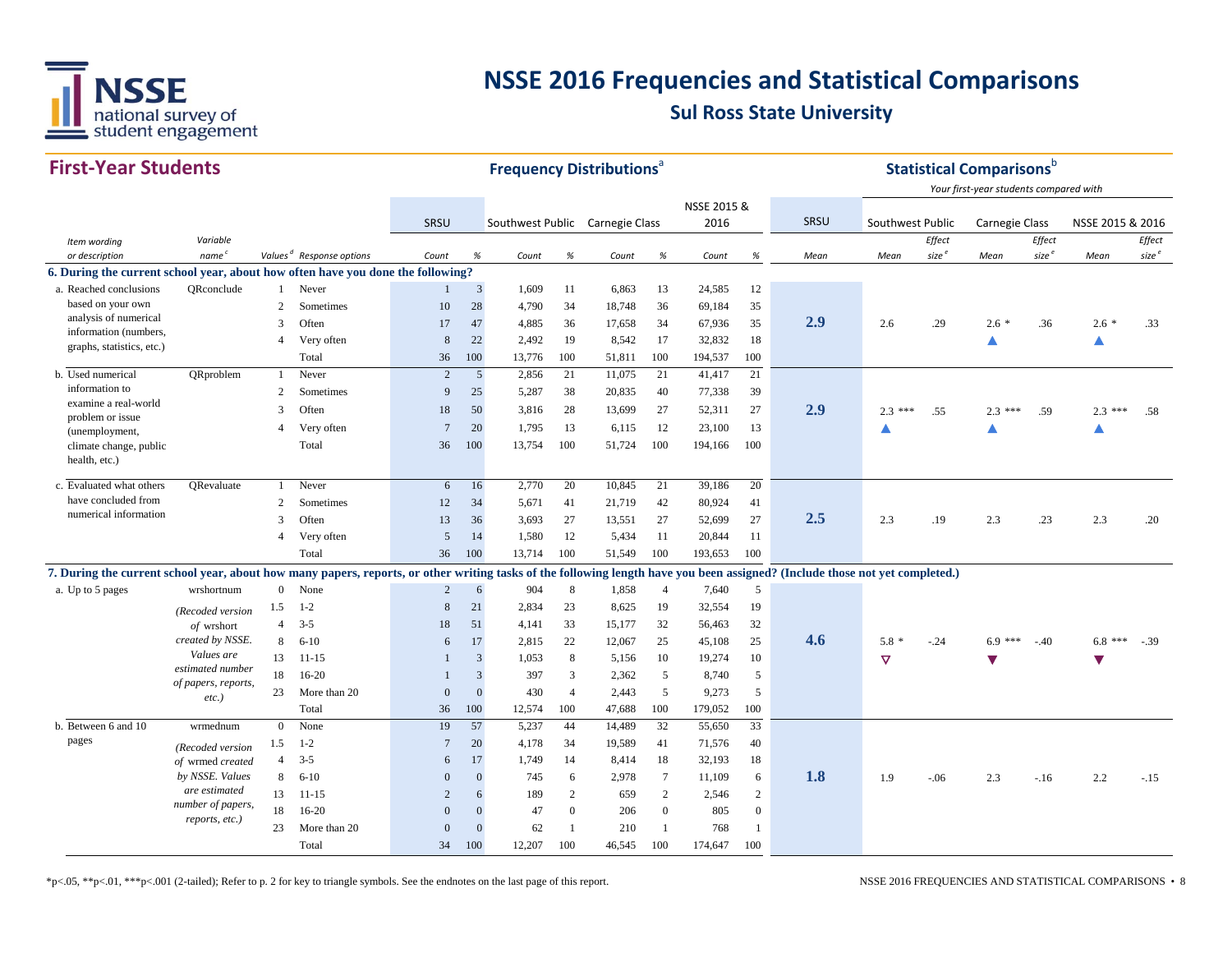

#### **First-Year StudentsSRSU** *Item wording or description Variable name Values <sup>d</sup> Response options Count % Count % Count % Count % Mean Effect size <sup>e</sup> Mean Mean Effect size <sup>e</sup> Effect size <sup>e</sup>* SRSU Southwest Public Carnegie Class NSSE 2015 & 2016 Southwest Public Carnegie Class NSSE 2015 & 2016 **Frequency Distributions**<sup>a</sup> **Statistical Comparisons** *Your first-year students compared with Mean*c. 11 pages or more wrlongnum 0 None 27 80 9,740 81 34,697 76 129,831 76 1.5 1-2 3 9 1,430 12 7,931 17 29,896 17 4 3-5 1 3 333 3 1,416 3 5,335 3 8 6-10 <sup>3</sup> <sup>9</sup> <sup>224</sup> <sup>2</sup> <sup>732</sup> <sup>2</sup> 2,770 <sup>2</sup> **.99** .8 .03 .9 .02 .9 .02 13 11-15 0 0 146 1 408 1 1,527 1 18 16-20 0 0 40 0 139 0 574 023 More than 20 0 0 71 1 239 1 825 1 Total 34 100 11,984 100 45,562 100 170,758 100 wrpages **41.88** 43.6  $-0.03$  49.7  $-12$  49.2  $-12$ **8. During the current school year, about how often have you had discussions with people from the following groups?** a. People of a race or DDrace 1 Never 2 5 728 6 2,473 6 8,344 5 2 Sometimes 8 22 2,739 21 11,800 24 42,650 23 3 Often <sup>10</sup> <sup>28</sup> 3,935 <sup>31</sup> 14,881 <sup>31</sup> 55,469 <sup>31</sup> **3.1** 3.1 .04 3.0 .09 3.1 .05 4 Very often 16 44 5,302 42 18,955 39 74,065 41 Total 36 100 12,704 100 48,109 100 180,528 100 b. People from an DDeconomic 1 Never r 2 5 688 6 2,426 6 8,056 5 2 Sometimes 9 25 2,756 22 11,146 24 40,450 23 3 Often <sup>12</sup> <sup>34</sup> 4,319 <sup>34</sup> 16,793 <sup>35</sup> 62,694 <sup>34</sup> **3.00**  $3.1$   $-0.05$   $3.0$   $-0.01$   $3.1$   $-0.05$ 4 Very often 13 36 4,902 39 17,587 36 68,784 38 Total 36 100 12,665 100 47,952 100 179,984 100 c. People with religious DD religion 1 Never 5 13 845 7 3,205 7 11,862 7 2 Sometimes 10 28 3,038 24 12,490 26 46,174 25 3 Often <sup>10</sup> <sup>29</sup> 3,867 <sup>30</sup> 14,946 <sup>31</sup> 55,059 <sup>31</sup> **2.8** $\bullet$  3.0 -.27 3.0 -.21 3.0 -.24 4 Very often 11 30 4,904 39 17,307 36 66,760 37 Total 36 100 12,654 100 47,948 100 179,855 100 d. People with political DD political 1 Never 2 5 836 7 3,320 8 11,479 7 2 Sometimes 11 31 3,018 24 12,416 26 46,153 25 3 Often <sup>10</sup> <sup>28</sup> 4,060 <sup>32</sup> 15,662 <sup>32</sup> 58,111 <sup>32</sup> **2.93.** 3.0 -.05 2.9 .01 3.0 -.03 4 Very often 13 36 4,696 37 16,373 34 63,512 36 Total 36 100 12,610 100 47,771 100 179,255 100 *(Recoded version of* wrlong *created by NSSE. Values are estimated number of papers, reports, etc.)* beliefs other than your ownDDreligion views other than your ownDDpolitical Estimated number of assigned pages of student writing. ethnicity other than your own DDraceeconomic background other than your own DDeconomic*(Continuous variable, recoded and summed by NSSE from* wrshort, wrmed, *and* wrlong. *Values are estimated pages of assigned writing.)*

\*p<.05, \*\*p<.01, \*\*\*p<.001 (2-tailed); Refer to p. 2 for key to triangle symbols. See the endnotes on the last page of this report.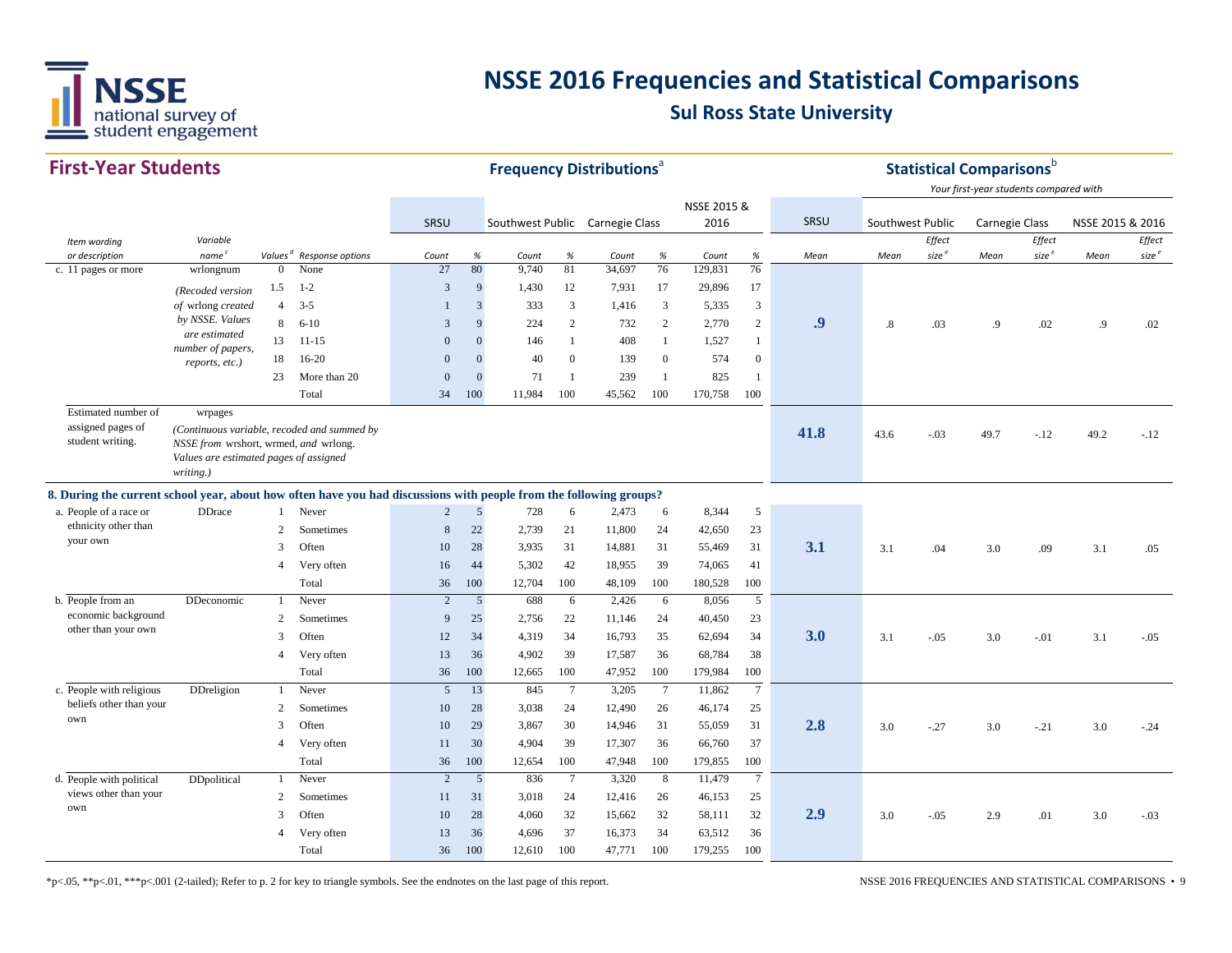

#### **First-Year Students**

after class

**SRSU** *Item wording or description Variable name Values <sup>d</sup> Response options Count % Count % Count % Count % Mean Effect size <sup>e</sup> Mean Mean Effect size <sup>e</sup> Effect size <sup>e</sup>* SRSU Southwest Public Carnegie Class NSSE 2015 & 2016 SRSU Southwest Public Carnegie Class NSSE 2015 & 2016 **Frequency Distributions**<sup>a</sup> **Statistical Comparisons** *Your first-year students compared with Mean***9. During the current school year, about how often have you done the following?** a. Identified key  $L$ Sreading 1 Never 0 0 255 2 682 2 2,823 2 2 Sometimes 5 14 2,758 22 9,016 19 34,155 20 3 Often <sup>19</sup> <sup>53</sup> 5,628 <sup>45</sup> 21,299 <sup>45</sup> 79,823 <sup>44</sup> **3.2** 3.0 .20 3.1 .09 3.1 .10 4 Very often 12 33 3,936 31 16,710 35 62,216 34 Total 36 100 12,577 100 47,707 100 179,017 100 b. Reviewed your notes LS notes 1 Never 0 0 587 5 2,161 5 8,448 5 2 Sometimes 12 34 3,686 30 13,186 28 51,710 29 3 Often <sup>9</sup> <sup>24</sup> 4,301 <sup>35</sup> 16,301 <sup>35</sup> 60,999 <sup>34</sup> **3.1** 2.9 .20 3.0 .14 2.9 .17 4 Very often 15 42 3,984 30 15,938 33 57,467 32 Total 36 100 12,558 100 47,586 100 178,624 100 c. Summarized what you LSsummary 1 Never 3 8 950 8 2,742 6 10,876 6 2 Sometimes 8 24 3,893 32 13,954 29 53,564 30 3 Often <sup>11</sup> <sup>33</sup> 4,336 <sup>35</sup> 17,399 <sup>37</sup> 64,868 <sup>37</sup> **3.0** 2.8 .20 2.9 .10 2.8 .13 4 Very often 12 35 3,285 25 13,138 28 47,825 27 Total 34 100 12,464 100 47,233 100 177,133 100 **10. During the current school year, to what extent have your courses challenged you to do your best work?** 1 Not at all 0 0 74 1 219 1 848 12 1 3 131 1 425 1 1,650 1 3 4 10 392 3 1,417 3 5,276 3 4 <sup>6</sup> <sup>17</sup> 1,344 <sup>11</sup> 4,688 <sup>10</sup> 17,654 <sup>10</sup> **5.0** 5.5 \* -.42 5.5 \*\* -.48 5.5 \*\* -.47 5 13 37 4,195 34 15,653 32 58,155 32 ▼ ▼ ▼ ▼ information from reading assignments LSreading **LSnotes** learned in class or from course materialsLSsummary challenge

|                                                                                    | O                          |                     |    | 19       | 3,543  | 28  | 14,317 | 29  | 54,482  | 30  |    |    |        |    |        |    |      |
|------------------------------------------------------------------------------------|----------------------------|---------------------|----|----------|--------|-----|--------|-----|---------|-----|----|----|--------|----|--------|----|------|
|                                                                                    |                            | Very much           |    | 13       | 2,865  | 22  | 10,862 | 23  | 40,504  | 23  |    |    |        |    |        |    |      |
|                                                                                    |                            | Total               | 36 | 100      | 12.544 | 100 | 47,581 | 100 | 178,569 | 100 |    |    |        |    |        |    |      |
| 11. Which of the following have you done or do you plan to do before you graduate? |                            |                     |    |          |        |     |        |     |         |     |    |    |        |    |        |    |      |
| a. Participate in an                                                               | intern                     | Have not decided    | 6  | 17       | 1,412  | 12  | 5,371  | 13  | 18,493  | 12  |    |    |        |    |        |    |      |
| internship, co-op, field                                                           | (Means indicate            | Do not plan to do   |    | 6        | 587    |     | 2,116  | 6   | 7,286   | 5   |    |    |        |    |        |    |      |
| experience, student<br>teaching, or clinical                                       | the percentage             | Plan to do          | 26 | 71       | 9,483  | 75  | 36,257 | 74  | 136,931 | 75  | 6% | 8% | $-.10$ | 8% | $-.08$ | 9% | -.11 |
| placement                                                                          | who responded              | Done or in progress |    | $\sigma$ | 1,043  | 8   | 3,733  | 8   | 15,507  | 9   |    |    |        |    |        |    |      |
|                                                                                    | "Done or in<br>progress.") | Total               | 36 | 100      | 12,525 | 100 | 47,477 | 100 | 178,217 | 100 |    |    |        |    |        |    |      |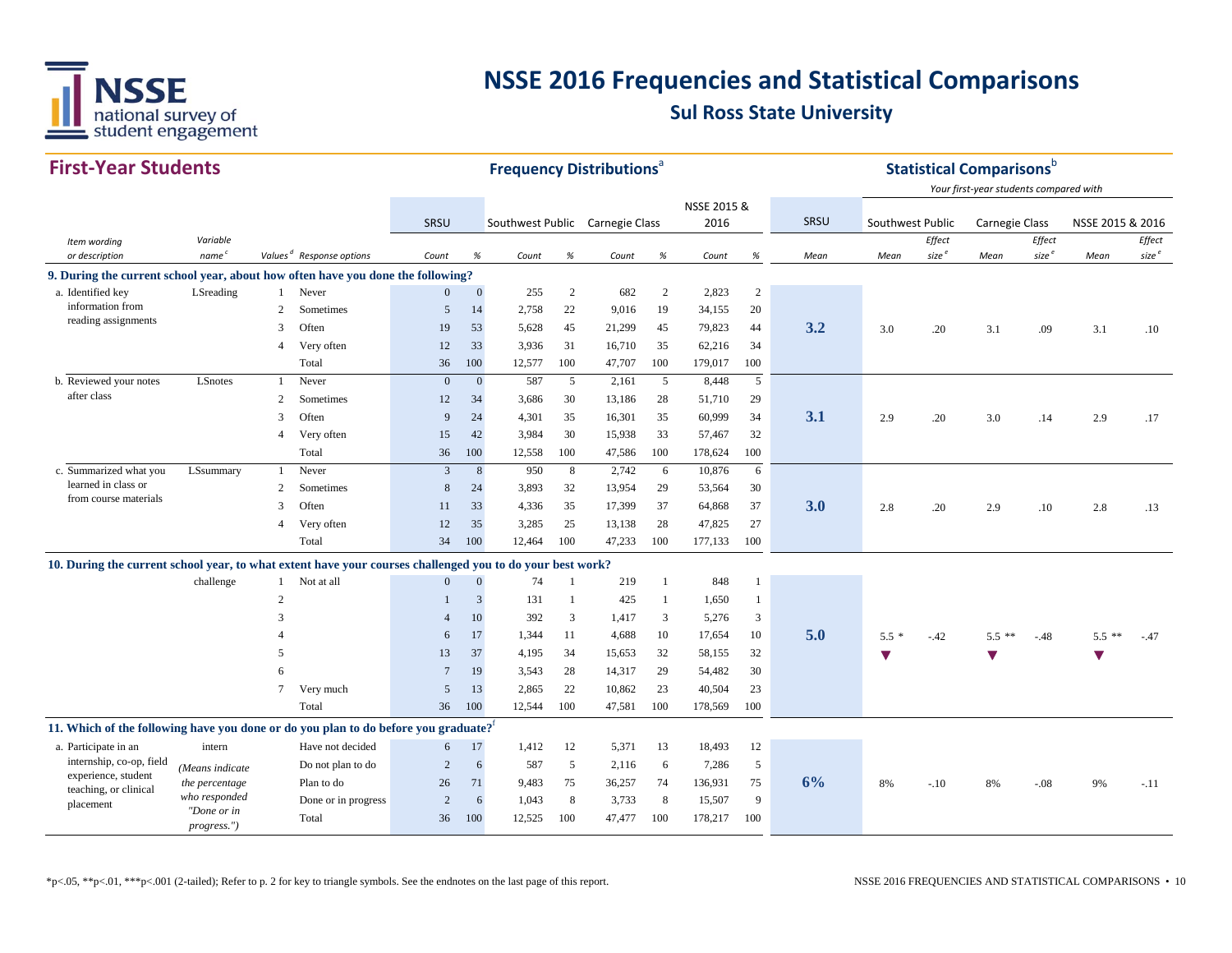

#### **First-Year Students**

**Frequency Distributions**<sup>a</sup> **Statistical Comparisons** 

|                                            |                               |                                                                                                                    |                 |              |                                 |                |        |      |             |                 |             |                  |                             | Your first-year students compared with |                             |                  |                             |
|--------------------------------------------|-------------------------------|--------------------------------------------------------------------------------------------------------------------|-----------------|--------------|---------------------------------|----------------|--------|------|-------------|-----------------|-------------|------------------|-----------------------------|----------------------------------------|-----------------------------|------------------|-----------------------------|
|                                            |                               |                                                                                                                    |                 |              |                                 |                |        |      | NSSE 2015 & |                 |             |                  |                             |                                        |                             |                  |                             |
|                                            |                               |                                                                                                                    | SRSU            |              | Southwest Public Carnegie Class |                |        |      | 2016        |                 | <b>SRSU</b> | Southwest Public |                             | <b>Carnegie Class</b>                  |                             | NSSE 2015 & 2016 |                             |
| Item wording<br>or description             | Variable<br>name <sup>c</sup> | Values <sup>d</sup><br>Response options                                                                            | Count           | %            | Count                           | $\%$           | Count  | $\%$ | Count       | $\%$            | Mean        | Mean             | Effect<br>size <sup>e</sup> | Mean                                   | Effect<br>size <sup>e</sup> | Mean             | Effect<br>size <sup>e</sup> |
| b. Hold a formal                           | leader                        | Have not decided                                                                                                   | $7\phantom{.0}$ | 20           | 3,288                           | 26             | 13,531 | 29   | 47,923      | 27              |             |                  |                             |                                        |                             |                  |                             |
| leadership role in a                       | (Means indicate               | Do not plan to do                                                                                                  | 13              | 36           | 2,710                           | 22             | 11,329 | 26   | 39,517      | 24              |             |                  |                             |                                        |                             |                  |                             |
| student organization or                    | the percentage                | Plan to do                                                                                                         | 12              | 34           | 4,943                           | 39             | 17,301 | 35   | 68,913      | 37              | 11%         | 13%              | $-.06$                      | 11%                                    | .01                         | 12%              | $-.03$                      |
| group                                      | who responded                 | Done or in progress                                                                                                | $\overline{4}$  | 11           | 1,552                           | 13             | 5,136  | 11   | 21,230      | 12              |             |                  |                             |                                        |                             |                  |                             |
|                                            | "Done or in<br>progress.")    | Total                                                                                                              | 36              | 100          | 12,493                          | 100            | 47,297 | 100  | 177,583     | 100             |             |                  |                             |                                        |                             |                  |                             |
| c. Participate in a                        | learncom                      | Have not decided                                                                                                   | 6               | 17           | 3,763                           | 30             | 15,755 | 33   | 56,337      | 31              |             |                  |                             |                                        |                             |                  |                             |
| learning community or<br>some other formal | (Means indicate               | Do not plan to do                                                                                                  | 10              | 28           | 3,013                           | 24             | 11,935 | 26   | 46,260      | 27              |             |                  |                             |                                        |                             |                  |                             |
| program where groups                       | the percentage                | Plan to do                                                                                                         | 12              | 35           | 3,963                           | 31             | 13,063 | 27   | 48,252      | 27              | 20%         | 15%              | .15                         | 13%                                    | .18                         | 15%              | .13                         |
| of students take two or                    | who responded                 | Done or in progress                                                                                                | $7\phantom{.0}$ | 20           | 1,716                           | 15             | 6,434  | 13   | 26,317      | 15              |             |                  |                             |                                        |                             |                  |                             |
| more classes together                      | "Done or in<br>progress.")    | Total                                                                                                              | 35              | 100          | 12,455                          | 100            | 47,187 | 100  | 177,166     | 100             |             |                  |                             |                                        |                             |                  |                             |
| d. Participate in a study                  | abroad                        | Have not decided                                                                                                   | 11              | 31           | 3,429                           | 28             | 13,417 | 29   | 48,256      | 28              |             |                  |                             |                                        |                             |                  |                             |
| abroad program                             | (Means indicate               | Do not plan to do                                                                                                  | 14              | 39           | 3,155                           | 26             | 13,108 | 30   | 45,461      | 28              |             |                  |                             |                                        |                             |                  |                             |
|                                            | the percentage                | Plan to do                                                                                                         | 8               | 21           | 5,365                           | 42             | 19,109 | 38   | 77,183      | 41              | 9%          | 4%               | .20                         | 3%                                     | .25                         | 4%               | .23                         |
|                                            | who responded<br>"Done or in  | Done or in progress                                                                                                | 3               | 9            | 512                             | $\overline{4}$ | 1,536  | 3    | 6,180       | $\overline{4}$  |             |                  |                             |                                        |                             |                  |                             |
|                                            | progress.")                   | Total                                                                                                              | 36              | 100          | 12,461                          | 100            | 47,170 | 100  | 177,080     | 100             |             |                  |                             |                                        |                             |                  |                             |
| e. Work with a faculty                     | research                      | Have not decided                                                                                                   | $7\phantom{.0}$ | 19           | 4,329                           | 34             | 18,411 | 39   | 66,236      | 37              |             |                  |                             |                                        |                             |                  |                             |
| member on a research<br>project            | (Means indicate               | Do not plan to do                                                                                                  | $7\phantom{.0}$ | 20           | 3.049                           | 24             | 11.445 | 25   | 40,072      | 23              |             |                  |                             |                                        |                             |                  |                             |
|                                            | the percentage                | Plan to do                                                                                                         | 19              | 53           | 4,302                           | 36             | 14,824 | 31   | 60,747      | 34              | 9%          | 6%               | .10                         | 5%                                     | .15                         | 5%               | .13                         |
|                                            | who responded<br>"Done or in  | Done or in progress                                                                                                | 3               | 9            | 747                             | 6              | 2,304  | 5    | 9,475       | 5               |             |                  |                             |                                        |                             |                  |                             |
|                                            | progress.")                   | Total                                                                                                              | 36              | 100          | 12,427                          | 100            | 46,984 | 100  | 176,530     | 100             |             |                  |                             |                                        |                             |                  |                             |
| f. Complete a                              | capstone                      | Have not decided                                                                                                   | $7\phantom{.0}$ | 19           | 4,029                           | 33             | 14,755 | 32   | 53,757      | 31              |             |                  |                             |                                        |                             |                  |                             |
| culminating senior<br>experience (capstone | (Means indicate               | Do not plan to do                                                                                                  | 9               | 25           | 1,329                           | 11             | 4,443  | 10   | 16,666      | 10              |             |                  |                             |                                        |                             |                  |                             |
| course, senior project                     | the percentage                | Plan to do                                                                                                         | 17              | 47           | 6,665                           | 53             | 26,592 | 54   | 101,587     | 55              | 8%          | 3%               | .22                         | $3\% *$                                | .25                         | $3\%$ *          | .25                         |
| or thesis.                                 | who responded                 | Done or in progress                                                                                                | 3               | 8            | 382                             | $\overline{3}$ | 1,220  | 3    | 4,579       | 3               |             |                  |                             | Δ                                      |                             | Δ                |                             |
| comprehensive exam,<br>portfolio, etc.)    | "Done or in<br>progress.")    | Total                                                                                                              | 36              | 100          | 12,405                          | 100            | 47,010 | 100  | 176,589     | 100             |             |                  |                             |                                        |                             |                  |                             |
|                                            |                               | 12. About how many of your courses at this institution have included a community-based project (service-learning)? |                 |              |                                 |                |        |      |             |                 |             |                  |                             |                                        |                             |                  |                             |
|                                            | servcourse                    | None                                                                                                               | 12              | 33           | 5,512                           | 45             | 20,796 | 46   | 81,287      | 48              |             |                  |                             |                                        |                             |                  |                             |
|                                            |                               | $\overline{2}$<br>Some                                                                                             | 16              | 46           | 5,689                           | 45             | 21,802 | 45   | 79,376      | 44              |             |                  |                             |                                        |                             |                  |                             |
|                                            |                               | 3<br>Most                                                                                                          | 7               | 21           | 989                             | 8              | 3,615  | 8    | 12,881      | $7\overline{ }$ | 1.9         | 1.7              | .31                         | 1.7                                    | .33                         | $1.6*$           | .36                         |
|                                            |                               | All<br>$\overline{4}$                                                                                              | $\Omega$        | $\mathbf{0}$ | 204                             | 2              | 665    | 2    | 2,485       | $\overline{c}$  |             |                  |                             |                                        |                             | ▲                |                             |
|                                            |                               | Total                                                                                                              | 35              | 100          | 12,394                          | 100            | 46,878 | 100  | 176,029     | 100             |             |                  |                             |                                        |                             |                  |                             |
|                                            |                               |                                                                                                                    |                 |              |                                 |                |        |      |             |                 |             |                  |                             |                                        |                             |                  |                             |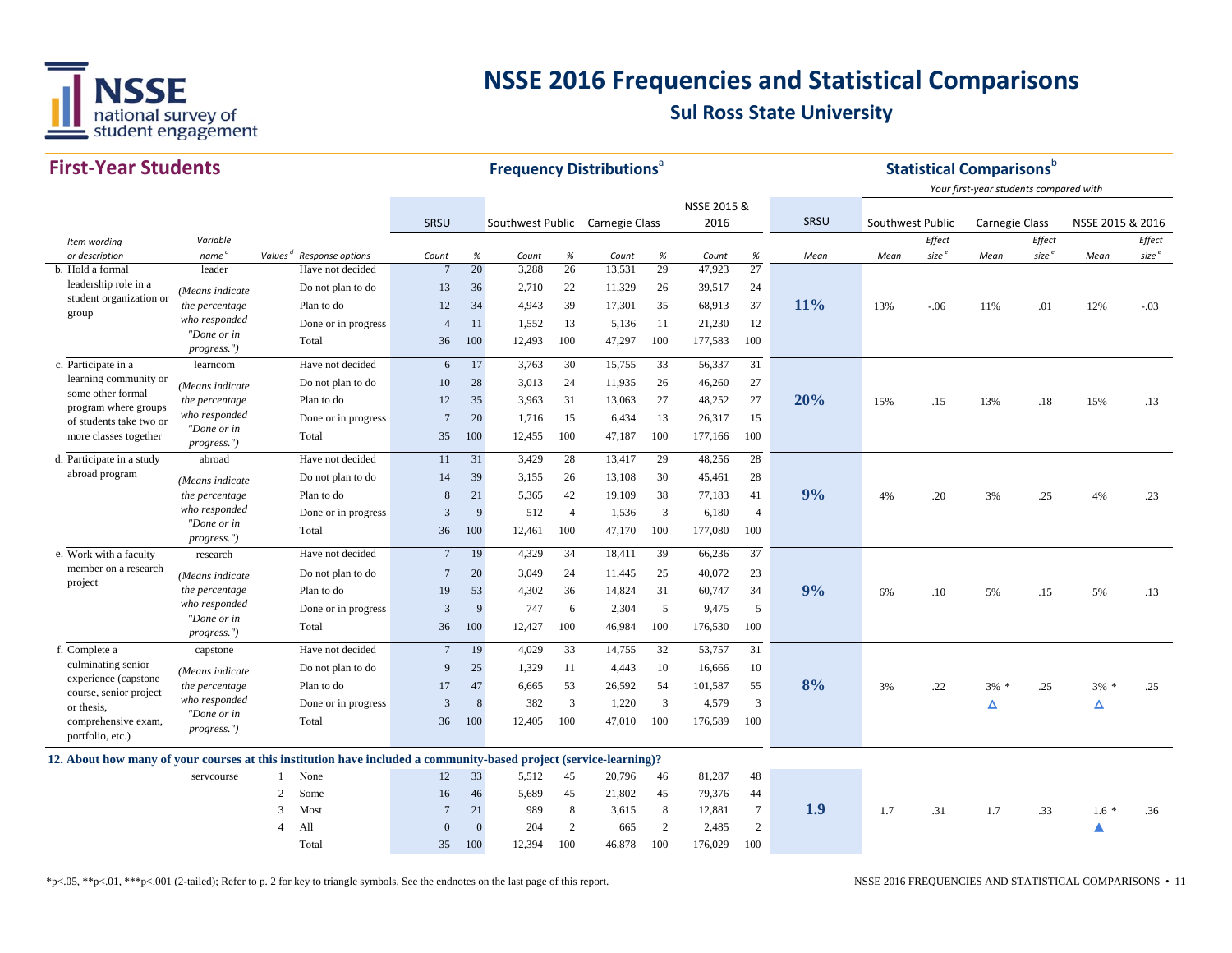

#### **First-Year Students**

| <b>First-Year Students</b>                                                                   |                               |                 |                                      |                    |                         | <b>Frequency Distributions<sup>a</sup></b> |                |               |                |                     |                     |      |      |                  |                             | <b>Statistical Comparisons</b> <sup>b</sup><br>Your first-year students compared with |                             |                  |                             |
|----------------------------------------------------------------------------------------------|-------------------------------|-----------------|--------------------------------------|--------------------|-------------------------|--------------------------------------------|----------------|---------------|----------------|---------------------|---------------------|------|------|------------------|-----------------------------|---------------------------------------------------------------------------------------|-----------------------------|------------------|-----------------------------|
|                                                                                              |                               |                 |                                      | SRSU               |                         | Southwest Public Carnegie Class            |                |               |                | NSSE 2015 &<br>2016 |                     | SRSU |      | Southwest Public |                             | <b>Carnegie Class</b>                                                                 |                             | NSSE 2015 & 2016 |                             |
| Item wording<br>or description                                                               | Variable<br>name <sup>c</sup> |                 | Values <sup>d</sup> Response options | Count              | $\%$                    | Count                                      | $\%$           | Count         | $\%$           | Count               | $\%$                | Mean | Mean |                  | Effect<br>size <sup>e</sup> | Mean                                                                                  | Effect<br>size <sup>e</sup> | Mean             | Effect<br>size <sup>e</sup> |
| 13. Indicate the quality of your interactions with the following people at your institution. |                               |                 |                                      |                    |                         |                                            |                |               |                |                     |                     |      |      |                  |                             |                                                                                       |                             |                  |                             |
| a. Students                                                                                  | QIstudent                     | $\mathbf{1}$    | Poor                                 | 3                  | 8                       | 212                                        | $\overline{2}$ | 844           | $\sqrt{2}$     | 2,751               | $\sqrt{2}$          |      |      |                  |                             |                                                                                       |                             |                  |                             |
|                                                                                              |                               | 2               |                                      | $\mathbf{1}$       | 3                       | 272                                        | 2              | 1,055         | 2              | 3,597               | $\sqrt{2}$          |      |      |                  |                             |                                                                                       |                             |                  |                             |
|                                                                                              |                               | $\mathcal{R}$   |                                      | 5                  | 14                      | 637                                        | 5              | 2,245         | 5              | 8,348               | 5                   |      |      |                  |                             |                                                                                       |                             |                  |                             |
|                                                                                              |                               |                 |                                      | $\overline{4}$     | 11                      | 1,571                                      | 12             | 5,068         | 11             | 19,146              | 11                  |      |      |                  |                             |                                                                                       |                             |                  |                             |
|                                                                                              |                               |                 |                                      | 6                  | 17                      | 3,078                                      | 24             | 11,475        | 24             | 43,064              | 24                  | 5.0  | 5.4  |                  | $-.33$                      | 5.5                                                                                   | $-.33$                      | 5.5              | $-36$                       |
|                                                                                              |                               |                 |                                      | 6                  | 17                      | 3,201                                      | 26             | 12,986        | 27             | 49,935              | 28                  |      |      |                  |                             |                                                                                       |                             |                  |                             |
|                                                                                              |                               |                 | Excellent                            | 11                 | 30                      | 3,422                                      | 27             | 13,202        | 28             | 49,444              | 27                  |      |      |                  |                             |                                                                                       |                             |                  |                             |
|                                                                                              |                               |                 | Not applicable<br>Total              | $\mathbf{0}$       | $\boldsymbol{0}$<br>100 | 94                                         | 100            | 362<br>47,237 | -1<br>100      | 1,184               | -1<br>100           |      |      |                  |                             |                                                                                       |                             |                  |                             |
| b. Academic advisors                                                                         | QIadvisor                     | 1               | Poor                                 | 36<br>-1           | $\mathbf{3}$            | 12,487<br>444                              | $\overline{4}$ | 1,833         | $\overline{4}$ | 177,469<br>6,329    | $\overline{4}$      |      |      |                  |                             |                                                                                       |                             |                  |                             |
|                                                                                              |                               | $\overline{2}$  |                                      | $\overline{2}$     | 6                       | 616                                        | 5              | 2,351         | 5              | 8,543               | 5                   |      |      |                  |                             |                                                                                       |                             |                  |                             |
|                                                                                              |                               | 3               |                                      | 4                  | 11                      | 1,031                                      | 8              | 3,777         | $\,8\,$        | 13,783              | $\,8\,$             |      |      |                  |                             |                                                                                       |                             |                  |                             |
|                                                                                              |                               |                 |                                      | $\overline{4}$     | 11                      | 1,740                                      | 14             | 6,289         | 13             | 23,204              | 13                  |      |      |                  |                             |                                                                                       |                             |                  |                             |
|                                                                                              |                               | 5               |                                      | 5                  | 14                      | 2,388                                      | 19             | 9,067         | 19             | 34,831              | 19                  | 5.2  | 5.2  |                  | .02                         | 5.2                                                                                   | .03                         | 5.2              | .02                         |
|                                                                                              |                               | 6               |                                      | 9                  | 25                      | 2,589                                      | 21             | 9,760         | 20             | 37,967              | 21                  |      |      |                  |                             |                                                                                       |                             |                  |                             |
|                                                                                              |                               | $7\phantom{.0}$ | Excellent                            | 10                 | 28                      | 3,479                                      | 28             | 13,106        | 28             | 48,881              | 28                  |      |      |                  |                             |                                                                                       |                             |                  |                             |
|                                                                                              |                               |                 | Not applicable                       | $\mathbf{1}$       | $\overline{3}$          | 178                                        | $\overline{c}$ | 959           | 3              | 3,571               | $\sqrt{2}$          |      |      |                  |                             |                                                                                       |                             |                  |                             |
|                                                                                              |                               |                 | Total                                | 36                 | 100                     | 12,465                                     | 100            | 47,142        | 100            | 177,109             | 100                 |      |      |                  |                             |                                                                                       |                             |                  |                             |
| c. Faculty                                                                                   | QIfaculty                     | -1              | Poor                                 | -1                 | 3                       | 339                                        | $\mathfrak{Z}$ | 981           | $\overline{2}$ | 3,340               | $\overline{2}$      |      |      |                  |                             |                                                                                       |                             |                  |                             |
|                                                                                              |                               | $\overline{c}$  |                                      | $\overline{c}$     | 5                       | 487                                        | $\overline{4}$ | 1,383         | 3              | 5,119               | 3                   |      |      |                  |                             |                                                                                       |                             |                  |                             |
|                                                                                              |                               | 3               |                                      | 3                  | 9                       | 913                                        | 7              | 2,714         | 6              | 10,456              | 6                   |      |      |                  |                             |                                                                                       |                             |                  |                             |
|                                                                                              |                               |                 |                                      | 6                  | 18                      | 1,688                                      | 14             | 6,050         | 13             | 23,107              | 13                  |      |      |                  |                             |                                                                                       |                             |                  |                             |
|                                                                                              |                               | 5               |                                      | 5                  | 14                      | 3,013                                      | 24             | 11,530        | 24             | 44,042              | 25                  | 5.1  | 5.2  |                  | $-.05$                      | 5.3                                                                                   | $-.14$                      | 5.3              | $-12$                       |
|                                                                                              |                               | 6               |                                      | 11                 | 29                      | 3,226                                      | 26             | 13,134        | 27             | 49,648              | 27                  |      |      |                  |                             |                                                                                       |                             |                  |                             |
|                                                                                              |                               |                 | Excellent                            | 8                  | 22                      | 2,603<br>138                               | 21             | 10,675        | 23             | 38,975              | 22                  |      |      |                  |                             |                                                                                       |                             |                  |                             |
|                                                                                              |                               |                 | Not applicable<br>Total              | $\mathbf{0}$<br>36 | $\mathbf{0}$<br>100     | 12,407                                     | 100            | 463<br>46,930 | -1<br>100      | 1,672<br>176,359    | $\mathbf{1}$<br>100 |      |      |                  |                             |                                                                                       |                             |                  |                             |
|                                                                                              |                               |                 |                                      |                    |                         |                                            |                |               |                |                     |                     |      |      |                  |                             |                                                                                       |                             |                  |                             |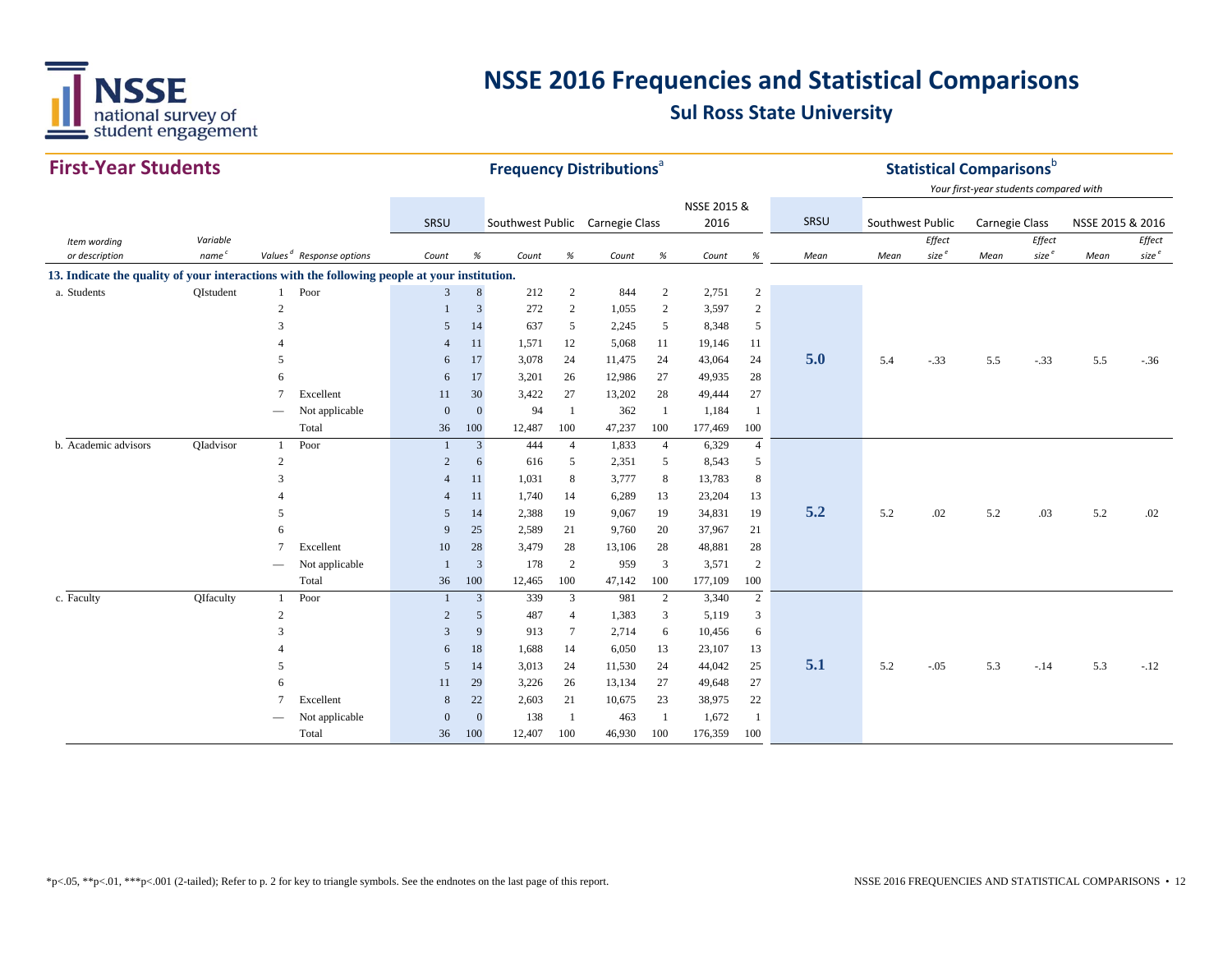

#### **First-Year Students**

| <b>First-Year Students</b>                                  |                   |                     |                  |                 | <b>Frequency Distributions<sup>ª</sup></b> |                                 |                 |        |                |                     |                 |      |                      | <b>Statistical Comparisons</b> <sup>b</sup> |                                                                 |                   |                  |                   |
|-------------------------------------------------------------|-------------------|---------------------|------------------|-----------------|--------------------------------------------|---------------------------------|-----------------|--------|----------------|---------------------|-----------------|------|----------------------|---------------------------------------------|-----------------------------------------------------------------|-------------------|------------------|-------------------|
|                                                             |                   |                     |                  | SRSU            |                                            | Southwest Public Carnegie Class |                 |        |                | NSSE 2015 &<br>2016 |                 | SRSU | Southwest Public     |                                             | Your first-year students compared with<br><b>Carnegie Class</b> |                   | NSSE 2015 & 2016 |                   |
| Item wording                                                | Variable          |                     |                  |                 |                                            |                                 |                 |        |                |                     |                 |      |                      | Effect                                      |                                                                 | Effect            |                  | Effect            |
| or description                                              | name <sup>c</sup> | Values <sup>d</sup> | Response options | Count           | $\%$                                       | Count                           | $\%$            | Count  | $\%$           | Count               | $\%$            | Mean | Mean                 | size <sup>e</sup>                           | Mean                                                            | size <sup>e</sup> | Mean             | size <sup>e</sup> |
| d. Student services staff                                   | QIstaff           | 1                   | Poor             | $\overline{2}$  | 6                                          | 592                             | 5               | 2,186  | 5              | 7,553               | 5               |      |                      |                                             |                                                                 |                   |                  |                   |
| (career services,                                           |                   | $\overline{c}$      |                  | $\overline{2}$  | 6                                          | 639                             | 5               | 2,189  | 5              | 8,062               | 5               |      |                      |                                             |                                                                 |                   |                  |                   |
| student activities,                                         |                   | 3                   |                  | 5               | 14                                         | 901                             | $7\phantom{.0}$ | 3,324  | $\tau$         | 12,536              | $\tau$          |      |                      |                                             |                                                                 |                   |                  |                   |
| housing, etc.)                                              |                   |                     |                  | 3               | 9                                          | 1,652                           | 13              | 6,139  | 13             | 23,761              | 13              |      |                      |                                             |                                                                 |                   |                  |                   |
|                                                             |                   | 5                   |                  | $\overline{4}$  | 11                                         | 2,539                           | 20              | 9,397  | 19             | 36,536              | 20              | 4.9  | 5.0                  | $-.05$                                      | 5.0                                                             | $-.04$            | 5.0              | $-.04$            |
|                                                             |                   | 6                   |                  | $\mathbf{Q}$    | 25                                         | 2.647                           | 21              | 9,948  | 20             | 38,086              | 21              |      |                      |                                             |                                                                 |                   |                  |                   |
|                                                             |                   | $\overline{7}$      | Excellent        | 8               | 22                                         | 2,479                           | 20              | 9,338  | 20             | 34,269              | 19              |      |                      |                                             |                                                                 |                   |                  |                   |
|                                                             |                   |                     | Not applicable   | 3               | 9                                          | 974                             | 8               | 4,496  | 11             | 15,755              | 11              |      |                      |                                             |                                                                 |                   |                  |                   |
|                                                             |                   |                     | Total            | 36              | 100                                        | 12,423                          | 100             | 47,017 | 100            | 176,558             | 100             |      |                      |                                             |                                                                 |                   |                  |                   |
| e. Other administrative                                     | OIadmin           | -1                  | Poor             | $\overline{1}$  | $\overline{3}$                             | 642                             | 5               | 2,191  | 5              | 8,013               | 5               |      |                      |                                             |                                                                 |                   |                  |                   |
| staff and offices                                           |                   | 2                   |                  | $\overline{2}$  | 6                                          | 718                             | 6               | 2,573  | 5              | 9,411               | 5               |      |                      |                                             |                                                                 |                   |                  |                   |
| (registrar, financial                                       |                   | 3                   |                  | 3               | 8                                          | 1,026                           | 8               | 3,766  | 8              | 14,178              | 8               |      |                      |                                             |                                                                 |                   |                  |                   |
| aid, etc.)                                                  |                   |                     |                  | $7\phantom{.0}$ | 20                                         | 1,893                           | 16              | 6,738  | 14             | 25,709              | 14              |      |                      |                                             |                                                                 |                   |                  |                   |
|                                                             |                   | 5                   |                  | 5               | 15                                         | 2,640                           | 21              | 9,803  | 20             | 37,447              | 21              | 5.1  | 4.9                  | .10                                         | 5.0                                                             | .05               | 4.9              | .08               |
|                                                             |                   | 6                   |                  | 9               | 24                                         | 2,516                           | 20              | 9,986  | 21             | 37,017              | 20              |      |                      |                                             |                                                                 |                   |                  |                   |
|                                                             |                   | $\tau$              | Excellent        | 8               | 22                                         | 2,360                           | 19              | 9,410  | 21             | 33,601              | 19              |      |                      |                                             |                                                                 |                   |                  |                   |
|                                                             |                   |                     | Not applicable   | $\mathbf{1}$    | $\overline{3}$                             | 650                             | 6               | 2,603  | 6              | 11,423              | $7\phantom{.0}$ |      |                      |                                             |                                                                 |                   |                  |                   |
|                                                             |                   |                     | Total            | 36              | 100                                        | 12,445                          | 100             | 47,070 | 100            | 176,799             | 100             |      |                      |                                             |                                                                 |                   |                  |                   |
| 14. How much does your institution emphasize the following? |                   |                     |                  |                 |                                            |                                 |                 |        |                |                     |                 |      |                      |                                             |                                                                 |                   |                  |                   |
| a. Spending significant                                     | empstudy          | 1                   | Very little      | $\mathbf{1}$    | $\mathbf{3}$                               | 226                             | $\overline{c}$  | 755    | 2              | 2,613               | $\overline{2}$  |      |                      |                                             |                                                                 |                   |                  |                   |
| amounts of time                                             |                   | 2                   | Some             | 9               | 26                                         | 2,023                           | 18              | 6,963  | 16             | 25,595              | 16              |      |                      |                                             |                                                                 |                   |                  |                   |
| studying and on                                             |                   | 3                   | Quite a bit      | 18              | 53                                         | 5,188                           | 44              | 20,307 | 46             | 75,156              | 45              | 2.8  | $3.1 *$              | $-.38$                                      | $3.2 *$                                                         | $-.41$            | $3.2 *$          | $-43$             |
| academic work                                               |                   | $\overline{4}$      | Very much        | 6               | 17                                         | 4,260                           | 36              | 16,505 | 36             | 64,154              | 37              |      | $\blacktriangledown$ |                                             | $\blacktriangledown$                                            |                   | v                |                   |
|                                                             |                   |                     | Total            | 34              | 100                                        | 11,697                          | 100             | 44,530 | 100            | 167,518             | 100             |      |                      |                                             |                                                                 |                   |                  |                   |
| b. Providing support to                                     | SEacademic        | 1                   | Very little      | $\overline{4}$  | 12                                         | 420                             | $\overline{4}$  | 1,584  | $\overline{4}$ | 5,452               | $\overline{4}$  |      |                      |                                             |                                                                 |                   |                  |                   |
| help students succeed                                       |                   | 2                   | Some             | $\overline{4}$  | 12                                         | 2,270                           | 20              | 8,199  | 20             | 30,695              | 19              |      |                      |                                             |                                                                 |                   |                  |                   |
| academically                                                |                   | 3                   | Quite a bit      | 16              | 47                                         | 4,623                           | 40              | 18,102 | 41             | 68,170              | 41              | 2.9  | 3.1                  | $-.18$                                      | 3.1                                                             | $-.17$            | 3.1              | $-.19$            |
|                                                             |                   | 4                   | Very much        | 10              | 29                                         | 4,280                           | 36              | 16,248 | 35             | 61,846              | 36              |      |                      |                                             |                                                                 |                   |                  |                   |
|                                                             |                   |                     | Total            | 34              | 100                                        | 11,593                          | 100             | 44,133 | 100            | 166,163             | 100             |      |                      |                                             |                                                                 |                   |                  |                   |
| c. Using learning support                                   | SElearnsup        | $\mathbf{1}$        | Very little      | $\mathbf{1}$    | $\overline{3}$                             | 582                             | 5               | 2,342  | 6              | 8,182               | 5               |      |                      |                                             |                                                                 |                   |                  |                   |
| services (tutoring                                          |                   | $\overline{2}$      | Some             | 6               | 18                                         | 1,930                           | 17              | 7,250  | 17             | 27,464              | 17              |      |                      |                                             |                                                                 |                   |                  |                   |
| services, writing                                           |                   | 3                   | Quite a bit      | 14              | 43                                         | 4,062                           | 36              | 15,791 | 36             | 60,320              | 37              | 3.1  | 3.1                  | $-.05$                                      | 3.1                                                             | $-.02$            | 3.1              | $-.03$            |
| center, etc.)                                               |                   | $\overline{4}$      | Very much        | 12              | 36                                         | 5,012                           | 42              | 18,732 | 41             | 70,080              | 41              |      |                      |                                             |                                                                 |                   |                  |                   |
|                                                             |                   |                     | Total            | 33              | 100                                        |                                 | 100             | 44,115 | 100            |                     | 100             |      |                      |                                             |                                                                 |                   |                  |                   |
|                                                             |                   |                     |                  |                 |                                            | 11,586                          |                 |        |                | 166,046             |                 |      |                      |                                             |                                                                 |                   |                  |                   |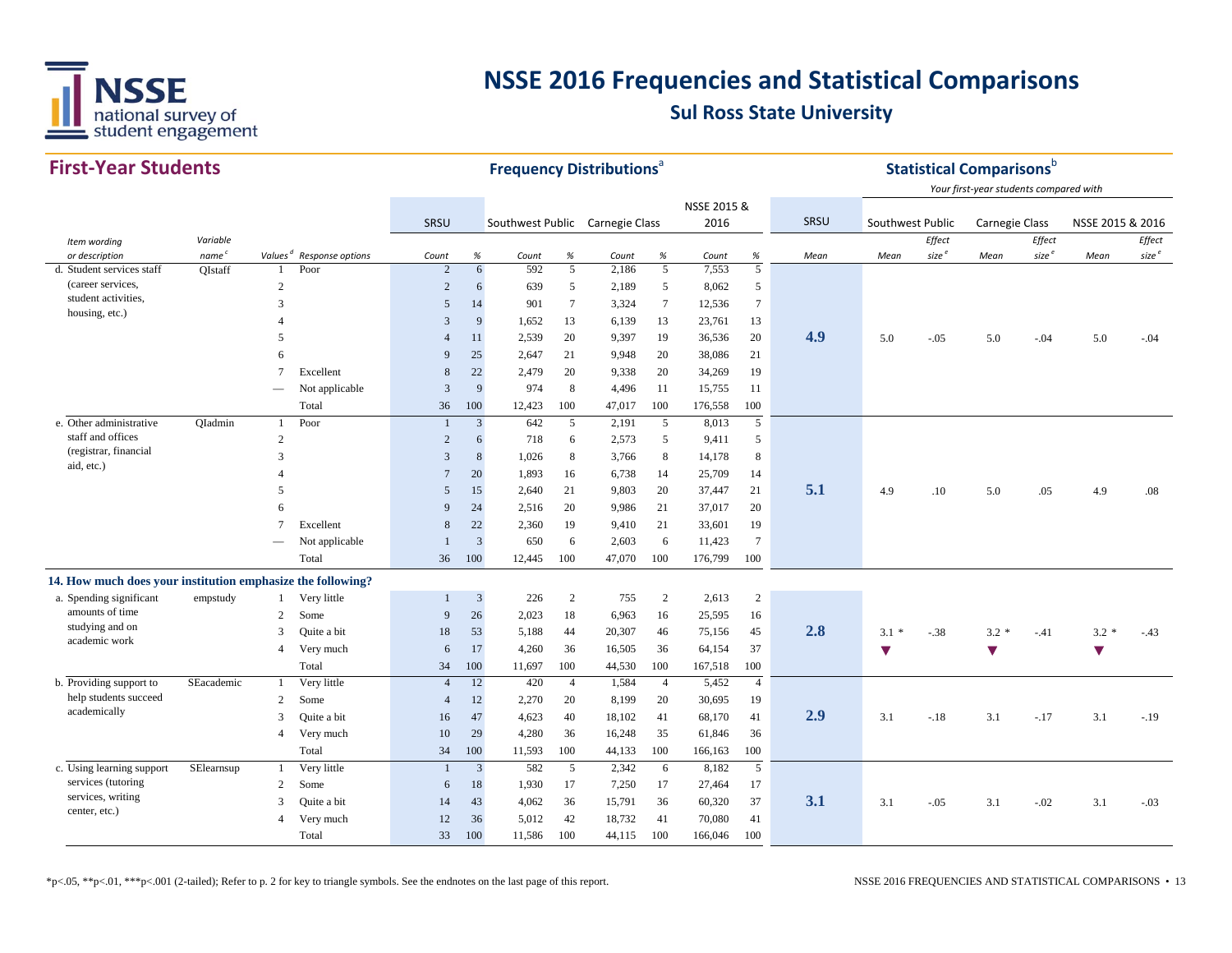

#### **First-Year StudentsSRSU** *Item wording or description Variable name Values <sup>d</sup> Response options Count % Count % Count % Count % Mean Effect size <sup>e</sup> Mean Mean Effect size <sup>e</sup> Effect size <sup>e</sup>* SRSU Southwest Public Carnegie Class NSSE 2015 & 2016 SRSU Southwest Public Carnegie Class NSSE 2015 & 2016 **Frequency Distributions**<sup>a</sup> **Statistical Comparisons** *Your first-year students compared with Mean*d. Encouraging contact SEdiverse 1 Very little  $\begin{array}{cccccc} 8 & 23 & 1,162 & 10 & 4,857 & 12 & 17,946 & 11 \end{array}$ 2 Some 8 23 3,205 28 12,275 28 46,783 28 <sup>3</sup> Quite a bit <sup>10</sup> <sup>30</sup> 3,931 <sup>34</sup> 14,815 <sup>34</sup> 56,119 <sup>34</sup> **2.53** 2.8 -.27 2.8 -.23 2.8 -.23 4 Very much 8 23 3,295 28 12,173 27 45,296 27 Total 34 100 11,593 100 44,120 100 166,144 100 e. Providing 1 Very little 1 3 614 5 2,550 7 8,788 6 . Providing 2 Some 9 26 2,476 22 9,643 23 35,491 22 <sup>3</sup> Quite a bit <sup>15</sup> <sup>45</sup> 4,421 <sup>39</sup> 16,833 <sup>38</sup> 64,255 <sup>38</sup> **2.93.** 3.0 -.09 3.0 -.03 3.0 -.06 4 Very much 9 26 4,064 34 15,044 33 57,401 33 Total 34 100 11,575 100 44,070 100 165,935 100 f. Providing support for SEwellness 1 Very little 2 6 721 6 3,118 8 10,519 7 2 Some 9 26 2,569 22 9,744 23 36,468 23 <sup>3</sup> Quite a bit <sup>15</sup> <sup>44</sup> 4,306 <sup>37</sup> 16,718 <sup>37</sup> 63,520 <sup>38</sup> **2.8** $\delta$  3.0 -.15 2.9 -.08 3.0 -.11 4 Very much 8 23 3,952 34 14,413 31 55,092 32 Total 34 100 11,548 100 43,993 100 165,599 100 g. Helping you manage SEnonacad 1 Very little 6 17 2,240 20 9,063 22 33,582 21 2 Some 7 20 3,836 34 15,002 34 58,139 35 <sup>3</sup> Quite a bit <sup>13</sup> <sup>39</sup> 3,477 <sup>30</sup> 12,505 <sup>28</sup> 46,862 <sup>28</sup> **2.7** 2.4 .26 2.4 .30 2.4 .31 4 Very much 8 24 1,996 16 7,427 16 26,926 16 Total 34 100 11,549 100 43,997 100 165,509 100 h. Attending campus SE activities 1 Very little 2 6 809 7 4,262 12 13,118 10 2 Some 10 29 2,650 23 10,526 25 38,819 24 <sup>3</sup> Quite a bit <sup>10</sup> <sup>30</sup> 4,337 <sup>38</sup> 16,186 <sup>36</sup> 62,370 <sup>37</sup> **2.99** 2.9 -.01 2.8 .15 2.9 .08 4 Very much 12 35 3,718 32 12,914 28 50,822 29 Total 34 100 11,514 100 43,888 100 165,129 100 i. Attending events that SE events 1 Very little 6 18 1,620 14 6,612 17 22,770 15 2 Somee 12 35 3,684 33 14,053 32 53,323 33 <sup>3</sup> Quite a bit <sup>8</sup> <sup>23</sup> 3,713 <sup>32</sup> 14,074 <sup>31</sup> 54,225 <sup>32</sup> **2.53** 2.6  $-0.08$  2.5  $-0.01$  2.6  $-0.04$ 4 Very much 8 24 2,448 21 9,044 20 34,442 20 Total 34 100 11,465 100 43,783 100 164,760 100 activities and events (performing arts, athletic events, etc.) **SEactivities** address important social, economic, or political issues **SEevents** among students from different backgrounds (social, racial/ethnic, religious, etc.) SEdiverseopportunities to be involved socially SEsocialyour overall wellbeing (recreation, health care, counseling, etc.) SEwellnessyour non-academic responsibilities (work, family, etc.) SEnonacad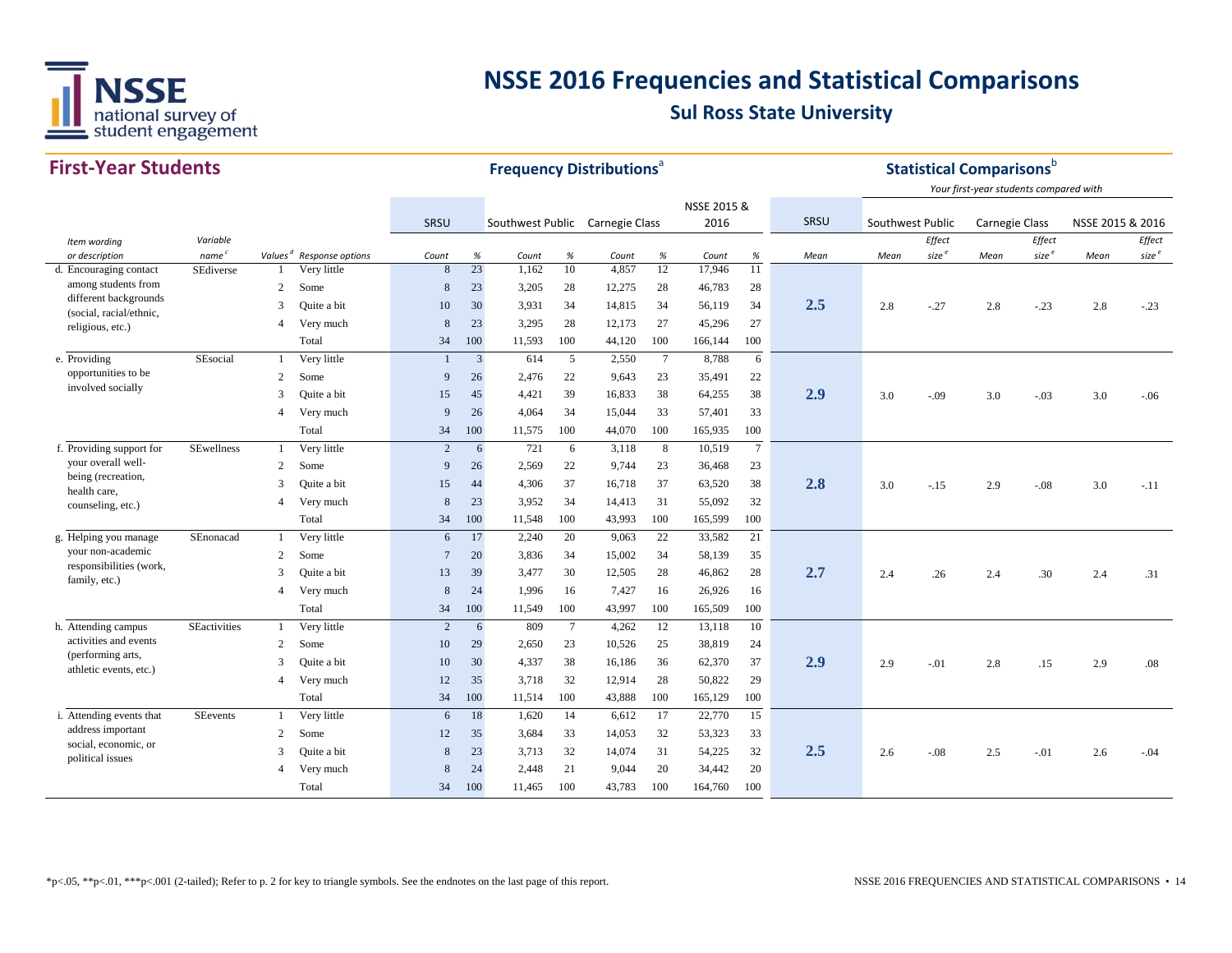

#### **First-Year Students**

|                                                                                    | <b>First-Year Students</b>       |                |                                      |                |              |        |                | <b>Frequency Distributions<sup>ª</sup></b> |                |                     |                  |      |                      |                             | <b>Statistical Comparisons</b> b<br>Your first-year students compared with |                             |                  |                             |
|------------------------------------------------------------------------------------|----------------------------------|----------------|--------------------------------------|----------------|--------------|--------|----------------|--------------------------------------------|----------------|---------------------|------------------|------|----------------------|-----------------------------|----------------------------------------------------------------------------|-----------------------------|------------------|-----------------------------|
|                                                                                    |                                  |                |                                      | SRSU           |              |        |                |                                            |                | NSSE 2015 &<br>2016 |                  | SRSU | Southwest Public     |                             |                                                                            |                             | NSSE 2015 & 2016 |                             |
|                                                                                    |                                  |                |                                      |                |              |        |                | Southwest Public Carnegie Class            |                |                     |                  |      |                      |                             | Carnegie Class                                                             |                             |                  |                             |
| Item wording<br>or description                                                     | Variable<br>name <sup>c</sup>    |                | Values <sup>d</sup> Response options | Count          | $\%$         | Count  | %              |                                            | $\%$           |                     | $\%$             | Mean | Mean                 | Effect<br>size <sup>e</sup> | Mean                                                                       | Effect<br>size <sup>e</sup> | Mean             | Effect<br>size <sup>e</sup> |
| 15. About how many hours do you spend in a typical 7-day week doing the following? |                                  |                |                                      |                |              |        |                | Count                                      |                | Count               |                  |      |                      |                             |                                                                            |                             |                  |                             |
| a. Preparing for class                                                             | tmprephrs                        | $\overline{0}$ | 0 hrs                                | $\mathbf{0}$   | $\mathbf{0}$ | 78     | $\mathbf{1}$   | 179                                        | $\overline{0}$ | 782                 | -1               |      |                      |                             |                                                                            |                             |                  |                             |
| (studying, reading,                                                                | (Recoded version                 | 3              | $1-5$ hrs                            | 10             | 29           | 1,811  | 16             | 6,464                                      | 15             | 21,515              | 14               |      |                      |                             |                                                                            |                             |                  |                             |
| writing, doing                                                                     | of tmprep created                | 8              | 6-10 hrs                             | -9             | 28           | 2,964  | 26             | 10,952                                     | 25             | 38,402              | 24               |      |                      |                             |                                                                            |                             |                  |                             |
| homework or lab                                                                    | by NSSE. Values                  | 13             | $11-15$ hrs                          | 8              | 23           | 2,521  | 22             | 9,704                                      | 22             | 36,145              | 22               |      |                      |                             |                                                                            |                             |                  |                             |
| work, analyzing data,<br>rehearsing, and other                                     | are estimated                    | 18             | 16-20 hrs                            | $\overline{2}$ | 6            | 1,922  | 16             | 7,796                                      | 17             | 30,830              | 18               | 10.7 | $13.6*$              | $-.36$                      | $13.7*$                                                                    | $-.37$                      | $14.3*$          | $-.43$                      |
| academic activities)                                                               | number of hours                  | 23             | 21-25 hrs                            | $\overline{4}$ | 12           | 1,121  | 10             | 4,534                                      | 10             | 18,624              | 11               |      | $\blacktriangledown$ |                             | ▼                                                                          |                             | v                |                             |
|                                                                                    | per week.)                       | 28             | 26-30 hrs                            | $\mathbf{0}$   | $\Omega$     | 553    | 5              | 2,319                                      | 5              | 9,903               | 6                |      |                      |                             |                                                                            |                             |                  |                             |
|                                                                                    |                                  | 33             | More than 30 hrs                     |                | 3            | 588    | 5              | 2,112                                      | 5              | 9,493               | 6                |      |                      |                             |                                                                            |                             |                  |                             |
|                                                                                    |                                  |                | Total                                | 34             | 100          | 11,558 | 100            | 44,060                                     | 100            | 165,694             | 100              |      |                      |                             |                                                                            |                             |                  |                             |
| b. Participating in co-                                                            | tmcocurrhrs                      | $\Omega$       | 0 <sub>hrs</sub>                     | 15             | 44           | 3,835  | 34             | 14,665                                     | 37             | 50,470              | 34               |      |                      |                             |                                                                            |                             |                  |                             |
| curricular activities                                                              | (Recoded version                 | 3              | $1-5$ hrs                            |                | 21           | 3,617  | 31             | 14,718                                     | 32             | 55,692              | 32               |      |                      |                             |                                                                            |                             |                  |                             |
| (organizations,                                                                    | of tmcocurr                      | 8              | $6-10$ hrs                           | 3              | 8            | 1,912  | 17             | 6,767                                      | 15             | 27,307              | 16               |      |                      |                             |                                                                            |                             |                  |                             |
| campus publications,<br>student government,                                        | created by NSSE.                 | 13             | $11-15$ hrs                          | 5              | 15           | 1,041  | 9              | 3,504                                      | 8              | 14,775              | 9                |      |                      |                             |                                                                            |                             |                  |                             |
| fraternity or sorority,                                                            | Values are                       | 18             | 16-20 hrs                            |                | 3            | 593    | 5              | 2,150                                      | 5              | 8,842               | 5                | 6.3  | 5.6                  | .11                         | 5.1                                                                        | .18                         | 5.5              | .13                         |
| intercollegiate or                                                                 | estimated number<br>of hours per | 23             | 21-25 hrs                            | $\mathbf{0}$   | $\Omega$     | 257    | 2              | 1,070                                      | 2              | 4,007               | 2                |      |                      |                             |                                                                            |                             |                  |                             |
| intramural sports, etc.)                                                           | week.)                           | 28             | 26-30 hrs                            | $\overline{2}$ | 6            | 106    | 1              | 409                                        | $\mathbf{1}$   | 1,529               | $\mathbf{1}$     |      |                      |                             |                                                                            |                             |                  |                             |
|                                                                                    |                                  | 33             | More than 30 hrs                     |                | 3            | 144    | -1             | 498                                        | -1             | 2,073               | -1               |      |                      |                             |                                                                            |                             |                  |                             |
|                                                                                    |                                  |                | Total                                | 34             | 100          | 11,505 | 100            | 43,781                                     | 100            | 164,695             | 100              |      |                      |                             |                                                                            |                             |                  |                             |
| c. Working for pay                                                                 | tmworkonhrs                      | $\overline{0}$ | 0 <sub>hrs</sub>                     | 25             | 73           | 9,374  | 82             | 34,442                                     | 80             | 126,912             | 79               |      |                      |                             |                                                                            |                             |                  |                             |
| on campus                                                                          | (Recoded version                 | 3              | $1-5$ hrs                            |                | 3            | 285    | 3              | 2,119                                      | 4              | 8,060               | 4                |      |                      |                             |                                                                            |                             |                  |                             |
|                                                                                    | of tmworkon                      | 8              | $6-10$ hrs                           | $\overline{2}$ | 6            | 448    | $\overline{4}$ | 3,440                                      | $\tau$         | 13,697              | $\tau$           |      |                      |                             |                                                                            |                             |                  |                             |
|                                                                                    | created by NSSE.                 | 13             | $11-15$ hrs                          |                | 3            | 525    | $\overline{4}$ | 2,064                                      | 5              | 8,375               | 5                |      |                      |                             |                                                                            |                             |                  |                             |
|                                                                                    | Values are                       | 18             | 16-20 hrs                            | 3              | $\mathbf{Q}$ | 605    | 5              | 1,175                                      | 3              | 5,425               | 3                | 4.2  | 2.5                  | .28                         | 2.2                                                                        | .38                         | 2.4              | .33                         |
|                                                                                    | estimated number<br>of hours per | 23             | 21-25 hrs                            | $\overline{0}$ | $\Omega$     | 172    | 1              | 359                                        | -1             | 1,458               | -1               |      |                      |                             |                                                                            |                             |                  |                             |
|                                                                                    | week.)                           | 28             | 26-30 hrs                            | $\overline{2}$ | 6            | 44     | $\Omega$       | 122                                        | $\mathbf{0}$   | 490                 | $\boldsymbol{0}$ |      |                      |                             |                                                                            |                             |                  |                             |
|                                                                                    |                                  | 33             | More than 30 hrs                     | $\overline{0}$ | $\Omega$     | 58     |                | 161                                        | $\mathbf{0}$   | 732                 | -1               |      |                      |                             |                                                                            |                             |                  |                             |
|                                                                                    |                                  |                | Total                                | 34             | 100          | 11,511 | 100            | 43,882                                     | 100            | 165,149             | 100              |      |                      |                             |                                                                            |                             |                  |                             |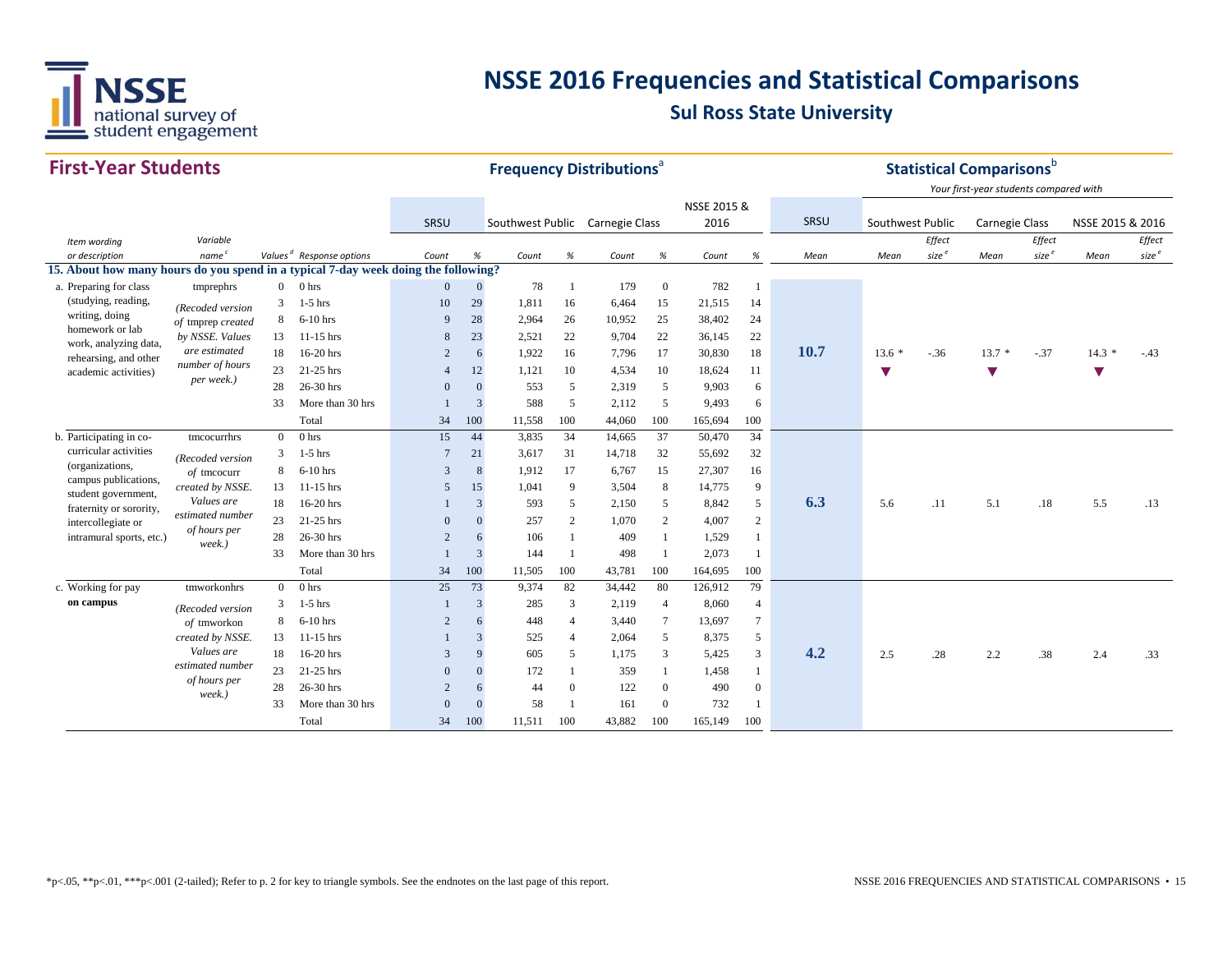

#### **First-Year StudentsSRSU** *Item wording or description Variable name Values <sup>d</sup> Response options Count % Count % Count % Count % Mean Effect size <sup>e</sup> Mean Mean Effect size <sup>e</sup> Effect size <sup>e</sup>* SRSU Southwest Public Carnegie Class NSSE 2015 & 2016 Southwest Public Carnegie Class NSSE 2015 & 2016 **Frequency Distributions**<sup>a</sup> **Statistical Comparisons** *Your first-year students compared with Mean*d. Working for pay htmworkoffhrs b 0 0 hrs 19 56 7,739 68 28,668 64 113,975 67 3 1-5 hrss 5 15 560 5 2,260 5 8,162 5 8 6-10 hrs 1 3 557 5 2,599 6 8,765 5 13 11-15 hrs 2 6 554 5 2,398 5 8,154 5 18 16-20 hrs <sup>0</sup> <sup>0</sup> <sup>748</sup> <sup>6</sup> 2,583 <sup>6</sup> 8,690 <sup>5</sup> **7.2** 5.3 .21 6.6 .05 5.7 .15 23 21-25 hrs 3 9 574 5 1,738 4 5,914 4 28 26-30 hrs 1 3 332 3 1,104 3 3,614 2 33 More than 30 hrs 3 9 417 4 2,394 8 7,282 6 Total 34 100 11,481 100 43,744 100 164,556 100 **11.4** 7.7 .33 8.7 .23 8.0 .30 e. Doing community tmservicehrs 0 0 hrs 13 39 5,786 52 24,396 57 90,255 56 3 1-5 hrs 12 36 3,872 33 14,004 31 54,278 32 8 6-10 hrs 5 15 889 8 2,819 7 10,348 6 13 11-15 hrs 2 7 416 4 1,145 3 4,371 3 <sup>18</sup> 16-20 hrs <sup>0</sup> <sup>0</sup> <sup>224</sup> <sup>2</sup> <sup>617</sup> <sup>2</sup> 2,384 <sup>2</sup> **4.2** 2.9 .26 2.5 .37 2.5 .37 23 21-25 hrs 0 0 124 1 283 1 1,067 1 28 26-30 hrs 0 0 35 0 94 0 404 033 More than 30 hrs 1 3 54 1 190 1 660 0Total 33 100 11,400 100 43,548 100 163,767 100 f. Relaxing and the term that has the control of the control of the control of the control of the control of the control of the control of the control of the control of the control of the control of the control of the cont 3 1-5 hrs 5 14 2,736 23 10,038 24 35,700 22 8 6-10 hrs 9 28 3,127 27 12,037 27 45,585 27 13 11-15 hrs 10 29 2,277 20 8,650 19 33,738 20 <sup>18</sup> 16-20 hrs <sup>3</sup> <sup>10</sup> 1,408 <sup>13</sup> 5,526 <sup>12</sup> 21,613 <sup>13</sup> **12.4** 12.0 .04 11.8 .06 12.1 .03 23 21-25 hrs 0 0 722 6 2,823 6 10,717 7 28 26-30 hrs 3 9 326 3 1,270 3 4,888 3 33 More than 30 hrs 2 6 640 6 2,472 6 9,172 6 Total 34 100 11,486 100 43,727 100 164,412 100 Estimated number of hours working for pay tmworkhrs*(Continuous variable created by NSSE)* service or volunteer worktmservicehrs *(Recoded version of* tmservice *created by NSSE. Values are estimated number of hours per week.)* f. Relaxing and socializing (time with friends, video games, TV or videos, keeping up with friends online, etc.) tmrelaxhrs*(Recoded version of* tmrelax *created by NSSE. Values are estimated number of hours per week.)* **off campus** tmworkoffhrs*(Recoded version of* tmworkoff *created by NSSE. Values are estimated number of hours per week.)*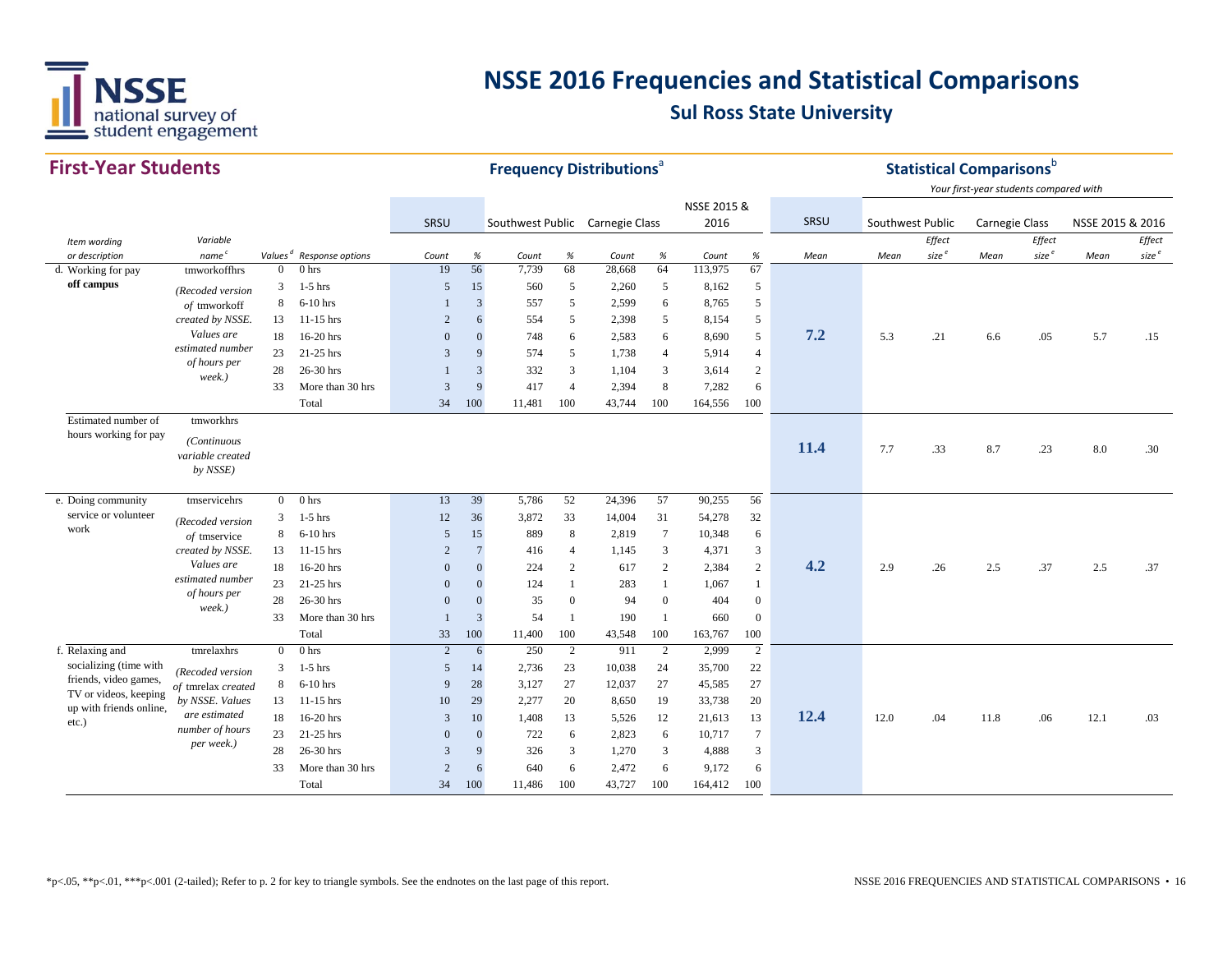

#### **First-Year Students**

| <b>First-Year Students</b>                                                                                            |                                                |                     |                  |                | <b>Frequency Distributions</b> <sup>a</sup> |                                 |                |        |                 |             |                 |      |                      | <b>Statistical Comparisons</b> <sup>b</sup> |                                        |                             |                  |                             |
|-----------------------------------------------------------------------------------------------------------------------|------------------------------------------------|---------------------|------------------|----------------|---------------------------------------------|---------------------------------|----------------|--------|-----------------|-------------|-----------------|------|----------------------|---------------------------------------------|----------------------------------------|-----------------------------|------------------|-----------------------------|
|                                                                                                                       |                                                |                     |                  |                |                                             |                                 |                |        |                 | NSSE 2015 & |                 | SRSU |                      |                                             | Your first-year students compared with |                             |                  |                             |
|                                                                                                                       |                                                |                     |                  | <b>SRSU</b>    |                                             | Southwest Public Carnegie Class |                |        |                 | 2016        |                 |      | Southwest Public     |                                             | <b>Carnegie Class</b>                  |                             | NSSE 2015 & 2016 |                             |
| Item wording<br>or description                                                                                        | Variable<br>name <sup>c</sup>                  | Values <sup>d</sup> | Response options | Count          | %                                           | Count                           | %              | Count  | $\%$            | Count       | $\%$            | Mean | Mean                 | Effect<br>size <sup>e</sup>                 | Mean                                   | Effect<br>size <sup>e</sup> | Mean             | Effect<br>size <sup>e</sup> |
| g. Providing care for                                                                                                 | tmcarehrs                                      | $\overline{0}$      | 0 <sub>hrs</sub> | 21             | 64                                          | 8,438                           | 73             | 31,711 | 70              | 124,935     | 73              |      |                      |                                             |                                        |                             |                  |                             |
| dependents (children,                                                                                                 | (Recoded version                               | 3                   | $1-5$ hrs        | 6              | 18                                          | 1,350                           | 12             | 5,061  | 12              | 17,320      | 11              |      |                      |                                             |                                        |                             |                  |                             |
| parents, etc.)                                                                                                        | of tmcare created                              | 8                   | $6-10$ hrs       | $\overline{2}$ | 6                                           | 607                             | 5              | 2,311  | 6               | 7,396       | $\overline{5}$  |      |                      |                                             |                                        |                             |                  |                             |
|                                                                                                                       | by NSSE. Values                                | 13                  | $11-15$ hrs      | $\mathbf{1}$   | 3                                           | 400                             | $\overline{4}$ | 1,308  | 3               | 4,373       | $\mathbf{3}$    |      |                      |                                             |                                        |                             |                  |                             |
|                                                                                                                       | are estimated                                  | 18                  | 16-20 hrs        | $\overline{2}$ | $\overline{7}$                              | 225                             | $\mathbf{2}$   | 822    | $\overline{c}$  | 2,792       | $\overline{c}$  | 3.5  | 2.7                  | .11                                         | 3.9                                    | $-.05$                      | 3.3              | .02                         |
|                                                                                                                       | number of hours                                | 23                  | 21-25 hrs        | $\overline{0}$ | $\mathbf{0}$                                | 120                             | 1              | 450    | -1              | 1,481       | $\mathbf{1}$    |      |                      |                                             |                                        |                             |                  |                             |
|                                                                                                                       | per week.)                                     | 28                  | 26-30 hrs        | $\overline{0}$ | $\mathbf{0}$                                | 56                              | 1              | 271    | -1              | 815         | $\mathbf{1}$    |      |                      |                                             |                                        |                             |                  |                             |
|                                                                                                                       |                                                | 33                  | More than 30 hrs | $\overline{1}$ | 3                                           | 260                             | $\overline{c}$ | 1,722  | 5               | 5,044       | $\overline{4}$  |      |                      |                                             |                                        |                             |                  |                             |
|                                                                                                                       |                                                |                     | Total            | 33             | 100                                         | 11,456                          | 100            | 43,656 | 100             | 164,156     | 100             |      |                      |                                             |                                        |                             |                  |                             |
| h. Commuting to campus                                                                                                | tmcommutehrs                                   | $\overline{0}$      | 0 <sub>hrs</sub> | 6              | 18                                          | 3,318                           | 29             | 19,765 | 43              | 71,714      | 41              |      |                      |                                             |                                        |                             |                  |                             |
| (driving, walking, etc.)                                                                                              | (Recoded version                               | 3                   | $1-5$ hrs        | 12             | 35                                          | 5,082                           | 43             | 15,280 | 36              | 60,625      | 37              |      |                      |                                             |                                        |                             |                  |                             |
|                                                                                                                       | of tmcommute                                   | 8                   | $6-10$ hrs       | 6              | 17                                          | 1,758                           | 15             | 4,958  | 12              | 18,549      | 12              |      |                      |                                             |                                        |                             |                  |                             |
|                                                                                                                       | created by NSSE.                               | 13                  | $11-15$ hrs      | 3              | $\mathbf{Q}$                                | 623                             | 5              | 1,890  | 5               | 6,793       | 5               |      |                      |                                             |                                        |                             |                  |                             |
|                                                                                                                       | Values are                                     | 18                  | 16-20 hrs        | $\overline{3}$ | $10\,$                                      | 351                             | 3              | 891    | $\overline{c}$  | 3,362       | $\overline{2}$  | 8.3  | $4.7 *$              | .59                                         | $3.7$ **                               | .81                         | $3.8$ **         | .79                         |
|                                                                                                                       | estimated number<br>of hours per               | 23                  | 21-25 hrs        | $\overline{c}$ | 6                                           | 136                             | $\mathbf{1}$   | 392    | 1               | 1,422       | $\mathbf{1}$    |      | ▲                    |                                             | ▲                                      |                             | Δ                |                             |
|                                                                                                                       | week.)                                         | 28                  | 26-30 hrs        | $\mathbf{1}$   | 3                                           | 64                              | 1              | 182    | $\overline{0}$  | 661         | $\overline{0}$  |      |                      |                                             |                                        |                             |                  |                             |
|                                                                                                                       |                                                | 33                  | More than 30 hrs | $\overline{1}$ | 3                                           | 167                             | $\mathbf{1}$   | 465    | $\mathbf{1}$    | 1,692       | $\mathbf{1}$    |      |                      |                                             |                                        |                             |                  |                             |
|                                                                                                                       |                                                |                     | Total            | 34             | 100                                         | 11,499                          | 100            | 43,823 | 100             | 164,818     | 100             |      |                      |                                             |                                        |                             |                  |                             |
| 16. Of the time you spend preparing for class in a typical 7-day week, about how much is on <i>assigned reading</i> ? |                                                |                     |                  |                |                                             |                                 |                |        |                 |             |                 |      |                      |                                             |                                        |                             |                  |                             |
|                                                                                                                       | reading                                        |                     | Very little      | 5              | 15                                          | 1,460                           | 13             | 4,292  | 10              | 17,674      | 11              |      |                      |                                             |                                        |                             |                  |                             |
|                                                                                                                       |                                                | $\overline{c}$      | Some             | 11             | 35                                          | 3,843                           | 34             | 13,203 | 30              | 50,978      | 32              |      |                      |                                             |                                        |                             |                  |                             |
|                                                                                                                       |                                                | 3                   | About half       | 10             | 29                                          | 3,483                           | 30             | 13,557 | 32              | 49,153      | 30              | 2.6  | 2.7                  | $-.05$                                      | 2.9                                    | $-.23$                      | 2.8              | $-.18$                      |
|                                                                                                                       |                                                | 4                   | Most             | 6              | 19                                          | 1,970                           | 17             | 9,256  | 21              | 33,964      | 20              |      |                      |                                             |                                        |                             |                  |                             |
|                                                                                                                       |                                                | 5                   | Almost all       | $\mathbf{1}$   | 3                                           | 720                             | 6              | 3,374  | $7\phantom{.0}$ | 12,649      | $7\phantom{.0}$ |      |                      |                                             |                                        |                             |                  |                             |
|                                                                                                                       |                                                |                     | Total            | 33             | 100                                         | 11,476                          | 100            | 43,682 | 100             | 164,418     | 100             |      |                      |                                             |                                        |                             |                  |                             |
|                                                                                                                       |                                                |                     |                  |                |                                             |                                 |                |        |                 |             |                 |      |                      |                                             |                                        |                             |                  |                             |
|                                                                                                                       | tmreadinghrs                                   |                     |                  |                |                                             |                                 |                |        |                 |             |                 |      |                      |                                             |                                        |                             |                  |                             |
| (Continuous variable created by NSSE. Calculated as a proportion                                                      |                                                |                     |                  |                |                                             |                                 |                |        |                 |             |                 | 3.9  | $6.1***$             | $-.38$                                      | $6.7***$                               | $-.47$                      | $6.7$ ***        | $-.48$                      |
| of tmprephrs based on reading, where Very little=.10; Some=.25;                                                       |                                                |                     |                  |                |                                             |                                 |                |        |                 |             |                 |      |                      |                                             |                                        |                             |                  |                             |
|                                                                                                                       | About half=.50; $Most = .75$ ; Almost all=.90) |                     |                  |                |                                             |                                 |                |        |                 |             |                 |      | $\blacktriangledown$ |                                             | v                                      |                             | v                |                             |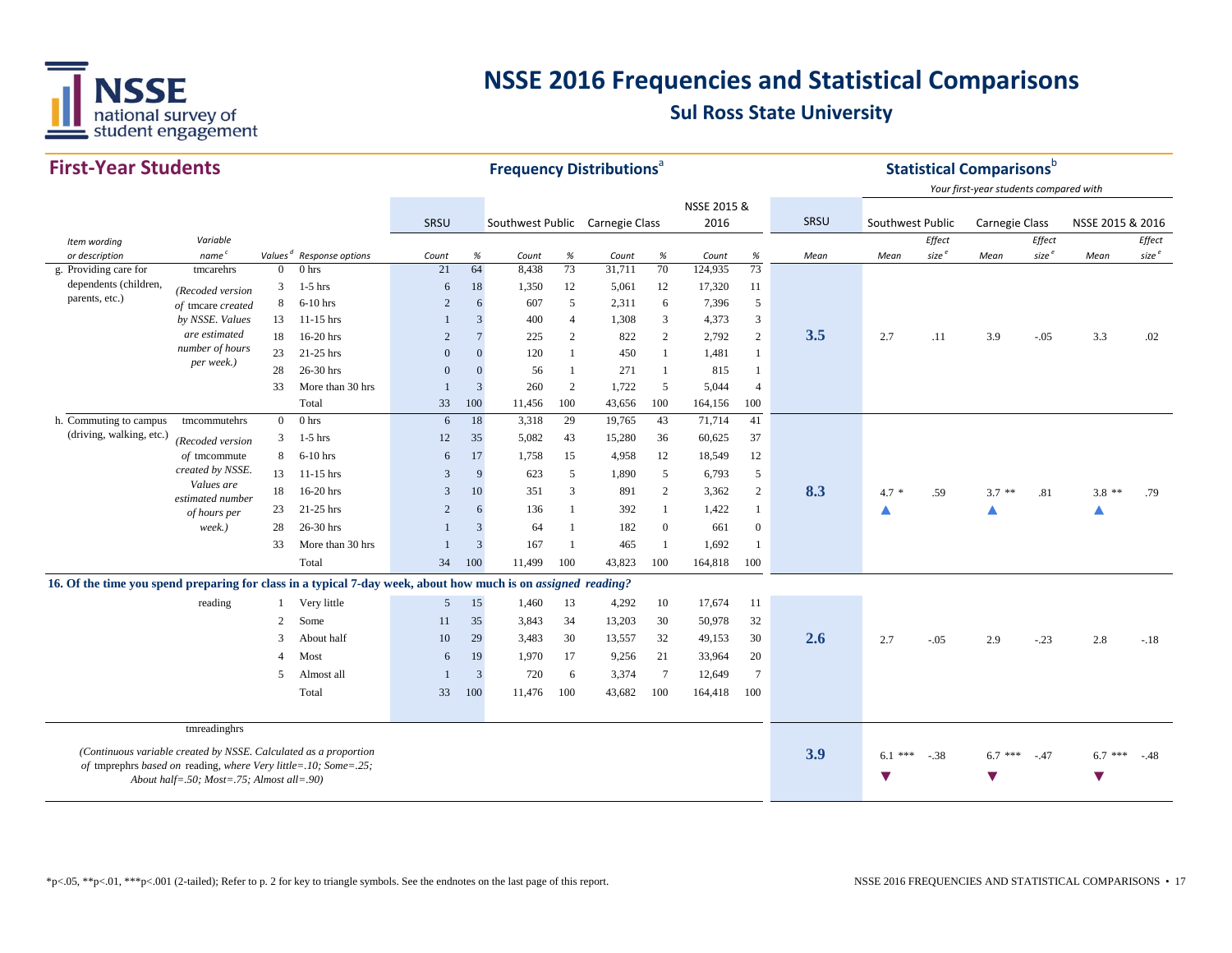

| <b>First-Year Students</b>                                                                                                                   |                                   |                          |                                      |                 |                |                                 |                | <b>Frequency Distributions<sup>a</sup></b> |                |             |                 |      |                  |                   | <b>Statistical Comparisons</b> <sup>b</sup><br>Your first-year students compared with |                   |                  |                   |
|----------------------------------------------------------------------------------------------------------------------------------------------|-----------------------------------|--------------------------|--------------------------------------|-----------------|----------------|---------------------------------|----------------|--------------------------------------------|----------------|-------------|-----------------|------|------------------|-------------------|---------------------------------------------------------------------------------------|-------------------|------------------|-------------------|
|                                                                                                                                              |                                   |                          |                                      |                 |                |                                 |                |                                            |                | NSSE 2015 & |                 |      |                  |                   |                                                                                       |                   |                  |                   |
|                                                                                                                                              |                                   |                          |                                      | SRSU            |                | Southwest Public Carnegie Class |                |                                            |                | 2016        |                 | SRSU | Southwest Public |                   | <b>Carnegie Class</b>                                                                 |                   | NSSE 2015 & 2016 |                   |
| Item wording                                                                                                                                 | Variable                          |                          |                                      |                 |                |                                 |                |                                            |                |             |                 |      |                  | ${\it Effect}$    |                                                                                       | Effect            |                  | Effect            |
| or description                                                                                                                               | name <sup>c</sup>                 |                          | Values <sup>d</sup> Response options | Count           | %              | Count                           | %              | Count                                      | %              | Count       | $\%$            | Mean | Mean             | size <sup>e</sup> | Mean                                                                                  | size <sup>e</sup> | Mean             | size <sup>e</sup> |
|                                                                                                                                              | tmreadinghrscol                   | $\mathbf{1}$             | 0 <sub>hrs</sub>                     | $\Omega$        |                | $\overline{0}$<br>73            | $\overline{1}$ | 161                                        | $\mathbf{0}$   | 719         | $\overline{1}$  |      |                  |                   |                                                                                       |                   |                  |                   |
|                                                                                                                                              | (Collapsed<br>version of          | $\overline{\mathcal{L}}$ | More than zero,<br>up to 5 hrs       | 23              | 70             | 6,200                           | 55             | 21,398                                     | 50             | 78,681      | 50              |      |                  |                   |                                                                                       |                   |                  |                   |
|                                                                                                                                              | tmreadinghrs<br>created by NSSE.) | 3                        | More than 5,<br>up to 10 hrs         | 8               | 24             | 3,205                           | 28             | 13,000                                     | 30             | 49,064      | 29              |      |                  |                   |                                                                                       |                   |                  |                   |
|                                                                                                                                              |                                   | $\Delta$                 | More than 10,<br>up to 15 hrs        | $\overline{2}$  |                | 953<br>6                        | 8              | 4,446                                      | 10             | 17,591      | 10              |      |                  |                   |                                                                                       |                   |                  |                   |
|                                                                                                                                              |                                   | $\overline{5}$           | More than 15,<br>up to 20 hrs        | $\mathbf{0}$    | $\theta$       | 507                             | $\overline{4}$ | 2,326                                      | 5              | 9,044       | 5               |      |                  |                   |                                                                                       |                   |                  |                   |
|                                                                                                                                              |                                   | 6                        | More than 20,<br>up to 25 hrs        | $\mathbf{0}$    | $\overline{0}$ | 326                             | 3              | 1,546                                      | 3              | 6,119       | 3               |      |                  |                   |                                                                                       |                   |                  |                   |
|                                                                                                                                              |                                   | $\tau$                   | More than 25 hrs                     | $\overline{0}$  | $\Omega$       | 151                             | -1             | 616                                        | -1             | 2,414       | $\mathbf{1}$    |      |                  |                   |                                                                                       |                   |                  |                   |
|                                                                                                                                              |                                   |                          | Total                                | 33              | 100            | 11,415                          | 100            | 43,493                                     | 100            | 163,632     | 100             |      |                  |                   |                                                                                       |                   |                  |                   |
| 17. How much has your experience at this institution contributed to your knowledge, skills, and personal development in the following areas? |                                   |                          |                                      |                 |                |                                 |                |                                            |                |             |                 |      |                  |                   |                                                                                       |                   |                  |                   |
| a. Writing clearly and                                                                                                                       | pgwrite                           | $\mathbf{1}$             | Very little                          |                 | $\mathbf{3}$   | 957                             | 9              | 2,716                                      | 6              | 11,764      | $\bf 8$         |      |                  |                   |                                                                                       |                   |                  |                   |
| effectively                                                                                                                                  |                                   | $\overline{2}$           | Some                                 | $7\phantom{.0}$ | 20             | 3,000                           | 27             | 10,674                                     | 24             | 42,614      | 26              |      |                  |                   |                                                                                       |                   |                  |                   |
|                                                                                                                                              |                                   | 3                        | Ouite a bit                          | 14              | 42             | 4,633                           | 40             | 18,381                                     | 42             | 67,713      | 41              | 3.1  | $2.8 *$          | .34               | 2.9                                                                                   | .22               | 2.9              | .28               |
|                                                                                                                                              |                                   | $\overline{A}$           | Very much                            | 12              | 36             | 2,873                           | 24             | 11,973                                     | 28             | 42,478      | 26              |      | ▲                |                   |                                                                                       |                   |                  |                   |
|                                                                                                                                              |                                   |                          | Total                                | 34              | 100            | 11,463                          | 100            | 43,744                                     | 100            | 164,569     | 100             |      |                  |                   |                                                                                       |                   |                  |                   |
| b. Speaking clearly and                                                                                                                      | pgspeak                           | $\mathbf{1}$             | Very little                          | $\overline{0}$  | $\mathbf{0}$   | 1,279                           | 12             | 4,178                                      | 10             | 17,599      | $\overline{11}$ |      |                  |                   |                                                                                       |                   |                  |                   |
| effectively                                                                                                                                  |                                   | $\overline{c}$           | Some                                 | 10              | 29             | 3,433                           | 30             | 12,648                                     | 29             | 49,735      | 30              |      |                  |                   |                                                                                       |                   |                  |                   |
|                                                                                                                                              |                                   | 3                        | Quite a bit                          | 15              | 45             | 4,279                           | 37             | 16,575                                     | 38             | 61,074      | 37              | 3.0  | 2.7<br>$\ast$    | .33               | 2.8                                                                                   | .24               | $2.7 *$          | .30               |
|                                                                                                                                              |                                   | 4                        | Very much                            | 9               | 26             | 2,439                           | 21             | 10,230                                     | 24             | 35,644      | 22              |      | ▲                |                   |                                                                                       |                   | Δ                |                   |
|                                                                                                                                              |                                   |                          | Total                                | 34              | 100            | 11,430                          | 100            | 43,631                                     | 100            | 164,052     | 100             |      |                  |                   |                                                                                       |                   |                  |                   |
| c. Thinking critically and                                                                                                                   | pgthink                           | $\overline{1}$           | Very little                          | $\overline{0}$  | $\overline{0}$ | 397                             | $\overline{4}$ | 1,417                                      | $\overline{4}$ | 5,353       | $\overline{4}$  |      |                  |                   |                                                                                       |                   |                  |                   |
| analytically                                                                                                                                 |                                   | 2                        | Some                                 | 8               | 24             | 2,308                           | 21             | 7,982                                      | 18             | 30,577      | 19              |      |                  |                   |                                                                                       |                   |                  |                   |
|                                                                                                                                              |                                   | 3                        | Quite a bit                          | 14              | 43             | 4,899                           | 42             | 18,922                                     | 43             | 70,910      | 43              | 3.1  | 3.1              | .05               | 3.1                                                                                   | $-.01$            | 3.1              | .01               |
|                                                                                                                                              |                                   | $\overline{4}$           | Very much                            | 11              | 33             | 3,825                           | 33             | 15,300                                     | 35             | 57,252      | 35              |      |                  |                   |                                                                                       |                   |                  |                   |
|                                                                                                                                              |                                   |                          | Total                                | 33              | 100            | 11,429                          | 100            | 43,621                                     | 100            | 164,092     | 100             |      |                  |                   |                                                                                       |                   |                  |                   |
| d. Analyzing numerical                                                                                                                       | pganalyze                         | $\mathbf{1}$             | Very little                          | $\overline{2}$  |                | 6<br>1,335                      | 11             | 6,495                                      | 14             | 23,614      | 14              |      |                  |                   |                                                                                       |                   |                  |                   |
| and statistical<br>information                                                                                                               |                                   | $\overline{c}$           | Some                                 | 13              | 38             | 3,613                           | 31             | 14,114                                     | 32             | 51,897      | 31              |      |                  |                   |                                                                                       |                   |                  |                   |
|                                                                                                                                              |                                   | 3                        | Quite a bit                          | 10              | 29             | 4,006                           | 35             | 14,314                                     | 33             | 54,943      | 34              | 2.8  | 2.7              | .09               | 2.6                                                                                   | .17               | 2.6              | .15               |
|                                                                                                                                              |                                   | 4                        | Very much                            | 9               | 27             | 2,473                           | 22             | 8,653                                      | 21             | 33,448      | 21              |      |                  |                   |                                                                                       |                   |                  |                   |
|                                                                                                                                              |                                   |                          | Total                                | 34              | 100            | 11,427                          | 100            | 43,576                                     | 100            | 163,902     | 100             |      |                  |                   |                                                                                       |                   |                  |                   |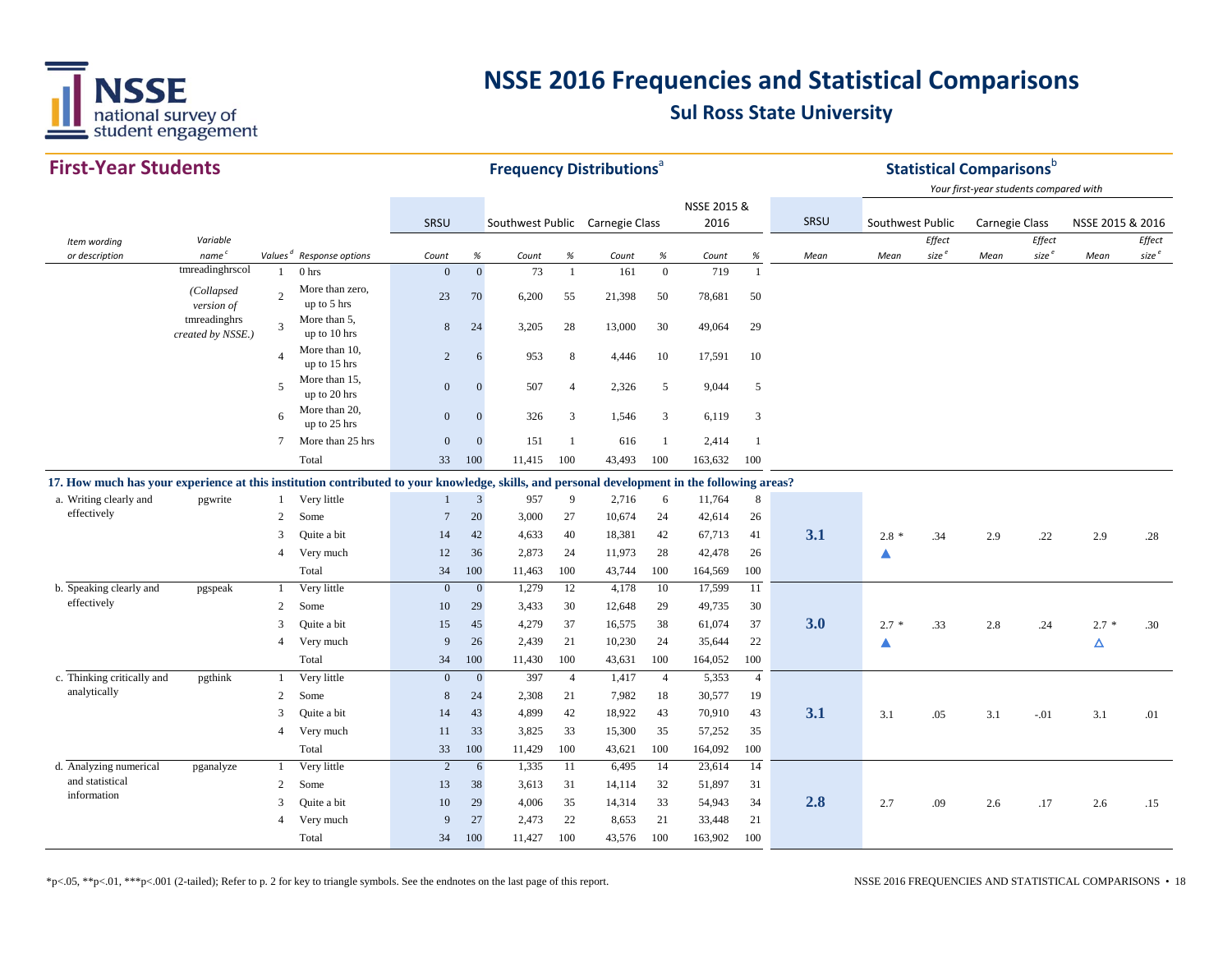

#### **First-Year StudentsSRSU** *Item wording or description Variable name Values <sup>d</sup> Response options Count % Count % Count % Count % Mean Effect size <sup>e</sup> Mean Mean Effect size <sup>e</sup> Effect size <sup>e</sup>* SRSU Southwest Public Carnegie Class NSSE 2015 & 2016 SRSU Southwest Public Carnegie Class NSSE 2015 & 2016 **Frequency Distributions**<sup>a</sup> **Statistical Comparisons** *Your first-year students compared with Mean*e.Acquiring job- or 4 1 Acquiring job- or by pgwork 1 Very little 6 17 1,643 14 5,759 14 21,819 14 2 Somee 12 36 3,704 32 13,705 31 51,756 31 <sup>3</sup> Quite a bit <sup>8</sup> <sup>24</sup> 3,745 <sup>33</sup> 14,599 <sup>33</sup> 55,032 <sup>33</sup> **2.53** 2.6  $-0.07$  2.6  $-10$  2.6  $-0.09$ 4 Very much 8 23 2,333 20 9,534 22 35,403 21 Total 34 100 11,425 100 43,597 100 164,010 100 f. Working effectively by experience the Very little the top and the 1 3 793 8 2,810 7 10,915 7 2 Somee 15 44 3,067 27 11,335 27 44,095 27 <sup>3</sup> Quite a bit <sup>12</sup> <sup>35</sup> 4,453 <sup>39</sup> 17,537 <sup>39</sup> 65,617 <sup>39</sup> **2.7** 2.8 -.19 2.9 -.20 2.8 -.18 4 Very much 6 18 3,098 27 11,859 27 43,142 26 Total 34 100 11,411 100 43,541 100 163,769 100 g. Developing or a pgvalues 1 Very little 2 6 1,406 13 4,690 12 18,575 13 2 Some 14 40 3,256 29 11,993 28 45,936 28 <sup>3</sup> Quite a bit <sup>13</sup> <sup>39</sup> 4,049 <sup>35</sup> 15,898 <sup>36</sup> 58,679 <sup>35</sup> **2.6b** 2.7  $-.05$  2.7  $-.11$  2.7  $-.08$ 4 Very much 5 15 2,689 23 11,012 25 40,648 24 Total 34 100 11,400 100 43,593 100 163,838 100 h. Understanding people pgdiverse 1 Very little 1 3 1,085 10 4,367 11 16,737 11 2 Some 12 36 2,989 27 12,135 28 46,109 28 <sup>3</sup> Quite a bit <sup>12</sup> <sup>37</sup> 4,198 <sup>36</sup> 15,363 <sup>35</sup> 57,947 <sup>35</sup> **2.88** 2.8 .02 2.8 .04 2.8 .05 4 Very much 8 24 3,129 27 11,730 27 43,103 26 Total 33 100 11,401 100 43,595 100 163,896 100 i. Solving complex real-<br>
world problems<br>
2 Some<br>
3 9 1,412 13 5,183 12 19,535 12<br>
18 52 3749 33 14.331 33 53.647 33 2 Somee 18 52 3,749 33 14,331 33 53,647 33 <sup>3</sup> Quite a bit <sup>6</sup> <sup>18</sup> 3,866 <sup>33</sup> 15,042 <sup>34</sup> 56,734 <sup>34</sup> **2.53** 2.6  $-12$  2.6  $-14$  2.6  $-13$ 4 Very much 7 20 2,361 21 8,974 21 33,843 21 Total 34 100 11,388 100 43,530 100 163,759 100 j. Being an informed and pgcitizen 1 Very little 4 12 1,374 13 5,430 13 20,760 13 2 Somee 13 40 3,565 31 13,598 31 52,029 32 <sup>3</sup> Quite a bit <sup>9</sup> <sup>28</sup> 3,922 <sup>34</sup> 14,939 <sup>34</sup> 55,588 <sup>34</sup> **2.6b** 2.7  $-.07$  2.6  $-.06$  2.6  $-.04$ 4 Very much 7 21 2,507 22 9,412 22 34,774 21 Total 33 100 11,368 100 43,379 100 163,151 100 active citizenpgcitizen work-related knowledge and skills pgwork with otherspgothers Developing or clarifying a personal code of values and ethicspgvalues of other backgrounds (economic, racial/ethnic, political, religious, nationality, etc.) pgdiverse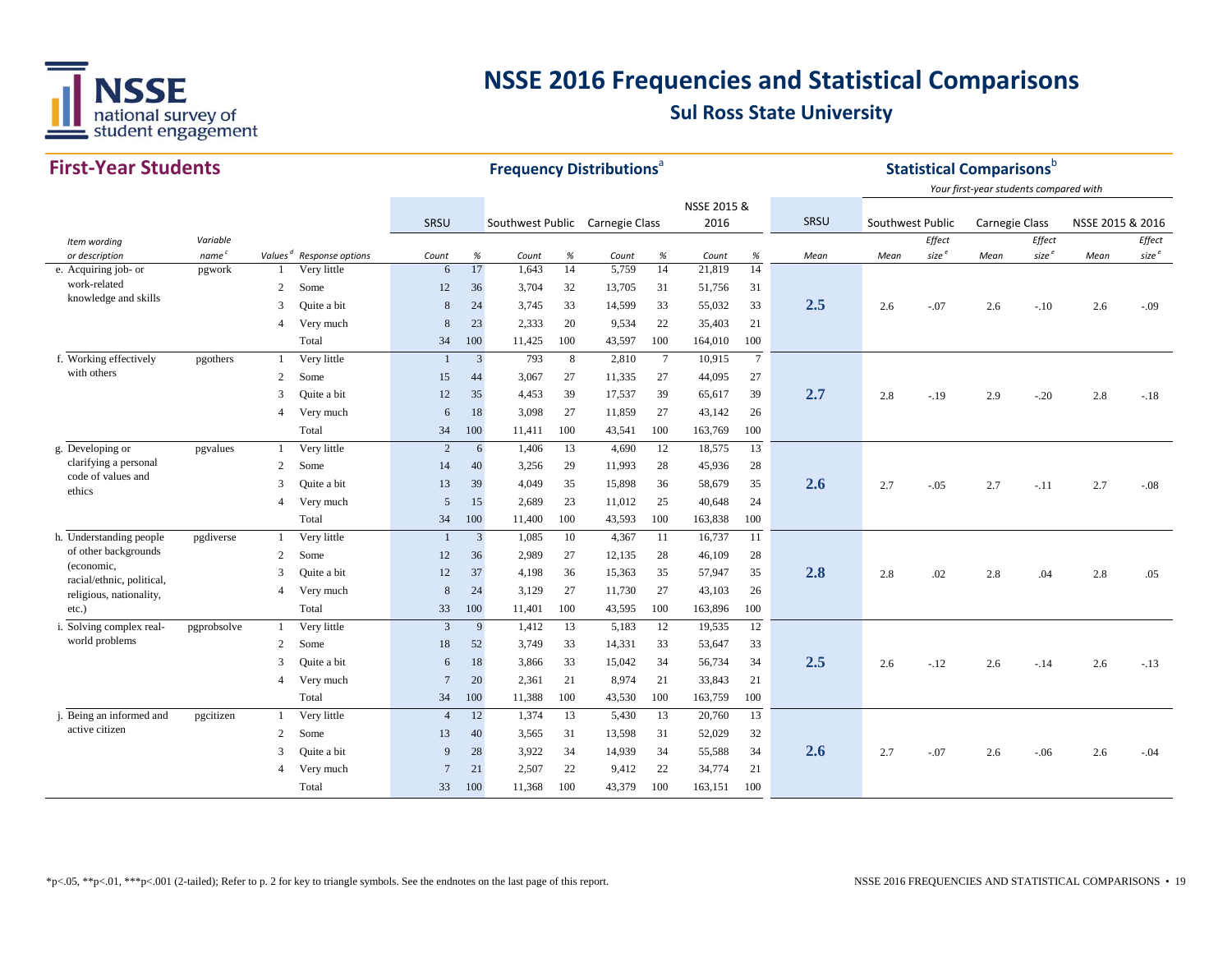

| <b>First-Year Students</b>                                                                            |                   |                |                                      |                |                                                                | <b>Frequency Distributions</b> <sup>®</sup> |     |        |                |         |                |      |                  |                       | <b>Statistical Comparisons</b>         |                   |      |                   |
|-------------------------------------------------------------------------------------------------------|-------------------|----------------|--------------------------------------|----------------|----------------------------------------------------------------|---------------------------------------------|-----|--------|----------------|---------|----------------|------|------------------|-----------------------|----------------------------------------|-------------------|------|-------------------|
|                                                                                                       |                   |                |                                      |                |                                                                |                                             |     |        |                |         |                |      |                  |                       | Your first-year students compared with |                   |      |                   |
|                                                                                                       |                   |                |                                      |                | NSSE 2015 &<br>Southwest Public Carnegie Class<br>2016<br>SRSU |                                             |     |        |                |         |                |      |                  |                       |                                        |                   |      |                   |
|                                                                                                       |                   |                |                                      |                |                                                                |                                             |     |        |                |         | SRSU           |      | Southwest Public | <b>Carnegie Class</b> |                                        | NSSE 2015 & 2016  |      |                   |
| Item wording                                                                                          | Variable          |                |                                      |                | %<br>%<br>%<br>%<br>Count<br>Count<br>Count<br>Count           |                                             |     |        |                |         |                |      |                  | Effect                |                                        | Effect            |      | Effect            |
| or description                                                                                        | name <sup>c</sup> |                | Values <sup>d</sup> Response options |                |                                                                |                                             |     |        |                |         |                | Mean | Mean             | $size^6$              | Mean                                   | size <sup>e</sup> | Mean | size <sup>e</sup> |
| 18. How would you evaluate your entire educational experience at this institution?                    |                   |                |                                      |                |                                                                |                                             |     |        |                |         |                |      |                  |                       |                                        |                   |      |                   |
|                                                                                                       | evalexp           |                | Poor                                 | $\overline{c}$ | 6                                                              | 190                                         | 2   | 811    | 2              | 2,892   | 2              |      |                  |                       |                                        |                   |      |                   |
|                                                                                                       |                   | $\overline{c}$ | Fair                                 | 5              | 14                                                             | 1,390                                       | 12  | 5,222  | 13             | 19,042  | 12             |      |                  |                       |                                        |                   |      |                   |
|                                                                                                       |                   | $\mathbf{3}$   | Good                                 | 19             | 56                                                             | 5,677                                       | 49  | 21,387 | 49             | 79,764  | 49             | 3.0  | 3.2              | $-.33$                | 3.2                                    | $-.31$            | 3.2  | $-.32$            |
|                                                                                                       |                   |                | Excellent                            | 8              | 23                                                             | 4,201                                       | 37  | 16,341 | 37             | 62,938  | 37             |      |                  |                       |                                        |                   |      |                   |
|                                                                                                       |                   |                | Total                                | 34             | 100                                                            | 11,458                                      | 100 | 43,761 | 100            | 164,636 | 100            |      |                  |                       |                                        |                   |      |                   |
| 19. If you could start over again, would you go to the <i>same institution</i> you are now attending? |                   |                |                                      |                |                                                                |                                             |     |        |                |         |                |      |                  |                       |                                        |                   |      |                   |
|                                                                                                       | sameinst          |                | Definitely no                        | 3              | $\mathbf{q}$                                                   | 384                                         | 3   | 1,702  | $\overline{4}$ | 6,154   | $\overline{4}$ |      |                  |                       |                                        |                   |      |                   |
|                                                                                                       |                   | 2              | Probably no                          | 6              | 18                                                             | 1,421                                       | 12  | 5,571  | 13             | 20,011  | 12             |      |                  |                       |                                        |                   |      |                   |
|                                                                                                       |                   | 3              | Probably yes                         | 10             | 29                                                             | 4,824                                       | 43  | 18,188 | 42             | 67,982  | 42             | 3.1  | 3.2              | $-.18$                | 3.2                                    | $-.15$            | 3.2  | $-.16$            |
|                                                                                                       |                   |                | Definitely yes                       | 15             | 44                                                             | 4,838                                       | 42  | 18,347 | 41             | 70,686  | 42             |      |                  |                       |                                        |                   |      |                   |
|                                                                                                       |                   |                | Total                                | 34             | 11,467<br>100<br>100<br>100<br>43,808<br>164,833<br>100        |                                             |     |        |                |         |                |      |                  |                       |                                        |                   |      |                   |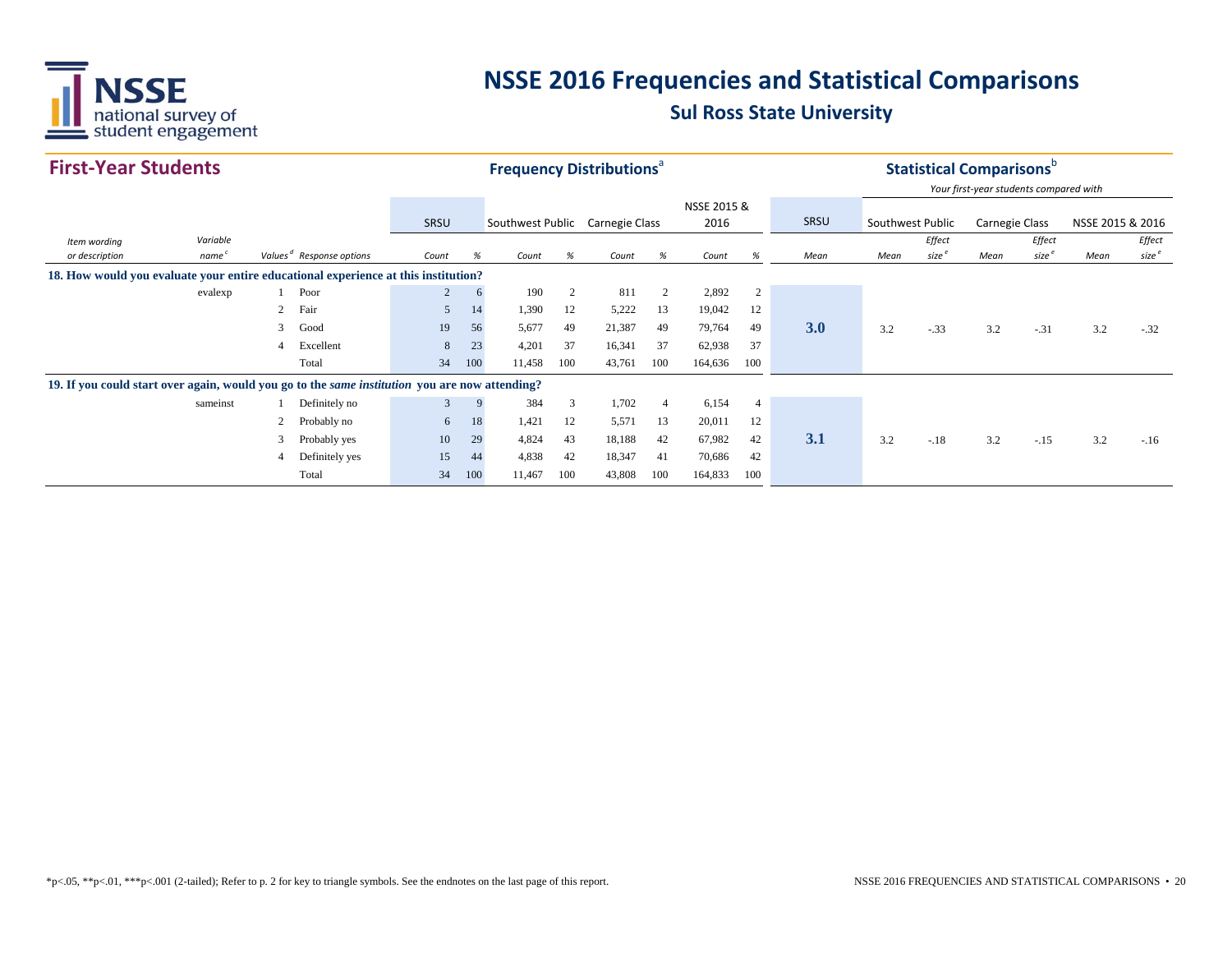

#### **Seniors**

| <b>Seniors</b>                                                                                           |                               |                          |                                      |                |                | <b>Frequency Distributions®</b> |                 |        |                |             |                 |      |                  |                             | <b>Statistical Comparisons</b> |                             |                  |                             |
|----------------------------------------------------------------------------------------------------------|-------------------------------|--------------------------|--------------------------------------|----------------|----------------|---------------------------------|-----------------|--------|----------------|-------------|-----------------|------|------------------|-----------------------------|--------------------------------|-----------------------------|------------------|-----------------------------|
|                                                                                                          |                               |                          |                                      |                |                |                                 |                 |        |                |             |                 |      |                  |                             | Your seniors compared with     |                             |                  |                             |
|                                                                                                          |                               |                          |                                      |                |                |                                 |                 |        |                | NSSE 2015 & |                 |      |                  |                             |                                |                             |                  |                             |
|                                                                                                          |                               |                          |                                      | SRSU           |                | Southwest Public Carnegie Class |                 |        |                | 2016        |                 | SRSU | Southwest Public |                             | Carnegie Class                 |                             | NSSE 2015 & 2016 |                             |
| Item wording<br>or description                                                                           | Variable<br>name <sup>c</sup> |                          | Values <sup>d</sup> Response options | Count          | $\%$           | Count                           | $\%$            | Count  | $\%$           | Count       | $\%$            | Mean | Mean             | Effect<br>size <sup>e</sup> | Mean                           | Effect<br>size <sup>e</sup> | Mean             | Effect<br>size <sup>e</sup> |
|                                                                                                          |                               |                          |                                      |                |                |                                 |                 |        |                |             |                 |      |                  |                             |                                |                             |                  |                             |
| 1. During the current school year, about how often have you done the following?<br>a. Asked questions or | askquest                      |                          | Never                                |                | 2              | 738                             | $\overline{4}$  | 1,458  | 2              | 5,918       | $\overline{c}$  |      |                  |                             |                                |                             |                  |                             |
| contributed to course                                                                                    |                               | $\overline{c}$           | Sometimes                            | 12             | 31             | 6,257                           | 27              | 15,377 | 20             | 61,270      | 23              |      |                  |                             |                                |                             |                  |                             |
| discussions in other                                                                                     |                               | 3                        | Often                                | 13             | 40             | 7,433                           | 32              | 23,913 | 31             | 84,973      | 31              | 2.9  | 3.0              | $-.14$                      |                                | $-.38$                      |                  | $-.29$                      |
| ways                                                                                                     |                               | $\overline{4}$           | Very often                           | 11             | 26             | 9,030                           | 38              | 36,457 | 47             | 120,824     | 43              |      |                  |                             | $3.2 *$                        |                             | 3.2              |                             |
|                                                                                                          |                               |                          | Total                                | 37             | 100            | 23,458                          | 100             | 77,205 | 100            | 272,985     | 100             |      |                  |                             | ▼                              |                             |                  |                             |
| b. Prepared two or more                                                                                  | drafts                        | 1                        | Never                                | $\tau$         | 27             | 4,570                           | 20              | 14,550 | 19             | 55,005      | 20              |      |                  |                             |                                |                             |                  |                             |
| drafts of a paper or                                                                                     |                               | 2                        | Sometimes                            | 9              | 25             | 7,842                           | 33              | 25,928 | 33             | 94,219      | 34              |      |                  |                             |                                |                             |                  |                             |
| assignment before                                                                                        |                               | 3                        | Often                                | 9              | 22             | 6,127                           | 26              | 19,837 | 26             | 68,339      | 25              | 2.5  | 2.5              | $-.01$                      |                                | $-.05$                      | 2.5              | .00                         |
| turning it in                                                                                            |                               | 4                        | Very often                           | 12             | 25             | 4,687                           | 20              | 16,256 | 21             | 53,103      | 20              |      |                  |                             | 2.5                            |                             |                  |                             |
|                                                                                                          |                               |                          | Total                                | 37             | 100            | 23,226                          | 100             | 76,571 | 100            | 270,666     | 100             |      |                  |                             |                                |                             |                  |                             |
| c. Come to class without                                                                                 |                               | 1                        | Very often                           | $\mathbf{1}$   | $\overline{2}$ | 1,581                           | $7\phantom{.0}$ | 4,454  | 6              | 17,156      | $7\phantom{.0}$ |      |                  |                             |                                |                             |                  |                             |
| completing readings or                                                                                   | unpreparedr                   | 2                        | Often                                | 3              | 9              | 3,298                           | 14              | 9,418  | 12             | 37,068      | 14              |      |                  |                             |                                |                             |                  |                             |
| assignments                                                                                              | (Reverse-coded<br>version of  | 3                        | Sometimes                            | 23             | 61             | 12,446                          | 53              | 40,893 | 53             | 146,340     | 54              | 3.1  | 3.0              | .20                         | 3.0                            | .12                         | 3.0              | .18                         |
|                                                                                                          | unprepared                    | $\overline{4}$           | Never                                | 10             | 27             | 5,787                           | 25              | 21,423 | 28             | 68,846      | 26              |      |                  |                             |                                |                             |                  |                             |
|                                                                                                          | created by NSSE.)             |                          | Total                                | 37             | 100            | 23,112                          | 100             | 76,188 | 100            | 269,410     | 100             |      |                  |                             |                                |                             |                  |                             |
| d. Attended an art                                                                                       | attendart                     | 1                        | Never                                | 10             | 24             | 10,909                          | 48              | 33,768 | 46             | 112,711     | 44              |      |                  |                             |                                |                             |                  |                             |
| exhibit, play, or other                                                                                  |                               | 2                        | Sometimes                            | 14             | 39             | 7,907                           | 34              | 26,919 | 35             | 98,230      | 36              |      |                  |                             |                                |                             |                  |                             |
| arts performance                                                                                         |                               | $\mathbf{3}$             | Often                                | $\overline{4}$ | 12             | 2,561                           | 11              | 8,831  | 11             | 34,290      | 12              | 2.4  |                  |                             |                                |                             |                  |                             |
| (dance, music, etc.)                                                                                     |                               | 4                        | Very often                           | 9              | 25             | 1,639                           | $7\phantom{.0}$ | 6,343  | 8              | 22,950      | 8               |      | $1.8$ **<br>▲    | .68                         | $1.8$ **                       | .62                         | $1.8**$<br>▲     | .60                         |
|                                                                                                          |                               |                          | Total                                | 37             | 100            | 23,016                          | 100             | 75,861 | 100            | 268,181     | 100             |      |                  |                             |                                |                             |                  |                             |
| e. Asked another student                                                                                 | CLaskhelp                     | 1                        | Never                                | 6              | 17             | 3,137                           | 15              | 11,658 | 17             | 35,887      | 15              |      |                  |                             |                                |                             |                  |                             |
| to help you understand                                                                                   |                               | 2                        | Sometimes                            | 21             | 60             | 9,939                           | 43              | 33,465 | 44             | 116,549     | 44              |      |                  |                             |                                |                             |                  |                             |
| course material                                                                                          |                               | 3                        | Often                                | 5              | 15             | 6,373                           | 27              | 20,216 | 26             | 75,392      | 27              | 2.2  | 2.4              | $-.29$                      | 2.4                            | $-.21$                      | 2.4              | $-.28$                      |
|                                                                                                          |                               | $\overline{4}$           | Very often                           | $\overline{4}$ | 9              | 3,512                           | 15              | 10,362 | 13             | 39,866      | 14              |      |                  |                             |                                |                             |                  |                             |
|                                                                                                          |                               |                          | Total                                | 36             | 100            | 22,961                          | 100             | 75,701 | 100            | 267,694     | 100             |      |                  |                             |                                |                             |                  |                             |
| f. Explained course                                                                                      | CLexplain                     | 1                        | Never                                | 3              | 10             | 1,375                           | $7\phantom{.0}$ | 4,970  | $\overline{7}$ | 14,711      | 6               |      |                  |                             |                                |                             |                  |                             |
| material to one or                                                                                       |                               | 2                        | Sometimes                            | 12             | 32             | 8,106                           | 35              | 27,363 | 37             | 93,489      | 36              |      |                  |                             |                                |                             |                  |                             |
| more students                                                                                            |                               | 3                        | Often                                | 13             | 36             | 8,470                           | 36              | 27,377 | 35             | 99,991      | 37              | 2.7  | 2.7              | $-.04$                      | 2.7                            | .00                         | 2.7              | $-.05$                      |
|                                                                                                          |                               | $\overline{\mathcal{A}}$ | Very often                           | 8              | 22             | 4,957                           | 22              | 15,813 | 21             | 58,638      | 22              |      |                  |                             |                                |                             |                  |                             |
|                                                                                                          |                               |                          | Total                                | 36             | 100            | 22,908                          | 100             | 75,523 | 100            | 266,829     | 100             |      |                  |                             |                                |                             |                  |                             |
|                                                                                                          |                               |                          |                                      |                |                |                                 |                 |        |                |             |                 |      |                  |                             |                                |                             |                  |                             |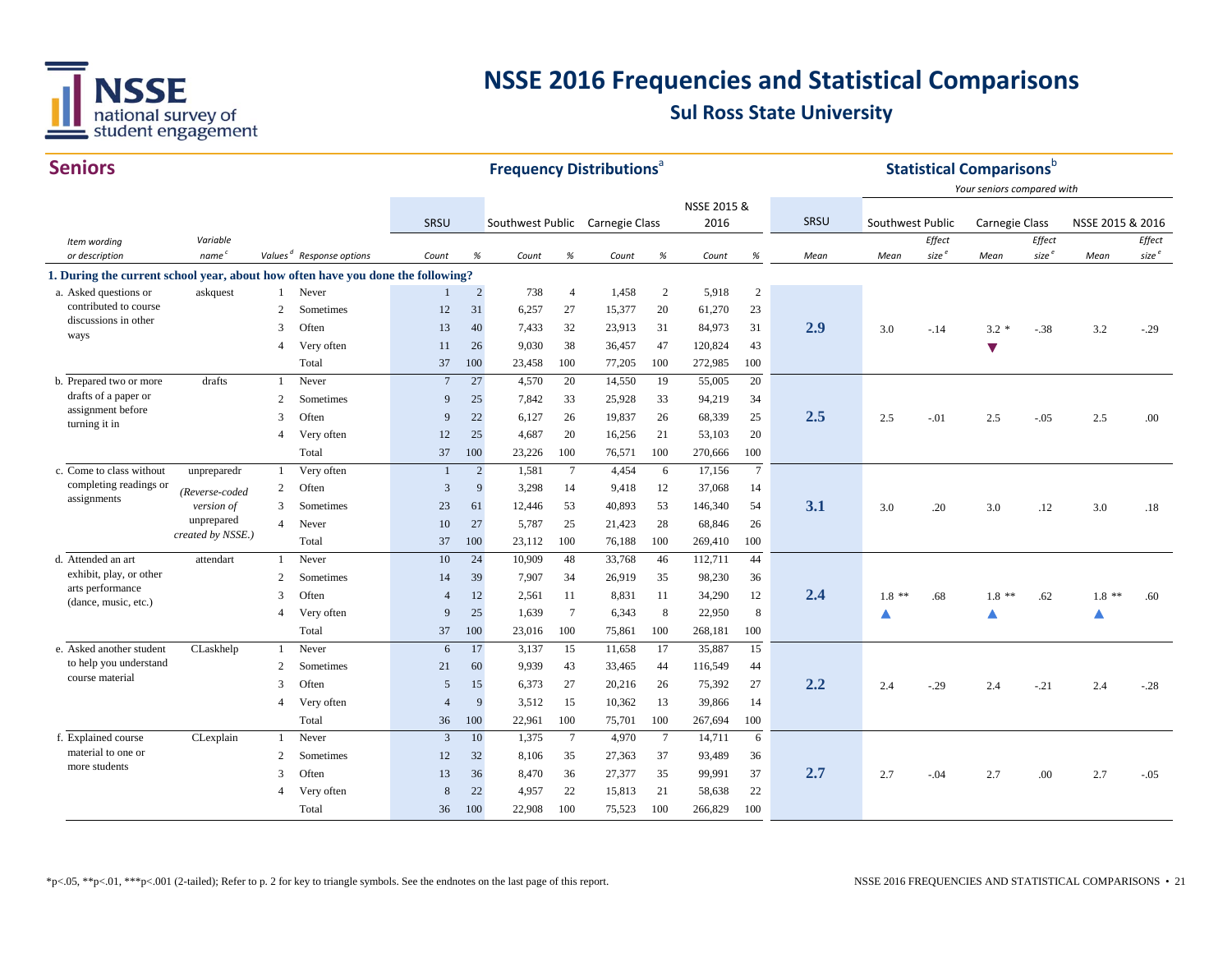

| <b>Seniors</b>                                                                  |                   |                     |                  |                 |                 | <b>Frequency Distributions</b> <sup>®</sup> |                |        |                |                     |                 |      |                      |                   | <b>Statistical Comparisons</b> <sup>b</sup><br>Your seniors compared with |                   |                  |          |
|---------------------------------------------------------------------------------|-------------------|---------------------|------------------|-----------------|-----------------|---------------------------------------------|----------------|--------|----------------|---------------------|-----------------|------|----------------------|-------------------|---------------------------------------------------------------------------|-------------------|------------------|----------|
|                                                                                 |                   |                     |                  | SRSU            |                 | Southwest Public Carnegie Class             |                |        |                | NSSE 2015 &<br>2016 |                 | SRSU | Southwest Public     |                   | Carnegie Class                                                            |                   | NSSE 2015 & 2016 |          |
| Item wording                                                                    | Variable          |                     |                  |                 |                 |                                             |                |        |                |                     |                 |      |                      | Effect            |                                                                           | Effect            |                  | Effect   |
| or description                                                                  | name <sup>c</sup> | Values <sup>d</sup> | Response options | Count           | $\%$            | Count                                       | $\%$           | Count  | $\%$           | Count               | $\%$            | Mean | Mean                 | size <sup>e</sup> | Mean                                                                      | size <sup>e</sup> | Mean             | size $e$ |
| g. Prepared for exams by                                                        | CLstudy           |                     | Never            | 10              | 26              | 4.110                                       | 19             | 15,102 | 21             | 47,761              | 19              |      |                      |                   |                                                                           |                   |                  |          |
| discussing or working<br>through course                                         |                   | $\overline{2}$      | Sometimes        | 11              | 34              | 7,865                                       | 34             | 25,740 | 34             | 91,681              | 35              |      |                      |                   |                                                                           |                   |                  |          |
| material with other                                                             |                   | 3                   | Often            | 11              | 31              | 6,227                                       | 27             | 20,225 | 26             | 73,270              | 27              | 2.2  | 2.5                  | $-.23$            | 2.4                                                                       | $-.16$            | 2.5              | $-0.22$  |
| students                                                                        |                   | $\overline{4}$      | Very often       | $\overline{4}$  | $\mathbf{Q}$    | 4,655                                       | 20             | 14,372 | 18             | 53,770              | 20              |      |                      |                   |                                                                           |                   |                  |          |
|                                                                                 |                   |                     | Total            | 36              | 100             | 22,857                                      | 100            | 75,439 | 100            | 266,482             | 100             |      |                      |                   |                                                                           |                   |                  |          |
| h. Worked with other                                                            | CLproject         | $\overline{1}$      | Never            | $7\phantom{.0}$ | 23              | 1,760                                       | 8              | 6,640  | 10             | 17,887              | $7\phantom{.0}$ |      |                      |                   |                                                                           |                   |                  |          |
| students on course                                                              |                   | 2                   | Sometimes        | 13              | 36              | 6,544                                       | 29             | 22,077 | 30             | 75,840              | 29              |      |                      |                   |                                                                           |                   |                  |          |
| projects or<br>assignments                                                      |                   | 3                   | Often            | 11              | 32              | 7,880                                       | 34             | 25,573 | 33             | 92,830              | 34              | 2.3  | $2.8***$             | $-.59$            | $2.8$ **                                                                  | $-.51$            | $2.9***$         | $-.63$   |
|                                                                                 |                   | $\overline{4}$      | Very often       | $\overline{4}$  | 9               | 6,619                                       | 29             | 20,934 | 27             | 79,172              | 30              |      | $\blacktriangledown$ |                   | V                                                                         |                   | V                |          |
|                                                                                 |                   |                     | Total            | 35              | 100             | 22,803                                      | 100            | 75,224 | 100            | 265,729             | 100             |      |                      |                   |                                                                           |                   |                  |          |
| i. Given a course                                                               | present           | $\overline{1}$      | Never            | 5               | 18              | 3,262                                       | 16             | 8,676  | 13             | 28,558              | 12              |      |                      |                   |                                                                           |                   |                  |          |
| presentation                                                                    |                   | 2                   | Sometimes        | 13              | 38              | 7,423                                       | 33             | 21,547 | 29             | 80,158              | 31              |      |                      |                   |                                                                           |                   |                  |          |
|                                                                                 |                   | 3                   | Often            | 11              | 29              | 6,796                                       | 29             | 24,002 | 31             | 85,658              | 31              | 2.4  | 2.6                  | $-.15$            | 2.7                                                                       | $-.29$            | 2.7              | $-.28$   |
|                                                                                 |                   | $\overline{4}$      | Very often       | 7               | 16              | 5,222                                       | 22             | 20,682 | 26             | 70,309              | 25              |      |                      |                   |                                                                           |                   |                  |          |
|                                                                                 |                   |                     | Total            | 36              | 100             | 22,703                                      | 100            | 74,907 | 100            | 264,683             | 100             |      |                      |                   |                                                                           |                   |                  |          |
| 2. During the current school year, about how often have you done the following? |                   |                     |                  |                 |                 |                                             |                |        |                |                     |                 |      |                      |                   |                                                                           |                   |                  |          |
| a. Combined ideas from                                                          | RIntegrate        | -1                  | Never            | $\overline{2}$  | 8               | 858                                         | $\overline{4}$ | 2,460  | $\overline{4}$ | 8,062               | 3               |      |                      |                   |                                                                           |                   |                  |          |
| different courses when                                                          |                   | $\overline{2}$      | Sometimes        | 8               | 21              | 5,943                                       | 28             | 18,495 | 26             | 66,178              | 26              |      |                      |                   |                                                                           |                   |                  |          |
| completing                                                                      |                   | 3                   | Often            | 15              | 40              | 8,574                                       | 38             | 29,322 | 39             | 103,452             | 39              | 2.9  | 2.9                  | .01               | 3.0                                                                       | $-.04$            | 3.0              | $-.05$   |
| assignments                                                                     |                   | $\overline{4}$      | Very often       | 11              | 31              | 6,839                                       | 30             | 23,364 | 31             | 82,237              | 31              |      |                      |                   |                                                                           |                   |                  |          |
|                                                                                 |                   |                     | Total            | 36              | 100             | 22,214                                      | 100            | 73,641 | 100            | 259,929             | 100             |      |                      |                   |                                                                           |                   |                  |          |
| b. Connected your                                                               | RIsocietal        |                     | Never            | $\overline{1}$  | $\sqrt{2}$      | 1,612                                       | 8              | 3,828  | 6              | 14,706              | 6               |      |                      |                   |                                                                           |                   |                  |          |
| learning to societal                                                            |                   | 2                   | Sometimes        | 10              | 29              | 6,758                                       | 31             | 20,485 | 29             | 75,481              | 30              |      |                      |                   |                                                                           |                   |                  |          |
| problems or issues                                                              |                   | 3                   | Often            | 16              | 42              | 7,806                                       | 35             | 27,353 | 37             | 94,402              | 36              | 2.9  | 2.8                  | .17               | 2.9                                                                       | .05               | 2.9              | .09      |
|                                                                                 |                   | $\overline{4}$      | Very often       | 9               | 27              | 5,880                                       | 26             | 21,396 | 29             | 73,435              | 28              |      |                      |                   |                                                                           |                   |                  |          |
|                                                                                 |                   |                     | Total            | 36              | 100             | 22,056                                      | 100            | 73,062 | 100            | 258,024             | 100             |      |                      |                   |                                                                           |                   |                  |          |
| c. Included diverse                                                             | RIdiverse         |                     | Never            | $\overline{3}$  | $7\phantom{.0}$ | 3,057                                       | 15             | 6,481  | 10             | 26,287              | 11              |      |                      |                   |                                                                           |                   |                  |          |
| perspectives (political,                                                        |                   | $\overline{2}$      | Sometimes        | 14              | 37              | 7,489                                       | 34             | 23,851 | 33             | 86,137              | 34              |      |                      |                   |                                                                           |                   |                  |          |
| religious, racial/ethnic,                                                       |                   | 3                   | Often            | 13              | 43              | 6,575                                       | 29             | 24,103 | 32             | 82,605              | 31              | 2.6  | 2.6                  | .07               |                                                                           |                   |                  |          |
| gender, etc.) in course                                                         |                   | $\overline{A}$      | Very often       | 6               | 13              | 4,905                                       | 21             | 18,542 | 25             | 62,621              | 24              |      |                      |                   | 2.7                                                                       | $-.10$            | 2.7              | $-.05$   |
| discussions or                                                                  |                   |                     | Total            |                 | 100             |                                             | 100            | 72,977 | 100            |                     | 100             |      |                      |                   |                                                                           |                   |                  |          |
| assignments                                                                     |                   |                     |                  | 36              |                 | 22,026                                      |                |        |                | 257,650             |                 |      |                      |                   |                                                                           |                   |                  |          |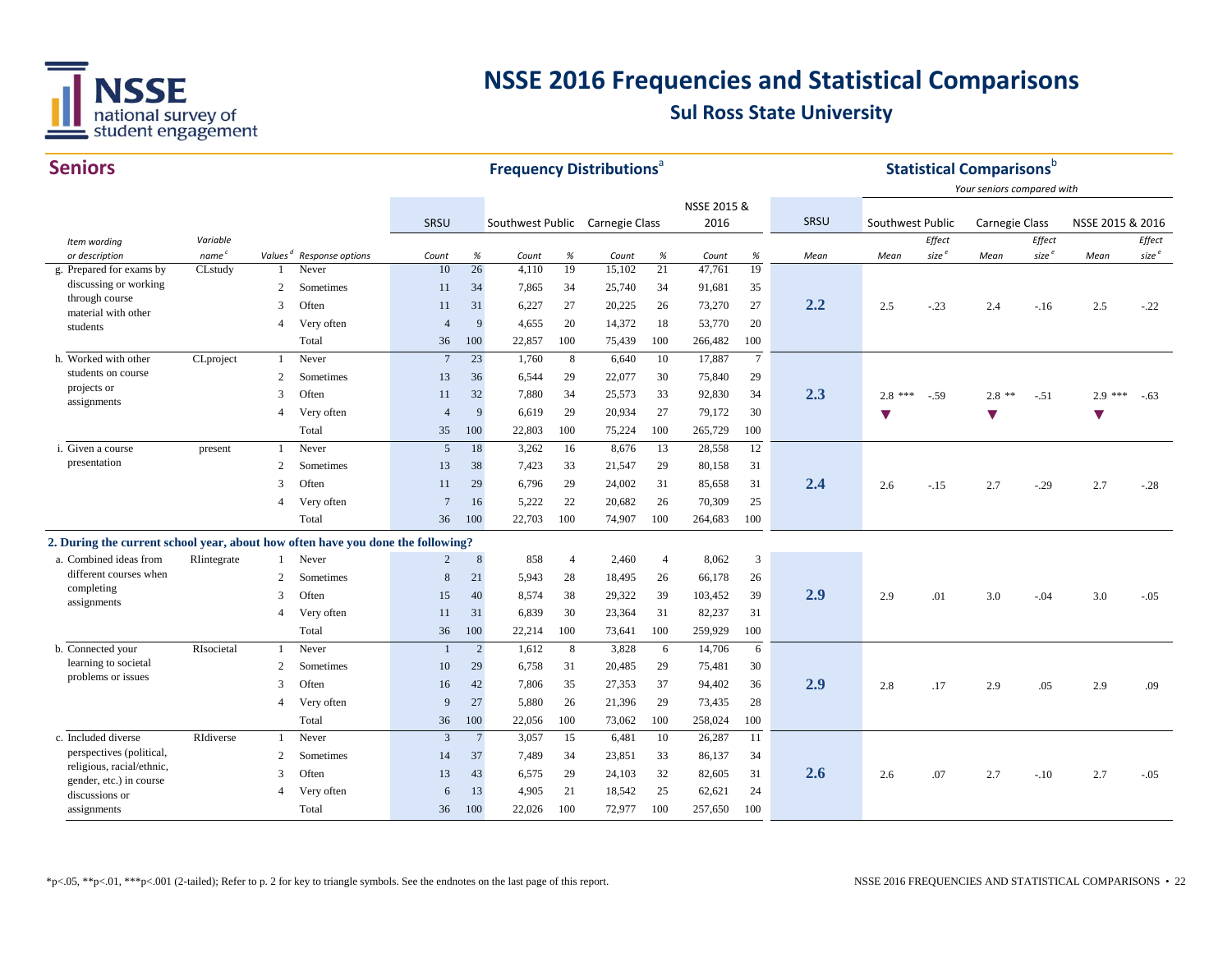

| <b>Seniors</b>                                                                  |                   |                     |                  |                |                | <b>Frequency Distributions<sup>ª</sup></b> |                |        |                |                     |                |      |                  |                   | <b>Statistical Comparisons</b> <sup>b</sup> |                             |                  |                   |
|---------------------------------------------------------------------------------|-------------------|---------------------|------------------|----------------|----------------|--------------------------------------------|----------------|--------|----------------|---------------------|----------------|------|------------------|-------------------|---------------------------------------------|-----------------------------|------------------|-------------------|
|                                                                                 |                   |                     |                  |                |                |                                            |                |        |                | NSSE 2015 &<br>2016 |                | SRSU |                  |                   | Your seniors compared with                  |                             |                  |                   |
|                                                                                 | Variable          |                     |                  | SRSU           |                | Southwest Public Carnegie Class            |                |        |                |                     |                |      | Southwest Public | Effect            | <b>Carnegie Class</b>                       |                             | NSSE 2015 & 2016 | Effect            |
| Item wording<br>or description                                                  | name <sup>c</sup> | Values <sup>d</sup> | Response options | Count          | %              | Count                                      | $\%$           | Count  | $\%$           | Count               | $\%$           | Mean | Mean             | size <sup>e</sup> | Mean                                        | Effect<br>size <sup>e</sup> | Mean             | size <sup>e</sup> |
| d. Examined the                                                                 | RIownview         |                     | Never            |                |                | 6<br>1.136                                 | 6              | 2,941  | $\overline{4}$ | 11,117              | 5              |      |                  |                   |                                             |                             |                  |                   |
| strengths and                                                                   |                   | $\mathcal{D}$       | Sometimes        | 11             | 24             | 6,661                                      | 31             | 20,266 | 28             | 73,846              | 29             |      |                  |                   |                                             |                             |                  |                   |
| weaknesses of your<br>own views on a topic                                      |                   | 3                   | Often            | 15             | 43             | 8,791                                      | 40             | 30,458 | 41             | 106,260             | 41             | 2.9  | 2.8              | .12               | 2.9                                         | .03                         | 2.9              | .06               |
| or issue                                                                        |                   | $\overline{A}$      | Very often       | 9              | 27             | 5,382                                      | 24             | 19,118 | 26             | 65,696              | 25             |      |                  |                   |                                             |                             |                  |                   |
|                                                                                 |                   |                     | Total            | 36             | 100            | 21,970                                     | 100            | 72,783 | 100            | 256,919             | 100            |      |                  |                   |                                             |                             |                  |                   |
| e. Tried to better                                                              | RIperspect        | $\mathbf{1}$        | Never            | $\mathbf{1}$   | $\overline{2}$ | 796                                        | $\overline{4}$ | 2,088  | 3              | 7,882               | $\overline{3}$ |      |                  |                   |                                             |                             |                  |                   |
| understand someone                                                              |                   | $\overline{2}$      | Sometimes        | 8              | 21             | 5,820                                      | 27             | 17,754 | 25             | 64,730              | 26             |      |                  |                   |                                             |                             |                  |                   |
| else's views by<br>imagining how an                                             |                   | 3                   | Often            | 16             | 49             | 8,972                                      | 41             | 30,960 | 42             | 107,797             | 42             | 3.0  | 2.9              | .12               | 3.0                                         | .05                         | 3.0              | .08               |
| issue looks from his or                                                         |                   | $\overline{4}$      | Very often       | 11             | 28             | 6,310                                      | 28             | 21,781 | 30             | 75,710              | 29             |      |                  |                   |                                             |                             |                  |                   |
| her perspective                                                                 |                   |                     | Total            | 36             | 100            | 21,898                                     | 100            | 72,583 | 100            | 256,119             | 100            |      |                  |                   |                                             |                             |                  |                   |
| f. Learned something                                                            | RInewview         |                     | Never            | $\mathbf{1}$   | 2              | 532                                        | $\overline{3}$ | 1,441  | 2              | 5,327               | 2              |      |                  |                   |                                             |                             |                  |                   |
| that changed the way                                                            |                   | $\overline{2}$      | Sometimes        | 13             | 33             | 6,276                                      | 29             | 19,044 | 27             | 68,840              | 28             |      |                  |                   |                                             |                             |                  |                   |
| you understand an<br>issue or concept                                           |                   | 3                   | Often            | 13             | 40             | 8,948                                      | 41             | 30,786 | 42             | 107,867             | 42             | 2.9  | 2.9              | $-.05$            | 3.0                                         | $-.11$                      | 3.0              | $-.10$            |
|                                                                                 |                   | $\overline{4}$      | Very often       | 8              | 26             | 6,057                                      | 27             | 21,159 | 29             | 73,426              | 28             |      |                  |                   |                                             |                             |                  |                   |
|                                                                                 |                   |                     | Total            | 35             | 100            | 21,813                                     | 100            | 72,430 | 100            | 255,460             | 100            |      |                  |                   |                                             |                             |                  |                   |
| g. Connected ideas from                                                         | RIconnect         |                     | Never            | $\overline{1}$ | $\overline{2}$ | 272                                        | 1              | 718    | -1             | 2,506               | $\mathbf{1}$   |      |                  |                   |                                             |                             |                  |                   |
| your courses to your                                                            |                   | $\overline{2}$      | Sometimes        | 5              | 14             | 3,601                                      | 17             | 10,538 | 15             | 38,487              | 16             |      |                  |                   |                                             |                             |                  |                   |
| prior experiences and<br>knowledge                                              |                   | 3                   | Often            | 14             | 41             | 9,279                                      | 43             | 30,618 | 42             | 108,671             | 43             | 3.2  | 3.2              | .08               | 3.2                                         | .00                         | 3.2              | .02               |
|                                                                                 |                   | $\overline{4}$      | Very often       | 16             | 43             | 8,580                                      | 39             | 30,286 | 42             | 104,800             | 41             |      |                  |                   |                                             |                             |                  |                   |
|                                                                                 |                   |                     | Total            | 36             | 100            | 21,732                                     | 100            | 72,160 | 100            | 254,464             | 100            |      |                  |                   |                                             |                             |                  |                   |
| 3. During the current school year, about how often have you done the following? |                   |                     |                  |                |                |                                            |                |        |                |                     |                |      |                  |                   |                                             |                             |                  |                   |
| a. Talked about career                                                          | SFcareer          |                     | Never            | $\tau$         | 19             | 4,572                                      | 23             | 12,509 | 19             | 43,547              | 19             |      |                  |                   |                                             |                             |                  |                   |
| plans with a faculty                                                            |                   | $\mathcal{D}$       | Sometimes        | 11             | 34             | 8,561                                      | 40             | 27,424 | 39             | 98,666              | 40             |      |                  |                   |                                             |                             |                  |                   |
| member                                                                          |                   | 3                   | Often            | 9              | 20             | 5,134                                      | 23             | 18,182 | 24             | 64,315              | 24             | 2.5  | 2.3              | .25               | 2.4                                         | .13                         | 2.4              | .15               |
|                                                                                 |                   | $\overline{4}$      | Very often       | 9              | 27             | 3.495                                      | 15             | 14,061 | 18             | 48,161              | 17             |      |                  |                   |                                             |                             |                  |                   |
|                                                                                 |                   |                     | Total            | 36             | 100            | 21,762                                     | 100            | 72,176 | 100            | 254,689             | 100            |      |                  |                   |                                             |                             |                  |                   |
| b. Worked with a faculty                                                        | SFotherwork       | $\mathbf{1}$        | Never            | 17             | 47             | 10,171                                     | 49             | 31,775 | 46             | 107,768             | 45             |      |                  |                   |                                             |                             |                  |                   |
| member on activities                                                            |                   | $\overline{2}$      | Sometimes        | 8              | 21             | 5,908                                      | 27             | 20,368 | 27             | 74,250              | 28             |      |                  |                   |                                             |                             |                  |                   |
| other than coursework<br>(committees, student                                   |                   | 3                   | Often            | 5              | 12             | 3,280                                      | 15             | 11,169 | 15             | 41,053              | 15             | 2.0  | 1.9              | .18               | 1.9                                         | .12                         | 1.9              | .11               |
| groups, etc.)                                                                   |                   | $\overline{A}$      | Very often       | 6              | 20             | 2,349                                      | 10             | 8,627  | 11             | 30,782              | 11             |      |                  |                   |                                             |                             |                  |                   |
|                                                                                 |                   |                     | Total            | 36             | 100            | 21,708                                     | 100            | 71,939 | 100            | 253,853             | 100            |      |                  |                   |                                             |                             |                  |                   |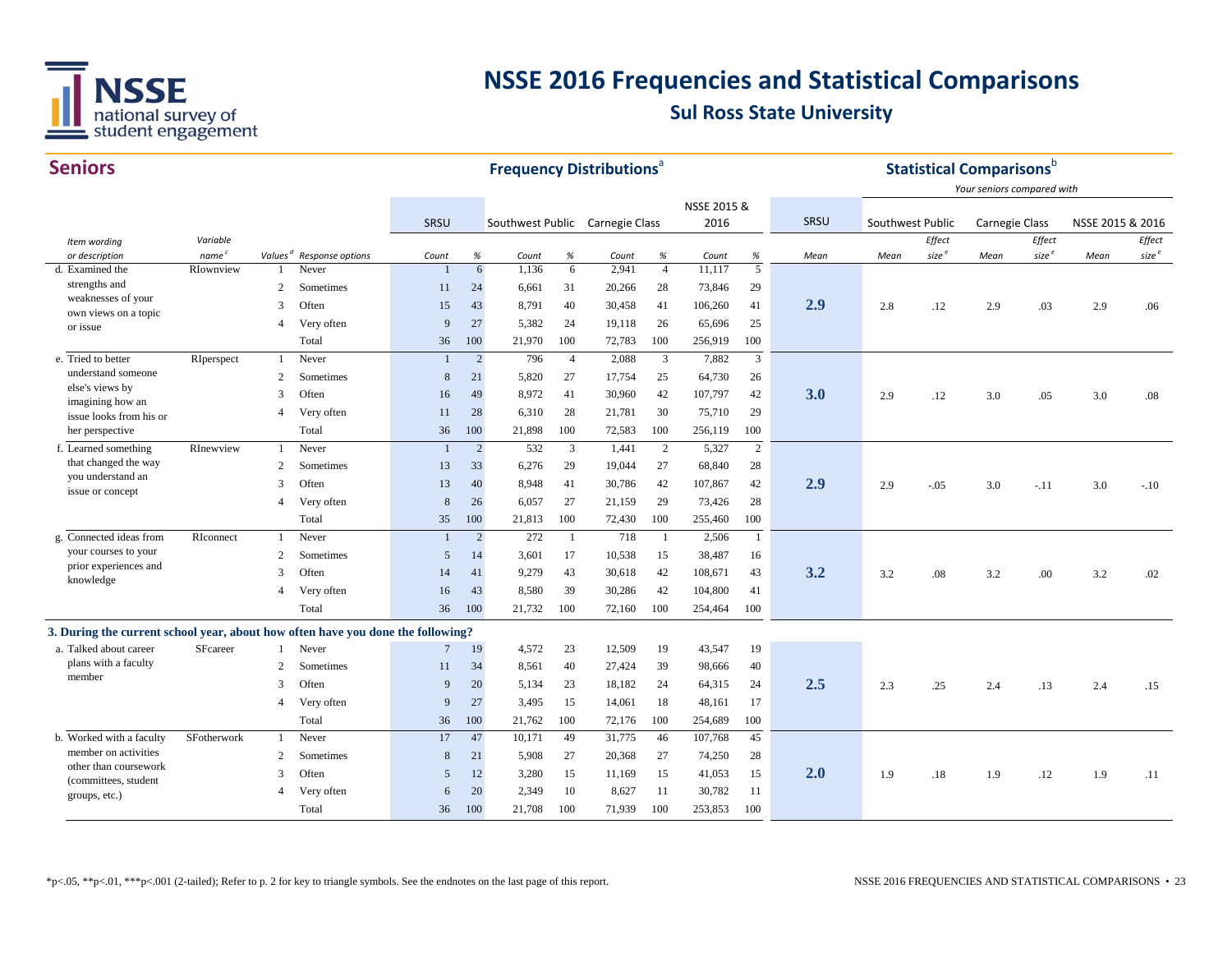

| <b>Seniors</b>                                                                            |                                        |                     |                           |                         |                | <b>Frequency Distributions</b> <sup>a</sup> |                |                 |                |                 |                |      |                         |                   | <b>Statistical Comparisons</b> b<br>Your seniors compared with |                   |                  |                   |
|-------------------------------------------------------------------------------------------|----------------------------------------|---------------------|---------------------------|-------------------------|----------------|---------------------------------------------|----------------|-----------------|----------------|-----------------|----------------|------|-------------------------|-------------------|----------------------------------------------------------------|-------------------|------------------|-------------------|
|                                                                                           |                                        |                     |                           |                         |                |                                             |                |                 |                | NSSE 2015 &     |                |      |                         |                   |                                                                |                   |                  |                   |
|                                                                                           |                                        |                     |                           | SRSU                    |                | Southwest Public Carnegie Class             |                |                 |                | 2016            |                | SRSU | Southwest Public        |                   | Carnegie Class                                                 |                   | NSSE 2015 & 2016 |                   |
| Item wording                                                                              | Variable                               |                     |                           |                         |                |                                             |                |                 |                |                 |                |      |                         | Effect            |                                                                | Effect            |                  | Effect            |
| or description<br>c. Discussed course                                                     | name <sup>c</sup><br><b>SF</b> discuss | Values <sup>d</sup> | Response options<br>Never | Count<br>9              | %<br>27        | Count<br>6,738                              | $\%$<br>32     | Count<br>19,583 | $\%$<br>29     | Count<br>65,523 | $\%$<br>28     | Mean | Mean                    | size <sup>e</sup> | Mean                                                           | size <sup>e</sup> | Mean             | size <sup>e</sup> |
| topics, ideas, or                                                                         |                                        | 2                   | Sometimes                 | 15                      | 40             | 8,280                                       | 38             | 27,503          | 38             | 100,157         | 39             |      |                         |                   |                                                                |                   |                  |                   |
| concepts with a faculty                                                                   |                                        | 3                   | Often                     | $\overline{7}$          | 19             | 4,225                                       | 19             | 15,453          | 21             | 55,365          | 21             | 2.2  | 2.1                     | .14               | 2.2                                                            | .05               | 2.2              | .05               |
| member outside of                                                                         |                                        | $\overline{4}$      | Very often                | .5                      | 15             | 2,436                                       | -11            | 9,314           | 12             | 32,535          | 12             |      |                         |                   |                                                                |                   |                  |                   |
| class                                                                                     |                                        |                     | Total                     | 36                      | 100            | 21,679                                      | 100            | 71,853          | 100            | 253,580         | 100            |      |                         |                   |                                                                |                   |                  |                   |
| d. Discussed your                                                                         | SFperform                              | -1                  | Never                     | 10                      | 29             | 5,501                                       | 27             | 15,759          | 23             | 56,289          | 24             |      |                         |                   |                                                                |                   |                  |                   |
| academic performance                                                                      |                                        | 2                   | Sometimes                 | 11                      | 27             | 9,232                                       | 43             | 30,523          | 42             | 110,414         | 44             |      |                         |                   |                                                                |                   |                  |                   |
| with a faculty member                                                                     |                                        | 3                   | Often                     | 9                       | 30             | 4,537                                       | 20             | 16,217          | 22             | 55,653          | 21             | 2.3  | 2.1                     | .16               | 2.2                                                            | .06               | 2.2              | .10               |
|                                                                                           |                                        | $\overline{4}$      | Very often                | 6                       | 14             | 2,373                                       | 10             | 9,232           | 12             | 30,744          | 11             |      |                         |                   |                                                                |                   |                  |                   |
|                                                                                           |                                        |                     | Total                     | 36                      | 100            | 21,643                                      | 100            | 71,731          | 100            | 253,100         | 100            |      |                         |                   |                                                                |                   |                  |                   |
| 4. During the current school year, how much has your coursework emphasized the following? |                                        |                     |                           |                         |                |                                             |                |                 |                |                 |                |      |                         |                   |                                                                |                   |                  |                   |
| a. Memorizing course                                                                      | memorize                               | $\mathbf{1}$        | Very little               | $\overline{\mathbf{3}}$ | 10             | 1,805                                       | 9              | 6,514           | 9              | 22,966          | 9              |      |                         |                   |                                                                |                   |                  |                   |
| material                                                                                  |                                        | 2                   | Some                      | 14                      | 44             | 6,469                                       | 30             | 22,244          | 31             | 78,359          | 31             |      |                         |                   |                                                                |                   |                  |                   |
|                                                                                           |                                        | 3                   | Quite a bit               | 10                      | 26             | 8,354                                       | 38             | 26,792          | 37             | 94,983          | 37             | 2.6  | 2.8                     | $-.21$            |                                                                | $-.18$            | 2.7              |                   |
|                                                                                           |                                        | $\overline{4}$      | Very much                 | 9                       | 20             | 5,049                                       | 23             | 16,359          | 23             | 57,495          | 23             |      |                         |                   | 2.7                                                            |                   |                  | $-.19$            |
|                                                                                           |                                        |                     | Total                     | 36                      | 100            | 21.677                                      | 100            | 71,909          | 100            | 253,803         | 100            |      |                         |                   |                                                                |                   |                  |                   |
| b. Applying facts,                                                                        | HOapply                                | -1                  | Very little               | $\overline{4}$          | 19             | 670                                         | 3              | 1,863           | 3              | 6,720           | 3              |      |                         |                   |                                                                |                   |                  |                   |
| theories, or methods to                                                                   |                                        | 2                   | Some                      | 8                       | 24             | 3,950                                       | 19             | 12,510          | 18             | 45,197          | 18             |      |                         |                   |                                                                |                   |                  |                   |
| practical problems or                                                                     |                                        | 3                   | Quite a bit               | 16                      | 39             | 9.196                                       | 42             | 30,617          | 43             | 108,559         | 43             | 2.6  | $3.1$ **                | $-.65$            | $3.1$ **                                                       | $-.71$            | $3.1$ **         | $-.69$            |
| new situations                                                                            |                                        | $\overline{4}$      | Very much                 | 8                       | 18             | 7,792                                       | 36             | 26,667          | 37             | 92,392          | 36             |      | $\overline{\mathbf{v}}$ |                   |                                                                |                   |                  |                   |
|                                                                                           |                                        |                     | Total                     | 36                      | 100            | 21,608                                      | 100            | 71,657          | 100            | 252,868         | 100            |      |                         |                   | v                                                              |                   | v                |                   |
| c. Analyzing an idea,                                                                     | HOanalyze                              | $\mathbf{1}$        | Very little               | $\overline{4}$          | 19             | 777                                         | $\overline{4}$ | 2,253           | $\overline{3}$ | 8,379           | $\overline{4}$ |      |                         |                   |                                                                |                   |                  |                   |
| experience, or line of                                                                    |                                        | 2                   | Some                      | 9                       | 26             | 4,344                                       | 20             | 13,517          | 19             | 49,371          | 20             |      |                         |                   |                                                                |                   |                  |                   |
| reasoning in depth by                                                                     |                                        | 3                   | Quite a bit               | 13                      | 32             | 8,783                                       | 40             | 29,178          | 41             | 102,939         | 41             | 2.6  | $3.1*$                  | $-.57$            | $3.1$ **                                                       | $-.62$            | $3.1$ **         | $-.60$            |
| examining its parts                                                                       |                                        | $\overline{4}$      | Very much                 | 10                      | 23             | 7,630                                       | 35             | 26,447          | 37             | 91,338          | 36             |      | $\overline{\mathbf{v}}$ |                   | v                                                              |                   | v                |                   |
|                                                                                           |                                        |                     | Total                     | 36                      | 100            | 21,534                                      | 100            | 71,395          | 100            | 252,027         | 100            |      |                         |                   |                                                                |                   |                  |                   |
| d. Evaluating a point of                                                                  | HOevaluate                             | $\overline{1}$      | Very little               | 2                       | $\overline{4}$ | 1,186                                       | 6              | 2,928           | $\overline{4}$ | 12,402          | 5              |      |                         |                   |                                                                |                   |                  |                   |
| view, decision, or                                                                        |                                        | 2                   | Some                      | 12                      | 40             | 4,987                                       | 24             | 15,029          | 21             | 57,181          | 23             |      |                         |                   |                                                                |                   |                  |                   |
| information source                                                                        |                                        | 3                   | Quite a bit               | 13                      | 36             | 8,784                                       | 40             | 29,819          | 41             | 103,234         | 41             | 2.7  | 2.9                     | $-.25$            | $3.0*$                                                         | $-.35$            | 3.0              | $-.29$            |
|                                                                                           |                                        | $\overline{4}$      | Very much                 | 9                       | 20             | 6,561                                       | 30             | 23,609          | 33             | 79,114          | 31             |      |                         |                   | v                                                              |                   |                  |                   |
|                                                                                           |                                        |                     | Total                     | 36                      | 100            | 21,518                                      | 100            | 71,385          | 100            | 251,931         | 100            |      |                         |                   |                                                                |                   |                  |                   |
|                                                                                           |                                        |                     |                           |                         |                |                                             |                |                 |                |                 |                |      |                         |                   |                                                                |                   |                  |                   |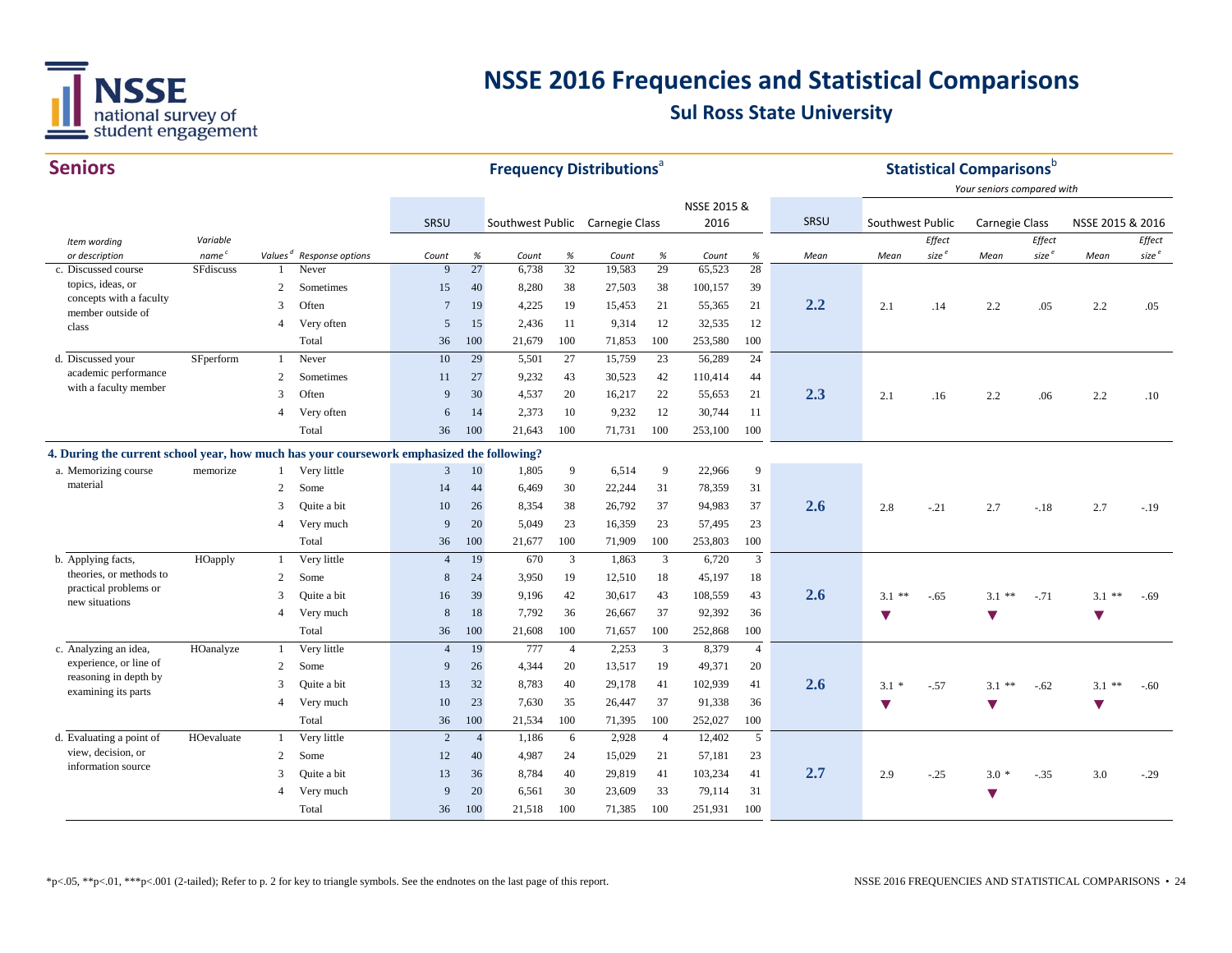

| <b>Seniors</b>                                                                              |                   |                |                                      |                  |              |                                 |                | <b>Frequency Distributions<sup>®</sup></b> |                 |             |                 |      |                  |                   | <b>Statistical Comparisons</b> <sup>b</sup><br>Your seniors compared with |                   |                  |                   |
|---------------------------------------------------------------------------------------------|-------------------|----------------|--------------------------------------|------------------|--------------|---------------------------------|----------------|--------------------------------------------|-----------------|-------------|-----------------|------|------------------|-------------------|---------------------------------------------------------------------------|-------------------|------------------|-------------------|
|                                                                                             |                   |                |                                      |                  |              |                                 |                |                                            |                 | NSSE 2015 & |                 |      |                  |                   |                                                                           |                   |                  |                   |
|                                                                                             |                   |                |                                      | SRSU             |              | Southwest Public Carnegie Class |                |                                            |                 | 2016        |                 | SRSU | Southwest Public |                   | Carnegie Class                                                            |                   | NSSE 2015 & 2016 |                   |
| Item wording                                                                                | Variable          |                |                                      |                  |              |                                 |                |                                            |                 |             |                 |      |                  | Effect            |                                                                           | Effect            |                  | Effect            |
| or description                                                                              | name <sup>c</sup> |                | Values <sup>d</sup> Response options | Count            | $\%$         | Count                           | $\%$           | Count                                      | $\%$            | Count       | $\%$            | Mean | Mean             | size <sup>e</sup> | Mean                                                                      | size <sup>e</sup> | Mean             | size <sup>e</sup> |
| e. Forming a new idea or                                                                    | HOform            |                | Very little                          | $\overline{0}$   | $\mathbf{0}$ | 981                             | 5              | 2,756                                      | $\overline{4}$  | 10,699      | 5               |      |                  |                   |                                                                           |                   |                  |                   |
| understanding from<br>various pieces of                                                     |                   | $\overline{c}$ | Some                                 | $\boldsymbol{8}$ | 24           | 5,001                           | 23             | 15,446                                     | 22              | 57,519      | 23              |      |                  |                   |                                                                           |                   |                  |                   |
| information                                                                                 |                   | 3              | Quite a bit                          | 17               | 51           | 8,887                           | 41             | 30,092                                     | 42              | 105,125     | 42              | 3.0  | 3.0              | .05               | 3.0                                                                       | .00               | 3.0              | .04               |
|                                                                                             |                   | $\overline{4}$ | Very much                            | 11               | 25           | 6,621                           | 30             | 22,950                                     | 32              | 78,078      | 31              |      |                  |                   |                                                                           |                   |                  |                   |
|                                                                                             |                   |                | Total                                | 36               | 100          | 21,490                          | 100            | 71,244                                     | 100             | 251,421     | 100             |      |                  |                   |                                                                           |                   |                  |                   |
| 5. During the current school year, to what extent have your instructors done the following? |                   |                |                                      |                  |              |                                 |                |                                            |                 |             |                 |      |                  |                   |                                                                           |                   |                  |                   |
| a. Clearly explained                                                                        | ETgoals           |                | Very little                          | 2                | 8            | 549                             | 3              | 1,474                                      | $\overline{c}$  | 5,381       | $\overline{2}$  |      |                  |                   |                                                                           |                   |                  |                   |
| course goals and                                                                            |                   | 2              | Some                                 | $\overline{7}$   | 19           | 3,532                           | 17             | 11,046                                     | 16              | 41,049      | 17              |      |                  |                   |                                                                           |                   |                  |                   |
| requirements                                                                                |                   | 3              | Quite a bit                          | 12               | 33           | 8,960                           | 41             | 29,947                                     | 41              | 108,971     | 43              | 3.1  | 3.2              | $-.15$            | 3.2                                                                       | $-.20$            | 3.2              | $-.15$            |
|                                                                                             |                   | $\overline{4}$ | Very much                            | 15               | 40           | 8,571                           | 39             | 29,247                                     | 41              | 97,666      | 38              |      |                  |                   |                                                                           |                   |                  |                   |
|                                                                                             |                   |                | Total                                | 36               | 100          | 21,612                          | 100            | 71,714                                     | 100             | 253,067     | 100             |      |                  |                   |                                                                           |                   |                  |                   |
| b. Taught course sessions                                                                   | ETorganize        | -1             | Very little                          | $\overline{3}$   | 10           | 731                             | $\overline{4}$ | 2,068                                      | 3               | 7,124       | 3               |      |                  |                   |                                                                           |                   |                  |                   |
| in an organized way                                                                         |                   | 2              | Some                                 | 5                | 14           | 3,850                           | 18             | 11,929                                     | 17              | 43,740      | 18              |      |                  |                   |                                                                           |                   |                  |                   |
|                                                                                             |                   | 3              | Quite a bit                          | 18               | 46           | 9,066                           | 42             | 30,788                                     | 43              | 111,417     | 44              | 2.9  | 3.1              | $-.20$            | 3.1                                                                       | $-.25$            | 3.1              | $-.22$            |
|                                                                                             |                   | $\overline{4}$ | Very much                            | 10               | 29           | 7,911                           | 36             | 26,779                                     | 38              | 90,201      | 36              |      |                  |                   |                                                                           |                   |                  |                   |
|                                                                                             |                   |                | Total                                | 36               | 100          | 21,558                          | 100            | 71,564                                     | 100             | 252,482     | 100             |      |                  |                   |                                                                           |                   |                  |                   |
| c. Used examples or                                                                         | ETexample         | -1             | Very little                          | $\overline{1}$   | 6            | 855                             | $\overline{4}$ | 2,398                                      | $\overline{4}$  | 8,338       | $\overline{4}$  |      |                  |                   |                                                                           |                   |                  |                   |
| illustrations to explain                                                                    |                   | 2              | Some                                 | 6                | 20           | 3,972                           | 19             | 12,461                                     | 18              | 44,790      | 18              |      |                  |                   |                                                                           |                   |                  |                   |
| difficult points                                                                            |                   | 3              | Quite a bit                          | 11               | 34           | 8,217                           | 38             | 27,877                                     | 39              | 100,598     | 40              | 3.1  | 3.1              | $-.02$            | 3.2                                                                       | $-.07$            | 3.1              | $-.04$            |
|                                                                                             |                   | $\overline{4}$ | Very much                            | 18               | 41           | 8,488                           | 39             | 28,711                                     | 40              | 98,327      | 38              |      |                  |                   |                                                                           |                   |                  |                   |
|                                                                                             |                   |                | Total                                | 36               | 100          | 21,532                          | 100            | 71,447                                     | 100             | 252,053     | 100             |      |                  |                   |                                                                           |                   |                  |                   |
| d. Provided feedback on                                                                     | ETdraftfb         |                | Very little                          | $\overline{3}$   | 10           | 2,467                           | 12             | 6,512                                      | 10              | 25,359      | 11              |      |                  |                   |                                                                           |                   |                  |                   |
| a draft or work in                                                                          |                   | 2              | Some                                 | 10               | 36           | 6,129                           | 29             | 18,477                                     | 26              | 68,775      | 28              |      |                  |                   |                                                                           |                   |                  |                   |
| progress                                                                                    |                   | 3              | Quite a bit                          | 10               | 22           | 6,713                           | 31             | 24,026                                     | 33              | 84,477      | 33              | 2.8  | 2.7              | .02               | 2.9                                                                       | $-.10$            | 2.8              | $-.02$            |
|                                                                                             |                   | $\overline{4}$ | Very much                            | 13               | 32           | 6,207                           | 28             | 22,374                                     | 31              | 73,311      | 28              |      |                  |                   |                                                                           |                   |                  |                   |
|                                                                                             |                   |                | Total                                | 36               | 100          | 21,516                          | 100            | 71,389                                     | 100             | 251,922     | 100             |      |                  |                   |                                                                           |                   |                  |                   |
| e. Provided prompt and                                                                      | ETfeedback        | 1              | Very little                          | $\overline{3}$   | 13           | 1,875                           | 9              | 4,583                                      | $7\phantom{.0}$ | 17,269      | $7\phantom{.0}$ |      |                  |                   |                                                                           |                   |                  |                   |
| detailed feedback on                                                                        |                   | 2              | Some                                 | 9                | 30           | 5,692                           | 27             | 17,573                                     | 25              | 65,886      | 27              |      |                  |                   |                                                                           |                   |                  |                   |
| tests or completed                                                                          |                   | 3              | Quite a bit                          | 12               | 26           | 7,756                           | 36             | 27,182                                     | 38              | 96,274      | 38              | 2.7  | 2.8              | $-.10$            | 2.9                                                                       | $-.21$            | 2.9              | $-.15$            |
| assignments                                                                                 |                   | $\overline{4}$ | Very much                            | 12               | 30           | 6,132                           | 28             | 21,825                                     | 31              | 71,636      | 28              |      |                  |                   |                                                                           |                   |                  |                   |
|                                                                                             |                   |                | Total                                | 36               | 100          | 21,455                          | 100            | 71,163                                     | 100             | 251,065     | 100             |      |                  |                   |                                                                           |                   |                  |                   |
|                                                                                             |                   |                |                                      |                  |              |                                 |                |                                            |                 |             |                 |      |                  |                   |                                                                           |                   |                  |                   |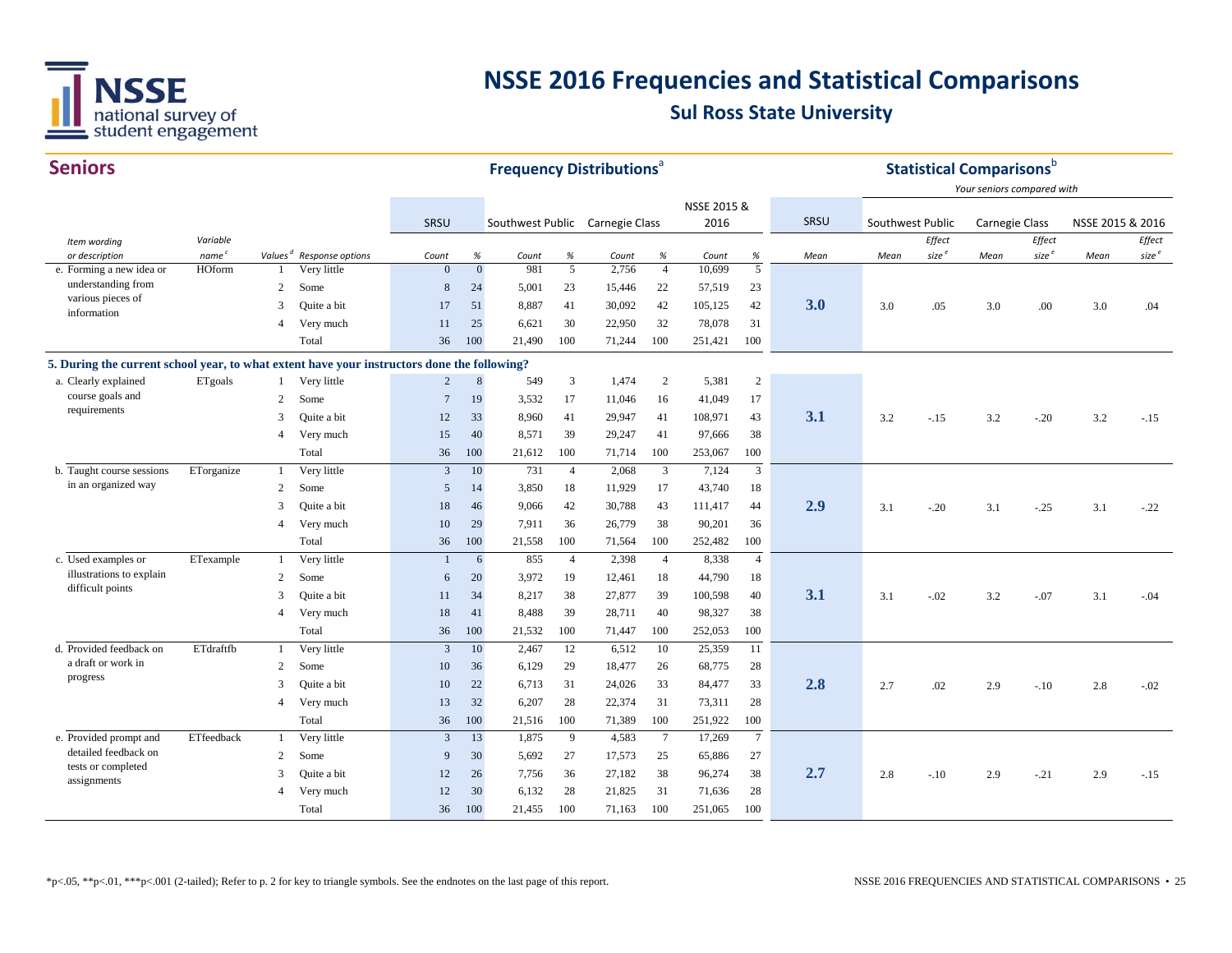

#### **Seniors**

| <b>Seniors</b>                                                                                                                                                               |                                      |                |                                      |                 |          |                                 |                | <b>Frequency Distributions®</b> |                |             |                |      |                  |                   | <b>Statistical Comparisons</b> b |                   |                  |                   |
|------------------------------------------------------------------------------------------------------------------------------------------------------------------------------|--------------------------------------|----------------|--------------------------------------|-----------------|----------|---------------------------------|----------------|---------------------------------|----------------|-------------|----------------|------|------------------|-------------------|----------------------------------|-------------------|------------------|-------------------|
|                                                                                                                                                                              |                                      |                |                                      |                 |          |                                 |                |                                 |                |             |                |      |                  |                   | Your seniors compared with       |                   |                  |                   |
|                                                                                                                                                                              |                                      |                |                                      |                 |          |                                 |                |                                 |                | NSSE 2015 & |                |      |                  |                   |                                  |                   |                  |                   |
|                                                                                                                                                                              |                                      |                |                                      | SRSU            |          | Southwest Public Carnegie Class |                |                                 |                | 2016        |                | SRSU | Southwest Public |                   | Carnegie Class                   |                   | NSSE 2015 & 2016 |                   |
| Item wording                                                                                                                                                                 | Variable                             |                |                                      |                 |          |                                 |                |                                 |                |             |                |      |                  | Effect            |                                  | Effect            |                  | <b>Effect</b>     |
| or description                                                                                                                                                               | name <sup>c</sup>                    |                | Values <sup>d</sup> Response options | Count           | %        | Count                           | %              | Count                           | %              | Count       | %              | Mean | Mean             | size <sup>e</sup> | Mean                             | size <sup>e</sup> | Mean             | size <sup>e</sup> |
| 6. During the current school year, about how often have you done the following?                                                                                              |                                      |                |                                      |                 |          |                                 |                |                                 |                |             |                |      |                  |                   |                                  |                   |                  |                   |
| a. Reached conclusions                                                                                                                                                       | ORconclude                           |                | Never                                | 6               | 16       | 2,577                           | 12             | 9,073                           | 12             | 31,083      | 12             |      |                  |                   |                                  |                   |                  |                   |
| based on your own                                                                                                                                                            |                                      | $\overline{2}$ | Sometimes                            | 14              | 44       | 6,960                           | 32             | 23,964                          | 33             | 83,092      | 32             |      |                  |                   |                                  |                   |                  |                   |
| analysis of numerical<br>information (numbers,                                                                                                                               |                                      | 3              | Often                                | 6               | 13       | 7,438                           | 35             | 23,952                          | 34             | 84,689      | 34             | 2.5  | 2.7              | $-.18$            | 2.6                              | $-.15$            | 2.7              | $-.18$            |
| graphs, statistics, etc.)                                                                                                                                                    |                                      | $\overline{4}$ | Very often                           | 10              | 26       | 4,578                           | 22             | 14,579                          | 21             | 53,731      | 22             |      |                  |                   |                                  |                   |                  |                   |
|                                                                                                                                                                              |                                      |                | Total                                | 36              | 100      | 21,553                          | 100            | 71,568                          | 100            | 252,595     | 100            |      |                  |                   |                                  |                   |                  |                   |
| b. Used numerical                                                                                                                                                            | QRproblem                            | $\overline{1}$ | Never                                | $\overline{7}$  | 22       | 4,071                           | 19             | 12,906                          | 18             | 46,460      | 18             |      |                  |                   |                                  |                   |                  |                   |
| information to                                                                                                                                                               |                                      | 2              | Sometimes                            | 14              | 37       | 7,707                           | 36             | 26,504                          | 37             | 92,895      | 36             |      |                  |                   |                                  |                   |                  |                   |
| examine a real-world                                                                                                                                                         |                                      | 3              | Often                                | 9               | 27       | 6,110                           | 28             | 20,152                          | 28             | 70,322      | 28             | 2.3  | 2.4              | $-.11$            | 2.4                              | $-.12$            | 2.4              | $-.12$            |
| problem or issue<br>(unemployment,                                                                                                                                           |                                      | $\overline{4}$ | Very often                           | 6               | 14       | 3,627                           | 17             | 11,874                          | 17             | 42,509      | 17             |      |                  |                   |                                  |                   |                  |                   |
| climate change, public                                                                                                                                                       |                                      |                | Total                                | 36              | 100      | 21,515                          | 100            | 71,436                          | 100            | 252,186     | 100            |      |                  |                   |                                  |                   |                  |                   |
| health, etc.)                                                                                                                                                                |                                      |                |                                      |                 |          |                                 |                |                                 |                |             |                |      |                  |                   |                                  |                   |                  |                   |
|                                                                                                                                                                              |                                      |                |                                      |                 |          |                                 |                |                                 |                |             |                |      |                  |                   |                                  |                   |                  |                   |
| c. Evaluated what others                                                                                                                                                     | ORevaluate                           | $\mathbf{1}$   | Never                                | 10              | 32       | 3,840                           | 18             | 12,723                          | 18             | 42,912      | 17             |      |                  |                   |                                  |                   |                  |                   |
| have concluded from<br>numerical information                                                                                                                                 |                                      | 2              | Sometimes                            | 14              | 34       | 8,191                           | 38             | 27,525                          | 38             | 96,202      | 38             |      |                  |                   |                                  |                   |                  |                   |
|                                                                                                                                                                              |                                      | 3              | Often                                | $\overline{7}$  | 23       | 6,183                           | 29             | 20,328                          | 29             | 73,329      | 29             | 2.1  | 2.4              | $-.29$            | 2.4                              | $-.29$            | 2.4              | $-.32$            |
|                                                                                                                                                                              |                                      | $\overline{4}$ | Very often                           | 5               | 11       | 3,265                           | 15             | 10,728                          | 15             | 39,255      | 16             |      |                  |                   |                                  |                   |                  |                   |
|                                                                                                                                                                              |                                      |                | Total                                | 36              | 100      | 21,479                          | 100            | 71,304                          | 100            | 251,698     | 100            |      |                  |                   |                                  |                   |                  |                   |
| 7. During the current school year, about how many papers, reports, or other writing tasks of the following length have you been assigned? (Include those not yet completed.) |                                      |                |                                      |                 |          |                                 |                |                                 |                |             |                |      |                  |                   |                                  |                   |                  |                   |
| a. Up to 5 pages                                                                                                                                                             | wrshortnum                           | $\mathbf{0}$   | None                                 | $\mathbf{3}$    |          | 1,505                           | 8              | 2,922                           | $\overline{5}$ | 11,670      | 6              |      |                  |                   |                                  |                   |                  |                   |
|                                                                                                                                                                              | (Recoded version                     | 1.5            | $1 - 2$                              | 10              | 41       | 4,414                           | 23             | 10,990                          | 17             | 40,979      | 18             |      |                  |                   |                                  |                   |                  |                   |
|                                                                                                                                                                              | of wrshort                           | $\overline{4}$ | $3 - 5$                              | 9               | 21       | 5,807                           | 30             | 18,200                          | 28             | 64,414      | 28             |      |                  |                   |                                  |                   |                  |                   |
|                                                                                                                                                                              | created by NSSE.                     | 8              | $6 - 10$                             | 5               | 12       | 3,907                           | 20             | 14,901                          | 22             | 51,732      | 22             | 6.0  | 6.5              | $-.07$            | 8.1                              | $-.30$            | 7.9              | $-.27$            |
|                                                                                                                                                                              | Values are                           | 13             | $11 - 15$                            |                 | 2        | 1,772                           | 9              | 7,514                           | 11             | 26,004      | 11             |      |                  |                   |                                  |                   |                  |                   |
|                                                                                                                                                                              | estimated number                     | 18             | $16-20$                              | $\overline{c}$  | 5        | 898                             | $\overline{4}$ | 4,373                           | 6              | 14,692      | 6              |      |                  |                   |                                  |                   |                  |                   |
|                                                                                                                                                                              | of papers, reports,                  | 23             | More than 20                         | $\overline{3}$  | 11       | 1,267                           | 6              | 6,846                           | 10             | 22,785      | 10             |      |                  |                   |                                  |                   |                  |                   |
|                                                                                                                                                                              | $etc.$ )                             |                | Total                                | 33              | 100      | 19,570                          | 100            | 65,746                          | 100            | 232,276     | 100            |      |                  |                   |                                  |                   |                  |                   |
| b. Between 6 and 10                                                                                                                                                          | wrmednum                             | $\overline{0}$ | None                                 | $7\phantom{.0}$ | 29       | 5,435                           | 29             | 11,894                          | 19             | 45,542      | 21             |      |                  |                   |                                  |                   |                  |                   |
| pages                                                                                                                                                                        |                                      | 1.5            | $1 - 2$                              | 17              | 47       | 6,761                           | 35             | 22,149                          | 34             | 79,538      | 34             |      |                  |                   |                                  |                   |                  |                   |
|                                                                                                                                                                              | (Recoded version<br>of wrmed created | $\overline{4}$ | $3 - 5$                              | 3               | 11       | 4,143                           | 21             | 17,483                          | 26             | 60,585      | 25             |      |                  |                   |                                  |                   |                  |                   |
|                                                                                                                                                                              | by NSSE. Values                      | 8              | $6 - 10$                             | $\overline{2}$  | 5        | 1,895                           | 10             | 8,563                           | 13             | 27,989      | 12             | 2.7  | 3.0              | $-.07$            | 3.9                              | $-.26$            | 3.7              | $-0.22$           |
|                                                                                                                                                                              | are estimated                        | 13             | $11 - 15$                            | 2               | 5        | 559                             | 3              | 2,779                           | $\overline{4}$ | 9,015       | $\overline{4}$ |      |                  |                   |                                  |                   |                  |                   |
|                                                                                                                                                                              | number of papers,                    | 18             | $16 - 20$                            | $\mathbf{1}$    | 3        | 218                             | -1             | 1,192                           | 2              | 3,742       | $\overline{c}$ |      |                  |                   |                                  |                   |                  |                   |
|                                                                                                                                                                              | reports, etc.)                       |                |                                      |                 | $\Omega$ |                                 |                |                                 |                |             | $\mathbf{2}$   |      |                  |                   |                                  |                   |                  |                   |
|                                                                                                                                                                              |                                      | 23             | More than 20                         | $\mathbf{0}$    |          | 217                             | -1             | 1,096                           | 2              | 3,412       |                |      |                  |                   |                                  |                   |                  |                   |
|                                                                                                                                                                              |                                      |                | Total                                | 32              | 100      | 19,228                          | 100            | 65,156                          | 100            | 229,823     | 100            |      |                  |                   |                                  |                   |                  |                   |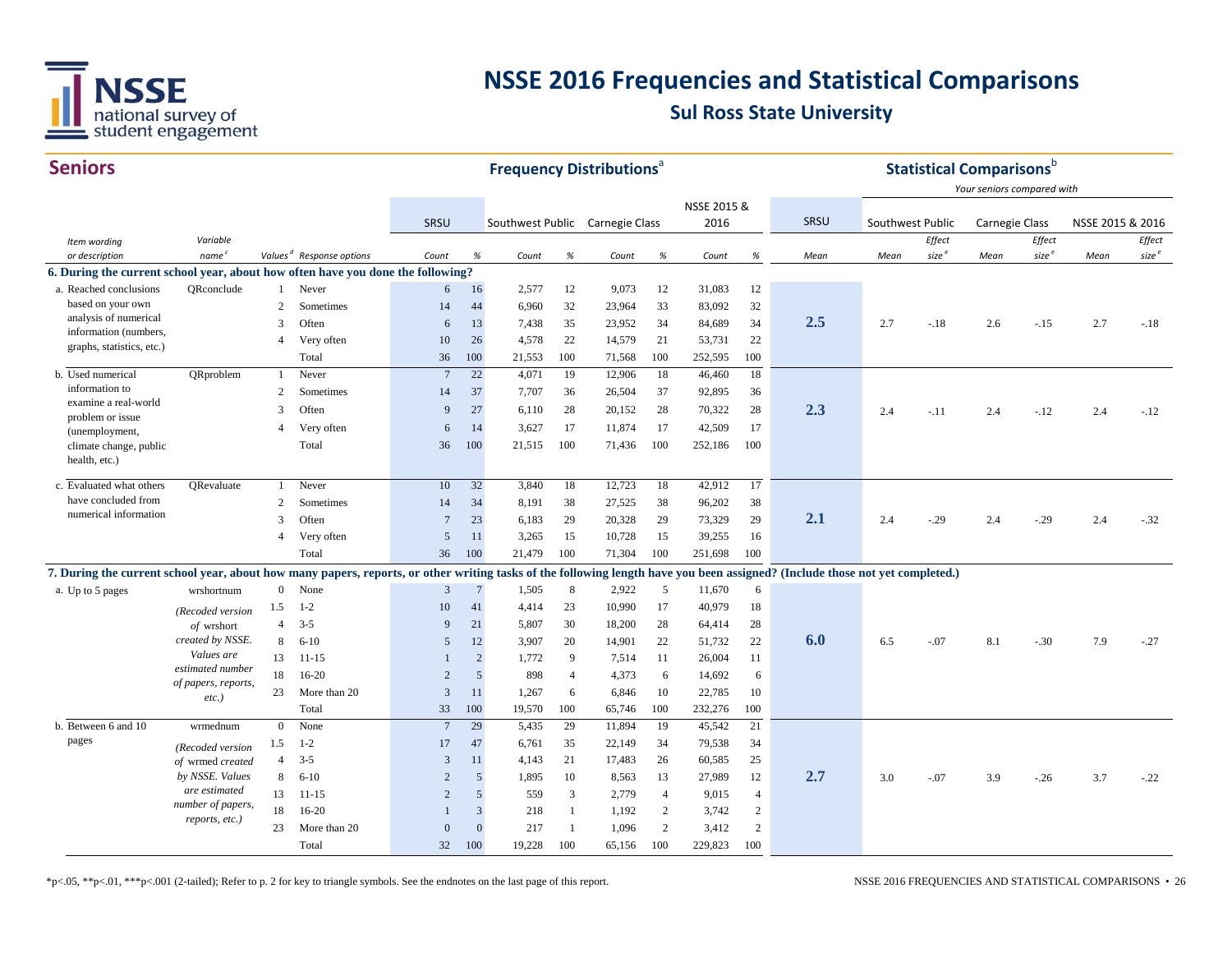

| NSSE 2015 &<br>SRSU<br>2016<br>SRSU<br>Southwest Public Carnegie Class<br>Southwest Public<br>Carnegie Class<br>NSSE 2015 & 2016<br>Effect<br><b>Effect</b><br>Effect<br>Variable<br>Item wording<br>Values <sup>d</sup><br>size <sup>e</sup><br>size <sup>e</sup><br>size <sup>e</sup><br>name <sup>c</sup><br>%<br>or description<br>Response options<br>$\%$<br>$\%$<br>$\%$<br>Mean<br>Mean<br>Mean<br>Count<br>Count<br>Count<br>Count<br>Mean<br>83<br>52<br>43<br>44<br>22<br>9,883<br>27,044<br>None<br>96,427<br>c. 11 pages or more<br>wrlongnum<br>$\mathbf{0}$<br>1.5<br>$1 - 2$<br>12<br>5,874<br>31<br>24,152<br>37<br>36<br>85,253<br>$\overline{4}$<br>(Recoded version<br>$\overline{4}$<br>$3 - 5$<br>1,783<br>9<br>7,776<br>12<br>12<br>of wrlong created<br>$\overline{2}$<br>6<br>27,256<br>by NSSE. Values<br>$\cdot$<br>8<br>$6 - 10$<br>$\mathbf{0}$<br>$\mathbf{0}$<br>668<br>$\overline{4}$<br>2,592<br>$\overline{4}$<br>8,924<br>$\overline{4}$<br>$1.8***$<br>$-.38$<br>$2.1***$<br>$-.44$<br>$2.0***$<br>-.44<br>are estimated<br>377<br>2<br>$\overline{c}$<br>$\overline{2}$<br>13<br>$11 - 15$<br>$\overline{0}$<br>$\Omega$<br>1,132<br>3,941<br>$\blacktriangledown$<br>$\blacktriangledown$<br>$\blacktriangledown$<br>number of papers,<br>$16 - 20$<br>18<br>$\overline{0}$<br>$\mathbf{0}$<br>154<br>$\mathbf{1}$<br>584<br>1<br>1,877<br>$\mathbf{1}$<br>reports, etc.)<br>239<br>23<br>More than 20<br>$\overline{0}$<br>$\mathbf{0}$<br>780<br>-1<br>2,602<br>$\mathbf{1}$<br>-1<br>Total<br>28<br>100<br>18,978<br>100<br>64,060<br>100<br>226,280<br>100<br>Estimated number of<br>wrpages<br>assigned pages of<br>(Continuous variable, recoded and summed by<br>41.9<br>67.8<br>$-.30$<br>$83.1*$<br>$80.8*$<br>$-.46$<br>$-.43$<br>student writing.<br>NSSE from wrshort, wrmed, and wrlong.<br>$\blacktriangledown$<br>$\blacktriangledown$<br>Values are estimated pages of assigned<br>writing.)<br>8. During the current school year, about how often have you had discussions with people from the following groups?<br>a. People of a race or<br><b>DDrace</b><br>9<br>1,060<br>6<br>3,349<br>5<br>11,439<br>5<br>Never<br>$\overline{4}$<br>ethnicity other than<br>32<br>9<br>3,913<br>19<br>15,594<br>23<br>22<br>$\mathcal{D}_{\alpha}$<br>Sometimes<br>55,261<br>your own<br>2.8<br>3<br>Often<br>30<br>28<br>29<br>68,952<br>29<br>10<br>5,746<br>19,634<br>$3.2*$<br>$-.41$<br>3.1<br>$-.33$<br>$3.1*$<br>$-.35$<br>29<br>9,391<br>47<br>28,971<br>43<br>102,503<br>44<br>$\overline{4}$<br>Very often<br>11<br>$\blacktriangledown$<br>$\blacktriangledown$<br>Total<br>34<br>100<br>100<br>100<br>20,110<br>67,548<br>100<br>238,155<br>b. People from an<br>Never<br>10<br>1,005<br>5<br>2,944<br>5<br>9,698<br>DDeconomic<br>$\overline{4}$<br>$\overline{4}$<br>$\overline{1}$<br>economic background<br>39<br>20<br>$\overline{c}$<br>Sometimes<br>4,075<br>14,817<br>22<br>51,996<br>22<br>11<br>other than your own<br>25<br>33<br>2.7<br>3<br>Often<br>9<br>6,368<br>31<br>22,531<br>33<br>80,024<br>$3.1$ **<br>$-.47$<br>$3.1***$<br>$-.45$<br>3.1<br>$\ast\ast$<br>$-.47$<br>27<br>8,592<br>43<br>40<br>95,740<br>41<br>$\overline{4}$<br>Very often<br>10<br>27,061<br>$\blacktriangledown$<br>v<br>$\blacktriangledown$<br>Total<br>34<br>100<br>20,040<br>100<br>67,353<br>100<br>237,458<br>100<br>c. People with religious<br>Never<br>DDreligion<br>14<br>1,282<br>$7\overline{ }$<br>4,032<br>14,546<br>6<br>$\overline{1}$<br>6<br>-6<br>beliefs other than your<br>22<br>25<br>24<br>4,549<br>16,997<br>25<br>60,464<br>$\overline{c}$<br>Sometimes<br>$\overline{7}$<br>own<br>2.9<br>3<br>Often<br>23<br>5,908<br>29<br>30<br>71,123<br>30<br>$\overline{7}$<br>20,406<br>3.1<br>$-.19$<br>3.0<br>$-.14$<br>3.0<br>$-.15$<br>42<br>14<br>39<br>8,293<br>25,840<br>39<br>91,047<br>39<br>$\overline{4}$<br>Very often<br>100<br>20,032<br>100<br>100<br>Total<br>34<br>67,275<br>100<br>237,180<br>17<br>d. People with political<br><b>DDpolitical</b><br>Never<br>1,243<br>$7\phantom{.0}$<br>3,853<br>13,076<br>6<br>6<br>$\mathbf{1}$<br>6<br>views other than your<br>22<br>$\overline{c}$<br>21<br>4,419<br>16,199<br>24<br>58,569<br>24<br>Sometimes<br>6<br>own<br>2.8<br>3<br>Often<br>11<br>25<br>6,168<br>30<br>21,549<br>32<br>75,532<br>32<br>3.1<br>$-.23$<br>3.0<br>$-.26$<br>3.0<br>$-.24$<br>38<br>36<br>41<br>25,389<br>89,121<br>38<br>8,119<br>$\overline{4}$<br>Very often<br>11 | <b>Seniors</b> |  |       |    |     |        |     | <b>Frequency Distributions<sup>®</sup></b> |     |         |     |  | <b>Statistical Comparisons</b> b<br>Your seniors compared with |  |  |
|-----------------------------------------------------------------------------------------------------------------------------------------------------------------------------------------------------------------------------------------------------------------------------------------------------------------------------------------------------------------------------------------------------------------------------------------------------------------------------------------------------------------------------------------------------------------------------------------------------------------------------------------------------------------------------------------------------------------------------------------------------------------------------------------------------------------------------------------------------------------------------------------------------------------------------------------------------------------------------------------------------------------------------------------------------------------------------------------------------------------------------------------------------------------------------------------------------------------------------------------------------------------------------------------------------------------------------------------------------------------------------------------------------------------------------------------------------------------------------------------------------------------------------------------------------------------------------------------------------------------------------------------------------------------------------------------------------------------------------------------------------------------------------------------------------------------------------------------------------------------------------------------------------------------------------------------------------------------------------------------------------------------------------------------------------------------------------------------------------------------------------------------------------------------------------------------------------------------------------------------------------------------------------------------------------------------------------------------------------------------------------------------------------------------------------------------------------------------------------------------------------------------------------------------------------------------------------------------------------------------------------------------------------------------------------------------------------------------------------------------------------------------------------------------------------------------------------------------------------------------------------------------------------------------------------------------------------------------------------------------------------------------------------------------------------------------------------------------------------------------------------------------------------------------------------------------------------------------------------------------------------------------------------------------------------------------------------------------------------------------------------------------------------------------------------------------------------------------------------------------------------------------------------------------------------------------------------------------------------------------------------------------------------------------------------------------------------------------------------------------------------------------------------------------------------------------------------------------------------------------------------------------------------------------------------------------------------------------------------------------------------------------------------------------------------------------------------------------------------------------------------------------------------------------------------------------------------------------------------------------------------------------------------------------------------------------------------------------------------------------------------------------------------------------------------------------------------------------------------------------|----------------|--|-------|----|-----|--------|-----|--------------------------------------------|-----|---------|-----|--|----------------------------------------------------------------|--|--|
|                                                                                                                                                                                                                                                                                                                                                                                                                                                                                                                                                                                                                                                                                                                                                                                                                                                                                                                                                                                                                                                                                                                                                                                                                                                                                                                                                                                                                                                                                                                                                                                                                                                                                                                                                                                                                                                                                                                                                                                                                                                                                                                                                                                                                                                                                                                                                                                                                                                                                                                                                                                                                                                                                                                                                                                                                                                                                                                                                                                                                                                                                                                                                                                                                                                                                                                                                                                                                                                                                                                                                                                                                                                                                                                                                                                                                                                                                                                                                                                                                                                                                                                                                                                                                                                                                                                                                                                                                                                                                         |                |  |       |    |     |        |     |                                            |     |         |     |  |                                                                |  |  |
|                                                                                                                                                                                                                                                                                                                                                                                                                                                                                                                                                                                                                                                                                                                                                                                                                                                                                                                                                                                                                                                                                                                                                                                                                                                                                                                                                                                                                                                                                                                                                                                                                                                                                                                                                                                                                                                                                                                                                                                                                                                                                                                                                                                                                                                                                                                                                                                                                                                                                                                                                                                                                                                                                                                                                                                                                                                                                                                                                                                                                                                                                                                                                                                                                                                                                                                                                                                                                                                                                                                                                                                                                                                                                                                                                                                                                                                                                                                                                                                                                                                                                                                                                                                                                                                                                                                                                                                                                                                                                         |                |  |       |    |     |        |     |                                            |     |         |     |  |                                                                |  |  |
|                                                                                                                                                                                                                                                                                                                                                                                                                                                                                                                                                                                                                                                                                                                                                                                                                                                                                                                                                                                                                                                                                                                                                                                                                                                                                                                                                                                                                                                                                                                                                                                                                                                                                                                                                                                                                                                                                                                                                                                                                                                                                                                                                                                                                                                                                                                                                                                                                                                                                                                                                                                                                                                                                                                                                                                                                                                                                                                                                                                                                                                                                                                                                                                                                                                                                                                                                                                                                                                                                                                                                                                                                                                                                                                                                                                                                                                                                                                                                                                                                                                                                                                                                                                                                                                                                                                                                                                                                                                                                         |                |  |       |    |     |        |     |                                            |     |         |     |  |                                                                |  |  |
|                                                                                                                                                                                                                                                                                                                                                                                                                                                                                                                                                                                                                                                                                                                                                                                                                                                                                                                                                                                                                                                                                                                                                                                                                                                                                                                                                                                                                                                                                                                                                                                                                                                                                                                                                                                                                                                                                                                                                                                                                                                                                                                                                                                                                                                                                                                                                                                                                                                                                                                                                                                                                                                                                                                                                                                                                                                                                                                                                                                                                                                                                                                                                                                                                                                                                                                                                                                                                                                                                                                                                                                                                                                                                                                                                                                                                                                                                                                                                                                                                                                                                                                                                                                                                                                                                                                                                                                                                                                                                         |                |  |       |    |     |        |     |                                            |     |         |     |  |                                                                |  |  |
|                                                                                                                                                                                                                                                                                                                                                                                                                                                                                                                                                                                                                                                                                                                                                                                                                                                                                                                                                                                                                                                                                                                                                                                                                                                                                                                                                                                                                                                                                                                                                                                                                                                                                                                                                                                                                                                                                                                                                                                                                                                                                                                                                                                                                                                                                                                                                                                                                                                                                                                                                                                                                                                                                                                                                                                                                                                                                                                                                                                                                                                                                                                                                                                                                                                                                                                                                                                                                                                                                                                                                                                                                                                                                                                                                                                                                                                                                                                                                                                                                                                                                                                                                                                                                                                                                                                                                                                                                                                                                         |                |  |       |    |     |        |     |                                            |     |         |     |  |                                                                |  |  |
|                                                                                                                                                                                                                                                                                                                                                                                                                                                                                                                                                                                                                                                                                                                                                                                                                                                                                                                                                                                                                                                                                                                                                                                                                                                                                                                                                                                                                                                                                                                                                                                                                                                                                                                                                                                                                                                                                                                                                                                                                                                                                                                                                                                                                                                                                                                                                                                                                                                                                                                                                                                                                                                                                                                                                                                                                                                                                                                                                                                                                                                                                                                                                                                                                                                                                                                                                                                                                                                                                                                                                                                                                                                                                                                                                                                                                                                                                                                                                                                                                                                                                                                                                                                                                                                                                                                                                                                                                                                                                         |                |  |       |    |     |        |     |                                            |     |         |     |  |                                                                |  |  |
|                                                                                                                                                                                                                                                                                                                                                                                                                                                                                                                                                                                                                                                                                                                                                                                                                                                                                                                                                                                                                                                                                                                                                                                                                                                                                                                                                                                                                                                                                                                                                                                                                                                                                                                                                                                                                                                                                                                                                                                                                                                                                                                                                                                                                                                                                                                                                                                                                                                                                                                                                                                                                                                                                                                                                                                                                                                                                                                                                                                                                                                                                                                                                                                                                                                                                                                                                                                                                                                                                                                                                                                                                                                                                                                                                                                                                                                                                                                                                                                                                                                                                                                                                                                                                                                                                                                                                                                                                                                                                         |                |  |       |    |     |        |     |                                            |     |         |     |  |                                                                |  |  |
|                                                                                                                                                                                                                                                                                                                                                                                                                                                                                                                                                                                                                                                                                                                                                                                                                                                                                                                                                                                                                                                                                                                                                                                                                                                                                                                                                                                                                                                                                                                                                                                                                                                                                                                                                                                                                                                                                                                                                                                                                                                                                                                                                                                                                                                                                                                                                                                                                                                                                                                                                                                                                                                                                                                                                                                                                                                                                                                                                                                                                                                                                                                                                                                                                                                                                                                                                                                                                                                                                                                                                                                                                                                                                                                                                                                                                                                                                                                                                                                                                                                                                                                                                                                                                                                                                                                                                                                                                                                                                         |                |  |       |    |     |        |     |                                            |     |         |     |  |                                                                |  |  |
|                                                                                                                                                                                                                                                                                                                                                                                                                                                                                                                                                                                                                                                                                                                                                                                                                                                                                                                                                                                                                                                                                                                                                                                                                                                                                                                                                                                                                                                                                                                                                                                                                                                                                                                                                                                                                                                                                                                                                                                                                                                                                                                                                                                                                                                                                                                                                                                                                                                                                                                                                                                                                                                                                                                                                                                                                                                                                                                                                                                                                                                                                                                                                                                                                                                                                                                                                                                                                                                                                                                                                                                                                                                                                                                                                                                                                                                                                                                                                                                                                                                                                                                                                                                                                                                                                                                                                                                                                                                                                         |                |  |       |    |     |        |     |                                            |     |         |     |  |                                                                |  |  |
|                                                                                                                                                                                                                                                                                                                                                                                                                                                                                                                                                                                                                                                                                                                                                                                                                                                                                                                                                                                                                                                                                                                                                                                                                                                                                                                                                                                                                                                                                                                                                                                                                                                                                                                                                                                                                                                                                                                                                                                                                                                                                                                                                                                                                                                                                                                                                                                                                                                                                                                                                                                                                                                                                                                                                                                                                                                                                                                                                                                                                                                                                                                                                                                                                                                                                                                                                                                                                                                                                                                                                                                                                                                                                                                                                                                                                                                                                                                                                                                                                                                                                                                                                                                                                                                                                                                                                                                                                                                                                         |                |  |       |    |     |        |     |                                            |     |         |     |  |                                                                |  |  |
|                                                                                                                                                                                                                                                                                                                                                                                                                                                                                                                                                                                                                                                                                                                                                                                                                                                                                                                                                                                                                                                                                                                                                                                                                                                                                                                                                                                                                                                                                                                                                                                                                                                                                                                                                                                                                                                                                                                                                                                                                                                                                                                                                                                                                                                                                                                                                                                                                                                                                                                                                                                                                                                                                                                                                                                                                                                                                                                                                                                                                                                                                                                                                                                                                                                                                                                                                                                                                                                                                                                                                                                                                                                                                                                                                                                                                                                                                                                                                                                                                                                                                                                                                                                                                                                                                                                                                                                                                                                                                         |                |  |       |    |     |        |     |                                            |     |         |     |  |                                                                |  |  |
|                                                                                                                                                                                                                                                                                                                                                                                                                                                                                                                                                                                                                                                                                                                                                                                                                                                                                                                                                                                                                                                                                                                                                                                                                                                                                                                                                                                                                                                                                                                                                                                                                                                                                                                                                                                                                                                                                                                                                                                                                                                                                                                                                                                                                                                                                                                                                                                                                                                                                                                                                                                                                                                                                                                                                                                                                                                                                                                                                                                                                                                                                                                                                                                                                                                                                                                                                                                                                                                                                                                                                                                                                                                                                                                                                                                                                                                                                                                                                                                                                                                                                                                                                                                                                                                                                                                                                                                                                                                                                         |                |  |       |    |     |        |     |                                            |     |         |     |  |                                                                |  |  |
|                                                                                                                                                                                                                                                                                                                                                                                                                                                                                                                                                                                                                                                                                                                                                                                                                                                                                                                                                                                                                                                                                                                                                                                                                                                                                                                                                                                                                                                                                                                                                                                                                                                                                                                                                                                                                                                                                                                                                                                                                                                                                                                                                                                                                                                                                                                                                                                                                                                                                                                                                                                                                                                                                                                                                                                                                                                                                                                                                                                                                                                                                                                                                                                                                                                                                                                                                                                                                                                                                                                                                                                                                                                                                                                                                                                                                                                                                                                                                                                                                                                                                                                                                                                                                                                                                                                                                                                                                                                                                         |                |  |       |    |     |        |     |                                            |     |         |     |  |                                                                |  |  |
|                                                                                                                                                                                                                                                                                                                                                                                                                                                                                                                                                                                                                                                                                                                                                                                                                                                                                                                                                                                                                                                                                                                                                                                                                                                                                                                                                                                                                                                                                                                                                                                                                                                                                                                                                                                                                                                                                                                                                                                                                                                                                                                                                                                                                                                                                                                                                                                                                                                                                                                                                                                                                                                                                                                                                                                                                                                                                                                                                                                                                                                                                                                                                                                                                                                                                                                                                                                                                                                                                                                                                                                                                                                                                                                                                                                                                                                                                                                                                                                                                                                                                                                                                                                                                                                                                                                                                                                                                                                                                         |                |  |       |    |     |        |     |                                            |     |         |     |  |                                                                |  |  |
|                                                                                                                                                                                                                                                                                                                                                                                                                                                                                                                                                                                                                                                                                                                                                                                                                                                                                                                                                                                                                                                                                                                                                                                                                                                                                                                                                                                                                                                                                                                                                                                                                                                                                                                                                                                                                                                                                                                                                                                                                                                                                                                                                                                                                                                                                                                                                                                                                                                                                                                                                                                                                                                                                                                                                                                                                                                                                                                                                                                                                                                                                                                                                                                                                                                                                                                                                                                                                                                                                                                                                                                                                                                                                                                                                                                                                                                                                                                                                                                                                                                                                                                                                                                                                                                                                                                                                                                                                                                                                         |                |  |       |    |     |        |     |                                            |     |         |     |  |                                                                |  |  |
|                                                                                                                                                                                                                                                                                                                                                                                                                                                                                                                                                                                                                                                                                                                                                                                                                                                                                                                                                                                                                                                                                                                                                                                                                                                                                                                                                                                                                                                                                                                                                                                                                                                                                                                                                                                                                                                                                                                                                                                                                                                                                                                                                                                                                                                                                                                                                                                                                                                                                                                                                                                                                                                                                                                                                                                                                                                                                                                                                                                                                                                                                                                                                                                                                                                                                                                                                                                                                                                                                                                                                                                                                                                                                                                                                                                                                                                                                                                                                                                                                                                                                                                                                                                                                                                                                                                                                                                                                                                                                         |                |  |       |    |     |        |     |                                            |     |         |     |  |                                                                |  |  |
|                                                                                                                                                                                                                                                                                                                                                                                                                                                                                                                                                                                                                                                                                                                                                                                                                                                                                                                                                                                                                                                                                                                                                                                                                                                                                                                                                                                                                                                                                                                                                                                                                                                                                                                                                                                                                                                                                                                                                                                                                                                                                                                                                                                                                                                                                                                                                                                                                                                                                                                                                                                                                                                                                                                                                                                                                                                                                                                                                                                                                                                                                                                                                                                                                                                                                                                                                                                                                                                                                                                                                                                                                                                                                                                                                                                                                                                                                                                                                                                                                                                                                                                                                                                                                                                                                                                                                                                                                                                                                         |                |  |       |    |     |        |     |                                            |     |         |     |  |                                                                |  |  |
|                                                                                                                                                                                                                                                                                                                                                                                                                                                                                                                                                                                                                                                                                                                                                                                                                                                                                                                                                                                                                                                                                                                                                                                                                                                                                                                                                                                                                                                                                                                                                                                                                                                                                                                                                                                                                                                                                                                                                                                                                                                                                                                                                                                                                                                                                                                                                                                                                                                                                                                                                                                                                                                                                                                                                                                                                                                                                                                                                                                                                                                                                                                                                                                                                                                                                                                                                                                                                                                                                                                                                                                                                                                                                                                                                                                                                                                                                                                                                                                                                                                                                                                                                                                                                                                                                                                                                                                                                                                                                         |                |  |       |    |     |        |     |                                            |     |         |     |  |                                                                |  |  |
|                                                                                                                                                                                                                                                                                                                                                                                                                                                                                                                                                                                                                                                                                                                                                                                                                                                                                                                                                                                                                                                                                                                                                                                                                                                                                                                                                                                                                                                                                                                                                                                                                                                                                                                                                                                                                                                                                                                                                                                                                                                                                                                                                                                                                                                                                                                                                                                                                                                                                                                                                                                                                                                                                                                                                                                                                                                                                                                                                                                                                                                                                                                                                                                                                                                                                                                                                                                                                                                                                                                                                                                                                                                                                                                                                                                                                                                                                                                                                                                                                                                                                                                                                                                                                                                                                                                                                                                                                                                                                         |                |  |       |    |     |        |     |                                            |     |         |     |  |                                                                |  |  |
|                                                                                                                                                                                                                                                                                                                                                                                                                                                                                                                                                                                                                                                                                                                                                                                                                                                                                                                                                                                                                                                                                                                                                                                                                                                                                                                                                                                                                                                                                                                                                                                                                                                                                                                                                                                                                                                                                                                                                                                                                                                                                                                                                                                                                                                                                                                                                                                                                                                                                                                                                                                                                                                                                                                                                                                                                                                                                                                                                                                                                                                                                                                                                                                                                                                                                                                                                                                                                                                                                                                                                                                                                                                                                                                                                                                                                                                                                                                                                                                                                                                                                                                                                                                                                                                                                                                                                                                                                                                                                         |                |  |       |    |     |        |     |                                            |     |         |     |  |                                                                |  |  |
|                                                                                                                                                                                                                                                                                                                                                                                                                                                                                                                                                                                                                                                                                                                                                                                                                                                                                                                                                                                                                                                                                                                                                                                                                                                                                                                                                                                                                                                                                                                                                                                                                                                                                                                                                                                                                                                                                                                                                                                                                                                                                                                                                                                                                                                                                                                                                                                                                                                                                                                                                                                                                                                                                                                                                                                                                                                                                                                                                                                                                                                                                                                                                                                                                                                                                                                                                                                                                                                                                                                                                                                                                                                                                                                                                                                                                                                                                                                                                                                                                                                                                                                                                                                                                                                                                                                                                                                                                                                                                         |                |  |       |    |     |        |     |                                            |     |         |     |  |                                                                |  |  |
|                                                                                                                                                                                                                                                                                                                                                                                                                                                                                                                                                                                                                                                                                                                                                                                                                                                                                                                                                                                                                                                                                                                                                                                                                                                                                                                                                                                                                                                                                                                                                                                                                                                                                                                                                                                                                                                                                                                                                                                                                                                                                                                                                                                                                                                                                                                                                                                                                                                                                                                                                                                                                                                                                                                                                                                                                                                                                                                                                                                                                                                                                                                                                                                                                                                                                                                                                                                                                                                                                                                                                                                                                                                                                                                                                                                                                                                                                                                                                                                                                                                                                                                                                                                                                                                                                                                                                                                                                                                                                         |                |  |       |    |     |        |     |                                            |     |         |     |  |                                                                |  |  |
|                                                                                                                                                                                                                                                                                                                                                                                                                                                                                                                                                                                                                                                                                                                                                                                                                                                                                                                                                                                                                                                                                                                                                                                                                                                                                                                                                                                                                                                                                                                                                                                                                                                                                                                                                                                                                                                                                                                                                                                                                                                                                                                                                                                                                                                                                                                                                                                                                                                                                                                                                                                                                                                                                                                                                                                                                                                                                                                                                                                                                                                                                                                                                                                                                                                                                                                                                                                                                                                                                                                                                                                                                                                                                                                                                                                                                                                                                                                                                                                                                                                                                                                                                                                                                                                                                                                                                                                                                                                                                         |                |  |       |    |     |        |     |                                            |     |         |     |  |                                                                |  |  |
|                                                                                                                                                                                                                                                                                                                                                                                                                                                                                                                                                                                                                                                                                                                                                                                                                                                                                                                                                                                                                                                                                                                                                                                                                                                                                                                                                                                                                                                                                                                                                                                                                                                                                                                                                                                                                                                                                                                                                                                                                                                                                                                                                                                                                                                                                                                                                                                                                                                                                                                                                                                                                                                                                                                                                                                                                                                                                                                                                                                                                                                                                                                                                                                                                                                                                                                                                                                                                                                                                                                                                                                                                                                                                                                                                                                                                                                                                                                                                                                                                                                                                                                                                                                                                                                                                                                                                                                                                                                                                         |                |  |       |    |     |        |     |                                            |     |         |     |  |                                                                |  |  |
|                                                                                                                                                                                                                                                                                                                                                                                                                                                                                                                                                                                                                                                                                                                                                                                                                                                                                                                                                                                                                                                                                                                                                                                                                                                                                                                                                                                                                                                                                                                                                                                                                                                                                                                                                                                                                                                                                                                                                                                                                                                                                                                                                                                                                                                                                                                                                                                                                                                                                                                                                                                                                                                                                                                                                                                                                                                                                                                                                                                                                                                                                                                                                                                                                                                                                                                                                                                                                                                                                                                                                                                                                                                                                                                                                                                                                                                                                                                                                                                                                                                                                                                                                                                                                                                                                                                                                                                                                                                                                         |                |  |       |    |     |        |     |                                            |     |         |     |  |                                                                |  |  |
|                                                                                                                                                                                                                                                                                                                                                                                                                                                                                                                                                                                                                                                                                                                                                                                                                                                                                                                                                                                                                                                                                                                                                                                                                                                                                                                                                                                                                                                                                                                                                                                                                                                                                                                                                                                                                                                                                                                                                                                                                                                                                                                                                                                                                                                                                                                                                                                                                                                                                                                                                                                                                                                                                                                                                                                                                                                                                                                                                                                                                                                                                                                                                                                                                                                                                                                                                                                                                                                                                                                                                                                                                                                                                                                                                                                                                                                                                                                                                                                                                                                                                                                                                                                                                                                                                                                                                                                                                                                                                         |                |  |       |    |     |        |     |                                            |     |         |     |  |                                                                |  |  |
|                                                                                                                                                                                                                                                                                                                                                                                                                                                                                                                                                                                                                                                                                                                                                                                                                                                                                                                                                                                                                                                                                                                                                                                                                                                                                                                                                                                                                                                                                                                                                                                                                                                                                                                                                                                                                                                                                                                                                                                                                                                                                                                                                                                                                                                                                                                                                                                                                                                                                                                                                                                                                                                                                                                                                                                                                                                                                                                                                                                                                                                                                                                                                                                                                                                                                                                                                                                                                                                                                                                                                                                                                                                                                                                                                                                                                                                                                                                                                                                                                                                                                                                                                                                                                                                                                                                                                                                                                                                                                         |                |  |       |    |     |        |     |                                            |     |         |     |  |                                                                |  |  |
|                                                                                                                                                                                                                                                                                                                                                                                                                                                                                                                                                                                                                                                                                                                                                                                                                                                                                                                                                                                                                                                                                                                                                                                                                                                                                                                                                                                                                                                                                                                                                                                                                                                                                                                                                                                                                                                                                                                                                                                                                                                                                                                                                                                                                                                                                                                                                                                                                                                                                                                                                                                                                                                                                                                                                                                                                                                                                                                                                                                                                                                                                                                                                                                                                                                                                                                                                                                                                                                                                                                                                                                                                                                                                                                                                                                                                                                                                                                                                                                                                                                                                                                                                                                                                                                                                                                                                                                                                                                                                         |                |  |       |    |     |        |     |                                            |     |         |     |  |                                                                |  |  |
|                                                                                                                                                                                                                                                                                                                                                                                                                                                                                                                                                                                                                                                                                                                                                                                                                                                                                                                                                                                                                                                                                                                                                                                                                                                                                                                                                                                                                                                                                                                                                                                                                                                                                                                                                                                                                                                                                                                                                                                                                                                                                                                                                                                                                                                                                                                                                                                                                                                                                                                                                                                                                                                                                                                                                                                                                                                                                                                                                                                                                                                                                                                                                                                                                                                                                                                                                                                                                                                                                                                                                                                                                                                                                                                                                                                                                                                                                                                                                                                                                                                                                                                                                                                                                                                                                                                                                                                                                                                                                         |                |  |       |    |     |        |     |                                            |     |         |     |  |                                                                |  |  |
|                                                                                                                                                                                                                                                                                                                                                                                                                                                                                                                                                                                                                                                                                                                                                                                                                                                                                                                                                                                                                                                                                                                                                                                                                                                                                                                                                                                                                                                                                                                                                                                                                                                                                                                                                                                                                                                                                                                                                                                                                                                                                                                                                                                                                                                                                                                                                                                                                                                                                                                                                                                                                                                                                                                                                                                                                                                                                                                                                                                                                                                                                                                                                                                                                                                                                                                                                                                                                                                                                                                                                                                                                                                                                                                                                                                                                                                                                                                                                                                                                                                                                                                                                                                                                                                                                                                                                                                                                                                                                         |                |  |       |    |     |        |     |                                            |     |         |     |  |                                                                |  |  |
|                                                                                                                                                                                                                                                                                                                                                                                                                                                                                                                                                                                                                                                                                                                                                                                                                                                                                                                                                                                                                                                                                                                                                                                                                                                                                                                                                                                                                                                                                                                                                                                                                                                                                                                                                                                                                                                                                                                                                                                                                                                                                                                                                                                                                                                                                                                                                                                                                                                                                                                                                                                                                                                                                                                                                                                                                                                                                                                                                                                                                                                                                                                                                                                                                                                                                                                                                                                                                                                                                                                                                                                                                                                                                                                                                                                                                                                                                                                                                                                                                                                                                                                                                                                                                                                                                                                                                                                                                                                                                         |                |  |       |    |     |        |     |                                            |     |         |     |  |                                                                |  |  |
|                                                                                                                                                                                                                                                                                                                                                                                                                                                                                                                                                                                                                                                                                                                                                                                                                                                                                                                                                                                                                                                                                                                                                                                                                                                                                                                                                                                                                                                                                                                                                                                                                                                                                                                                                                                                                                                                                                                                                                                                                                                                                                                                                                                                                                                                                                                                                                                                                                                                                                                                                                                                                                                                                                                                                                                                                                                                                                                                                                                                                                                                                                                                                                                                                                                                                                                                                                                                                                                                                                                                                                                                                                                                                                                                                                                                                                                                                                                                                                                                                                                                                                                                                                                                                                                                                                                                                                                                                                                                                         |                |  |       |    |     |        |     |                                            |     |         |     |  |                                                                |  |  |
|                                                                                                                                                                                                                                                                                                                                                                                                                                                                                                                                                                                                                                                                                                                                                                                                                                                                                                                                                                                                                                                                                                                                                                                                                                                                                                                                                                                                                                                                                                                                                                                                                                                                                                                                                                                                                                                                                                                                                                                                                                                                                                                                                                                                                                                                                                                                                                                                                                                                                                                                                                                                                                                                                                                                                                                                                                                                                                                                                                                                                                                                                                                                                                                                                                                                                                                                                                                                                                                                                                                                                                                                                                                                                                                                                                                                                                                                                                                                                                                                                                                                                                                                                                                                                                                                                                                                                                                                                                                                                         |                |  | Total | 34 | 100 | 19.949 | 100 | 66,990                                     | 100 | 236,298 | 100 |  |                                                                |  |  |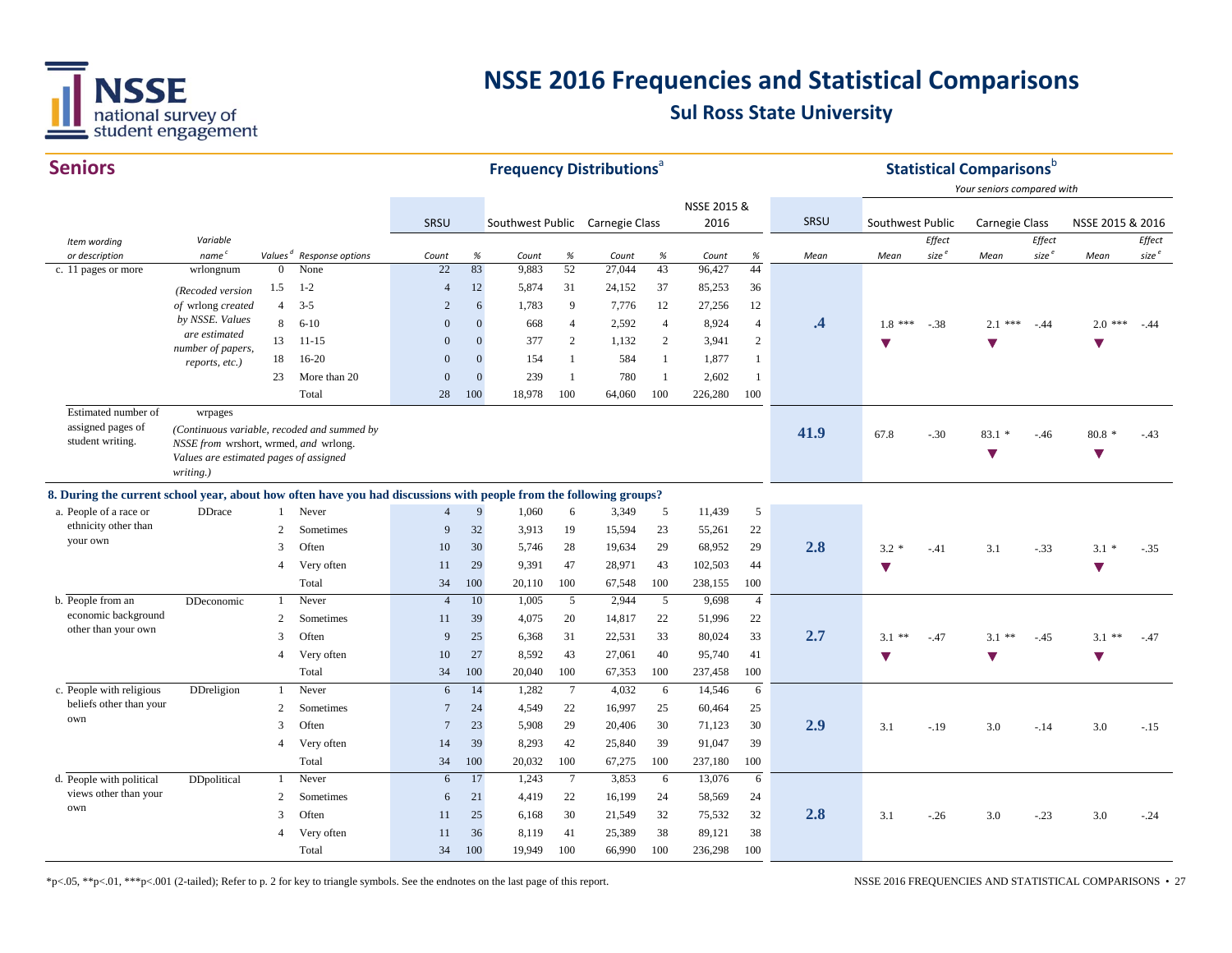

#### **SeniorsSRSU** *Item wording or description Variable name Values <sup>d</sup> Response options Count % Count % Count % Count % Mean Effect size <sup>e</sup> Effect size <sup>e</sup> Effect size <sup>e</sup> Your seniors compared with* **Frequency Distributions**<sup>a</sup> **Statistical Comparisons** SRSU Southwest Public Carnegie Class NSSE 2015 & 2016 SRSU Southwest Public Carnegie Class NSSE 2015 & 2016 *Mean Mean Mean* **9. During the current school year, about how often have you done the following?** a. Identified key  $L$ Sreading 1 Never 0 0 439 2 1,192 2 4,765 2 2 Sometimes 9 31 3,365 17 10,110 15 38,048 16 3 Often <sup>10</sup> <sup>26</sup> 8,088 <sup>40</sup> 26,726 <sup>40</sup> 93,824 <sup>40</sup> **3.1** 3.2 -.09 3.2 -.17 3.2 -.13 4 Very often 15 42 8,079 40 29,139 43 100,197 42 Total 34 100 19,971 100 67,167 100 236,834 100 b. Reviewed your notes LS notes 1 Never 2 12 1,204 6 4,506 7 17,209 7 2 Sometimes 11 37 5,514 28 18,488 27 70,257 29 3 Often <sup>8</sup> <sup>22</sup> 6,417 <sup>32</sup> 21,368 <sup>32</sup> 73,783 <sup>31</sup> **2.7** 2.9 -.27 2.9 -.27 2.9 -.21 4 Very often 12 29 6,800 34 22,607 34 74,930 32 Total 33 100 19,935 100 66,969 100 236,179 100 c. Summarized what you LSsummary 1 Never 2 8 1,321 7 4,037 6 15,643 7 2 Sometimes 12 38 5,272 27 17,345 26 65,580 28 3 Often <sup>10</sup> <sup>30</sup> 6,973 <sup>35</sup> 23,590 <sup>36</sup> 82,264 <sup>35</sup> **2.7** 2.9 -.23 2.9 -.27 2.9 -.22 4 Very often 10 24 6,205 31 21,437 32 70,741 30 Total 34 100 19,771 100 66,409 100 234,228 100 **10. During the current school year, to what extent have your courses challenged you to do your best work?** 1 Not at all 1 2 143 1 444 1 1,461 1 2 2 5 231 1 779 1 2,840 1 3 2 8 586 3 1,789 3 6,697 3 4 <sup>3</sup> <sup>14</sup> 1,682 <sup>9</sup> 5,166 <sup>8</sup> 19,800 <sup>9</sup> **5.11** 5.7 \*\* -.47 5.7 \* -.50 5.7 -.45 5 6 25 6 25 5,224 26 17,581 26 65,526 27 ▼ 6 10 24 5,739 29 20,428 30 72,493 30 7 Very much 9 21 6,322 31 20,764 31 67,204 29 Total 33 100 19,927 100 66,951 100 236,021 100 **11. Which of the following have you done or do you plan to do before you graduate?**<sup>f</sup> a. Participate in an intern **Have not decided**  4 13 2,000 10 5,956 10 18,550 9 Do not plan to do 7 20 3,731 19 12,690 20 41,003 18 Plan to do <sup>11</sup> <sup>33</sup> 5,802 <sup>29</sup> 15,254 <sup>24</sup> 51,499 <sup>23</sup> **34%** $\frac{9}{9}$  41% -.15 47% -.27 50% -.33 Done or in progress 11 34 8,351 41 33,038 47 124,917 50 Total 33 100 19,884 100 66,938 100 235,969 100 information from reading assignments LSreading after class**LSnotes** learned in class or from course materialsLSsummary challenge internship, co-op, field experience, student teaching, or clinical placement intern*(Means indicate the percentage who responded "Done or in progress.")*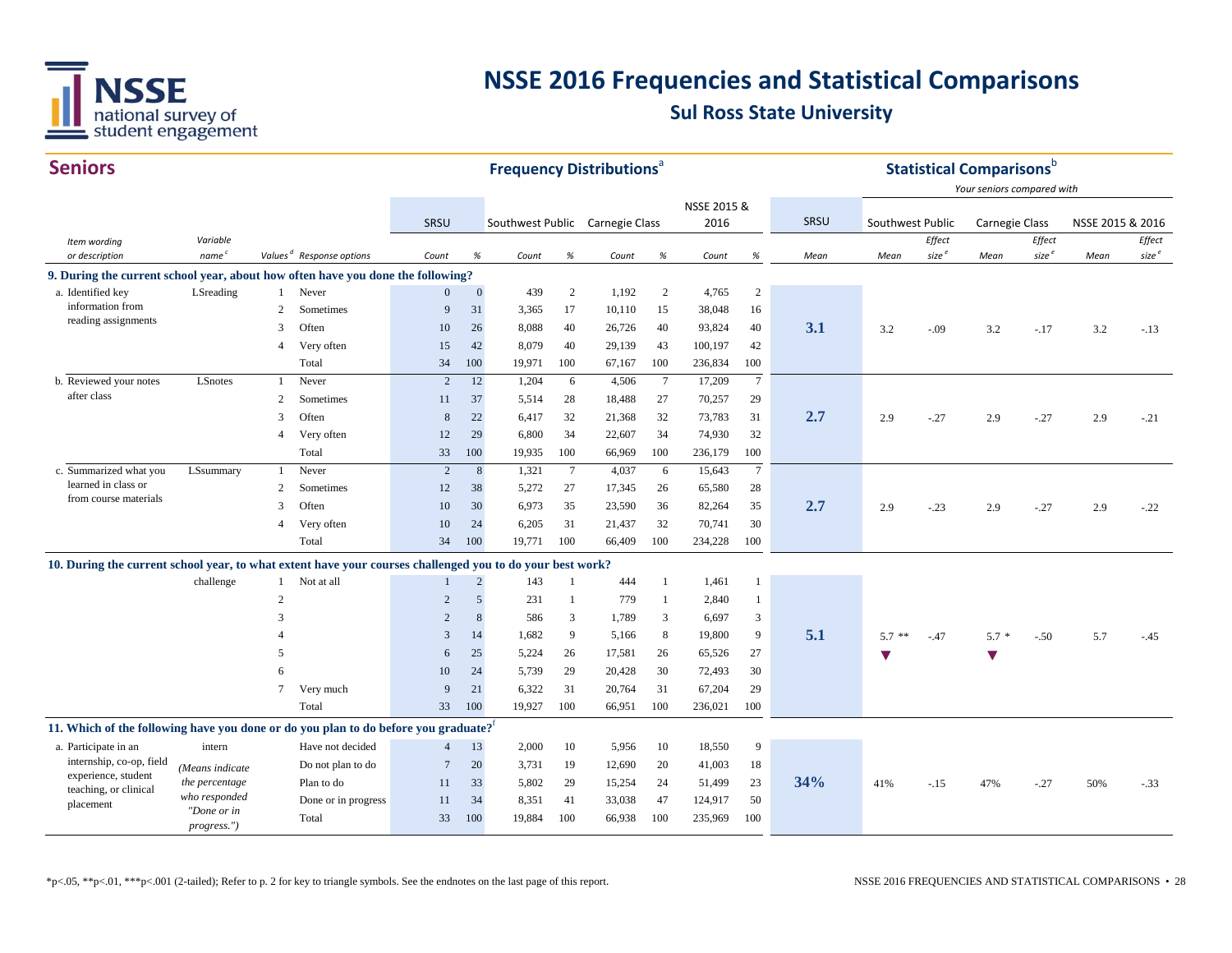

| <b>Seniors</b>                                                                                                     |                              |                     |                     |                 | <b>Frequency Distributions</b> <sup>®</sup> |                                 |                |        |                 |             |                |      |                  | <b>Statistical Comparisons</b> b |                            |                   |                      |                   |
|--------------------------------------------------------------------------------------------------------------------|------------------------------|---------------------|---------------------|-----------------|---------------------------------------------|---------------------------------|----------------|--------|-----------------|-------------|----------------|------|------------------|----------------------------------|----------------------------|-------------------|----------------------|-------------------|
|                                                                                                                    |                              |                     |                     |                 |                                             |                                 |                |        |                 |             |                |      |                  |                                  | Your seniors compared with |                   |                      |                   |
|                                                                                                                    |                              |                     |                     |                 |                                             |                                 |                |        |                 | NSSE 2015 & |                |      |                  |                                  |                            |                   |                      |                   |
|                                                                                                                    |                              |                     |                     | SRSU            |                                             | Southwest Public Carnegie Class |                |        |                 | 2016        |                | SRSU | Southwest Public |                                  | <b>Carnegie Class</b>      |                   | NSSE 2015 & 2016     |                   |
| Item wording                                                                                                       | Variable                     |                     |                     |                 |                                             |                                 |                |        |                 |             |                |      |                  | Effect                           |                            | Effect            |                      | Effect            |
| or description                                                                                                     | name <sup>c</sup>            | Values <sup>d</sup> | Response options    | Count           | %                                           | Count                           | $\%$           | Count  | $\%$            | Count       | $\%$           | Mean | Mean             | size <sup>e</sup>                | Mean                       | size <sup>e</sup> | Mean                 | size <sup>e</sup> |
| b. Hold a formal<br>leadership role in a                                                                           | leader                       |                     | Have not decided    | 8               | 23                                          | 2,432                           | 13             | 7,640  | 12              | 23,810      | 11             |      |                  |                                  |                            |                   |                      |                   |
| student organization or                                                                                            | (Means indicate              |                     | Do not plan to do   | 14              | 40                                          | 9,198                           | 47             | 31,147 | 48              | 104,327     | 46             |      |                  |                                  |                            |                   |                      |                   |
| group                                                                                                              | the percentage               |                     | Plan to do          | $\overline{2}$  | 5                                           | 1,983                           | 10             | 5,255  | 8               | 17,683      | 8              | 33%  | 30%              | .06                              | 32%                        | .02               | 35%                  | $-0.06$           |
|                                                                                                                    | who responded<br>"Done or in |                     | Done or in progress | 9               | 33                                          | 6,207                           | 30             | 22,710 | 32              | 89,539      | 35             |      |                  |                                  |                            |                   |                      |                   |
|                                                                                                                    | progress.")                  |                     | Total               | 33              | 100                                         | 19,820                          | 100            | 66,752 | 100             | 235,359     | 100            |      |                  |                                  |                            |                   |                      |                   |
| c. Participate in a                                                                                                | learncom                     |                     | Have not decided    | 6               | 17                                          | 2,922                           | 15             | 9,144  | 14              | 29,200      | 13             |      |                  |                                  |                            |                   |                      |                   |
| learning community or                                                                                              | (Means indicate              |                     | Do not plan to do   | 15              | 49                                          | 10,095                          | 52             | 34,385 | 52              | 124,284     | 53             |      |                  |                                  |                            |                   |                      |                   |
| some other formal<br>program where groups                                                                          | the percentage               |                     | Plan to do          | 6               | 15                                          | 2,320                           | 12             | 6,518  | 10              | 21,104      | 9              | 18%  | 22%              | $-.08$                           | 23%                        | $-12$             | 24%                  | $-.15$            |
| of students take two or                                                                                            | who responded                |                     | Done or in progress | 6               | 18                                          | 4,442                           | 22             | 16,516 | 23              | 60,220      | 24             |      |                  |                                  |                            |                   |                      |                   |
| more classes together                                                                                              | "Done or in<br>progress.")   |                     | Total               | 33              | 100                                         | 19,779                          | 100            | 66,563 | 100             | 234,808     | 100            |      |                  |                                  |                            |                   |                      |                   |
| d. Participate in a study                                                                                          | abroad                       |                     | Have not decided    | $7\phantom{.0}$ | 24                                          | 2,741                           | 14             | 8,025  | 13              | 26,034      | 12             |      |                  |                                  |                            |                   |                      |                   |
| abroad program                                                                                                     | (Means indicate              |                     | Do not plan to do   | 20              | 61                                          | 12,961                          | 66             | 45,375 | 68              | 155,491     | 67             |      |                  |                                  |                            |                   |                      |                   |
|                                                                                                                    | the percentage               |                     | Plan to do          | 6               | 15                                          | 1,970                           | 10             | 4,722  | $7\phantom{.0}$ | 16,318      | $\tau$         | 0%   | 10%              | $-.63$                           | 11%<br>崇                   | $-.69$            | 14% *                | $-.76$            |
|                                                                                                                    | who responded                |                     | Done or in progress | $\Omega$        | $\overline{0}$                              | 2,082                           | 10             | 8,444  | 11              | 36,891      | 14             |      |                  |                                  | v                          |                   | $\blacktriangledown$ |                   |
|                                                                                                                    | "Done or in<br>progress.")   |                     | Total               | 33              | 100                                         | 19,754                          | 100            | 66,566 | 100             | 234,734     | 100            |      |                  |                                  |                            |                   |                      |                   |
| e. Work with a faculty                                                                                             | research                     |                     | Have not decided    | 6               | 22                                          | 3,317                           | 17             | 10,394 | 16              | 33,173      | 15             |      |                  |                                  |                            |                   |                      |                   |
| member on a research                                                                                               | (Means indicate              |                     | Do not plan to do   | 14              | 41                                          | 9,269                           | 47             | 33,520 | 50              | 113,830     | 49             |      |                  |                                  |                            |                   |                      |                   |
| project                                                                                                            | the percentage               |                     | Plan to do          | 5               | 15                                          | 3,092                           | 16             | 7,919  | 13              | 27,743      | 13             | 21%  | 20%              | .04                              | 21%                        | .01               | 24%                  | $-0.06$           |
|                                                                                                                    | who responded                |                     | Done or in progress | $7\phantom{.0}$ | 21                                          | 4,015                           | 20             | 14,484 | 21              | 59,080      | 24             |      |                  |                                  |                            |                   |                      |                   |
|                                                                                                                    | "Done or in<br>progress.")   |                     | Total               | 32              | 100                                         | 19,693                          | 100            | 66,317 | 100             | 233,826     | 100            |      |                  |                                  |                            |                   |                      |                   |
| f. Complete a                                                                                                      | capstone                     |                     | Have not decided    | 6               | 18                                          | 2,270                           | 12             | 6,134  | 10              | 19,896      | 9              |      |                  |                                  |                            |                   |                      |                   |
| culminating senior                                                                                                 | (Means indicate              |                     | Do not plan to do   | 6               | 18                                          | 4,451                           | 23             | 12,821 | 19              | 46,953      | 21             |      |                  |                                  |                            |                   |                      |                   |
| experience (capstone)                                                                                              | the percentage               |                     | Plan to do          | 11              | 29                                          | 5,715                           | 29             | 15,864 | 25              | 53,347      | 24             | 35%  | 36%              | $-.03$                           | 46%                        | $-.22$            | 46%                  | $-.23$            |
| course, senior project<br>or thesis.                                                                               | who responded                |                     | Done or in progress | 10              | 35                                          | 7,301                           | 36             | 31,662 | 46              | 114,336     | 46             |      |                  |                                  |                            |                   |                      |                   |
| comprehensive exam,                                                                                                | "Done or in<br>progress.")   |                     | Total               | 33              | 100                                         | 19,737                          | 100            | 66,481 | 100             | 234,532     | 100            |      |                  |                                  |                            |                   |                      |                   |
| portfolio, etc.)                                                                                                   |                              |                     |                     |                 |                                             |                                 |                |        |                 |             |                |      |                  |                                  |                            |                   |                      |                   |
| 12. About how many of your courses at this institution have included a community-based project (service-learning)? |                              |                     |                     |                 |                                             |                                 |                |        |                 |             |                |      |                  |                                  |                            |                   |                      |                   |
|                                                                                                                    | servcourse                   | 1                   | None                | 8               | 26                                          | 8,060                           | 42             | 22,970 | 37              | 85,803      | 39             |      |                  |                                  |                            |                   |                      |                   |
|                                                                                                                    |                              | 2                   | Some                | 20              | 58                                          | 9,058                           | 45             | 34,651 | 51              | 120,137     | 49             |      |                  |                                  |                            |                   |                      |                   |
|                                                                                                                    |                              | 3                   | Most                | 3               | 11                                          | 2,141                           | 10             | 7,409  | 11              | 23,961      | 10             | 1.9  | 1.7              | .30                              | 1.8                        | .24               | 1.7                  | .29               |
|                                                                                                                    |                              | 4                   | All                 | $\overline{c}$  | 5                                           | 463                             | $\overline{2}$ | 1,436  | $\overline{c}$  | 4,466       | $\overline{2}$ |      |                  |                                  |                            |                   |                      |                   |
|                                                                                                                    |                              |                     | Total               | 33              | 100                                         | 19,722                          | 100            | 66,466 | 100             | 234,367     | 100            |      |                  |                                  |                            |                   |                      |                   |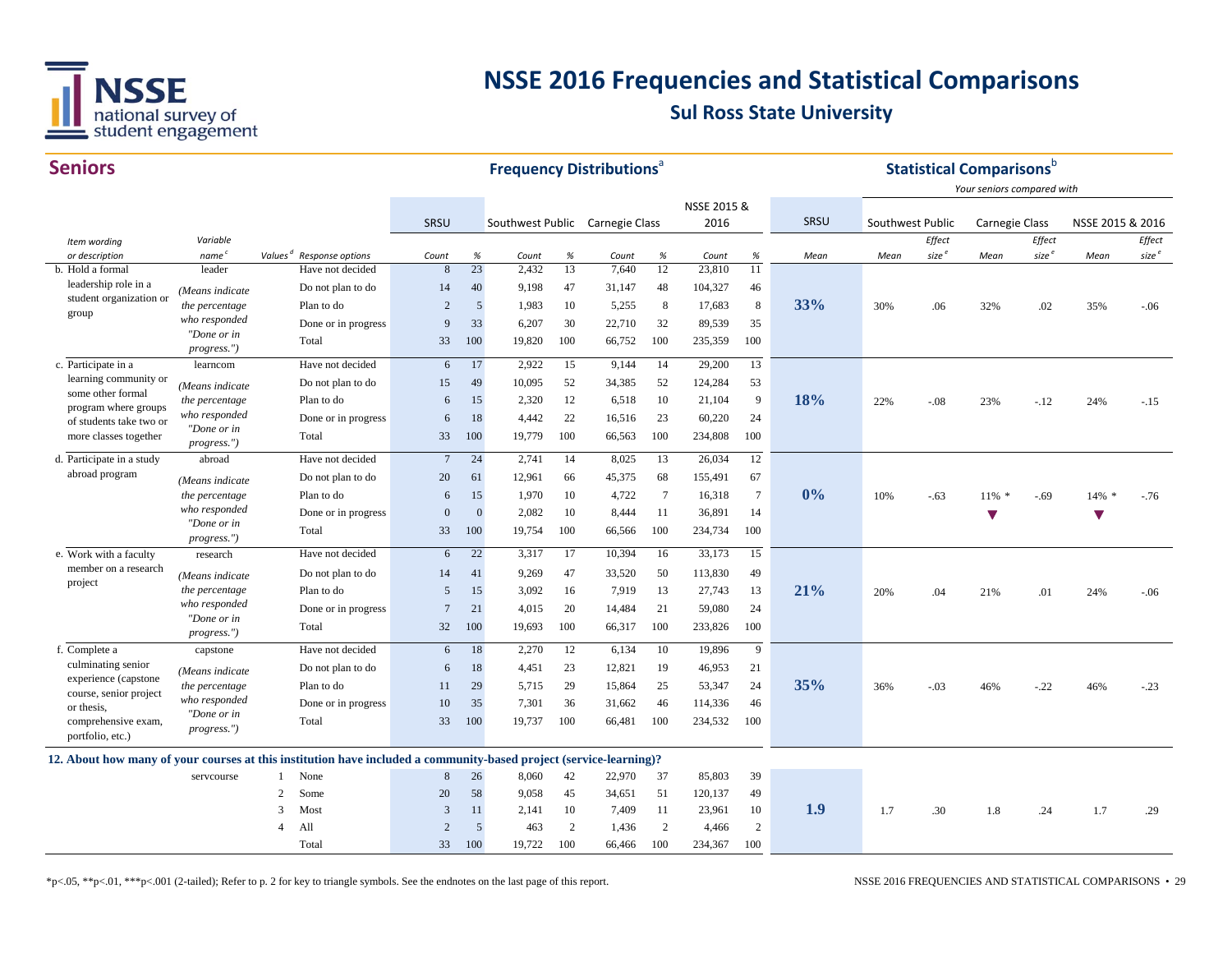

| <b>Seniors</b>                                                                               |                   |                          |                                      |                    |                      |                                 | <b>Frequency Distributions<sup>a</sup></b> |               |                       |                  |                     |      |                      | <b>Statistical Comparisons</b> <sup>b</sup><br>Your seniors compared with |                       |                   |                  |                   |
|----------------------------------------------------------------------------------------------|-------------------|--------------------------|--------------------------------------|--------------------|----------------------|---------------------------------|--------------------------------------------|---------------|-----------------------|------------------|---------------------|------|----------------------|---------------------------------------------------------------------------|-----------------------|-------------------|------------------|-------------------|
|                                                                                              |                   |                          |                                      |                    |                      |                                 |                                            |               |                       | NSSE 2015 &      |                     |      |                      |                                                                           |                       |                   |                  |                   |
|                                                                                              |                   |                          |                                      | SRSU               |                      | Southwest Public Carnegie Class |                                            |               |                       | 2016             |                     | SRSU | Southwest Public     |                                                                           | <b>Carnegie Class</b> |                   | NSSE 2015 & 2016 |                   |
| Item wording                                                                                 | Variable          |                          |                                      |                    |                      |                                 |                                            |               |                       |                  |                     |      |                      | Effect                                                                    |                       | Effect            |                  | Effect            |
| or description                                                                               | name <sup>c</sup> |                          | Values <sup>d</sup> Response options | Count              | $\%$                 | Count                           | $\%$                                       | Count         | $\%$                  | Count            | $\%$                | Mean | Mean                 | size <sup>e</sup>                                                         | Mean                  | size <sup>e</sup> | Mean             | size <sup>e</sup> |
| 13. Indicate the quality of your interactions with the following people at your institution. |                   |                          |                                      |                    |                      |                                 |                                            |               |                       |                  |                     |      |                      |                                                                           |                       |                   |                  |                   |
| a. Students                                                                                  | OIstudent         | 1                        | Poor                                 | $\mathbf{3}$       | 11                   | 262                             | -1                                         | 756           | 1                     | 2,609            | 1                   |      |                      |                                                                           |                       |                   |                  |                   |
|                                                                                              |                   | $\overline{c}$           |                                      | 2                  | $8\phantom{.}$       | 326                             | $\overline{c}$                             | 1,020         | $\overline{c}$        | 3,542            | $\overline{2}$      |      |                      |                                                                           |                       |                   |                  |                   |
|                                                                                              |                   | 3                        |                                      |                    | $\overline{2}$       | 838                             | $\overline{4}$                             | 2,400         | $\overline{4}$        | 8,811            | 4                   |      |                      |                                                                           |                       |                   |                  |                   |
|                                                                                              |                   |                          |                                      | $\overline{5}$     | 19                   | 1,840                           | 9                                          | 5,849         | 9                     | 20,732           | 9                   |      |                      |                                                                           |                       |                   |                  |                   |
|                                                                                              |                   | 5                        |                                      | 6                  | 21                   | 4,326                           | 22                                         | 14,708        | 22                    | 53,262           | 23                  | 4.5  | $5.7$ **             | $-.85$                                                                    | $5.7$ **              | $-.91$            | $5.7$ **         | $-.89$            |
|                                                                                              |                   | 6                        |                                      | 5                  | 12                   | 5,310                           | 26                                         | 19,108        | 28                    | 68,904           | 29                  |      | $\blacktriangledown$ |                                                                           | $\blacktriangledown$  |                   | v                |                   |
|                                                                                              |                   | $\overline{7}$           | Excellent                            | $\overline{7}$     | 17                   | 6,562                           | 33                                         | 22,247        | 33                    | 75,139           | 32                  |      |                      |                                                                           |                       |                   |                  |                   |
|                                                                                              |                   | $\overline{\phantom{a}}$ | Not applicable                       | $\overline{4}$     | 9                    | 350                             | 2                                          | 724           | $\mathbf{1}$          | 2,503            | $\mathbf{1}$        |      |                      |                                                                           |                       |                   |                  |                   |
|                                                                                              |                   |                          | Total                                | 33                 | 100                  | 19,814                          | 100                                        | 66,812        | 100                   | 235,502          | 100                 |      |                      |                                                                           |                       |                   |                  |                   |
| b. Academic advisors                                                                         | QIadvisor         | -1                       | Poor                                 | 2                  | $5\overline{)}$      | 1,000                           | 5                                          | 3,258         | 5                     | 11,014           | $\overline{5}$      |      |                      |                                                                           |                       |                   |                  |                   |
|                                                                                              |                   | $\overline{2}$           |                                      |                    | $\overline{2}$       | 980                             | 5                                          | 3,189         | 5                     | 11,601           | 5                   |      |                      |                                                                           |                       |                   |                  |                   |
|                                                                                              |                   | 3                        |                                      | 3                  | 14                   | 1,552                           | $8\phantom{1}$                             | 4,486         | $\tau$                | 16,575           | $\tau$              |      |                      |                                                                           |                       |                   |                  |                   |
|                                                                                              |                   |                          |                                      | $\overline{4}$     | 16                   | 2,377                           | 12                                         | 7,214         | 11                    | 26,764           | 12                  | 5.1  |                      |                                                                           |                       |                   |                  |                   |
|                                                                                              |                   | 5                        |                                      | 3                  | 11                   | 3,500                           | 17                                         | 11,309        | 17                    | 41,085           | 17                  |      | 5.2                  | $-.01$                                                                    | 5.3                   | $-.07$            | 5.2              | $-.04$            |
|                                                                                              |                   | 6                        |                                      | 6                  | 18                   | 3,881                           | 19                                         | 13,748        | 20                    | 48,975           | 20                  |      |                      |                                                                           |                       |                   |                  |                   |
|                                                                                              |                   | $\overline{7}$           | Excellent                            | 14                 | 34<br>$\overline{0}$ | 6,244                           | 31                                         | 22,403        | 33                    | 75,867           | 32                  |      |                      |                                                                           |                       |                   |                  |                   |
|                                                                                              |                   | $\overline{\phantom{a}}$ | Not applicable<br>Total              | $\mathbf{0}$       | 100                  | 265<br>19,799                   | -1<br>100                                  | 1,069         | $\overline{2}$<br>100 | 3,216<br>235,097 | 2<br>100            |      |                      |                                                                           |                       |                   |                  |                   |
| c. Faculty                                                                                   | QIfaculty         | $\mathbf{1}$             | Poor                                 | 33<br>$\mathbf{0}$ | $\mathbf{0}$         | 375                             | $\overline{2}$                             | 66,676<br>993 | $\overline{c}$        | 3,450            | 2                   |      |                      |                                                                           |                       |                   |                  |                   |
|                                                                                              |                   | $\overline{2}$           |                                      | $\overline{2}$     | 5                    | 510                             | 3                                          | 1,310         | $\overline{c}$        | 4,822            |                     |      |                      |                                                                           |                       |                   |                  |                   |
|                                                                                              |                   | 3                        |                                      | 3                  | 14                   | 951                             | 5                                          | 2,695         | $\overline{4}$        | 9,981            | $\overline{c}$<br>5 |      |                      |                                                                           |                       |                   |                  |                   |
|                                                                                              |                   |                          |                                      | 3                  |                      | 2,023                           | 10                                         | 6,278         | 10                    |                  | 10                  |      |                      |                                                                           |                       |                   |                  |                   |
|                                                                                              |                   | 5                        |                                      |                    | 14<br>17             | 4,166                           | 21                                         | 13,888        | 21                    | 23,462<br>51,279 | 22                  | 5.2  | 5.5                  | $-.23$                                                                    | 5.6                   | $-.32$            | 5.5              | $-.27$            |
|                                                                                              |                   | 6                        |                                      | 9                  | 25                   | 5,521                           | 28                                         | 20,003        | 30                    | 71,021           | 30                  |      |                      |                                                                           |                       |                   |                  |                   |
|                                                                                              |                   | 7                        | Excellent                            | 9                  | 25                   | 5,972                           | 30                                         |               |                       |                  | 29                  |      |                      |                                                                           |                       |                   |                  |                   |
|                                                                                              |                   |                          | Not applicable                       | $\mathbf{0}$       | $\theta$             | 202                             | $\overline{1}$                             | 20,605<br>584 | 31<br>$\overline{1}$  | 68,190<br>1,744  | -1                  |      |                      |                                                                           |                       |                   |                  |                   |
|                                                                                              |                   |                          | Total                                | 33                 | 100                  | 19,720                          | 100                                        | 66,356        | 100                   | 233,949          | 100                 |      |                      |                                                                           |                       |                   |                  |                   |
|                                                                                              |                   |                          |                                      |                    |                      |                                 |                                            |               |                       |                  |                     |      |                      |                                                                           |                       |                   |                  |                   |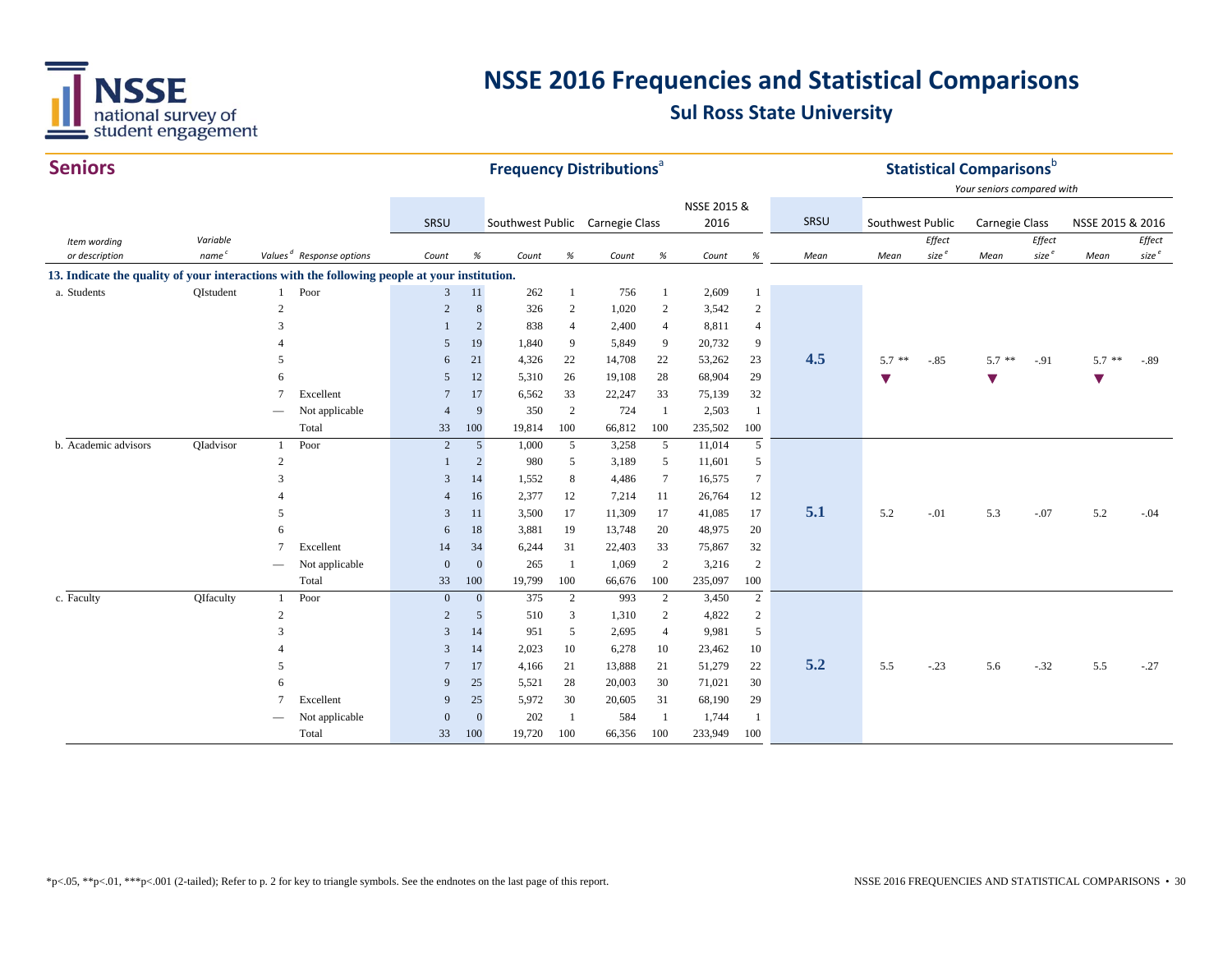

#### **SeniorsSRSU** *Item wording or description Variable name Values <sup>d</sup> Response options Count % Count % Count % Count % Mean Effect size <sup>e</sup> Effect size <sup>e</sup> Effect size <sup>e</sup> Your seniors compared with* **Frequency Distributions**<sup>a</sup> **Statistical Comparisons** SRSU Southwest Public Carnegie Class NSSE 2015 & 2016 SRSU Southwest Public Carnegie Class NSSE 2015 & 2016 *Mean Mean Mean* d. 1 PoorStudent services staff 3 7 1,019 5 3,343 5 11,432 5  $\overline{2}$  2 8 892 5 2,955 4 10,825 5 3 5 26 1,310 7 4,254 6 16,254 7 4 3 7 2,308 12 7,778 11 29,533 12 5 <sup>6</sup> <sup>18</sup> 3,384 <sup>17</sup> 11,362 <sup>17</sup> 42,667 <sup>18</sup> **3.9** 4.9 \*\* -.58 4.9 \*\* -.60 4.9 \*\* -.58 6 3 7 3,340 17 11,935 17 42,405 18 ▼▼▼7 Excellent 3 7 3,639 18 12,174 18 40,645 17 Not applicable 8 18 3,810 20 12,666 20 40,636 19 Total 33 100 19,702 100 66,467 100 234,397 100 e. Other administrative OIadmin 1 Poor 4 17 1,083 6 3,480 6 12,457 6 2 2 8 1,055 6 3,540 5 12,912 6 3 3 11 1,564 8 5,241 8 19,369 8 4 3 7 2,830 14 9,268 14 34,722 15 5 <sup>4</sup> <sup>10</sup> 3,917 <sup>20</sup> 13,510 <sup>20</sup> 49,297 <sup>20</sup> **4.4** 4.9 -.28 5.0 -.33 4.9 -.28 6 8 23 3,964 19 14,227 21 48,212 20 7 Excellent 7 20 4,223 21 14,268 22 46,084 20 Not applicable 2 5 1,114 6 3,072 5 11,798 6 Total 33 100 19,750 100 66,606 100 234,851 100 **14. How much does your institution emphasize the following?**  a. Spending significant empstudy 1 Very little  $\begin{array}{ccccccccc} 3 & 11 & 390 & 2 & 1,331 & 2 & 4,383 & 2 \end{array}$ 2 Somee 3 7 3,130 17 10,469 17 36,240 16 <sup>3</sup> Quite a bit <sup>18</sup> <sup>59</sup> 8,179 <sup>44</sup> 28,512 <sup>45</sup> 99,190 <sup>44</sup> **3.0** 3.2 -.28 3.2 -.26 3.2 -.28 4 Very much 8 24 7,134 38 23,590 37 85,574 37 Total 32 100 18,833 100 63,902 100 225,387 100 b. Providing support to SE academic 1 Very little  $\begin{array}{cccccc} 7 & 24 & 930 & 5 & 3,103 & 5 & 10,641 & 5 \end{array}$ 2 Some 6 14 4,274 23 13,988 23 50,554 24 <sup>3</sup> Quite a bit <sup>10</sup> <sup>34</sup> 7,670 <sup>41</sup> 26,207 <sup>41</sup> 93,540 <sup>42</sup> **2.7** 3.0 -.34 3.0 -.35 3.0 -.34 4 Very much 10 28 5,807 30 20,090 31 68,884 30 Total 33 100 18,681 100 63,388 100 223,619 100 c. Using learning support SElearnsup 1 Very little  $6$   $21$   $1,668$  9  $5,370$  9 17,985 8 2 Some 8 22 4,381 24 14,763 24 53,424 24 <sup>3</sup> Quite a bit <sup>7</sup> <sup>24</sup> 6,780 <sup>36</sup> 23,331 <sup>37</sup> 83,767 <sup>37</sup> **2.7** 2.9 -.21 2.9 -.23 2.9 -.22 4 Very much 12 33 5,862 31 19,973 31 68,519 30 Total 33 100 18,691 100 63,437 100 223,695 100 help students succeed academically SEacademicservices (tutoring services, writing center, etc.) SElearnsup (career services, student activities, housing, etc.) QIstaff staff and offices (registrar, financial aid, etc.) QIadmin amounts of time studying and on academic workempstudy

\*p<.05, \*\*p<.01, \*\*\*p<.001 (2-tailed); Refer to p. 2 for key to triangle symbols. See the endnotes on the last page of this report.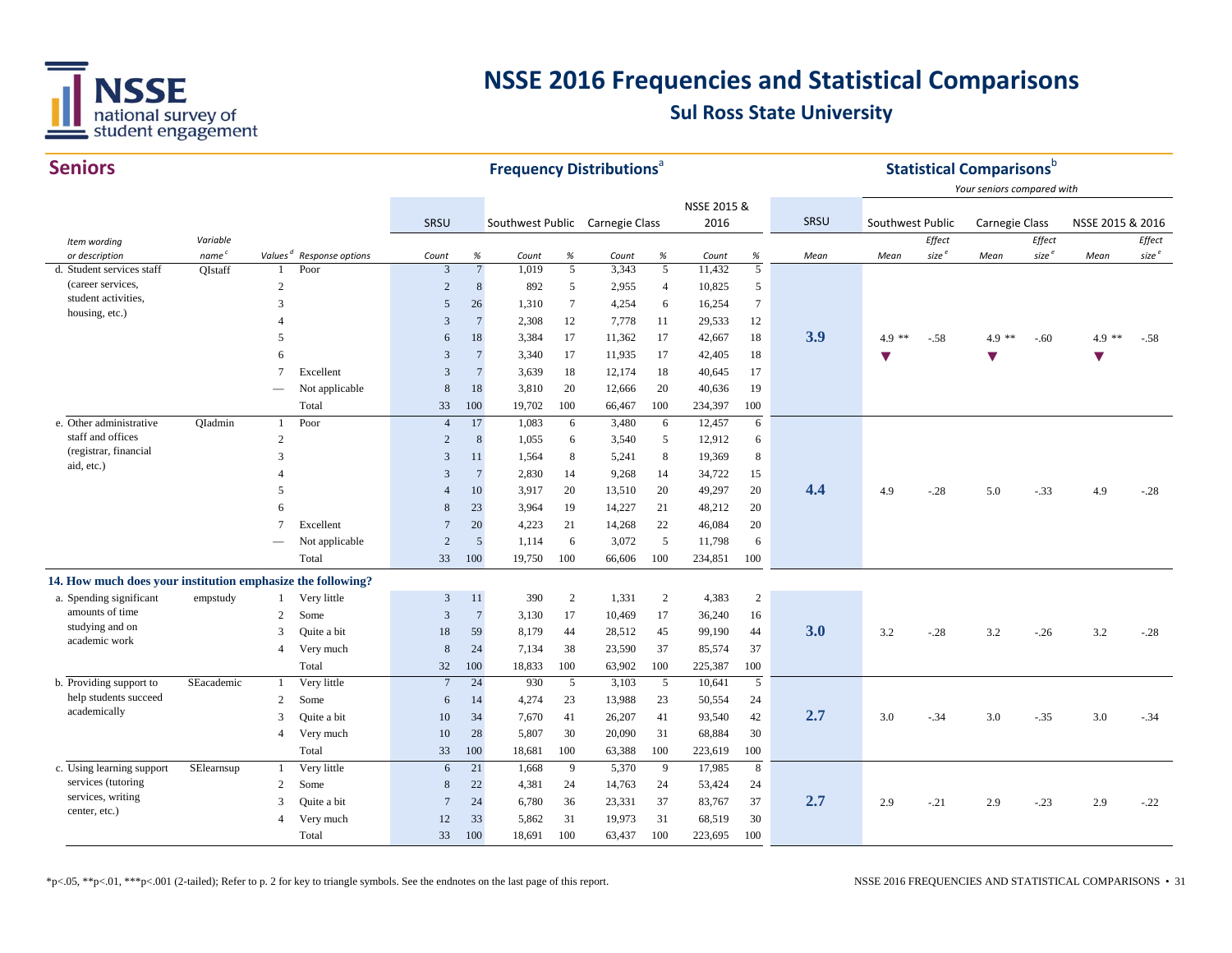

| <b>Seniors</b>                                   |                   |                |                                      |                |        |                                 |     | <b>Frequency Distributions</b> <sup>a</sup> |     |             |     |      |                  | <b>Statistical Comparisons</b> <sup>b</sup> |                            |                   |                  |                       |
|--------------------------------------------------|-------------------|----------------|--------------------------------------|----------------|--------|---------------------------------|-----|---------------------------------------------|-----|-------------|-----|------|------------------|---------------------------------------------|----------------------------|-------------------|------------------|-----------------------|
|                                                  |                   |                |                                      |                |        |                                 |     |                                             |     | NSSE 2015 & |     |      |                  |                                             | Your seniors compared with |                   |                  |                       |
|                                                  |                   |                |                                      | SRSU           |        | Southwest Public Carnegie Class |     |                                             |     | 2016        |     | SRSU | Southwest Public |                                             | Carnegie Class             |                   | NSSE 2015 & 2016 |                       |
|                                                  | Variable          |                |                                      |                |        |                                 |     |                                             |     |             |     |      |                  | Effect                                      |                            | Effect            |                  | Effect                |
| Item wording<br>or description                   | name <sup>c</sup> |                | Values <sup>d</sup> Response options | Count          | $\%$   | Count                           | %   | Count                                       | %   | Count       | %   | Mean | Mean             | size <sup>e</sup>                           | Mean                       | size <sup>e</sup> | Mean             | $\mathit{size}^{\;e}$ |
| d. Encouraging contact                           | SEdiverse         |                | Very little                          | $\mathbf{q}$   | 28     | 2,793                           | 16  | 9,572                                       | 16  | 34,822      | 16  |      |                  |                                             |                            |                   |                  |                       |
| among students from                              |                   | 2              | Some                                 | 9              | 25     | 5,440                           | 29  | 19,161                                      | 30  | 69,478      | 31  |      |                  |                                             |                            |                   |                  |                       |
| different backgrounds<br>(social, racial/ethnic, |                   | 3              | Quite a bit                          | $\mathbf{q}$   | 28     | 5,835                           | 31  | 19,754                                      | 31  | 68,867      | 31  | 2.4  | 2.6              | $-.28$                                      | 2.6                        | $-.25$            | 2.6              | $-.24$                |
| religious, etc.)                                 |                   | $\overline{4}$ | Very much                            | 6              | 18     | 4,625                           | 25  | 14,950                                      | 23  | 50,577      | 23  |      |                  |                                             |                            |                   |                  |                       |
|                                                  |                   |                | Total                                | 33             | 100    | 18,693                          | 100 | 63,437                                      | 100 | 223,744     | 100 |      |                  |                                             |                            |                   |                  |                       |
| e. Providing                                     | SEsocial          | $\mathbf{1}$   | Very little                          | 6              | 25     | 1,585                           | 9   | 5,818                                       | 10  | 18,409      | 9   |      |                  |                                             |                            |                   |                  |                       |
| opportunities to be                              |                   | 2              | Some                                 | 6              | 14     | 4,599                           | 25  | 15,995                                      | 26  | 56,263      | 26  |      |                  |                                             |                            |                   |                  |                       |
| involved socially                                |                   | 3              | Quite a bit                          | 8              | 23     | 6,872                           | 37  | 23,526                                      | 37  | 84,323      | 37  | 2.7  | 2.9              | $-.13$                                      | 2.8                        | $-.09$            | 2.8              | $-.11$                |
|                                                  |                   | $\overline{4}$ | Very much                            | 13             | 38     | 5,601                           | 29  | 18,053                                      | 28  | 64,523      | 28  |      |                  |                                             |                            |                   |                  |                       |
|                                                  |                   |                | Total                                | 33             | 100    | 18,657                          | 100 | 63,392                                      | 100 | 223,518     | 100 |      |                  |                                             |                            |                   |                  |                       |
| f. Providing support for                         | SEwellness        |                | Very little                          | $\overline{4}$ | 16     | 2,235                           | 12  | 7,972                                       | 13  | 25,407      | 12  |      |                  |                                             |                            |                   |                  |                       |
| your overall well-                               |                   | 2              | Some                                 | 6              | 14     | 4,807                           | 26  | 16,663                                      | 27  | 58,809      | 27  |      |                  |                                             |                            |                   |                  |                       |
| being (recreation,                               |                   | 3              | Quite a bit                          | 14             | 44     | 6,456                           | 35  | 22,243                                      | 35  | 80,172      | 35  | 2.8  | 2.8              | .02                                         | 2.7                        | .07               | 2.7              | .04                   |
| health care,<br>counseling, etc.)                |                   | $\overline{4}$ | Very much                            | 9              | 26     | 5,109                           | 27  | 16,355                                      | 25  | 58,640      | 26  |      |                  |                                             |                            |                   |                  |                       |
|                                                  |                   |                | Total                                | 33             | 100    | 18,607                          | 100 | 63,233                                      | 100 | 223,028     | 100 |      |                  |                                             |                            |                   |                  |                       |
| g. Helping you manage                            | SEnonacad         |                | Very little                          | 14             | 41     | 6,151                           | 33  | 20,977                                      | 34  | 74,186      | 34  |      |                  |                                             |                            |                   |                  |                       |
| your non-academic                                |                   | 2              | Some                                 | $\overline{7}$ | 20     | 6,154                           | 33  | 21,101                                      | 33  | 76,128      | 34  |      |                  |                                             |                            |                   |                  |                       |
| responsibilities (work,                          |                   | 3              | Quite a bit                          | 8              | 30     | 3,912                           | 21  | 13,145                                      | 20  | 46,227      | 20  | 2.1  | 2.1              | $-.04$                                      | 2.1                        | $-.02$            | 2.1              | $-.01$                |
| family, etc.)                                    |                   | $\overline{A}$ | Very much                            | $\overline{4}$ | 10     | 2,413                           | 13  | 8,013                                       | 12  | 26,431      | 12  |      |                  |                                             |                            |                   |                  |                       |
|                                                  |                   |                | Total                                | 33             | 100    | 18,630                          | 100 | 63,236                                      | 100 | 222,972     | 100 |      |                  |                                             |                            |                   |                  |                       |
| h. Attending campus                              | SEactivities      |                | Very little                          | 6              | 21     | 2,571                           | 14  | 11,234                                      | 19  | 32,415      | 16  |      |                  |                                             |                            |                   |                  |                       |
| activities and events                            |                   | 2              | Some                                 | 11             | 34     | 5,157                           | 28  | 17,846                                      | 29  | 61,938      | 28  |      |                  |                                             |                            |                   |                  |                       |
| (performing arts,                                |                   | 3              | Quite a bit                          | 8              | $22\,$ | 6,187                           | 33  | 20,677                                      | 32  | 76,361      | 34  | 2.5  | 2.7              | $-.22$                                      | 2.5                        | $-.06$            | 2.6              | $-.16$                |
| athletic events, etc.)                           |                   | $\overline{4}$ | Very much                            | 8              | 23     | 4,667                           | 25  | 13,339                                      | 20  | 51,694      | 23  |      |                  |                                             |                            |                   |                  |                       |
|                                                  |                   |                | Total                                | 33             | 100    | 18,582                          | 100 | 63,096                                      | 100 | 222,408     | 100 |      |                  |                                             |                            |                   |                  |                       |
| i. Attending events that                         | SEevents          |                | Very little                          | 14             | 48     | 3,741                           | 21  | 13,249                                      | 22  | 43,177      | 21  |      |                  |                                             |                            |                   |                  |                       |
| address important                                |                   | 2              | Some                                 | $\overline{7}$ | 17     | 6,500                           | 35  | 21,156                                      | 34  | 77,247      | 35  |      |                  |                                             |                            |                   |                  |                       |
| social, economic, or                             |                   | 3              | Quite a bit                          | 6              | 17     | 5,142                           | 28  | 18,193                                      | 28  | 65,158      | 29  | 2.1  | $2.4 *$          | $-.35$                                      | 2.4                        | $-.33$            | 2.4              | $-.35$                |
| political issues                                 |                   | $\overline{4}$ | Very much                            | 6              | 18     | 3,146                           | 17  | 10,340                                      | 16  | 36,343      | 16  |      | ▼                |                                             |                            |                   |                  |                       |
|                                                  |                   |                | Total                                | 33             | 100    | 18,529                          | 100 | 62,938                                      | 100 | 221,925     | 100 |      |                  |                                             |                            |                   |                  |                       |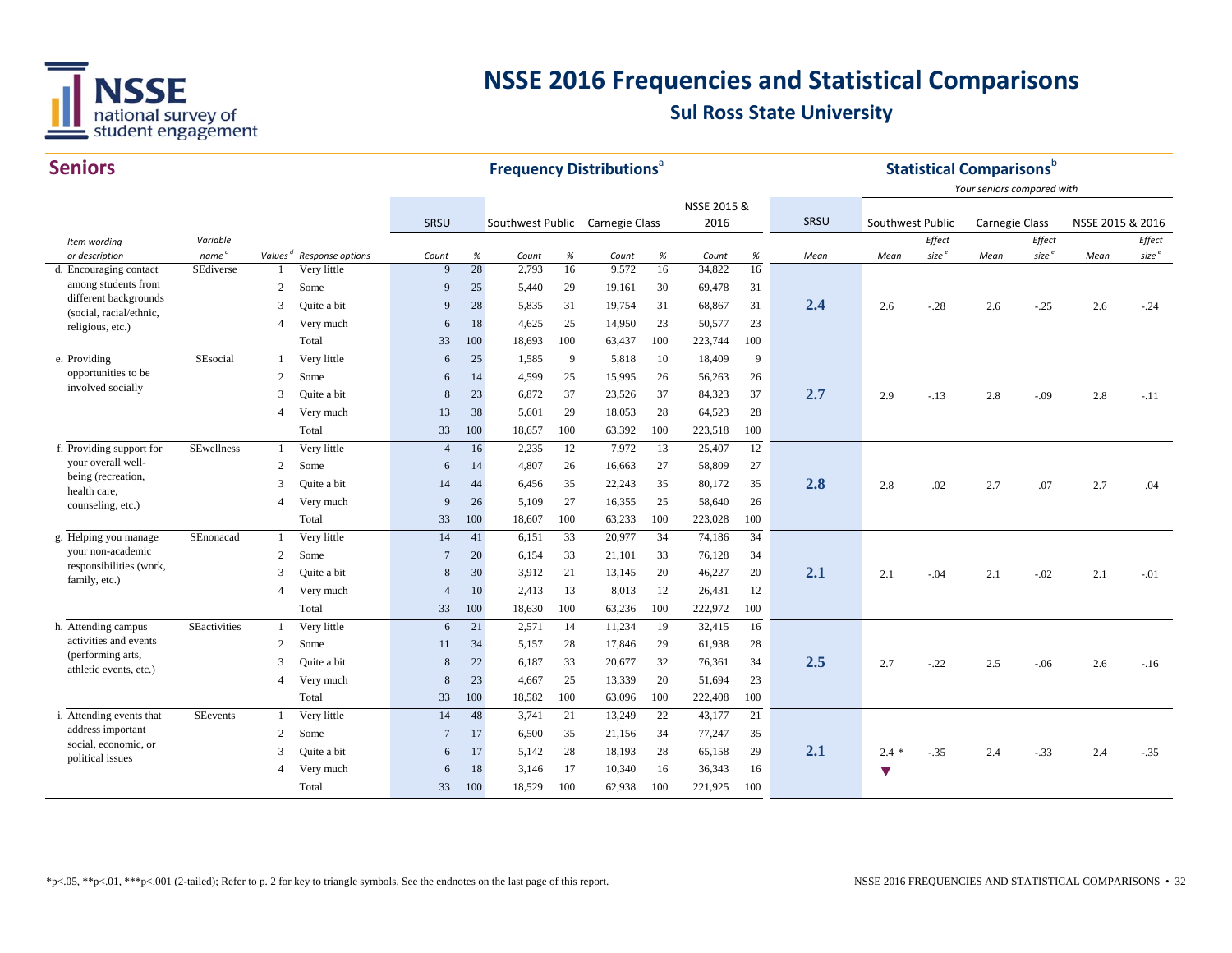

#### **Seniors**

| <b>Seniors</b>                                                                                       |                                      |                |                                      |                |                | <b>Frequency Distributions</b> <sup>®</sup> |                 |        |                |             |                 |      |                  |                   | <b>Statistical Comparisons</b> <sup>b</sup><br>Your seniors compared with |                   |                  |                   |
|------------------------------------------------------------------------------------------------------|--------------------------------------|----------------|--------------------------------------|----------------|----------------|---------------------------------------------|-----------------|--------|----------------|-------------|-----------------|------|------------------|-------------------|---------------------------------------------------------------------------|-------------------|------------------|-------------------|
|                                                                                                      |                                      |                |                                      |                |                |                                             |                 |        |                | NSSE 2015 & |                 |      |                  |                   |                                                                           |                   |                  |                   |
|                                                                                                      |                                      |                |                                      | SRSU           |                | Southwest Public Carnegie Class             |                 |        |                | 2016        |                 | SRSU | Southwest Public |                   | Carnegie Class                                                            |                   | NSSE 2015 & 2016 |                   |
| Item wording                                                                                         | Variable                             |                |                                      |                |                |                                             |                 |        |                |             |                 |      |                  | Effect            |                                                                           | Effect            |                  | Effect            |
| or description<br>15. About how many hours do you spend in a typical 7-day week doing the following? | name <sup>c</sup>                    |                | Values <sup>d</sup> Response options | Count          | $\%$           | Count                                       | %               | Count  | $\%$           | Count       | $\%$            | Mean | Mean             | size <sup>e</sup> | Mean                                                                      | size <sup>e</sup> | Mean             | size <sup>e</sup> |
| a. Preparing for class                                                                               | tmprephrs                            | $\overline{0}$ | 0 <sub>hrs</sub>                     | $\mathbf{0}$   | $\mathbf{0}$   | 76                                          | $\overline{0}$  | 265    | $\overline{0}$ | 828         | $\overline{0}$  |      |                  |                   |                                                                           |                   |                  |                   |
| (studying, reading,                                                                                  |                                      | 3              | $1-5$ hrs                            | 9              | 32             | 2,847                                       | 15              | 9,030  | 15             | 30,260      | 14              |      |                  |                   |                                                                           |                   |                  |                   |
| writing, doing                                                                                       | (Recoded version                     | 8              | $6-10$ hrs                           | .5             | 19             | 4,584                                       | 25              | 15,299 | 24             | 52,047      | 23              |      |                  |                   |                                                                           |                   |                  |                   |
| homework or lab                                                                                      | of tmprep created<br>by NSSE. Values | 13             | $11-15$ hrs                          | .5             | 12             | 3,592                                       | 19              | 12,779 | 20             | 44,760      | 20              |      |                  |                   |                                                                           |                   |                  |                   |
| work, analyzing data,                                                                                | are estimated                        | 18             | 16-20 hrs                            | 5              | 12             | 3,092                                       | 16              | 10,994 | 17             | 39,054      | 17              | 13.5 | 14.5             | $-.12$            | 14.5                                                                      | $-.12$            | 14.9             | $-16$             |
| rehearsing, and other                                                                                | number of hours                      | 23             | 21-25 hrs                            | $\overline{3}$ |                | 1,802                                       | 10              | 6,450  | 10             | 23,410      | 10              |      |                  |                   |                                                                           |                   |                  |                   |
| academic activities)                                                                                 | per week.)                           | 28             | 26-30 hrs                            | $\overline{2}$ | 5              | 1,130                                       | 6               | 3,847  | 6              | 14,322      | 6               |      |                  |                   |                                                                           |                   |                  |                   |
|                                                                                                      |                                      | 33             | More than 30 hrs                     | $\overline{4}$ | 13             | 1,521                                       | 8               | 4,611  | $\overline{7}$ | 18,404      | 8               |      |                  |                   |                                                                           |                   |                  |                   |
|                                                                                                      |                                      |                | Total                                | 33             | 100            | 18,644                                      | 100             | 63,275 | 100            | 223,085     | 100             |      |                  |                   |                                                                           |                   |                  |                   |
| b. Participating in co-                                                                              | tmcocurrhrs                          | $\mathbf{0}$   | 0 <sub>hrs</sub>                     | 16             | 45             | 8,728                                       | 48              | 29,390 | 49             | 93,633      | 45              |      |                  |                   |                                                                           |                   |                  |                   |
| curricular activities                                                                                |                                      | 3              | $1-5$ hrs                            | 8              | 26             | 5,130                                       | 27              | 16,832 | 26             | 62,857      | 27              |      |                  |                   |                                                                           |                   |                  |                   |
| (organizations,                                                                                      | (Recoded version<br>of tmcocurr      | 8              | $6-10$ hrs                           | 5              | 16             | 2,165                                       | 11              | 7,222  | 11             | 28,982      | 12              |      |                  |                   |                                                                           |                   |                  |                   |
| campus publications,                                                                                 | created by NSSE.                     | 13             | 11-15 hrs                            | $\overline{2}$ | 8              | 1,145                                       | 6               | 3,892  | 6              | 15,707      | $7\phantom{.0}$ |      |                  |                   |                                                                           |                   |                  |                   |
| student government,                                                                                  | Values are                           | 18             | 16-20 hrs                            |                | $\overline{2}$ | 714                                         | $\overline{4}$  | 2,657  | 4              | 10,176      | $\overline{4}$  | 4.4  | 4.1              | .04               | 4.3                                                                       | .01               | 4.7              | $-0.04$           |
| fraternity or sorority,<br>intercollegiate or                                                        | estimated number                     | 23             | 21-25 hrs                            | $\Omega$       |                | 326                                         | $\overline{c}$  | 1,344  | $\overline{2}$ | 5,016       | $\overline{c}$  |      |                  |                   |                                                                           |                   |                  |                   |
| intramural sports, etc.)                                                                             | of hours per                         | 28             | 26-30 hrs                            | $\Omega$       |                | 129                                         |                 | 657    |                | 2,266       | 1               |      |                  |                   |                                                                           |                   |                  |                   |
|                                                                                                      | week.)                               | 33             | More than 30 hrs                     |                | $\overline{2}$ | 215                                         | 1               | 951    | $\mathbf{1}$   | 3,321       | $\mathbf{1}$    |      |                  |                   |                                                                           |                   |                  |                   |
|                                                                                                      |                                      |                | Total                                | 33             | 100            | 18,552                                      | 100             | 62,945 | 100            | 221,958     | 100             |      |                  |                   |                                                                           |                   |                  |                   |
| c. Working for pay                                                                                   | tmworkonhrs                          | $\theta$       | 0 <sub>hrs</sub>                     | 20             | 61             | 14,029                                      | 77              | 46,302 | 75             | 153,297     | 72              |      |                  |                   |                                                                           |                   |                  |                   |
| on campus                                                                                            |                                      | 3              | $1-5$ hrs                            | $\overline{0}$ | $\Omega$       | 451                                         | $\overline{c}$  | 2,885  | $\overline{4}$ | 11,598      | $\overline{4}$  |      |                  |                   |                                                                           |                   |                  |                   |
|                                                                                                      | (Recoded version<br>of tmworkon      | 8              | 6-10 hrs                             | $\overline{2}$ |                | 793                                         | $\overline{4}$  | 4,749  | 7              | 20,143      | $\bf 8$         |      |                  |                   |                                                                           |                   |                  |                   |
|                                                                                                      | created by NSSE.                     | 13             | $11-15$ hrs                          | $\Omega$       |                | 961                                         | 5               | 3,619  | 5              | 14,761      | 6               |      |                  |                   |                                                                           |                   |                  |                   |
|                                                                                                      | Values are                           | 18             | 16-20 hrs                            | 8              | 28             | 1,444                                       | $7\phantom{.0}$ | 3,359  | 5              | 13,726      | 6               | 6.3  | 3.7              | .33               | 3.2                                                                       | .44               | 3.7              | .35               |
|                                                                                                      | estimated number                     | 23             | 21-25 hrs                            |                | 3              | 432                                         | $\overline{c}$  | 978    | 2              | 4,180       | $\overline{c}$  |      |                  |                   |                                                                           |                   |                  |                   |
|                                                                                                      | of hours per                         | 28             | 26-30 hrs                            | $\Omega$       | $\Omega$       | 154                                         | -1              | 402    | -1             | 1,663       | $\mathbf{1}$    |      |                  |                   |                                                                           |                   |                  |                   |
|                                                                                                      | week.)                               | 33             | More than 30 hrs                     | $\Omega$       |                | 300                                         | $\overline{2}$  | 757    |                | 2,889       | $\mathbf{1}$    |      |                  |                   |                                                                           |                   |                  |                   |
|                                                                                                      |                                      |                | Total                                | 31             | 100            | 18,564                                      | 100             | 63,051 | 100            | 222,257     | 100             |      |                  |                   |                                                                           |                   |                  |                   |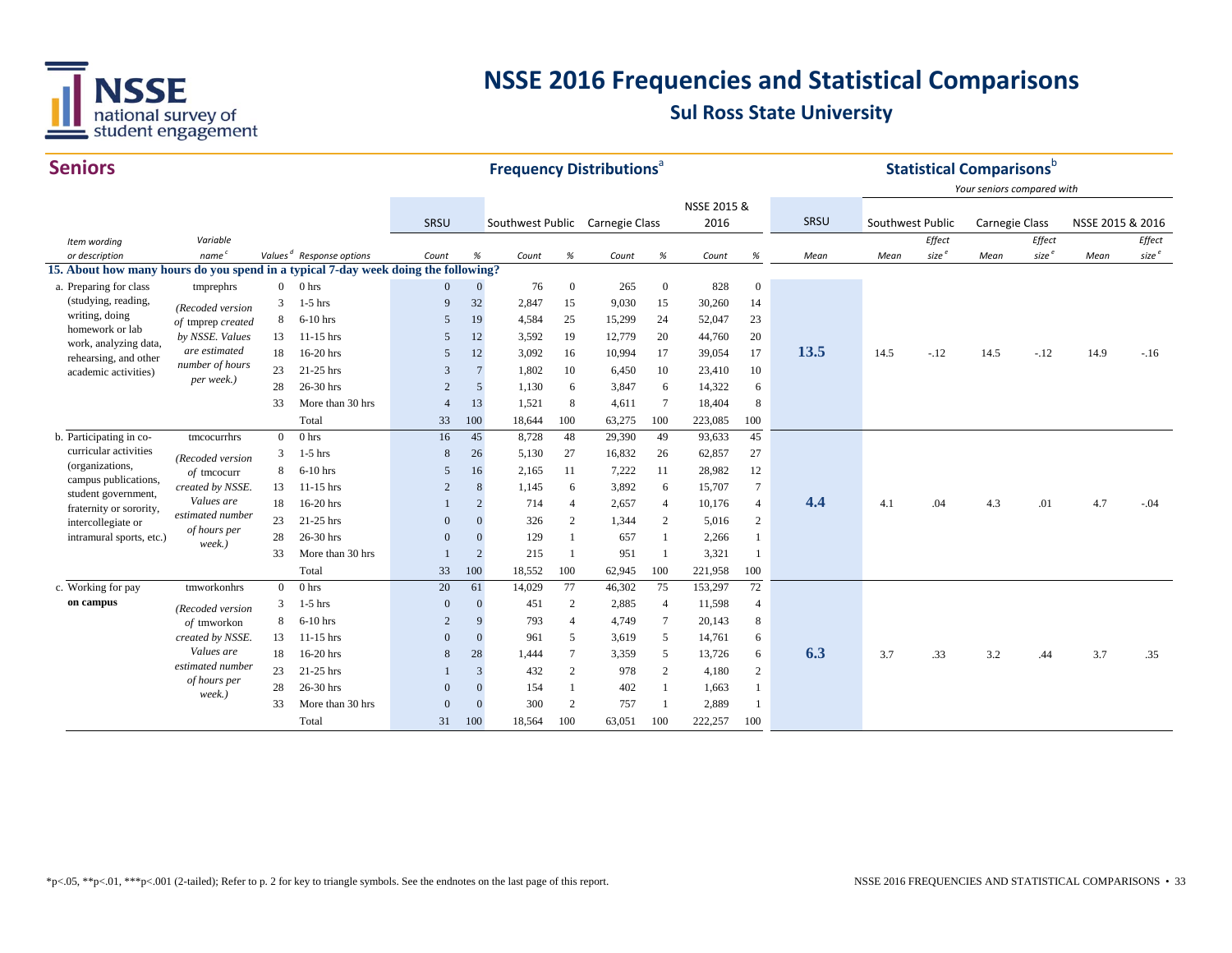

| <b>Seniors</b>          |                                             |                |                                      |                |              |                                 |                | <b>Frequency Distributions<sup>a</sup></b> |                 |             |                  |             |      | <b>Statistical Comparisons</b> <sup>b</sup> | Your seniors compared with |                   |                  |                   |
|-------------------------|---------------------------------------------|----------------|--------------------------------------|----------------|--------------|---------------------------------|----------------|--------------------------------------------|-----------------|-------------|------------------|-------------|------|---------------------------------------------|----------------------------|-------------------|------------------|-------------------|
|                         |                                             |                |                                      |                |              |                                 |                |                                            |                 | NSSE 2015 & |                  |             |      |                                             |                            |                   |                  |                   |
|                         |                                             |                |                                      | SRSU           |              | Southwest Public Carnegie Class |                |                                            |                 | 2016        |                  | SRSU        |      | Southwest Public                            | <b>Carnegie Class</b>      |                   | NSSE 2015 & 2016 |                   |
| Item wording            | Variable                                    |                |                                      |                |              |                                 |                |                                            |                 |             |                  |             |      | Effect                                      |                            | Effect            |                  | Effect            |
| or description          | name <sup>c</sup>                           |                | Values <sup>d</sup> Response options | Count          | $\%$         | Count                           | $\%$           | Count                                      | $\%$            | Count       | $\%$             | Mean        | Mean | size <sup>e</sup>                           | Mean                       | size <sup>e</sup> | Mean             | size <sup>e</sup> |
| d. Working for pay      | tmworkoffhrs                                | $\overline{0}$ | 0 <sub>hrs</sub>                     | 14             | 37           | 7,753                           | 41             | 23,889                                     | 37              | 96,346      | 42               |             |      |                                             |                            |                   |                  |                   |
| off campus              | (Recoded version                            | 3              | $1-5$ hrs                            | 3              | 11           | 792                             | $\overline{4}$ | 2,970                                      | $\overline{4}$  | 11,314      | 5                |             |      |                                             |                            |                   |                  |                   |
|                         | of tmworkoff                                | 8              | 6-10 hrs                             | $\overline{2}$ | 12           | 955                             | 5              | 4,079                                      | 6               | 14,167      | 6                |             |      |                                             |                            |                   |                  |                   |
|                         | created by NSSE.                            | 13             | $11-15$ hrs                          | $\overline{0}$ | $\mathbf{0}$ | 1,017                           | 5              | 4,170                                      | 6               | 14,288      | 6                |             |      |                                             |                            |                   |                  |                   |
|                         | Values are                                  | 18             | 16-20 hrs                            | $\overline{4}$ | 13           | 1,614                           | 9              | 5,784                                      | 9               | 19,137      | 9                | 11.6        | 13.6 | $-.14$                                      | 14.2                       | $-.19$            | 12.6             | $-.08$            |
|                         | estimated number<br>of hours per            | 23             | 21-25 hrs                            | $\overline{2}$ | 8            | 1,279                           | $\tau$         | 4,519                                      | $7\phantom{.0}$ | 14,804      | $\tau$           |             |      |                                             |                            |                   |                  |                   |
|                         | week.)                                      | 28             | 26-30 hrs                            | $\overline{2}$ | 5            | 1,042                           | 5              | 3,495                                      | 6               | 10,910      | 5                |             |      |                                             |                            |                   |                  |                   |
|                         |                                             | 33             | More than 30 hrs                     | 6              | 14           | 4,053                           | 23             | 13,926                                     | 24              | 40,415      | 20               |             |      |                                             |                            |                   |                  |                   |
|                         |                                             |                | Total                                | 33             | 100          | 18,505                          | 100            | 62,832                                     | 100             | 221,381     | 100              |             |      |                                             |                            |                   |                  |                   |
| Estimated number of     | tmworkhrs                                   |                |                                      |                |              |                                 |                |                                            |                 |             |                  |             |      |                                             |                            |                   |                  |                   |
| hours working for pay   | (Continuous<br>variable created<br>by NSSE) |                |                                      |                |              |                                 |                |                                            |                 |             |                  | <b>17.1</b> | 17.1 | .00                                         | 17.4                       | $-.02$            | 16.3             | .06               |
| e. Doing community      | tmservicehrs                                | $\overline{0}$ | 0 <sub>hrs</sub>                     | 14             | 39           | 8,775                           | 49             | 29,911                                     | 48              | 104,876     | 49               |             |      |                                             |                            |                   |                  |                   |
| service or volunteer    |                                             | 3              | $1-5$ hrs                            | 10             | 38           | 6,488                           | 34             | 22,064                                     | 34              | 79,775      | 35               |             |      |                                             |                            |                   |                  |                   |
| work                    | (Recoded version                            | 8              | $6-10$ hrs                           | 6              | 20           | 1,601                           | 8              | 5,326                                      | 9               | 18,447      | $\,8\,$          |             |      |                                             |                            |                   |                  |                   |
|                         | of tmservice<br>created by NSSE.            | 13             | $11-15$ hrs                          | $\Omega$       | $\Omega$     | 698                             | $\overline{4}$ | 2,315                                      | $\overline{4}$  | 7,816       | $\overline{4}$   |             |      |                                             |                            |                   |                  |                   |
|                         | Values are                                  | 18             | 16-20 hrs                            |                | 3            | 439                             | 2              | 1,516                                      | 2               | 4,886       | 2                | 3.2         | 3.3  | $-.01$                                      | 3.3                        | $-.02$            | 3.2              | $-.01$            |
|                         | estimated number                            | 23             | 21-25 hrs                            | $\mathbf{0}$   | $\Omega$     | 187                             | $\mathbf{1}$   | 581                                        | $\mathbf{1}$    | 2,070       | $\mathbf{1}$     |             |      |                                             |                            |                   |                  |                   |
|                         | of hours per                                | 28             | 26-30 hrs                            | $\mathbf{0}$   | $\Omega$     | 74                              | $\mathbf{0}$   | 287                                        | $\mathbf{0}$    | 972         | $\boldsymbol{0}$ |             |      |                                             |                            |                   |                  |                   |
|                         | week.)                                      | 33             | More than 30 hrs                     | $\Omega$       | $\Omega$     | 194                             | $\mathbf{1}$   | 636                                        | $\mathbf{1}$    | 2,000       | $\mathbf{1}$     |             |      |                                             |                            |                   |                  |                   |
|                         |                                             |                | Total                                | 31             | 100          | 18,456                          | 100            | 62,636                                     | 100             | 220,842     | 100              |             |      |                                             |                            |                   |                  |                   |
| f. Relaxing and         | tmrelaxhrs                                  | $\overline{0}$ | 0 <sub>hrs</sub>                     | $\overline{4}$ | 13           | 717                             | $\overline{4}$ | 2,151                                      | $\overline{4}$  | 6,613       | 3                |             |      |                                             |                            |                   |                  |                   |
| socializing (time with  |                                             | 3              | $1-5$ hrs                            | 14             | 44           | 5,883                           | 32             | 19,312                                     | 31              | 63,603      | 29               |             |      |                                             |                            |                   |                  |                   |
| friends, video games,   | (Recoded version<br>of tmrelax created      | 8              | $6-10$ hrs                           | $\overline{7}$ | 17           | 5,290                           | 28             | 17,806                                     | 28              | 62,905      | 28               |             |      |                                             |                            |                   |                  |                   |
| TV or videos, keeping   | by NSSE. Values                             | 13             | $11-15$ hrs                          | 5              | 12           | 3,040                           | 16             | 10,548                                     | 17              | 39,257      | 17               |             |      |                                             |                            |                   |                  |                   |
| up with friends online, | are estimated                               | 18             | 16-20 hrs                            |                | 6            | 1,784                           | 9              | 6,392                                      | 10              | 24,500      | 11               | 8.0         | 9.9  | $-.23$                                      | 10.1                       | $-.26$            | 10.5             | $-.31$            |
| etc.)                   | number of hours                             | 23             | $21-25$ hrs                          | $\Omega$       | $\Omega$     | 756                             | $\overline{4}$ | 2,946                                      | 5               | 10,871      | 5                |             |      |                                             |                            |                   |                  |                   |
|                         | per week.)                                  | 28             | 26-30 hrs                            | $\mathbf{0}$   | $\mathbf{0}$ | 372                             | 2              | 1,357                                      | 2               | 5,117       | $\overline{c}$   |             |      |                                             |                            |                   |                  |                   |
|                         |                                             | 33             | More than 30 hrs                     | $\overline{2}$ | 8            | 677                             | $\overline{4}$ | 2,368                                      | $\overline{4}$  | 8,786       | $\overline{4}$   |             |      |                                             |                            |                   |                  |                   |
|                         |                                             |                | Total                                | 33             | 100          | 18,519                          | 100            | 62,880                                     | 100             | 221,652     | 100              |             |      |                                             |                            |                   |                  |                   |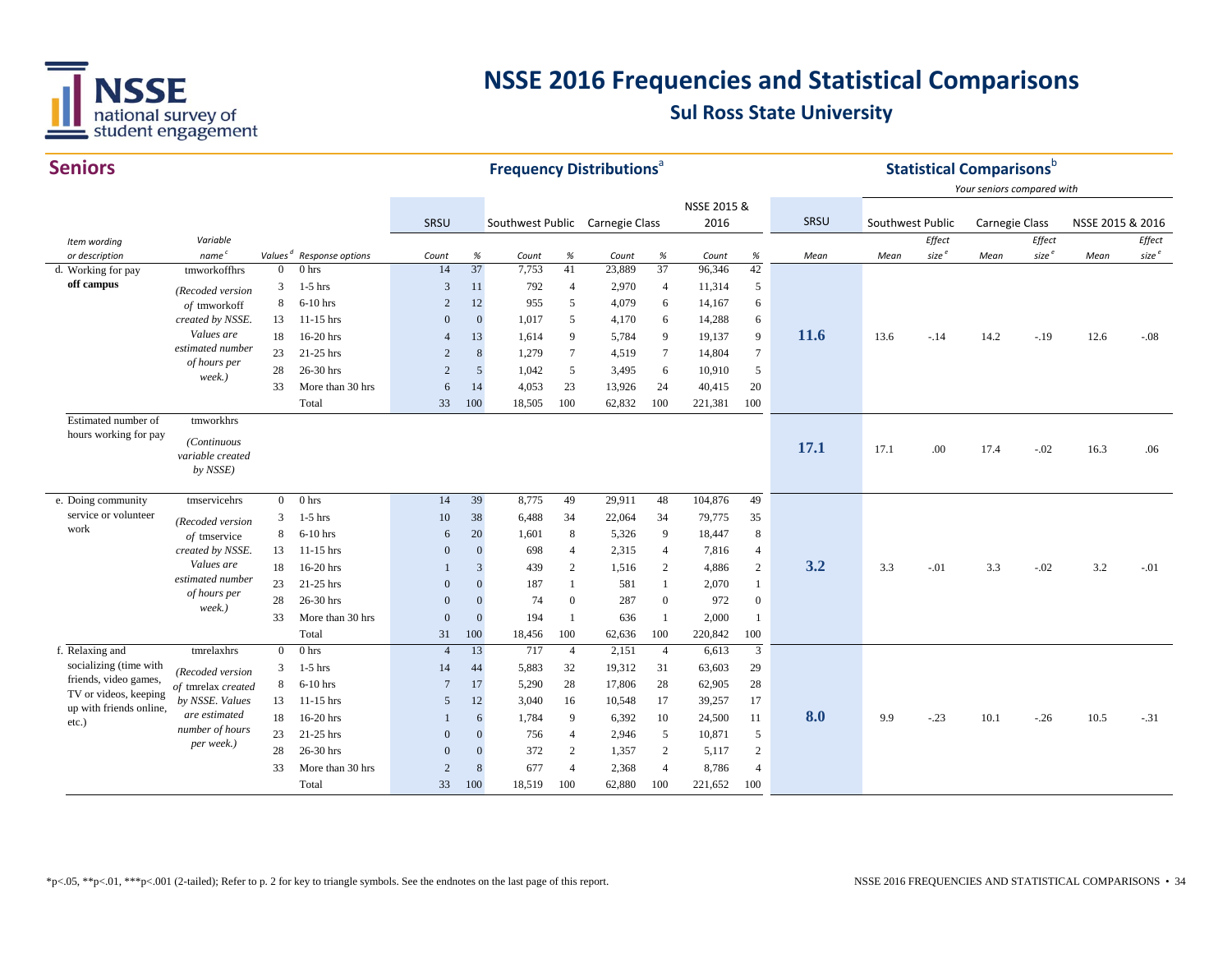

| <b>Seniors</b>                                                                                                |                                                                                                              |                |                                      |                |                 | <b>Frequency Distributions</b> <sup>a</sup> |                |        |                |             |                |      |                      |                   | <b>Statistical Comparisons</b> b<br>Your seniors compared with |                   |                  |                   |
|---------------------------------------------------------------------------------------------------------------|--------------------------------------------------------------------------------------------------------------|----------------|--------------------------------------|----------------|-----------------|---------------------------------------------|----------------|--------|----------------|-------------|----------------|------|----------------------|-------------------|----------------------------------------------------------------|-------------------|------------------|-------------------|
|                                                                                                               |                                                                                                              |                |                                      |                |                 |                                             |                |        |                | NSSE 2015 & |                |      |                      |                   |                                                                |                   |                  |                   |
|                                                                                                               |                                                                                                              |                |                                      | SRSU           |                 | Southwest Public Carnegie Class             |                |        |                | 2016        |                | SRSU | Southwest Public     |                   | <b>Carnegie Class</b>                                          |                   | NSSE 2015 & 2016 |                   |
| Item wording                                                                                                  | Variable                                                                                                     |                |                                      |                |                 |                                             |                |        |                |             |                |      |                      | Effect            |                                                                | Effect            |                  | Effect            |
| or description                                                                                                | name <sup>c</sup>                                                                                            |                | Values <sup>d</sup> Response options | Count          | %               | Count                                       | %              | Count  | %              | Count       | $\%$           | Mean | Mean                 | size <sup>e</sup> | Mean                                                           | size <sup>e</sup> | Mean             | size <sup>e</sup> |
| g. Providing care for                                                                                         | tmcarehrs                                                                                                    | $\Omega$       | 0 <sub>hrs</sub>                     | 22             | 71              | 10.514                                      | 56             | 36,468 | 56             | 140,088     | 61             |      |                      |                   |                                                                |                   |                  |                   |
| dependents (children,                                                                                         | (Recoded version                                                                                             | 3              | $1-5$ hrs                            | 3              | 11              | 2,079                                       | 11             | 7,351  | 12             | 23,937      | 11             |      |                      |                   |                                                                |                   |                  |                   |
| parents, etc.)                                                                                                | of tmcare created                                                                                            | 8              | 6-10 hrs                             |                | $\overline{2}$  | 1,077                                       | 6              | 3,613  | 6              | 11,418      | 5              |      |                      |                   |                                                                |                   |                  |                   |
|                                                                                                               | by NSSE. Values                                                                                              | 13             | $11-15$ hrs                          | 3              | $\overline{7}$  | 740                                         | $\overline{4}$ | 2,335  | $\overline{4}$ | 7,476       | $\overline{4}$ |      |                      |                   |                                                                |                   |                  |                   |
|                                                                                                               | are estimated                                                                                                | 18             | 16-20 hrs                            | $\mathbf{0}$   | $\theta$        | 624                                         | $\overline{4}$ | 2,060  | $\overline{4}$ | 6,365       | 3              | 4.3  | $7.9*$               | $-.29$            | $7.8*$                                                         | $-.29$            | 6.7              | $-.21$            |
|                                                                                                               | number of hours<br>per week.)                                                                                | 23             | 21-25 hrs                            | $\Omega$       | $\Omega$        | 382                                         | 2              | 1,136  | 2              | 3,500       | $\overline{c}$ |      | $\triangledown$      |                   | $\triangledown$                                                |                   |                  |                   |
|                                                                                                               |                                                                                                              | 28             | 26-30 hrs                            |                | $\overline{2}$  | 273                                         | 2              | 862    | $\mathbf{1}$   | 2,699       | $\mathbf{1}$   |      |                      |                   |                                                                |                   |                  |                   |
|                                                                                                               |                                                                                                              | 33             | More than 30 hrs                     | 3              | $7\overline{ }$ | 2,798                                       | 15             | 8,988  | 15             | 25,957      | 13             |      |                      |                   |                                                                |                   |                  |                   |
|                                                                                                               |                                                                                                              |                | Total                                | 33             | 100             | 18,487                                      | 100            | 62,813 | 100            | 221,440     | 100            |      |                      |                   |                                                                |                   |                  |                   |
| h. Commuting to campus                                                                                        | tmcommutehrs                                                                                                 | $\overline{0}$ | 0 <sub>hrs</sub>                     | 11             | 38              | 2,606                                       | 14             | 15,050 | 23             | 49,956      | 21             |      |                      |                   |                                                                |                   |                  |                   |
| (driving, walking, etc.)                                                                                      | (Recoded version                                                                                             | 3              | $1-5$ hrs                            | 17             | 52              | 10,083                                      | 53             | 31,235 | 49             | 115,366     | 51             |      |                      |                   |                                                                |                   |                  |                   |
|                                                                                                               | of tmcommute                                                                                                 | 8              | $6-10$ hrs                           | 3              | 8               | 3,599                                       | 20             | 10,197 | 17             | 35,327      | 17             |      |                      |                   |                                                                |                   |                  |                   |
|                                                                                                               | created by NSSE.                                                                                             | 13             | $11-15$ hrs                          |                | $\overline{2}$  | 1,178                                       | $\tau$         | 3,327  | 6              | 11,244      | 5              |      |                      |                   |                                                                |                   |                  |                   |
|                                                                                                               | Values are                                                                                                   | 18             | 16-20 hrs                            | $\mathbf{0}$   | $\overline{0}$  | 484                                         | 3              | 1,480  | 3              | 4,661       | $\overline{2}$ | 2.5  | $5.5***$             | $-.51$            | $4.8***$                                                       | $-.40$            | $4.8***$         | $-41$             |
|                                                                                                               | estimated number<br>of hours per                                                                             | 23             | 21-25 hrs                            | $\mathbf{0}$   | $\theta$        | 193                                         | -1             | 602    | -1             | 1,931       | $\mathbf{1}$   |      | $\blacktriangledown$ |                   | V                                                              |                   | V                |                   |
|                                                                                                               | week.)                                                                                                       | 28             | 26-30 hrs                            | $\Omega$       | $\Omega$        | 123                                         | $\overline{1}$ | 296    | $\mathbf{0}$   | 1,023       | $\mathbf{1}$   |      |                      |                   |                                                                |                   |                  |                   |
|                                                                                                               |                                                                                                              | 33             | More than 30 hrs                     | $\mathbf{0}$   | $\theta$        | 310                                         | 2              | 899    | 2              | 2,826       | $\mathbf{1}$   |      |                      |                   |                                                                |                   |                  |                   |
|                                                                                                               |                                                                                                              |                | Total                                | 32             | 100             | 18,576                                      | 100            | 63,086 | 100            | 222,334     | 100            |      |                      |                   |                                                                |                   |                  |                   |
| 16. Of the time you spend preparing for class in a typical 7-day week, about how much is on assigned reading? |                                                                                                              |                |                                      |                |                 |                                             |                |        |                |             |                |      |                      |                   |                                                                |                   |                  |                   |
|                                                                                                               | reading                                                                                                      |                | Very little                          | $\overline{4}$ | 9               | 2,462                                       | 14             | 6,881  | 11             | 27,956      | 13             |      |                      |                   |                                                                |                   |                  |                   |
|                                                                                                               |                                                                                                              | 2              | Some                                 | 8              | 23              | 4,826                                       | 26             | 15,946 | 25             | 58,139      | 26             |      |                      |                   |                                                                |                   |                  |                   |
|                                                                                                               |                                                                                                              | 3              | About half                           | 9              | 33              | 5,074                                       | 27             | 18,661 | 30             | 61,827      | 28             | 3.2  | 2.9                  | .21               |                                                                |                   |                  |                   |
|                                                                                                               |                                                                                                              |                |                                      |                |                 |                                             |                |        |                |             |                |      |                      |                   | 3.0                                                            | .16               | 2.9              | .21               |
|                                                                                                               |                                                                                                              | $\overline{4}$ | Most                                 | 6              | 14              | 4,191                                       | 23             | 14,974 | 24             | 51,435      | 23             |      |                      |                   |                                                                |                   |                  |                   |
|                                                                                                               |                                                                                                              | 5              | Almost all                           | 6              | 21              | 1,984                                       | 10             | 6,515  | 10             | 22,744      | 10             |      |                      |                   |                                                                |                   |                  |                   |
|                                                                                                               |                                                                                                              |                | Total                                | 33             | 100             | 18,537                                      | 100            | 62,977 | 100            | 222,101     | 100            |      |                      |                   |                                                                |                   |                  |                   |
|                                                                                                               | tmreadinghrs                                                                                                 |                |                                      |                |                 |                                             |                |        |                |             |                |      |                      |                   |                                                                |                   |                  |                   |
| (Continuous variable created by NSSE. Calculated as a proportion                                              | of tmprephrs based on reading, where Very little=.10; Some=.25;<br>About half=.50; Most=.75; Almost all=.90) |                |                                      |                |                 |                                             |                |        |                |             |                | 7.4  | 7.2                  | .03               | 7.5                                                            | $-.01$            | 7.4              | .01               |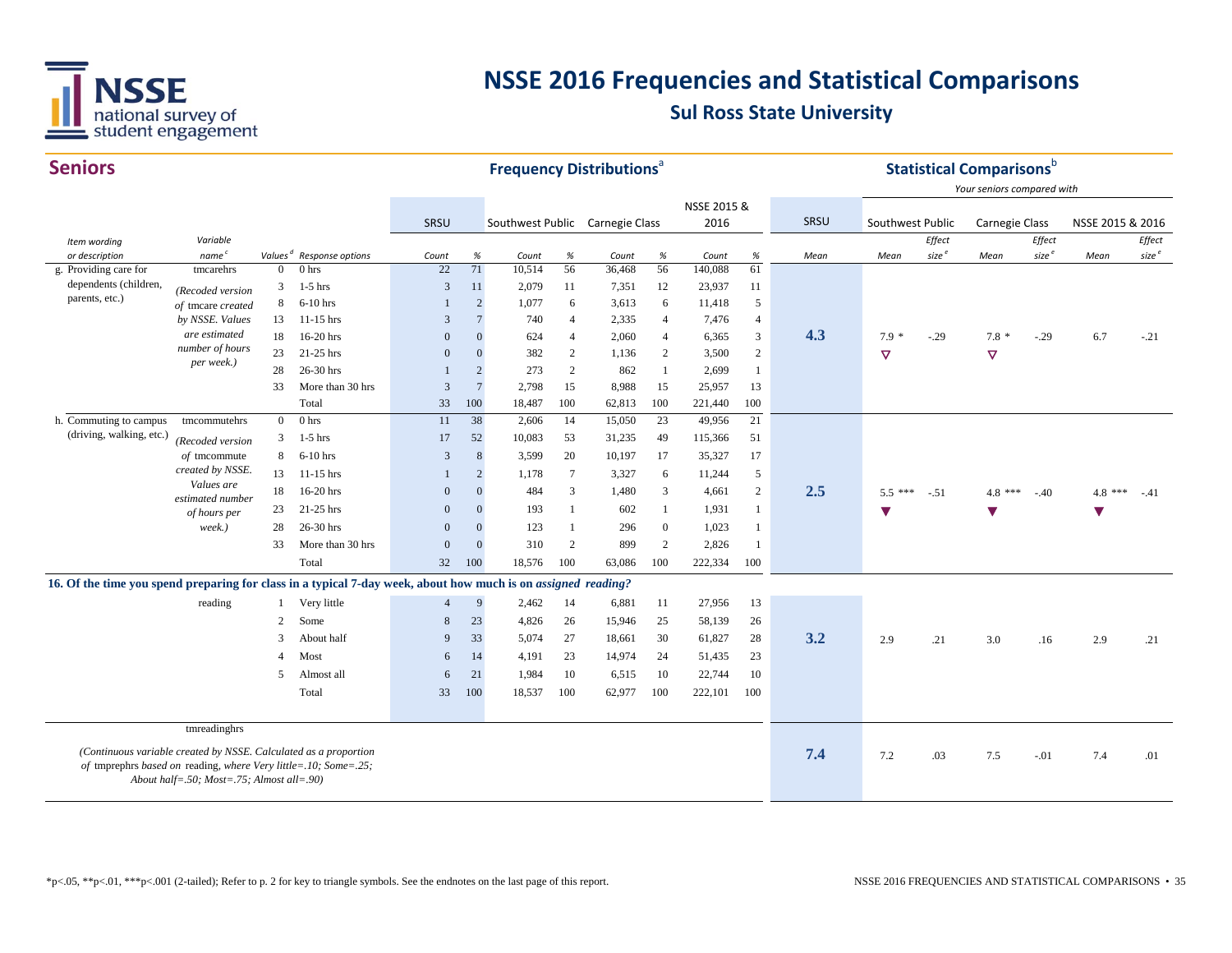

| <b>Seniors</b>                                                                                                                               |                                      |                 |                                      |                 |                 | <b>Frequency Distributions<sup>a</sup></b> |                |        |                |             |                |      |                  |                   | <b>Statistical Comparisons</b> $b$<br>Your seniors compared with |                   |                  |                       |
|----------------------------------------------------------------------------------------------------------------------------------------------|--------------------------------------|-----------------|--------------------------------------|-----------------|-----------------|--------------------------------------------|----------------|--------|----------------|-------------|----------------|------|------------------|-------------------|------------------------------------------------------------------|-------------------|------------------|-----------------------|
|                                                                                                                                              |                                      |                 |                                      |                 |                 |                                            |                |        |                | NSSE 2015 & |                |      |                  |                   |                                                                  |                   |                  |                       |
|                                                                                                                                              |                                      |                 |                                      | SRSU            |                 | Southwest Public Carnegie Class            |                |        |                | 2016        |                | SRSU | Southwest Public |                   | <b>Carnegie Class</b>                                            |                   | NSSE 2015 & 2016 |                       |
| Item wording                                                                                                                                 | Variable                             |                 |                                      |                 |                 |                                            |                |        |                |             |                |      |                  | Effect            |                                                                  | Effect            |                  | Effect                |
| or description                                                                                                                               | name <sup>c</sup><br>tmreadinghrscol |                 | Values <sup>d</sup> Response options | Count           | $\%$            | Count                                      | $\%$           | Count  | $\%$           | Count       | $\%$           | Mean | Mean             | size <sup>e</sup> | Mean                                                             | size <sup>e</sup> | Mean             | $\mathit{size}^{\;e}$ |
|                                                                                                                                              |                                      | -1              | 0 <sub>hrs</sub>                     | $\Omega$        | $\overline{0}$  | 72                                         | $\mathbf{0}$   | 254    | $\overline{0}$ | 785         | $\overline{0}$ |      |                  |                   |                                                                  |                   |                  |                       |
|                                                                                                                                              | (Collapsed<br>version of             | $\mathcal{L}$   | More than zero,<br>up to 5 hrs       | 17              | 58              | 8,761                                      | 48             | 28,120 | 45             | 100,604     | 46             |      |                  |                   |                                                                  |                   |                  |                       |
|                                                                                                                                              | tmreadinghrs<br>created by NSSE.)    | 3               | More than 5,<br>up to 10 hrs         | $10\,$          | 24              | 5,304                                      | 29             | 18,770 | 30             | 65,666      | 29             |      |                  |                   |                                                                  |                   |                  |                       |
|                                                                                                                                              |                                      | $\overline{A}$  | More than 10,<br>up to 15 hrs        | $\mathbf{0}$    | $\mathbf{0}$    | 1,890                                      | 10             | 7,203  | 11             | 24,567      | 11             |      |                  |                   |                                                                  |                   |                  |                       |
|                                                                                                                                              |                                      | $\overline{5}$  | More than 15,<br>up to 20 hrs        | 2               | 5               | 1,128                                      | 6              | 4,021  | 6              | 14,273      | 6              |      |                  |                   |                                                                  |                   |                  |                       |
|                                                                                                                                              |                                      | 6               | More than 20,<br>up to 25 hrs        | $\mathbf{1}$    | 2               | 866                                        | 5              | 2,976  | 5              | 10,458      | 5              |      |                  |                   |                                                                  |                   |                  |                       |
|                                                                                                                                              |                                      | $7\phantom{.0}$ | More than 25 hrs                     | 3               | 11              | 424                                        | 2              | 1,312  | 2              | 4,660       | 2              |      |                  |                   |                                                                  |                   |                  |                       |
|                                                                                                                                              |                                      |                 | Total                                | 33              | 100             | 18,445                                     | 100            | 62,656 | 100            | 221,013     | 100            |      |                  |                   |                                                                  |                   |                  |                       |
| 17. How much has your experience at this institution contributed to your knowledge, skills, and personal development in the following areas? |                                      |                 |                                      |                 |                 |                                            |                |        |                |             |                |      |                  |                   |                                                                  |                   |                  |                       |
| a. Writing clearly and                                                                                                                       | pgwrite                              |                 | Very little                          | $\overline{4}$  | 13              | 1,218                                      | 7              | 3,261  | 6              | 12,534      | 6              |      |                  |                   |                                                                  |                   |                  |                       |
| effectively                                                                                                                                  |                                      | $\overline{2}$  | Some                                 | 5               | 15              | 4,007                                      | 22             | 12,184 | 20             | 45,741      | 21             |      |                  |                   |                                                                  |                   |                  |                       |
|                                                                                                                                              |                                      | 3               | Ouite a bit                          | 13              | 38              | 6,767                                      | 36             | 23,316 | 37             | 81,895      | 36             | 2.9  | 3.0              | $-.07$            | 3.1                                                              | $-.17$            | 3.0              | $-.13$                |
|                                                                                                                                              |                                      | $\overline{4}$  | Very much                            | 11              | 34              | 6,570                                      | 35             | 24,321 | 38             | 82,211      | 37             |      |                  |                   |                                                                  |                   |                  |                       |
|                                                                                                                                              |                                      |                 | Total                                | 33              | 100             | 18,562                                     | 100            | 63,082 | 100            | 222,381     | 100            |      |                  |                   |                                                                  |                   |                  |                       |
| b. Speaking clearly and                                                                                                                      | pgspeak                              |                 | Very little                          | $\overline{4}$  | 13              | 1,572                                      | 9              | 4,670  | 8              | 16,891      | 8              |      |                  |                   |                                                                  |                   |                  |                       |
| effectively                                                                                                                                  |                                      | $\overline{2}$  | Some                                 | 5               | 11              | 4,346                                      | 24             | 13,594 | 22             | 49,872      | 23             |      |                  |                   |                                                                  |                   |                  |                       |
|                                                                                                                                              |                                      | 3               | Quite a bit                          | 12              | 40              | 6,417                                      | 34             | 22,787 | 36             | 80,512      | 36             | 3.0  | 2.9              | .09               | 3.0                                                              | .04               | 2.9              | .06                   |
|                                                                                                                                              |                                      | $\overline{A}$  | Very much                            | 12              | 36              | 6,167                                      | 33             | 21,833 | 34             | 74,383      | 33             |      |                  |                   |                                                                  |                   |                  |                       |
|                                                                                                                                              |                                      |                 | Total                                | 33              | 100             | 18,502                                     | 100            | 62,884 | 100            | 221,658     | 100            |      |                  |                   |                                                                  |                   |                  |                       |
| c. Thinking critically and                                                                                                                   | pgthink                              | $\mathbf{1}$    | Very little                          | $\overline{4}$  | 13              | 527                                        | $\overline{3}$ | 1,574  | $\mathbf{3}$   | 5,417       | $\overline{3}$ |      |                  |                   |                                                                  |                   |                  |                       |
| analytically                                                                                                                                 |                                      | $\overline{2}$  | Some                                 | 3               | $7\phantom{.0}$ | 2,480                                      | 14             | 7,850  | 13             | 27,442      | 13             |      |                  |                   |                                                                  |                   |                  |                       |
|                                                                                                                                              |                                      | 3               | Quite a bit                          | 10              | 35              | 6,709                                      | 36             | 22,590 | 36             | 79,488      | 36             | 3.1  | 3.3              | $-.20$            | 3.3                                                              | $-.24$            | 3.3              | $-.24$                |
|                                                                                                                                              |                                      | $\overline{4}$  | Very much                            | 15              | 45              | 8,805                                      | 47             | 30,856 | 49             | 109,286     | 49             |      |                  |                   |                                                                  |                   |                  |                       |
|                                                                                                                                              |                                      |                 | Total                                | 32              | 100             | 18,521                                     | 100            | 62,870 | 100            | 221,633     | 100            |      |                  |                   |                                                                  |                   |                  |                       |
| d. Analyzing numerical                                                                                                                       | pganalyze                            | -1              | Very little                          | 6               | 18              | 1,865                                      | 10             | 7,226  | 11             | 24,591      | 11             |      |                  |                   |                                                                  |                   |                  |                       |
| and statistical<br>information                                                                                                               |                                      | $\overline{2}$  | Some                                 | 8               | 23              | 4,626                                      | 25             | 17,259 | 27             | 59,196      | 26             |      |                  |                   |                                                                  |                   |                  |                       |
|                                                                                                                                              |                                      | 3               | Quite a bit                          | 12              | 39              | 5,996                                      | 32             | 19,914 | 32             | 69,810      | 32             | 2.6  | 2.9              | $-.26$            | 2.8                                                              | $-.18$            | 2.8              | $-.22$                |
|                                                                                                                                              |                                      | $\overline{4}$  | Very much                            | $7\phantom{.0}$ | 21              | 6,010                                      | 33             | 18,427 | 30             | 67,936      | 31             |      |                  |                   |                                                                  |                   |                  |                       |
|                                                                                                                                              |                                      |                 | Total                                | 33              | 100             | 18,497                                     | 100            | 62,826 | 100            | 221,533     | 100            |      |                  |                   |                                                                  |                   |                  |                       |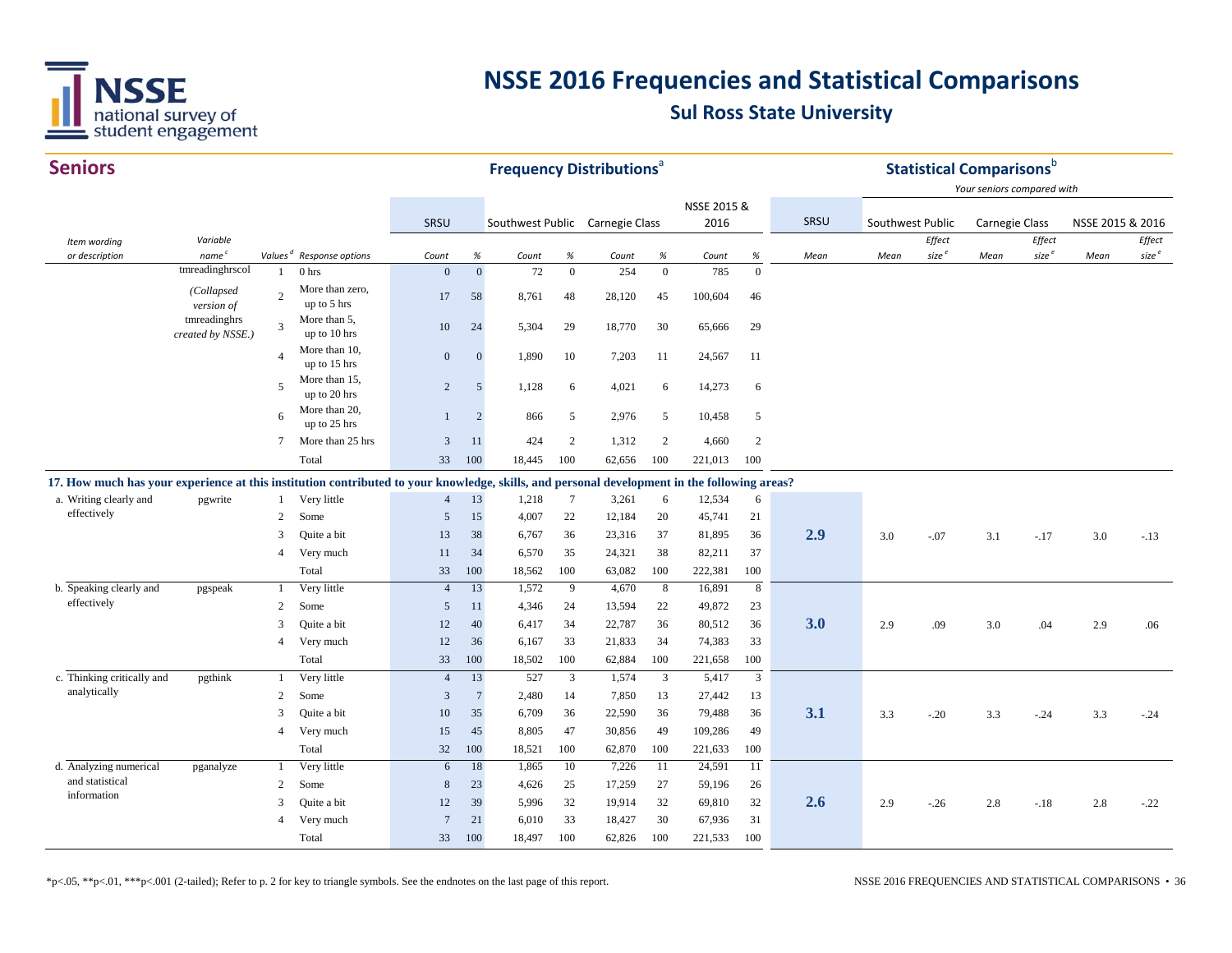

| <b>Seniors</b>                                       |                             |                |                                      |                 |            |                                 |            | <b>Frequency Distributions</b> <sup>a</sup> |           |                 |           |      |                  | <b>Statistical Comparisons</b> b |                            |                             |                  |                    |
|------------------------------------------------------|-----------------------------|----------------|--------------------------------------|-----------------|------------|---------------------------------|------------|---------------------------------------------|-----------|-----------------|-----------|------|------------------|----------------------------------|----------------------------|-----------------------------|------------------|--------------------|
|                                                      |                             |                |                                      |                 |            |                                 |            |                                             |           |                 |           |      |                  |                                  | Your seniors compared with |                             |                  |                    |
|                                                      |                             |                |                                      |                 |            |                                 |            |                                             |           | NSSE 2015 &     |           |      |                  |                                  |                            |                             |                  |                    |
|                                                      |                             |                |                                      | SRSU            |            | Southwest Public Carnegie Class |            |                                             |           | 2016            |           | SRSU | Southwest Public |                                  | Carnegie Class             |                             | NSSE 2015 & 2016 |                    |
| Item wording                                         | Variable                    |                | Values <sup>d</sup> Response options |                 |            |                                 |            |                                             |           |                 |           |      |                  | Effect<br>size <sup>e</sup>      | Mean                       | Effect<br>size <sup>e</sup> | Mean             | Effect<br>size $e$ |
| or description<br>e. Acquiring job- or               | name <sup>c</sup><br>pgwork |                | Very little                          | Count<br>6      | $\%$<br>18 | Count<br>1,767                  | $\%$<br>10 | Count<br>5,101                              | $\%$<br>9 | Count<br>18,983 | $\%$<br>9 | Mean | Mean             |                                  |                            |                             |                  |                    |
| work-related                                         |                             | 2              | Some                                 | 5               | 12         | 4,167                           | 23         | 13,581                                      | 22        | 49,577          | 23        |      |                  |                                  |                            |                             |                  |                    |
| knowledge and skills                                 |                             | 3              | Ouite a bit                          | 10              | 31         | 5,980                           | 32         | 21,029                                      | 33        | 73,572          | 33        | 2.9  | 2.9              | .00                              | 3.0                        | $-.05$                      | 2.9              | $-.02$             |
|                                                      |                             | $\overline{4}$ | Very much                            | 12              | 39         | 6,602                           | 35         | 23,200                                      | 36        | 79,694          | 35        |      |                  |                                  |                            |                             |                  |                    |
|                                                      |                             |                | Total                                | 33              | 100        | 18,516                          | 100        | 62,911                                      | 100       | 221,826         | 100       |      |                  |                                  |                            |                             |                  |                    |
| f. Working effectively                               | pgothers                    | $\mathbf{1}$   | Very little                          | 5               | 15         | 1,059                           | 6          | 3,259                                       | 6         | 11,228          | 6         |      |                  |                                  |                            |                             |                  |                    |
| with others                                          |                             | 2              | Some                                 | 6               | 14         | 3,891                           | 22         | 12,531                                      | 21        | 45,195          | 21        |      |                  |                                  |                            |                             |                  |                    |
|                                                      |                             | 3              | Quite a bit                          | 8               | 26         | 6,598                           | 35         | 22,930                                      | 36        | 81,677          | 36        | 3.0  | 3.0              | $-.03$                           | 3.0                        | $-.06$                      | 3.0              | $-.06$             |
|                                                      |                             | $\overline{4}$ | Very much                            | 14              | 44         | 6,922                           | 37         | 24,045                                      | 37        | 83,252          | 37        |      |                  |                                  |                            |                             |                  |                    |
|                                                      |                             |                | Total                                | 33              | 100        | 18,470                          | 100        | 62,765                                      | 100       | 221,352         | 100       |      |                  |                                  |                            |                             |                  |                    |
| g. Developing or                                     | pgvalues                    | -1             | Very little                          | $\overline{4}$  | 9          | 2,291                           | 13         | 6,506                                       | 11        | 24,434          | 12        |      |                  |                                  |                            |                             |                  |                    |
| clarifying a personal                                |                             | 2              | Some                                 | -9              | 28         | 4,461                           | 25         | 14,553                                      | 24        | 53,037          | 25        |      |                  |                                  |                            |                             |                  |                    |
| code of values and                                   |                             | 3              | Quite a bit                          | 9               | 25         | 5,818                           | 31         | 20,461                                      | 32        | 71,734          | 32        | 2.9  | 2.8              | .10                              | 2.9                        | .04                         | 2.8              | .08                |
| ethics                                               |                             | $\overline{4}$ | Very much                            | 11              | 37         | 5,933                           | 31         | 21,336                                      | 33        | 72,381          | 32        |      |                  |                                  |                            |                             |                  |                    |
|                                                      |                             |                | Total                                | 33              | 100        | 18,503                          | 100        | 62,856                                      | 100       | 221,586         | 100       |      |                  |                                  |                            |                             |                  |                    |
| h. Understanding people                              | pgdiverse                   | $\mathbf{1}$   | Very little                          | 6               | 14         | 1,936                           | 11         | 6,251                                       | 11        | 23,117          | 11        |      |                  |                                  |                            |                             |                  |                    |
| of other backgrounds                                 |                             | 2              | Some                                 | $\overline{7}$  | 20         | 4,642                           | 25         | 16,024                                      | 26        | 58,641          | 26        |      |                  |                                  |                            |                             |                  |                    |
| (economic,                                           |                             | 3              | Ouite a bit                          | 9               | 33         | 5,850                           | 31         | 20,405                                      | 32        | 71,650          | 32        | 2.9  | 2.8              | .01                              | 2.9                        | .00.                        | 2.8              | .03                |
| racial/ethnic, political,<br>religious, nationality, |                             | $\overline{4}$ | Very much                            | 11              | 33         | 6,079                           | 32         | 20,168                                      | 32        | 68,186          | 31        |      |                  |                                  |                            |                             |                  |                    |
| $etc.$ )                                             |                             |                | Total                                | 33              | 100        | 18,507                          | 100        | 62,848                                      | 100       | 221,594         | 100       |      |                  |                                  |                            |                             |                  |                    |
| i. Solving complex real-                             | pgprobsolve                 | -1             | Very little                          | 5               | 15         | 1,935                           | 11         | 6,040                                       | 10        | 21,098          | 10        |      |                  |                                  |                            |                             |                  |                    |
| world problems                                       |                             | 2              | Some                                 | 10              | 31         | 4,724                           | 26         | 16,574                                      | 27        | 58,865          | 27        |      |                  |                                  |                            |                             |                  |                    |
|                                                      |                             | 3              | Quite a bit                          | 8               | 23         | 6,172                           | 33         | 21,606                                      | 34        | 76,795          | 34        | 2.7  | 2.8              | $-.12$                           | 2.8                        | $-.13$                      | 2.8              | $-.13$             |
|                                                      |                             | $\overline{4}$ | Very much                            | 10              | 31         | 5,641                           | 30         | 18,564                                      | 29        | 64,647          | 29        |      |                  |                                  |                            |                             |                  |                    |
|                                                      |                             |                | Total                                | 33              | 100        | 18,472                          | 100        | 62,784                                      | 100       | 221,405         | 100       |      |                  |                                  |                            |                             |                  |                    |
| j. Being an informed and                             | pgcitizen                   | -1             | Very little                          | $7\phantom{.0}$ | 23         | 2,572                           | 15         | 7,814                                       | 13        | 29,488          | 14        |      |                  |                                  |                            |                             |                  |                    |
| active citizen                                       |                             | 2              | Some                                 | 10              | 27         | 5,235                           | 29         | 17,786                                      | 28        | 64,330          | 29        |      |                  |                                  |                            |                             |                  |                    |
|                                                      |                             | 3              | Quite a bit                          | $\overline{7}$  | 20         | 5,638                           | 30         | 20,045                                      | 31        | 69,920          | 31        | 2.5  | 2.7              | $-.14$                           | 2.7                        | $-.17$                      | 2.7              | $-.14$             |
|                                                      |                             | $\overline{4}$ | Very much                            | -9              | 29         | 4,962                           | 26         | 16,876                                      | 27        | 56,802          | 26        |      |                  |                                  |                            |                             |                  |                    |
|                                                      |                             |                | Total                                | 33              | 100        | 18,407                          | 100        | 62,521                                      | 100       | 220,540         | 100       |      |                  |                                  |                            |                             |                  |                    |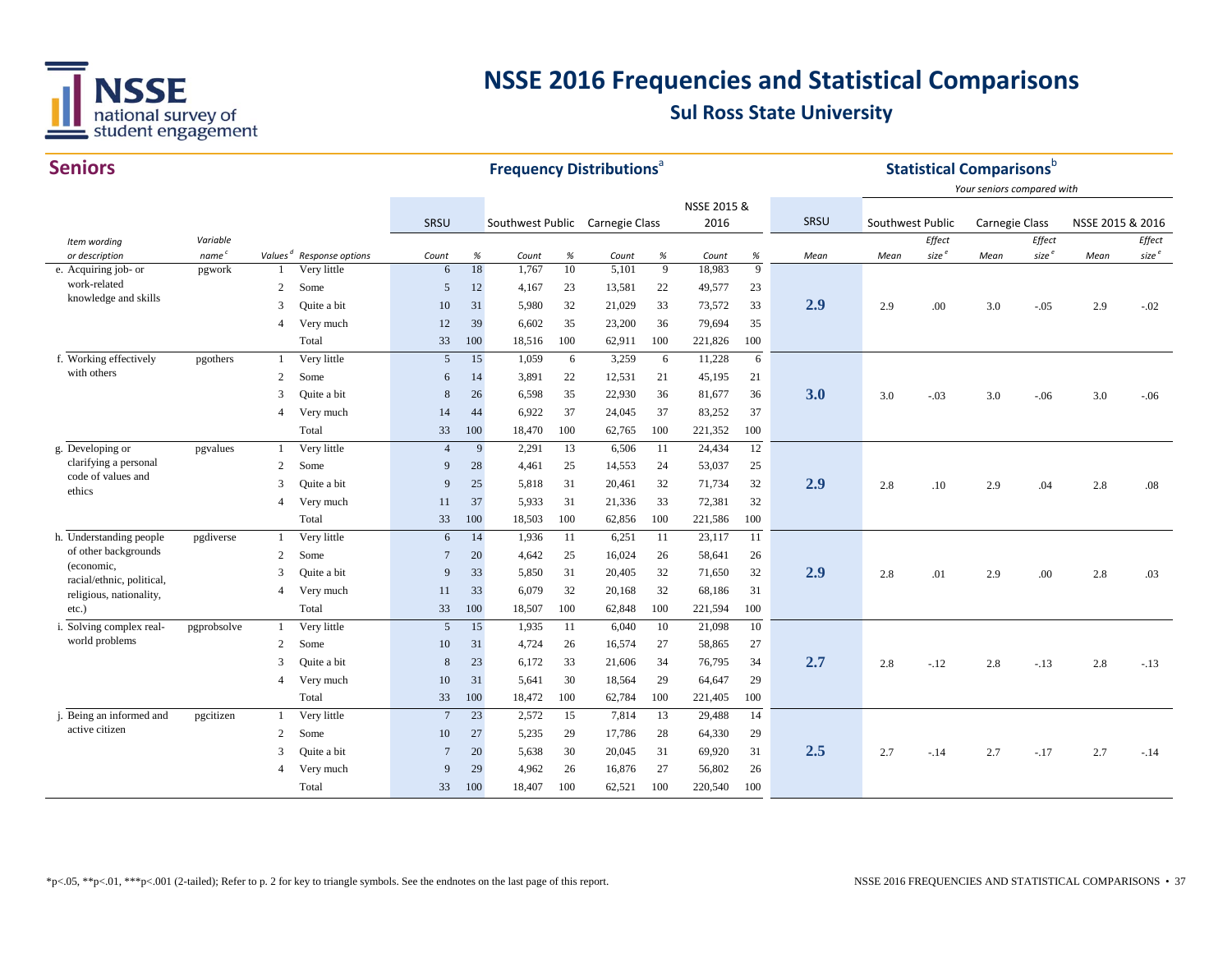

| <b>Seniors</b>                                                                                        |                   |                |                                      |                |     | <b>Frequency Distributions</b> <sup>®</sup> |     |        |      |             |     |      |                  |                   | <b>Statistical Comparisons</b> |                   |                  |                   |
|-------------------------------------------------------------------------------------------------------|-------------------|----------------|--------------------------------------|----------------|-----|---------------------------------------------|-----|--------|------|-------------|-----|------|------------------|-------------------|--------------------------------|-------------------|------------------|-------------------|
|                                                                                                       |                   |                |                                      |                |     |                                             |     |        |      |             |     |      |                  |                   | Your seniors compared with     |                   |                  |                   |
|                                                                                                       |                   |                |                                      |                |     |                                             |     |        |      | NSSE 2015 & |     |      |                  |                   |                                |                   |                  |                   |
|                                                                                                       |                   |                |                                      | SRSU           |     | Southwest Public Carnegie Class             |     |        |      | 2016        |     | SRSU | Southwest Public |                   | Carnegie Class                 |                   | NSSE 2015 & 2016 |                   |
| Item wording                                                                                          | Variable          |                |                                      |                |     |                                             |     |        |      |             |     |      |                  | Effect            |                                | Effect            |                  | Effect            |
| or description                                                                                        | name <sup>c</sup> |                | Values <sup>d</sup> Response options | Count          | %   | Count                                       | %   | Count  | $\%$ | Count       | %   | Mean | Mean             | size <sup>e</sup> | Mean                           | size <sup>e</sup> | Mean             | size <sup>e</sup> |
| 18. How would you evaluate your entire educational experience at this institution?                    |                   |                |                                      |                |     |                                             |     |        |      |             |     |      |                  |                   |                                |                   |                  |                   |
|                                                                                                       | evalexp           |                | Poor                                 | $\overline{3}$ | 11  | 433                                         | 3   | 1,446  | 3    | 5,118       | 3   |      |                  |                   |                                |                   |                  |                   |
|                                                                                                       |                   | $\overline{2}$ | Fair                                 | $\mathfrak{Z}$ | 11  | 2,012                                       | 12  | 6,700  | 11   | 24,289      | 12  |      |                  |                   |                                |                   |                  |                   |
|                                                                                                       |                   | 3 <sup>1</sup> | Good                                 | 17             | 50  | 8,024                                       | 43  | 27,447 | 43   | 96,645      | 44  | 3.0  | $3.3*$           | $-.39$            | $3.3*$                         | $-.41$            | $3.3 *$          | $-0.39$           |
|                                                                                                       |                   |                | Excellent                            | 10             | 28  | 8,110                                       | 42  | 27,497 | 43   | 96,421      | 42  |      |                  |                   |                                |                   |                  |                   |
|                                                                                                       |                   |                | Total                                | 33             | 100 | 18,579                                      | 100 | 63,090 | 100  | 222,473     | 100 |      |                  |                   |                                |                   |                  |                   |
| 19. If you could start over again, would you go to the <i>same institution</i> you are now attending? |                   |                |                                      |                |     |                                             |     |        |      |             |     |      |                  |                   |                                |                   |                  |                   |
|                                                                                                       | sameinst          |                | Definitely no                        | 5 <sup>5</sup> | 12  | 804                                         | 5   | 3,030  | 5    | 10,500      | 5   |      |                  |                   |                                |                   |                  |                   |
|                                                                                                       |                   |                | Probably no                          | $4^{\circ}$    | 17  | 2,161                                       | 12  | 8,073  | 13   | 28,312      | 13  |      |                  |                   |                                |                   |                  |                   |
|                                                                                                       |                   | 3              | Probably yes                         | 8              | 22  | 6,854                                       | 37  | 24,092 | 38   | 84,842      | 38  | 3.1  | 3.2              | $-.19$            | 3.2                            | $-.15$            | 3.2              | $-15$             |
|                                                                                                       |                   |                | Definitely yes                       | 16             | 49  | 8,768                                       | 46  | 27,983 | 44   | 99,066      | 44  |      |                  |                   |                                |                   |                  |                   |
|                                                                                                       |                   |                | Total                                | 33             | 100 | 18,587                                      | 100 | 63,178 | 100  | 222,720     | 100 |      |                  |                   |                                |                   |                  |                   |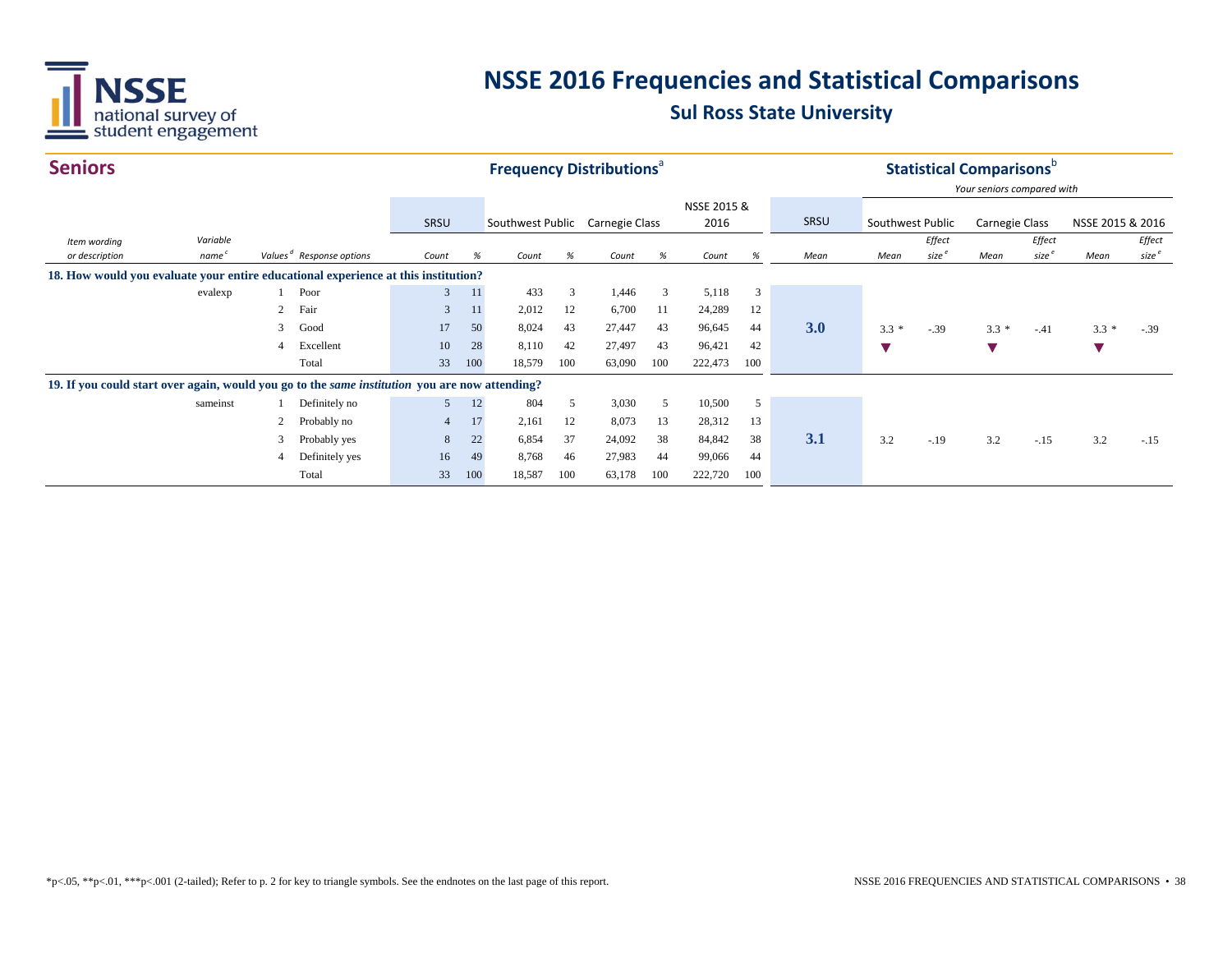

#### **Sul Ross State University Detailed Statistics**<sup>g</sup>

#### **First-Year Students**

|                                | N    | <b>Mean</b>    |           |                   |                   |      | Standard error   |                |                   |      | <b>Standard deviation</b> |                |                   |                     | Degrees of freedom |                                  |                     | Significance <sup>'</sup> |                           |                   | Effect size <sup>6</sup> |                          |
|--------------------------------|------|----------------|-----------|-------------------|-------------------|------|------------------|----------------|-------------------|------|---------------------------|----------------|-------------------|---------------------|--------------------|----------------------------------|---------------------|---------------------------|---------------------------|-------------------|--------------------------|--------------------------|
|                                |      | 2016<br>Public |           |                   |                   |      |                  | 2016           |                   |      |                           | 2016           |                   | Comparisons with:   |                    |                                  | Comparisons with:   |                           |                           | Comparisons with: |                          |                          |
| <b>Variable</b><br><b>Name</b> | SRSU | SRSU           | Southwest | negie Class<br>වි | œ<br>2015<br>NSSE | SRSU | Southwest Public | Carnegie Class | ∞<br>2015<br>NSSE | SRSU | Public<br>Southwest       | Carnegie Class | ∞<br>2015<br>NSSE | Southwest<br>Public | Class<br>Carnegie  | ಹ<br>2015<br><b>NSSE</b><br>2016 | Southwest<br>Public | Class<br>Carnegie         | ಹ<br>2015<br>NSSE<br>2016 | Southwe<br>Public | Carnegie Class           | ಹ<br>NSSE 2015 &<br>2016 |
| 1 a. askquest                  | 41   | 2.91           | 2.72      | 2.90              | 2.87              | .125 | .009             | .005           | .003              | .80  | .86                       | .85            | .86               | 9,259               | 27,471             | 101,262                          | .150                | .956                      | .767                      | .23               | .01                      | .05                      |
| b. drafts                      | 41   | 2.96           | 2.46      | 2.59              | 2.54              | .138 | .010             | .006           | .003              | .88  | 1.00                      | .98            | .99               | 40                  | 40                 | 40                               | .001                | .010                      | .004                      | .50               | .38                      | .43                      |
| c. unpreparedr                 | 41   | 3.12           | 2.96      | 3.07              | 3.03              | .140 | .008             | .005           | .002              | .90  | .80                       | .78            | .78               | 9,097               | 27,078             | 99,735                           | .191                | .690                      | .433                      | .20               | .06                      | .12                      |
| d. attendart                   | 41   | 2.30           | 1.97      | 1.94              | 1.96              | .179 | .010             | .006           | .003              | 1.15 | .94                       | .94            | .94               | 40                  | 40                 | 40                               | .078                | .052                      | .063                      | .34               | .38                      | .36                      |
| e. CLaskhelp                   | 41   | 2.47           | 2.63      | 2.51              | 2.58              | .136 | .009             | .006           | .003              | .87  | .88                       | .90            | .89               | 9.023               | 26,849             | 98,873                           | .249                | .790                      | .411                      | $-.18$            | $-.04$                   | $-13$                    |
| f. CLexplain                   | 41   | 2.82           | 2.74      | 2.64              | 2.71              | .112 | .009             | .005           | .003              | .72  | .82                       | .85            | .83               | 8,980               | 40                 | 98,396                           | .534                | .113                      | .407                      | .10               | .21                      | .13                      |
| g. CLstudy                     | 41   | 2.69           | 2.57      | 2.46              | 2.54              | .154 | .010             | .006           | .003              | .99  | .97                       | .98            | .98               | 8,966               | 26,689             | 98,199                           | .455                | .131                      | .322                      | .12               | .24                      | .15                      |
| h. CLproject                   | 41   | 2.61           | 2.66      | 2.56              | 2.63              | .145 | .009             | .006           | .003              | .93  | .87                       | .90            | .88               | 8,927               | 26,530             | 97,668                           | .702                | .716                      | .873                      | $-.06$            | .06                      | $-.02$                   |
| <i>i</i> . present             | 41   | 2.42           | 2.19      | 2.32              | 2.30              | .131 | .010             | .006           | .003              | .84  | .92                       | .91            | .91               | 8,894               | 26,422             | 97,259                           | .115                | .490                      | .404                      | .25               | .11                      | .13                      |
| 2 a. RIintegrate               | 38   | 2.47           | 2.61      | 2.64              | 2.65              | .124 | .009             | .005           | .003              | .76  | .85                       | .86            | .86               | 8,625               | 25,798             | 94,697                           | .329                | .239                      | .199                      | $-.16$            | $-19$                    | $-.21$                   |
| b. RIsocietal                  | 38   | 2.70           | 2.55      | 2.63              | 2.62              | .137 | .010             | .005           | .003              | .84  | .88                       | .87            | .87               | 8,559               | 25,555             | 93,872                           | .293                | .641                      | .597                      | .17               | .08                      | .09                      |
| c. RIdiverse                   | 38   | 2.56           | 2.54      | 2.60              | 2.59              | .148 | .010             | .006           | .003              | .91  | .91                       | .89            | .90               | 8,542               | 25,485             | 93,627                           | .923                | .769                      | .832                      | .02               | $-0.05$                  | $-.03$                   |
| d. RIownview                   | 38   | 2.81           | 2.76      | 2.79              | 2.79              | .120 | .009             | .005           | .003              | .74  | .83                       | .82            | .82               | 8,496               | 25,397             | 93,196                           | .746                | .906                      | .895                      | .05               | .02                      | .02                      |
| e. RIperspect                  | 37   | 2.98           | 2.89      | 2.90              | 2.89              | .131 | .009             | .005           | .003              | .80  | .82                       | .82            | .82               | 8,474               | 25,285             | 92,833                           | .489                | .555                      | .519                      | .11               | .10                      | .11                      |
| f. RInewview                   | 37   | 2.83           | 2.83      | 2.87              | 2.86              | .128 | .009             | .005           | .003              | .77  | .81                       | .81            | .81               | 8,431               | 25,169             | 92,410                           | .978                | .786                      | .828                      | .00.              | $-.04$                   | $-.04$                   |
| g. RIconnect                   | 35   | 2.98           | 3.01      | 3.05              | 3.06              | .132 | .009             | .005           | .003              | .78  | .78                       | .77            | .77               | 8,399               | 25,067             | 92,012                           | .846                | .574                      | .557                      | $-.03$            | $-.10$                   | $-.10$                   |
| 3 a. SFcareer                  | 34   | 2.66           | 2.24      | 2.23              | 2.22              | .181 | .010             | .006           | .003              | 1.05 | .92                       | .91            | .91               | 8,390               | 25,041             | 92,036                           | .008                | .006                      | .005                      | .46               | .48                      | .49                      |
| b. SFotherwork                 | 34   | 2.12           | 1.81      | 1.74              | 1.75              | .194 | .010             | .006           | .003              | 1.12 | .94                       | .92            | .92               | 8,366               | 24,958             | 91,717                           | .058                | .018                      | .021                      | .33               | .41                      | .40                      |
| c. SFdiscuss                   | 33   | 2.10           | 2.00      | 1.99              | 2.00              | .190 | .010             | .006           | .003              | 1.08 | .92                       | .91            | .90               | 8,345               | 24,895             | 91,499                           | .549                | .487                      | .533                      | .11               | .12                      | .11                      |
| d. SFperform                   | 34   | 2.54           | 2.11      | 2.14              | 2.13              | .156 | .010             | .006           | .003              | .90  | .91                       | .89            | .89               | 8,329               | 24,838             | 91,323                           | .007                | .010                      | .008                      | .47               | .45                      | .46                      |
| 4 a. memorize                  | 35   | 3.01           | 2.97      | 2.94              | 2.94              | .116 | .009             | .005           | .003              | .68  | .81                       | .83            | .82               | 8,347               | 24,893             | 91,473                           | .804                | .613                      | .620                      | .04               | .09                      | .08                      |
| b. HOapply                     | 34   | 2.74           | 2.93      | 2.94              | 2.96              | .129 | .009             | .005           | .003              | .74  | .82                       | .81            | .81               | 8,304               | 24,764             | 91,040                           | .171                | .155                      | .111                      | -.24              | $-.25$                   | $-.28$                   |
| c. HOanalyze                   | 34   | 2.94           | 2.93      | 2.95              | 2.96              | .126 | .009             | .005           | .003              | .73  | .83                       | .83            | .83               | 8,245               | 24,639             | 90,566                           | .955                | .939                      | .874                      | .01               | $-.01$                   | $-.03$                   |
| d. HOevaluate                  | 35   | 2.83           | 2.90      | 2.94              | 2.92              | .127 | .009             | .005           | .003              | .75  | .84                       | .82            | .83               | 8,259               | 24,635             | 90,542                           | .646                | .426                      | .507                      | $-0.08$           | $-.14$                   | $-.11$                   |
| e. HOform                      | 35   | 2.80           | 2.89      | 2.91              | 2.90              | .122 | .009             | .005           | .003              | .72  | .84                       | .83            | .83               | 8,234               | 24,572             | 90,320                           | .560                | .437                      | .495                      | $-.10$            | $-.13$                   | $-12$                    |
| 5 a. ETgoals                   | 36   | 3.14           | 3.10      | 3.13              | 3.11              | .133 | .009             | .005           | .003              | .80  | .79                       | .78            | .78               | 8,299               | 24,711             | 90,851                           | .721                | .930                      | .771                      | .06               | .01                      | .05                      |
| b. ETorganize                  | 36   | 2.87           | 3.04      | 3.07              | 3.06              | .144 | .009             | .005           | .003              | .86  | .82                       | .81            | .80               | 8,276               | 24,641             | 90,616                           | .208                | .133                      | .161                      | $-.21$            | $-.25$                   | $-.23$                   |
| c. ETexample                   | 35   | 3.00           | 3.05      | 3.07              | 3.06              | .143 | .009             | .005           | .003              | .84  | .84                       | .83            | .83               | 8,252               | 24,593             | 90,420                           | .755                | .639                      | .685                      | $-.05$            | $-.08$                   | $-.07$                   |
| d. ETdraftfb                   | 35   | 2.90           | 2.79      | 2.91              | 2.85              | .153 | .010             | .006           | .003              | .90  | .93                       | .91            | .92               | 8,258               | 24,567             | 90,359                           | .489                | .957                      | .777                      | .12               | $-.01$                   | .05                      |
| e. ETfeedback                  | 36   | 2.78           | 2.71      | 2.83              | 2.78              | .156 | .010             | .006           | .003              | .93  | .93                       | .91            | .91               | 8,234               | 24,497             | 90,094                           | .652                | .742                      | .985                      | .08               | $-.06$                   | .00                      |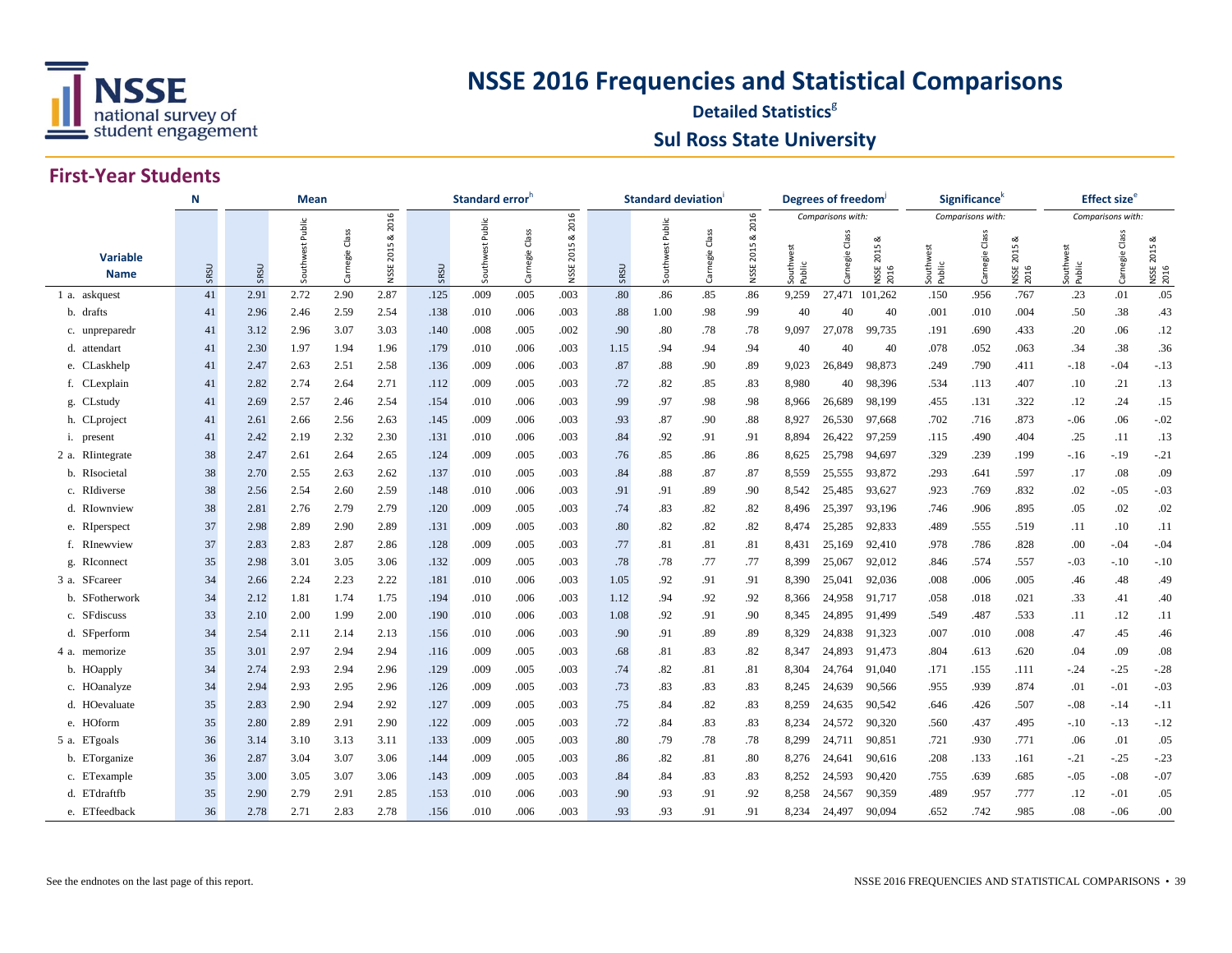

#### **Sul Ross State University Detailed Statistics**<sup>g</sup>

#### **First-Year Students**

|                         | Ν    | <b>Mean</b> |                  |                   |                   |        | Standard error   |                     |                       |                   | <b>Standard deviation</b> |                          |                   |                   | Degrees of freedom |                                |                     | Significance <sup>'</sup> |                           |                   | <b>Effect size</b> <sup>e</sup> |                          |
|-------------------------|------|-------------|------------------|-------------------|-------------------|--------|------------------|---------------------|-----------------------|-------------------|---------------------------|--------------------------|-------------------|-------------------|--------------------|--------------------------------|---------------------|---------------------------|---------------------------|-------------------|---------------------------------|--------------------------|
|                         |      | 2016        |                  |                   |                   |        |                  | 2016                |                       |                   |                           | 2016                     |                   | Comparisons with: |                    |                                | Comparisons with:   |                           |                           | Comparisons with: |                                 |                          |
| Variable<br><b>Name</b> | SRSU | SRSU        | Southwest Public | Class<br>Carnegie | ಡ<br>2015<br>NSSE | SRSU   | Southwest Public | Class<br>Carnegie ( | ಹ<br>S<br>201<br>NSSE | SRSU              | Public<br>est<br>Southw   | Carnegie Class           | ळ<br>2015<br>NSSE | Southwe<br>Public | Class<br>Carnegie  | <b>NSSE 2015 &amp;</b><br>2016 | Southwest<br>Public | Class<br>Carnegie         | య<br>2015<br>NSSE<br>2016 | Southwe<br>Public | Carnegie Class                  | ∝<br>NSSE 2015 {<br>2016 |
| 6 a. QRconclude         | 36   | 2.89        | 2.62             | 2.56              | 2.59              | .132   | .010             | .006                | .003                  | .79               | .92                       | .92                      | .92               | 35                | 35                 | 35                             | .051                | .019                      | .029                      | .29               | .36                             | .33                      |
| b. QRproblem            | 36   | 2.86        | 2.34             | 2.31              | 2.31              | .135   | .011             | .006                | .003                  | .81               | .95                       | .94                      | .94               | 35                | 35                 | 35                             | .000                | .000                      | .000                      | .55               | .59                             | .58                      |
| c. ORevaluate           | 36   | 2.48        | 2.31             | 2.28              | 2.30              | .158   | .010             | .006                | .003                  | .94               | .92                       | .91                      | .91               | 8,229             | 24,525             | 90,185                         | .257                | .177                      | .224                      | .19               | .23                             | .20                      |
| 7 a. wrshortnum         | 36   | 4.57        | 5.85             | 6.88              | 6.82              | .601   | .061             | .038                | .020                  | 3.59              | 5.29                      | 5.75                     | 5.75              | 35                | 35                 | 35                             | .042                | .001                      | .001                      | $-.24$            | $-.40$                          | $-.39$                   |
| b. wrmednum             | 34   | 1.76        | 1.95             | 2.27              | 2.23              | .558   | .037             | .021                | .011                  | 3.23              | 3.17                      | 3.16                     | 3.14              | 7,264             | 21,930             | 80,449                         | .737                | .357                      | .384                      | $-.06$            | $-.16$                          | $-.15$                   |
| c. wrlongnum            | 34   | .93         | .83              | .87               | .86               | .403   | .034             | .019                | .010                  | 2.33              | 2.84                      | 2.74                     | 2.69              | 7,130             | 21,482             | 78,715                         | .850                | .903                      | .891                      | .03               | .02                             | .02                      |
| - wrpages               | 34   | 41.82       | 43.65            | 49.68             | 49.24             | 10.688 | .799             | .443                | .227                  | 61.86             | 66.83                     | 64.36                    | 63.16             | 7,037             | 21,171             | 77,632                         | .875                | .480                      | .497                      | $-.03$            | $-12$                           | $-12$                    |
| 8 a. DDrace             | 36   | 3.12        | 3.08             | 3.03              | 3.07              | .158   | .011             | .006                | .003                  | .94               | .93                       | .93                      | .92               | 7,581             | 22,715             | 83,338                         | .823                | .581                      | .748                      | .04               | .09                             | .05                      |
| b. DDeconomic           | 36   | 3.01        | 3.06             | 3.01              | 3.05              | .154   | .011             | .006                | .003                  | .92               | .91                       | .91                      | .90               | 7,551             | 22,627             | 83,044                         | .748                | .976                      | .767                      | $-.05$            | $-.01$                          | $-.05$                   |
| c. DDreligion           | 36   | 2.75        | 3.01             | 2.96              | 2.98              | .175   | .011             | .006                | .003                  | 1.04              | .95                       | .95                      | .95               | 7,549             | 22,635             | 82,989                         | .107                | .209                      | .150                      | $-.27$            | -.21                            | $-.24$                   |
| d. DDpolitical          | 36   | 2.94        | 2.99             | 2.93              | 2.97              | .159   | .011             | .006                | .003                  | .95               | .94                       | .95                      | .94               | 7,521             | 22,550             | 82,691                         | .759                | .969                      | .864                      | $-0.05$           | .01                             | $-.03$                   |
| 9 a. LSreading          | 36   | 3.19        | 3.04             | 3.12              | 3.11              | .112   | .009             | .005                | .003                  | .67               | .79                       | .77                      | .77               | 7,488             | 22,496             | 82,562                         | .244                | .590                      | .532                      | .20               | .09                             | .10                      |
| b. LSnotes              | 36   | 3.08        | 2.89             | 2.95              | 2.93              | .147   | .010             | .006                | .003                  | .88               | .90                       | .89                      | .90               | 7,480             | 22,443             | 82,364                         | .226                | .402                      | .316                      | .20               | .14                             | .17                      |
| c. LSsummary            | 34   | 2.95        | 2.77             | 2.86              | 2.84              | .166   | .011             | .006                | .003                  | .97               | .92                       | .89                      | .89               | 7,418             | 22,281             | 81,670                         | .257                | .546                      | .460                      | .20               | .10                             | .13                      |
| 10. challenge           | 36   | 4.99        | 5.48             | 5.54              | 5.53              | .213   | .014             | .008                | .004                  | 1.27              | 1.17                      | 1.17                     | 1.17              | 7,479             | 22,442             | 82,325                         | .012                | .005                      | .005                      | $-.42$            | $-.48$                          | $-.47$                   |
| 11 a. intern            | 36   | .058        | .085             | .077              | .087              | .0398  | .0032            | .0018               | .0010                 | $\overline{a}$    | $\sim$ $\sim$             | $\overline{a}$           |                   |                   |                    | $\sim$                         | .568                | .672                      | .546                      | $-.10$            | $-.08$                          | $-.11$                   |
| b. leader               | 36   | .109        | .127             | .105              | .117              | .0529  | .0039            | .0021               | .0011                 |                   |                           |                          |                   |                   |                    | $\overline{a}$                 | .742                | .946                      | .882                      | $-06$             | .01                             | $-.03$                   |
| c. learncom             | 35   | .200        | .145             | .133              | .150              | .0689  | .0041            | .0023               | .0012                 |                   |                           | $-$                      |                   |                   | $- -$              | $\sim$                         | .360                | .241                      | .406                      | .15               | .18                             | .13                      |
| d. abroad               | 36   | .090        | .041             | .032              | .035              | .0487  | .0023            | .0012               | .0006                 |                   |                           |                          |                   |                   |                    | $\sim$                         | .135                | .051                      | .076                      | .20               | .25                             | .23                      |
| e. research             | 36   | .088        | .061             | .049              | .055              | .0482  | .0028            | .0015               | .0008                 | $\qquad \qquad -$ | $-$                       | --                       |                   |                   |                    | $\sim$                         | .506                | .287                      | .380                      | .10               | .15                             | .13                      |
| f. capstone             | 36   | .084        | .033             | .027              | .028              | .0470  | .0021            | .0011               | .0006                 | $\qquad \qquad -$ | $\sim$                    | $\overline{\phantom{a}}$ | $-$               |                   |                    | $\sim$                         | .094                | .040                      | .045                      | .22               | .25                             | .25                      |
| 12.<br>servcourse       | 35   | 1.88        | 1.66             | 1.65              | 1.63              | .125   | .008             | .005                | .002                  | .74               | .70                       | .69                      | .69               | 7,370             | 22,101             | 80,989                         | .067                | .053                      | .032                      | .31               | .33                             | .36                      |
| 13 a. QIstudent         | 36   | 4.99        | 5.45             | 5.47              | 5.49              | .321   | .016             | .010                | .005                  | 1.92              | 1.40                      | 1.42                     | 1.39              | 35                | 35                 | 35                             | .163                | .148                      | .133                      | $-.33$            | $-.33$                          | $-.36$                   |
| b. QIadvisor            | 35   | 5.21        | 5.18             | 5.17              | 5.19              | .291   | .020             | .012                | .006                  | 1.71              | 1.68                      | 1.72                     | 1.69              | 7,298             | 21,654             | 79,652                         | .915                | .873                      | .926                      | .02               | .03                             | .02                      |
| c. QIfaculty            | 36   | 5.11        | 5.18             | 5.31              | 5.28              | .277   | .018             | .010                | .005                  | 1.65              | 1.52                      | 1.47                     | 1.45              | 7,300             | 21,862             | 80,270                         | .768                | .414                      | .474                      | $-.05$            | $-.14$                          | $-.12$                   |
| d. QIstaff              | 33   | 4.92        | 5.00             | 4.99              | 4.99              | .330   | .021             | .012                | .006                  | 1.88              | 1.69                      | 1.72                     | 1.69              | 6,774             | 19,660             | 72,732                         | .795                | .812                      | .829                      | $-.05$            | $-.04$                          | $-.04$                   |
| e. OIadmin              | 35   | 5.05        | 4.88             | 4.96              | 4.92              | .280   | .021             | .012                | .006                  | 1.65              | 1.71                      | 1.72                     | 1.71              | 6,972             | 20,873             | 75,865                         | .558                | .750                      | .640                      | .10               | .05                             | .08                      |
| 14 a. empstudy          | 34   | 2.85        | 3.14             | 3.16              | 3.17              | .128   | .009             | .005                | .003                  | .75               | .77                       | .76                      | .76               | 6,937             | 20,891             | 76,710                         | .028                | .016                      | .012                      | $-.38$            | $-.41$                          | $-.43$                   |
| b. SEacademic           | 34   | 2.93        | 3.09             | 3.08              | 3.09              | .165   | .010             | .006                | .003                  | .96               | .84                       | .84                      | .83               | 6,878             | 20,685             | 76,069                         | .292                | .322                      | .276                      | $-.18$            | $-.17$                          | $-.19$                   |
| c. SElearnsup           | 33   | 3.11        | 3.15             | 3.12              | 3.13              | .144   | .011             | .006                | .003                  | .82               | .88                       | .89                      | .88               | 6,873             | 20,675             | 75,993                         | .781                | .920                      | .884                      | $-.05$            | $-.02$                          | $-.03$                   |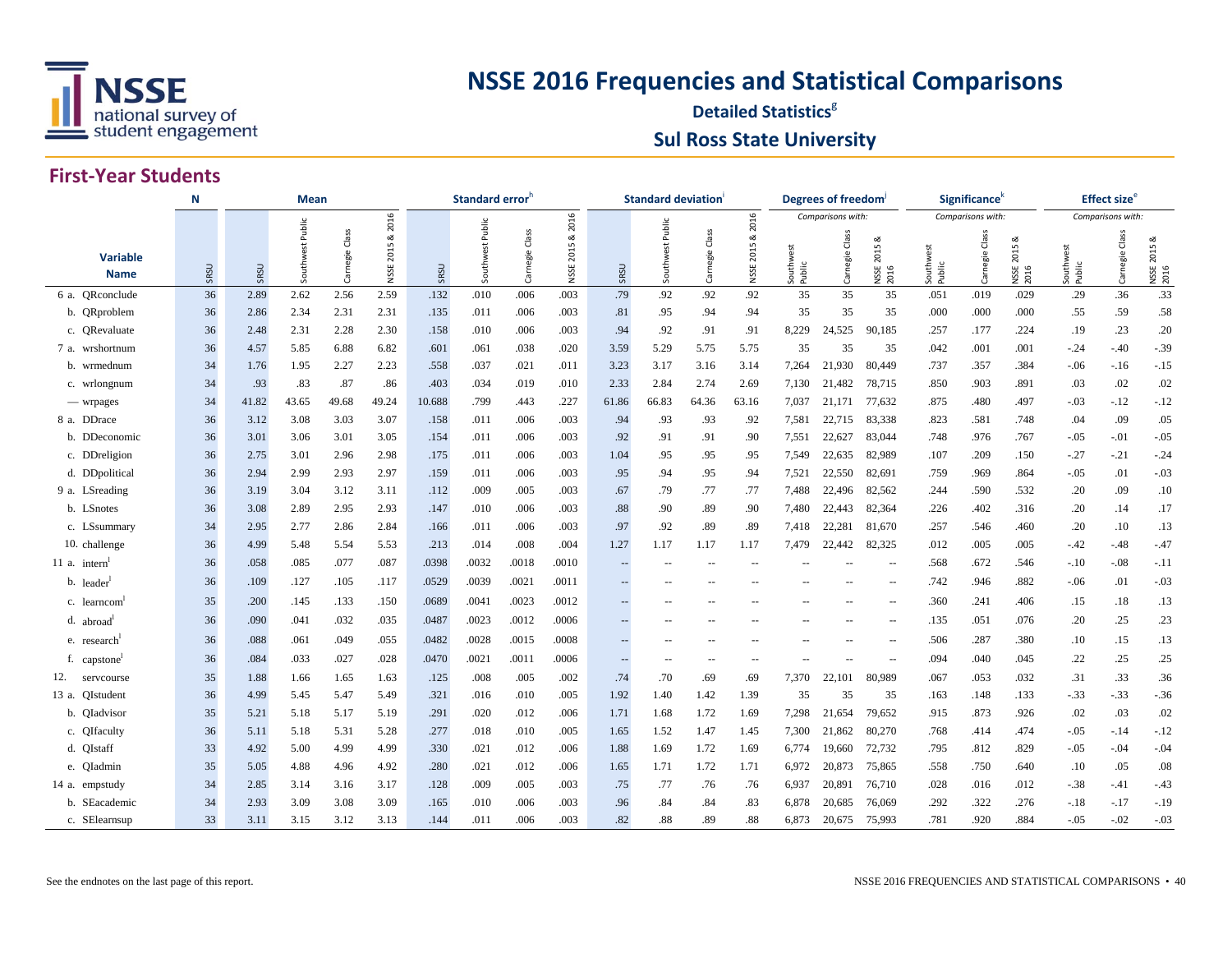

#### **Sul Ross State University Detailed Statistics**<sup>g</sup>

#### **First-Year Students**

|                                | N    | <b>Mean</b>    |           |                   |                   | Standard error |                     |                      |                         | <b>Standard deviation</b> |                         |                |                    | Degrees of freedom |                        |                           | Significance <sup>'</sup> |               |                            | Effect size <sup>6</sup> |                     |                          |
|--------------------------------|------|----------------|-----------|-------------------|-------------------|----------------|---------------------|----------------------|-------------------------|---------------------------|-------------------------|----------------|--------------------|--------------------|------------------------|---------------------------|---------------------------|---------------|----------------------------|--------------------------|---------------------|--------------------------|
|                                |      | 2016<br>Public |           |                   |                   |                |                     | 2016                 |                         |                           |                         | 2016           |                    | Comparisons with:  |                        |                           | Comparisons with:         |               |                            | Comparisons with:        |                     |                          |
| <b>Variable</b><br><b>Name</b> | SRSU | SRSU           | Southwest | negie Class<br>වි | ಹ<br>2015<br>NSSE | SRSU           | Public<br>Southwest | Class<br>megie<br>වි | οð<br>ī.<br>201<br>NSSE | SRSU                      | Public<br>ëst<br>Southw | Carnegie Class | ಂಶ<br>2015<br>NSSE | Southw<br>Public   | Class<br>imegie (<br>ී | ಹ<br>2015<br>NSSE<br>2016 | Southw<br>Public          | ë<br>Carnegie | οð<br>2015<br>NSSE<br>2016 | Southwe<br>Public        | Class<br>Carnegie ( | ಹ<br>NSSE 2015 &<br>2016 |
| d. SEdiverse                   | 34   | 2.53           | 2.80      | 2.76              | 2.76              | .190           | .012                | .007                 | .004                    | 1.11                      | .96                     | .98            | .97                | 6,885              | 20,672                 | 76,039                    | .112                      | .178          | .175                       | $-.27$                   | $-.23$              | $-.23$                   |
| e. SEsocial                    | 34   | 2.94           | 3.02      | 2.96              | 2.99              | .140           | .011                | .006                 | .003                    | .82                       | .88                     | .91            | .89                | 6,874              | 20,654                 | 75,938                    | .597                      | .864          | .740                       | $-.09$                   | $-.03$              | $-.06$                   |
| f. SEwellness                  | 34   | 2.85           | 2.98      | 2.92              | 2.95              | .148           | .011                | .006                 | .003                    | .86                       | .91                     | .93            | .91                | 6,858              | 20,612                 | 75,770                    | .385                      | .661          | .517                       | $-.15$                   | $-.08$              | $-.11$                   |
| g. SEnonacad                   | 34   | 2.69           | 2.44      | 2.40              | 2.39              | .177           | .012                | .007                 | .004                    | 1.03                      | .98                     | 1.00           | .99                | 6,856              | 20,616                 | 75,724                    | .132                      | .085          | .074                       | .26                      | .30                 | .31                      |
| h. SEactivities                | 34   | 2.93           | 2.95      | 2.79              | 2.86              | .164           | .011                | .007                 | .003                    | .96                       | .91                     | .98            | .95                | 6,834              | 20,557                 | 75,538                    | .940                      | .385          | .631                       | $-.01$                   | .15                 | .08                      |
| i. SEevents                    | 34   | 2.53           | 2.60      | 2.54              | 2.57              | .181           | .012                | .007                 | .004                    | 1.05                      | .97                     | .99            | .98                | 6,806              | 20,495                 | 75,341                    | .663                      | .959          | .825                       | $-.08$                   | $-.01$              | $-.04$                   |
| 15 a. tmprephrs                | 34   | 10.68          | 13.64     | 13.65             | 14.30             | 1.288          | .101                | .057                 | .030                    | 7.49                      | 8.33                    | 8.15           | 8.34               | 6,861              | 20,642                 | 75,797                    | .039                      | .034          | .012                       | $-.36$                   | $-.37$              | $-.43$                   |
| b. tmcocurrhrs                 | 34   | 6.32           | 5.57      | 5.09              | 5.46              | 1.538          | .084                | .047                 | .025                    | 8.94                      | 6.91                    | 6.77           | 6.87               | 33                 | 33                     | 33                        | .629                      | .431          | .578                       | .11                      | .18                 | .13                      |
| c. tmworkonhrs                 | 34   | 4.20           | 2.50      | 2.18              | 2.38              | 1.417          | .074                | .037                 | .020                    | 8.24                      | 6.09                    | 5.34           | 5.57               | 33                 | 33                     | 33                        | .238                      | .164          | .208                       | .28                      | .38                 | .33                      |
| d. tmworkoffhrs                | 34   | 7.20           | 5.27      | 6.62              | 5.69              | 1.970          | .114                | .075                 | .037                    | 11.46                     | 9.39                    | 10.75          | 10.06              | 6,809              | 20,481                 | 75,228                    | .234                      | .753          | .384                       | .21                      | .05                 | .15                      |
| - tmworkhrs                    | 34   | 11.40          | 7.67      | 8.72              | 7.99              | 2.388          | .138                | .083                 | .042                    | 13.89                     | 11.33                   | 11.83          | 11.44              | 33                 | 20,363                 | 33                        | .128                      | .188          | .163                       | .33                      | .23                 | .30                      |
| e. tmservicehrs                | 33   | 4.24           | 2.94      | 2.51              | 2.53              | 1.147          | .061                | .033                 | .017                    | 6.56                      | 5.03                    | 4.69           | 4.68               | 6,756              | 32                     | 32                        | .138                      | .142          | .145                       | .26                      | .37                 | .37                      |
| f. tmrelaxhrs                  | 34   | 12.37          | 11.99     | 11.83             | 12.12             | 1.516          | .104                | .060                 | .031                    | 8.82                      | 8.54                    | 8.53           | 8.49               | 6,815              | 20,490                 | 75,197                    | .797                      | .717          | .864                       | .04                      | .06                 | .03                      |
| g. tmcarehrs                   | 33   | 3.46           | 2.74      | 3.89              | 3.28              | 1.245          | .081                | .060                 | .029                    | 7.13                      | 6.64                    | 8.54           | 7.84               | 6,790              | 20,438                 | 75,042                    | .539                      | .771          | .895                       | .11                      | $-.05$              | .02                      |
| h. tmcommutehrs                | 34   | 8.33           | 4.72      | 3.75              | 3.81              | 1.492          | .074                | .040                 | .021                    | 8.68                      | 6.12                    | 5.68           | 5.69               | 33                 | 33                     | 33                        | .021                      | .004          | .005                       | .59                      | .81                 | .79                      |
| 16.<br>reading                 | 33   | 2.61           | 2.66      | 2.85              | 2.80              | .184           | .013                | .008                 | .004                    | 1.05                      | 1.08                    | 1.09           | 1.10               | 6,799              | 20,456                 | 75,130                    | .758                      | .194          | .307                       | $-.05$                   | $-.23$              | $-.18$                   |
| — tmreadinghrs                 | 33   | 3.92           | 6.06      | 6.67              | 6.75              | .547           | .069                | .041                 | .022                    | 3.13                      | 5.65                    | 5.88           | 5.92               | 33                 | 32                     | 32                        | .000                      | .000          | .000                       | $-.38$                   | -.47                | $-.48$                   |
| 17 a. pgwrite                  | 34   | 3.10           | 2.79      | 2.91              | 2.85              | .141           | .011                | .006                 | .003                    | .82                       | .91                     | .88            | .89                | 6,801              | 20,482                 | 75,243                    | .050                      | .202          | .100                       | .34                      | .22                 | .28                      |
| b. pgspeak                     | 34   | 2.97           | 2.66      | 2.75              | 2.69              | .130           | .011                | .006                 | .003                    | .75                       | .94                     | .93            | .94                | 33                 | 33                     | 33                        | .024                      | .097          | .039                       | .33                      | .24                 | .30                      |
| c. pgthink                     | 33   | 3.09           | 3.05      | 3.10              | 3.08              | .133           | .010                | .006                 | .003                    | .76                       | .83                     | .81            | .82                | 6,780              | 20,430                 | 75,020                    | .789                      | .959          | .962                       | .05                      | $-.01$              | .01                      |
| d. pganalyze                   | 34   | 2.77           | 2.69      | 2.60              | 2.62              | .160           | .011                | .007                 | .004                    | .93                       | .94                     | .97            | .97                | 6,778              | 20,402                 | 74,898                    | .616                      | .322          | .389                       | .09                      | .17                 | .15                      |
| e. pgwork                      | 34   | 2.53           | 2.59      | 2.62              | 2.62              | .179           | .012                | .007                 | .004                    | 1.04                      | .97                     | .97            | .97                | 6,778              | 20,423                 | 74,979                    | .706                      | .569          | .594                       | $-.07$                   | $-.10$              | $-.09$                   |
| f. pgothers                    | 34   | 2.67           | 2.84      | 2.85              | 2.84              | .138           | .011                | .006                 | .003                    | .81                       | .90                     | .90            | .90                | 6,774              | 20,393                 | 74,858                    | .277                      | .243          | .287                       | $-.19$                   | $-.20$              | $-.18$                   |
| g. pgvalues                    | 34   | 2.62           | 2.68      | 2.73              | 2.71              | .140           | .012                | .007                 | .004                    | .81                       | .97                     | .96            | .97                | 6,766              | 20,422                 | 74,895                    | .759                      | .524          | .628                       | $-.05$                   | $-.11$              | $-.08$                   |
| h. pgdiverse                   | 33   | 2.82           | 2.80      | 2.78              | 2.77              | .147           | .012                | .007                 | .003                    | .84                       | .95                     | .96            | .96                | 6,765              | 20,420                 | 74,930                    | .907                      | .830          | .759                       | .02                      | .04                 | .05                      |
| i. pgprobsolve                 | 34   | 2.50           | 2.62      | 2.64              | 2.63              | .160           | .012                | .007                 | .003                    | .93                       | .95                     | .95            | .95                | 6,758              | 20,397                 | 74,873                    | .499                      | .422          | .437                       | $-.12$                   | $-14$               | $-.13$                   |
| pgcitizen<br>$\mathbf{1}$      | 33   | 2.58           | 2.65      | 2.65              | 2.63              | .168           | .012                | .007                 | .004                    | .96                       | .96                     | .96            | .96                | 6,742              | 20,312                 | 74,551                    | .695                      | .710          | .800                       | $-.07$                   | $-.06$              | $-.04$                   |
| 18.<br>evalexp                 | 34   | 2.97           | 3.21      | 3.20              | 3.20              | .137           | .009                | .005                 | .003                    | .80                       | .72                     | .73            | .73                | 6,799              | 20,513                 | 75,293                    | .058                      | .070          | .065                       | $-.33$                   | $-.31$              | $-.32$                   |
| 19.<br>sameinst                | 34   | 3.09           | 3.23      | 3.21              | 3.21              | .172           | .010                | .006                 | .003                    | 1.00                      | .79                     | .81            | .81                | 33                 | 20,534                 | 75,381                    | .411                      | .389          | .356                       | $-.18$                   | $-15$               | $-.16$                   |

IPEDS: 228501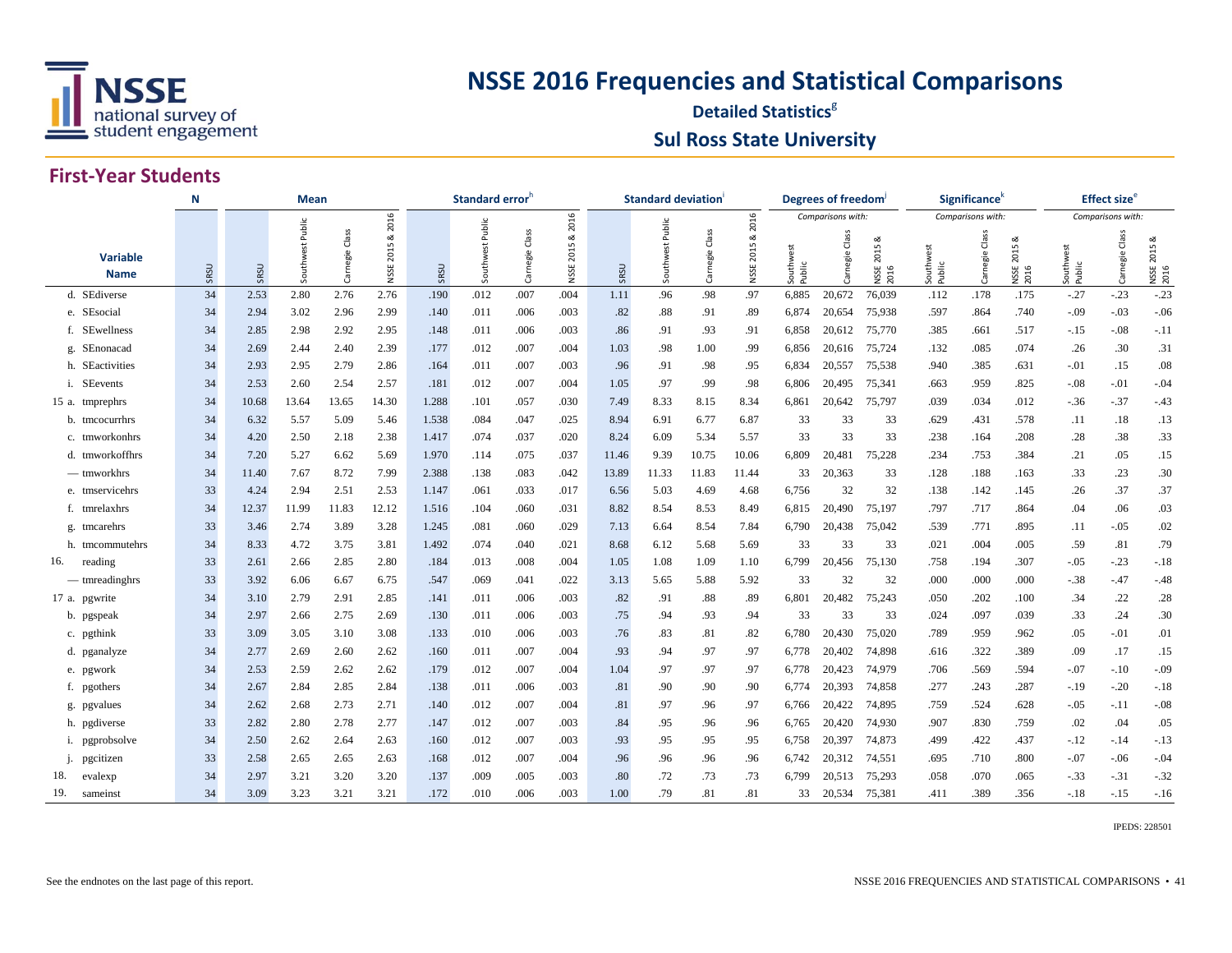

#### **Sul Ross State University Detailed Statistics**<sup>g</sup>

#### **Seniors**

|                                | N    | Mean           |           |                |                   | Standard error |                     |                      |                   | <b>Standard deviation</b> |                  |                |                   | Degrees of freedom |                   |                           | Significance        |                   |                           | Effect size <sup>6</sup> |                   |                           |
|--------------------------------|------|----------------|-----------|----------------|-------------------|----------------|---------------------|----------------------|-------------------|---------------------------|------------------|----------------|-------------------|--------------------|-------------------|---------------------------|---------------------|-------------------|---------------------------|--------------------------|-------------------|---------------------------|
|                                |      | 2016<br>Public |           |                |                   |                |                     |                      | 2016              |                           |                  |                | 2016              |                    | Comparisons with: |                           |                     | Comparisons with: |                           |                          | Comparisons with: |                           |
| <b>Variable</b><br><b>Name</b> | SRSU | SRSU           | Southwest | Carnegie Class | ಷ<br>2015<br>NSSE | SRSU           | Public<br>Southwest | Class<br>negie<br>වි | చ<br>2015<br>NSSE | SRSU                      | Southwest Public | Carnegie Class | ∝<br>2015<br>NSSE | Southw<br>Public   | Class<br>Carnegie | œ<br>2015<br>NSSE<br>2016 | Southwest<br>Public | Carnegie Class    | ø<br>2015<br>NSSE<br>2016 | Southwest<br>Public      | Class<br>Carnegie | ಹ<br>2015<br>NSSE<br>2016 |
| 1 a. askquest                  | 37   | 2.90           | 3.03      | 3.22           | 3.15              | .135           | .005                | .003                 | .002              | .82                       | .89              | .84            | .86               | 29,584             | 71,587            | 258,790                   | .385                | .021              | .080                      | $-.14$                   | $-.38$            | $-.29$                    |
| b. drafts                      | 37   | 2.45           | 2.46      | 2.50           | 2.45              | .190           | .006                | .004                 | .002              | 1.15                      | 1.03             | 1.03           | 1.03              | 29,237             | 70,928 256,364    |                           | .955                | .778              | .988                      | $-.01$                   | $-.05$            | .00                       |
| c. unpreparedr                 | 37   | 3.14           | 2.97      | 3.04           | 2.99              | .110           | .005                | .003                 | .002              | .67                       | .82              | .80            | .81               | 29,093             | 70,548 255,017    |                           | .218                | .457              | .261                      | .20                      | .12               | .18                       |
| d. attendart                   | 37   | 2.39           | 1.77      | 1.81           | 1.84              | .184           | .005                | .003                 | .002              | 1.12                      | .90              | .92            | .92               | 36                 | 36                | 36                        | .002                | .003              | .005                      | .68                      | .62               | .60                       |
| e. CLaskhelp                   | 35   | 2.16           | 2.42      | 2.35           | 2.41              | .138           | .005                | .003                 | .002              | .81                       | .92              | .91            | .91               | 34                 | 34                | 34                        | .064                | .171              | .076                      | $-.29$                   | $-.21$            | $-.28$                    |
| f. CLexplain                   | 35   | 2.69           | 2.73      | 2.69           | 2.74              | .158           | .005                | .003                 | .002              | .93                       | .87              | .88            | .86               | 28,795             | 69,877 252,279    |                           | .812                | .992              | .754                      | $-.04$                   | .00               | $-.05$                    |
| g. CLstudy                     | 35   | 2.24           | 2.48      | 2.41           | 2.47              | .161           | .006                | .004                 | .002              | .95                       | 1.01             | 1.02           | 1.01              | 28,706             | 69.755 251.827    |                           | .175                | .332              | .191                      | $-.23$                   | $-.16$            | $-.22$                    |
| h. CLproject                   | 34   | 2.28           | 2.83      | 2.78           | 2.87              | .160           | .006                | .004                 | .002              | .93                       | .94              | .96            | .93               | 28,640             | 69,549 251,020    |                           | .001                | .003              | .000                      | $-.59$                   | $-.51$            | $-.63$                    |
| present<br>i.                  | 35   | 2.42           | 2.58      | 2.71           | 2.70              | .164           | .006                | .004                 | .002              | .97                       | 1.00             | .99            | .98               | 28,485             | 69,218 249,931    |                           | .371                | .086              | .092                      | $-.15$                   | $-.29$            | $-.28$                    |
| 2 a. RIintegrate               | 35   | 2.95           | 2.94      | 2.99           | 2.99              | .157           | .005                | .003                 | .002              | .93                       | .86              | .84            | .84               | 27,763             | 67,907 244,768    |                           | .955                | .792              | .789                      | .01                      | $-.04$            | $-.05$                    |
| b. RIsocietal                  | 35   | 2.93           | 2.78      | 2.89           | 2.85              | .137           | .006                | .003                 | .002              | .81                       | .92              | .89            | .90               | 27,568             | 67,342 242,799    |                           | .322                | .760              | .589                      | .17                      | .05               | .09                       |
| c. RIdiverse                   | 35   | 2.63           | 2.56      | 2.72           | 2.67              | .137           | .006                | .004                 | .002              | .81                       | .99              | .95            | .96               | 34                 | 67,261 242,424    |                           | .637                | .549              | .789                      | .07                      | $-.10$            | $-.05$                    |
| d. RIownview                   | 35   | 2.92           | 2.82      | 2.90           | 2.87              | .146           | .005                | .003                 | .002              | .87                       | .86              | .84            | .84               | 27,399             | 67,067 241,621    |                           | .494                | .857              | .734                      | .12                      | .03               | .06                       |
| e. RIperspect                  | 35   | 3.03           | 2.93      | 2.99           | 2.97              | .131           | .005                | .003                 | .002              | .77                       | .84              | .82            | .83               | 27,289             | 66,868 240,797    |                           | .478                | .755              | .657                      | .12                      | .05               | .08                       |
| f. RInewview                   | 34   | 2.88           | 2.92      | 2.97           | 2.96              | .141           | .005                | .003                 | .002              | .83                       | .82              | .80            | .81               | 27,161             | 66,718 240,095    |                           | .789                | .502              | .576                      | $-.05$                   | $-.11$            | $-10$                     |
| g. RIconnect                   | 35   | 3.24           | 3.18      | 3.24           | 3.23              | .133           | .005                | .003                 | .002              | .79                       | .76              | .74            | .75               | 27,058             | 66,447 239,133    |                           | .646                | .995              | .903                      | .08                      | .00               | .02                       |
| 3 a. SFcareer                  | 35   | 2.55           | 2.30      | 2.42           | 2.40              | .185           | .006                | .004                 | .002              | 1.10                      | .98              | .99            | .98               | 27,089             | 66,457 239,244    |                           | .143                | .454              | .386                      | .25                      | .13               | .15                       |
| b. SFotherwork                 | 35   | 2.04           | 1.87      | 1.92           | 1.93              | .202           | .006                | .004                 | .002              | 1.19                      | 1.01             | 1.03           | 1.03              | 27,026             | 66,229 238,417    |                           | .294                | .460              | .508                      | .18                      | .12               | .11                       |
| c. SFdiscuss                   | 35   | 2.22           | 2.08      | 2.17           | 2.17              | .171           | .006                | .004                 | .002              | 1.01                      | .97              | .98            | .97               | 26,965             | 66,150 238,110    |                           | .399                | .766              | .765                      | .14                      | .05               | .05                       |
| d. SFperform                   | 35   | 2.29           | 2.14      | 2.23           | 2.20              | .176           | .006                | .004                 | .002              | 1.04                      | .93              | .94            | .93               | 26,927             | 66,045 237,651    |                           | .330                | .714              | .574                      | .16                      | .06               | .10                       |
| 4 a. memorize                  | 35   | 2.57           | 2.76      | 2.73           | 2.74              | .158           | .006                | .004                 | .002              | .93                       | .90              | .91            | .91               | 26,994             | 66,197 238,354    |                           | .210                | .278              | .273                      | $-.21$                   | $-.18$            | $-.19$                    |
| b. HOapply                     | 35   | 2.57           | 3.10      | 3.13           | 3.12              | .170           | .005                | .003                 | .002              | 1.00                      | .82              | .80            | .80               | 34                 | 34                | 34                        | .003                | .002              | .002                      | $-.65$                   | $-.71$            | $-.69$                    |
| c. HOanalyze                   | 35   | 2.59           | 3.07      | 3.11           | 3.09              | .177           | .005                | .003                 | .002              | 1.05                      | .84              | .83            | .83               | 34                 | 34                | 34                        | .010                | .006              | .008                      | $-.57$                   | $-.62$            | $-.60$                    |
| d. HOevaluate                  | 35   | 2.72           | 2.94      | 3.02           | 2.97              | .143           | .005                | .003                 | .002              | .85                       | .88              | .85            | .87               | 26,781             | 65,700 236,501    |                           | .140                | .036              | .091                      | $-.25$                   | $-.35$            | $-.29$                    |
| e. HOform                      | 35   | 3.01           | 2.97      | 3.01           | 2.98              | .119           | .005                | .003                 | .002              | .71                       | .86              | .84            | .85               | 26,754             | 65,564 235,988    |                           | .769                | .991              | .829                      | .05                      | .00               | .04                       |
| 5 a. ETgoals                   | 35   | 3.05           | 3.17      | 3.21           | 3.17              | .163           | .005                | .003                 | .002              | .96                       | .80              | .78            | .78               | 26,881             | 65,981 237,522    |                           | .376                | .239              | .367                      | $-.15$                   | $-.20$            | $-.15$                    |
| b. ETorganize                  | 35   | 2.94           | 3.11      | 3.15           | 3.12              | .157           | .005                | .003                 | .002              | .93                       | .82              | .80            | .80               | 26,813             | 65,838 236,945    |                           | .232                | .138              | .199                      | $-.20$                   | $-.25$            | $-.22$                    |
| c. ETexample                   | 35   | 3.09           | 3.11      | 3.15           | 3.13              | .155           | .005                | .003                 | .002              | .92                       | .86              | .83            | .83               | 26,781             | 65,737 236,555    |                           | .902                | .688              | .806                      | $-.02$                   | $-.07$            | $-.04$                    |
| d. ETdraftfb                   | 35   | 2.76           | 2.74      | 2.86           | 2.79              | .174           | .006                | .004                 | .002              | 1.03                      | 1.00             | .97            | .98               | 26,755             | 65,693 236,437    |                           | .892                | .573              | .884                      | .02                      | $-.10$            | $-.02$                    |
| e. ETfeedback                  | 35   | 2.73           | 2.82      | 2.92           | 2.87              | .177           | .006                | .004                 | .002              | 1.05                      | .95              | .91            | .91               | 26,666             | 34 235,659        |                           | .567                | .297              | .378                      | $-.10$                   | $-.21$            | $-.15$                    |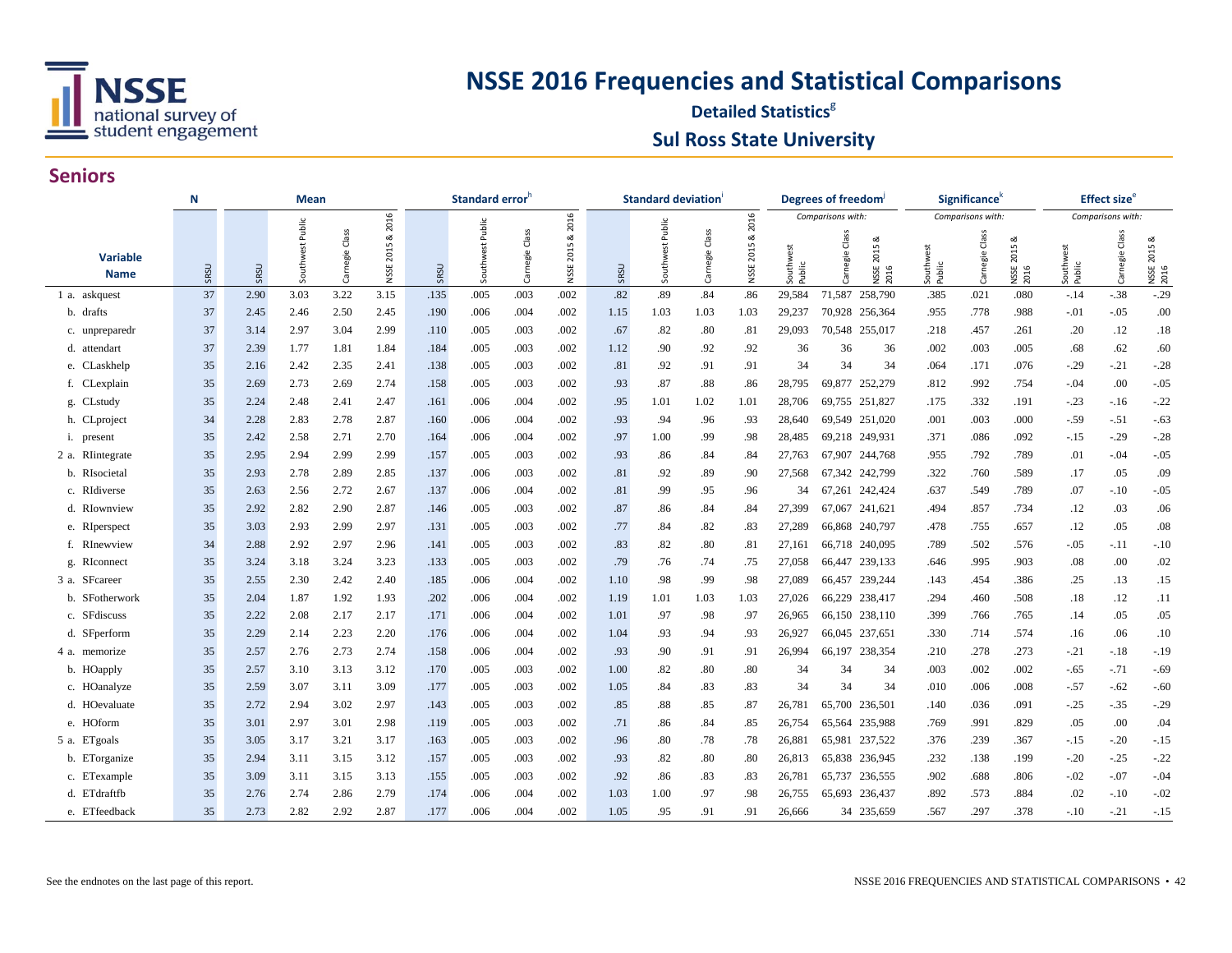

#### **Sul Ross State University Detailed Statistics**<sup>g</sup>

#### **Seniors**

|                                | N    | Mean  |                     |                   |                   | Standard error |                  |                     |                   | <b>Standard deviation</b> |                  |                     |                    | Degrees of freedom |                                            | Significance <sup>k</sup> |                   |                        | Effect size <sup>6</sup> |                   |                           |
|--------------------------------|------|-------|---------------------|-------------------|-------------------|----------------|------------------|---------------------|-------------------|---------------------------|------------------|---------------------|--------------------|--------------------|--------------------------------------------|---------------------------|-------------------|------------------------|--------------------------|-------------------|---------------------------|
|                                |      |       |                     |                   | 2016              |                |                  |                     | 2016              |                           |                  |                     | 2016               |                    | Comparisons with:                          |                           | Comparisons with: |                        |                          | Comparisons with: |                           |
| <b>Variable</b><br><b>Name</b> | SRSU | SRSU  | Public<br>Southwest | Class<br>Carnegie | ø<br>2015<br>NSSE | SRSU           | Southwest Public | Class<br>Carnegie ( | ø<br>2015<br>NSSE | SRSU                      | Southwest Public | Class<br>Carnegie ( | ಂಶ<br>2015<br>NSSE | Southw<br>Public   | Class<br>య<br>NSSE 2015 8<br>2016<br>megie | Southwest<br>Public       | Carnegie Class    | 2015 &<br>NSSE<br>2016 | Southwe<br>Public        | Class<br>Carnegie | ಂಶ<br>NSSE 2015 8<br>2016 |
| 6 a. ORconclude                | 35   | 2.49  | 2.66                | 2.64              | 2.66              | .180           | .006             | .004                | .002              | 1.07                      | .95              | .95                 | .95                | 26,809             | 65,842 237,040                             | .297                      | .372              | .296                   | $-.18$                   | $-.15$            | $-.18$                    |
| b. QRproblem                   | 35   | 2.33  | 2.44                | 2.45              | 2.45              | .165           | .006             | .004                | .002              | .98                       | .98              | .97                 | .98                | 26,759             | 65,713 236,622                             | .532                      | .480              | .484                   | $-.11$                   | $-.12$            | $-.12$                    |
| c. ORevaluate                  | 35   | 2.14  | 2.42                | 2.42              | 2.44              | .170           | .006             | .004                | .002              | 1.01                      | .95              | .95                 | .95                | 26,723             | 65,593 236,200                             | .083                      | .083              | .058                   | $-.29$                   | $-.29$            | $-.32$                    |
| 7 a. wrshortnum                | 33   | 6.02  | 6.47                | 8.09              | 7.85              | 1.263          | .040             | .028                | .015              | 7.23                      | 6.17             | 6.82                | 6.80               | 24,216             | 60,160 216,457                             | .683                      | .084              | .123                   | $-.07$                   | $-.30$            | $-.27$                    |
| b. wrmednum                    | 31   | 2.69  | 2.99                | 3.86              | 3.69              | .732           | .026             | .019                | .010              | 4.07                      | 4.02             | 4.51                | 4.45               | 23,746             | 59,534 213,888                             | .679                      | .150              | .213                   | $-.07$                   | $-.26$            | $-.22$                    |
| c. wrlongnum                   | 28   | .40   | 1.83                | 2.05              | 2.02              | .195           | .025             | .015                | .008              | 1.03                      | 3.77             | 3.74                | 3.71               | 28                 | 27<br>27                                   | .000                      | .000              | .000                   | $-.38$                   | $-.44$            | $-.44$                    |
| - wrpages                      | 28   | 41.86 | 67.85               | 83.10             | 80.83             | 8.896          | .577             | .380                | .199              | 47.01                     | 87.13            | 90.66               | 89.96              | 22,822             | 56,988 205,146                             | .115                      | .016              | .022                   | $-.30$                   | $-.46$            | $-.43$                    |
| 8 a. DDrace                    | 34   | 2.79  | 3.17                | 3.10              | 3.11              | .169           | .006             | .004                | .002              | .98                       | .93              | .93                 | .92                | 24,896             | 61,840 222,079                             | .018                      | .055              | .043                   | $-.41$                   | $-.33$            | $-.35$                    |
| b. DDeconomic                  | 34   | 2.68  | 3.12                | 3.09              | 3.10              | .170           | .006             | .004                | .002              | .99                       | .92              | .90                 | .89                | 24,797             | 61,655 221,398                             | .006                      | .009              | .006                   | $-.47$                   | $-.45$            | $-.47$                    |
| c. DDreligion                  | 34   | 2.88  | 3.06                | 3.02              | 3.02              | .189           | .006             | .004                | .002              | 1.10                      | .95              | .94                 | .94                | 24,803             | 61,595 221,134                             | .280                      | .417              | .389                   | $-.19$                   | $-.14$            | $-.15$                    |
| d. DDpolitical                 | 34   | 2.80  | 3.05                | 3.02              | 3.03              | .195           | .006             | .004                | .002              | 1.13                      | .94              | .93                 | .93                | 33                 | 33                                         | 33<br>.211                | .276              | .262                   | $-0.26$                  | $-.23$            | $-.24$                    |
| 9 a. LSreading                 | 34   | 3.11  | 3.18                | 3.24              | 3.21              | .149           | .005             | .003                | .002              | .87                       | .80              | .78                 | .79                | 24,715             | 61,469<br>220,753                          | .600                      | .320              | .445                   | $-.09$                   | $-.17$            | $-.13$                    |
| b. LSnotes                     | 33   | 2.68  | 2.93                | 2.93              | 2.88              | .180           | .006             | .004                | .002              | 1.03                      | .93              | .94                 | .94                | 24,672             | 61,295 220,138                             | .126                      | .126              | .226                   | $-.27$                   | $-.27$            | $-.21$                    |
| c. LSsummary                   | 34   | 2.69  | 2.90                | 2.94              | 2.89              | .162           | .006             | .004                | .002              | .94                       | .92              | .91                 | .92                | 24,468             | 60,762 218,250                             | .182                      | .113              | .206                   | $-.23$                   | $-.27$            | $-.22$                    |
| 10. challenge                  | 33   | 5.11  | 5.69                | 5.72              | 5.66              | .273           | .008             | .005                | .003              | 1.56                      | 1.23             | 1.21                | 1.21               | 24,659             | 32                                         | 32<br>.007                | .034              | .054                   | $-.47$                   | $-.50$            | $-.45$                    |
| 11 a. intern                   | 33   | .337  | .407                | .467              | .500              | .0839          | .0031            | .0020               | .0011             | $\overline{a}$            | $\sim$           | $\overline{a}$      |                    | $-$                | $\overline{\phantom{a}}$                   | .414<br>$\sim$            | .135              | .062                   | $-.15$                   | $-.27$            | $-.33$                    |
| b. leader                      | 33   | .327  | .300                | .319              | .354              | .0832          | .0029            | .0019               | .0010             |                           |                  |                     |                    |                    |                                            | .744<br>$\sim$            | .923              | .747                   | .06                      | .02               | $-.06$                    |
| c. learncom                    | 33   | .183  | .216                | .233              | .242              | .0686          | .0026            | .0017               | .0009             | --                        |                  | $-$                 |                    |                    | $\sim$                                     | .645<br>$\sim$            | .498              | .426                   | $-.08$                   | $-.12$            | $-.15$                    |
| d. abroad                      | 33   | .000  | .095                | .113              | .138              | .0000          | .0019            | .0013               | .0007             |                           |                  |                     |                    |                    |                                            | .063<br>$\sim$            | .041              | .022                   | $-.63$                   | $-.69$            | $-.76$                    |
| e. research                    | 32   | .212  | .197                | .210              | .237              | .0735          | .0025            | .0017               | .0009             | --                        | $\sim$           | --                  |                    |                    |                                            | .825<br>$\sim$            | .977              | .746                   | .04                      | .01               | $-.06$                    |
| f. capstone                    | 33   | .347  | .359                | .456              | .459              | .0845          | .0031            | .0020               | .0011             | $\qquad \qquad -$         | $\overline{a}$   | --                  |                    |                    |                                            | .885                      | .211              | .201                   | $-.03$                   | $-.22$            | $-.23$                    |
| 12.<br>servcourse              | 33   | 1.95  | 1.72                | 1.78              | 1.74              | .133           | .005             | .003                | .002              | .76                       | .74              | .71                 | .71                | 24,396             | 60,792 218,240                             | .082                      | .178              | .097                   | .30                      | .24               | .29                       |
| 13 a. OIstudent                | 30   | 4.49  | 5.65                | 5.69              | 5.66              | .358           | .009             | .005                | .003              | 1.95                      | 1.36             | 1.32                | 1.32               | 29                 | 29                                         | 29<br>.003                | .002              | .003                   | $-.85$                   | $-.91$            | $-.89$                    |
| b. QIadvisor                   | 33   | 5.15  | 5.17                | 5.27              | 5.22              | .317           | .012             | .007                | .004              | 1.82                      | 1.79             | 1.78                | 1.77               | 24,153             | 59,879 215,619                             | .941                      | .708              | .813                   | $-.01$                   | $-.07$            | $-.04$                    |
| c. QIfaculty                   | 33   | 5.17  | 5.50                | 5.61              | 5.54              | .274           | .009             | .006                | .003              | 1.57                      | 1.46             | 1.39                | 1.39               | 24,113             | 60,125 216,143                             | .195                      | .070              | .127                   | $-.23$                   | $-.32$            | $-.27$                    |
| d. QIstaff                     | 27   | 3.87  | 4.90                | 4.94              | 4.89              | .336           | .013             | .008                | .004              | 1.74                      | 1.79             | 1.78                | 1.75               | 19,601             | 48,490 177,228                             | .003                      | .002              | .003                   | $-.58$                   | $-.60$            | $-.58$                    |
| e. OIadmin                     | 31   | 4.39  | 4.89                | 4.96              | 4.88              | .401           | .012             | .007                | .004              | 2.24                      | 1.77             | 1.75                | 1.75               | 30                 | 30                                         | 30<br>.225                | .165              | .236                   | $-.28$                   | $-.33$            | $-.28$                    |
| 14 a. empstudy                 | 32   | 2.95  | 3.17                | 3.16              | 3.17              | .154           | .005             | .003                | .002              | .87                       | .78              | .77                 | .77                | 23,255             | 58,206 209,102                             | .119                      | .138              | .118                   | $-.28$                   | $-26$             | $-.28$                    |
| b. SEacademic                  | 33   | 2.67  | 2.96                | 2.97              | 2.96              | .199           | .006             | .004                | .002              | 1.14                      | .86              | .87                 | .86                | 32                 | 32                                         | 32<br>.151                | .134              | .157                   | -.34                     | $-.35$            | $-.34$                    |
| c. SElearnsup                  | 33   | 2.68  | 2.88                | 2.89              | 2.88              | .202           | .006             | .004                | .002              | 1.16                      | .95              | .94                 | .93                | 32                 | 32                                         | 32<br>.324                | .295              | .319                   | $-.21$                   | $-.23$            | $-.22$                    |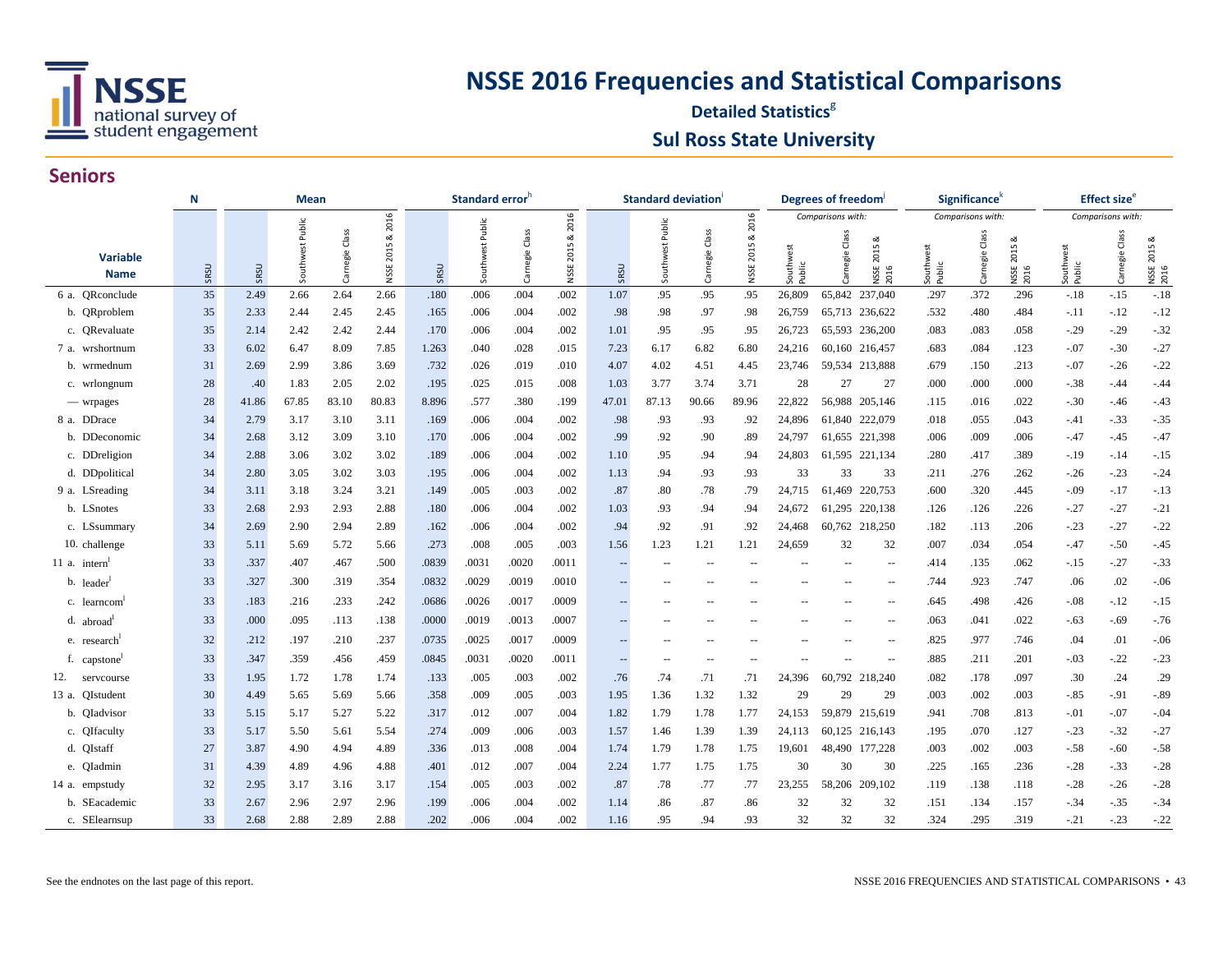

#### **Sul Ross State University Detailed Statistics**<sup>g</sup>

#### **Seniors**

|                                | N    | <b>Mean</b> |                     |                     |                    | Standard error |                     |                      |                   | <b>Standard deviation</b> |                  |                  |                   | Degrees of freedom |                   |                           | Significance <sup>'</sup> |                     |                                  | <b>Effect size</b> <sup>e</sup> |                   |                            |
|--------------------------------|------|-------------|---------------------|---------------------|--------------------|----------------|---------------------|----------------------|-------------------|---------------------------|------------------|------------------|-------------------|--------------------|-------------------|---------------------------|---------------------------|---------------------|----------------------------------|---------------------------------|-------------------|----------------------------|
|                                |      |             |                     |                     | 2016               |                |                     |                      | 2016              |                           |                  |                  | 2016              |                    | Comparisons with: |                           |                           | Comparisons with:   |                                  |                                 | Comparisons with: |                            |
| <b>Variable</b><br><b>Name</b> | SRSU | SRSU        | Public<br>Southwest | Class<br>negie<br>ð | ಂಶ<br>2015<br>NSSE | SRSU           | Public<br>Southwest | Class<br>negie<br>වි | ∝<br>2015<br>NSSE | SRSU                      | Southwest Public | Class<br>negie ( | ಹ<br>2015<br>NSSE | South<br>Public    | Class<br>Carnegie | ಹ<br>2015<br>NSSE<br>2016 | Southwest<br>Public       | Class<br>Carnegie ( | ಹ<br>2015<br><b>NSSE</b><br>2016 | Southwest<br>Public             | Class<br>Carnegie | ø<br>2015<br>NSSE:<br>2016 |
| d. SEdiverse                   | 33   | 2.37        | 2.65                | 2.62                | 2.60               | .191           | .007                | .004                 | .002              | 1.10                      | 1.02             | 1.01             | 1.01              | 23,079             |                   | 57,751 207,441            | .113                      | .146                | .176                             | $-.28$                          | $-.25$            | $-.24$                     |
| e. SEsocial                    | 33   | 2.74        | 2.86                | 2.82                | 2.84               | .214           | .006                | .004                 | .002              | 1.22                      | .94              | .95              | .93               | 32                 | 32                | 32                        | .559                      | .702                | .626                             | $-.13$                          | -.09              | $-.11$                     |
| f. SEwellness                  | 33   | 2.79        | 2.76                | 2.72                | 2.75               | .178           | .006                | .004                 | .002              | 1.02                      | .98              | .99              | .97               | 22,966             |                   | 57,527 206,734            | .897                      | .689                | .819                             | .02                             | .07               | .04                        |
| g. SEnonacad                   | 33   | 2.09        | 2.13                | 2.11                | 2.10               | .185           | .007                | .004                 | .002              | 1.06                      | 1.02             | 1.02             | 1.00              | 22,981             |                   | 57,553 206,673            | .822                      | .896                | .962                             | $-.04$                          | $-.02$            | $-.01$                     |
| h. SEactivities                | 33   | 2.47        | 2.69                | 2.54                | 2.63               | .188           | .007                | .004                 | .002              | 1.08                      | 1.00             | 1.02             | 1.00              | 22,923             |                   | 57,412 206,087            | .217                      | .716                | .370                             | $-.22$                          | -.06              | $-.16$                     |
| i. SEevents                    | 33   | 2.06        | 2.41                | 2.39                | 2.40               | .207           | .007                | .004                 | .002              | 1.19                      | .99              | 1.00             | .98               | 22,855             | 57,271            | 32                        | .044                      | .059                | .108                             | $-.35$                          | -.33              | $-.35$                     |
| 15 a. tmprephrs                | 33   | 13.49       | 14.55               | 14.49               | 14.87              | 1.864          | .059                | .036                 | .020              | 10.67                     | 8.99             | 8.72             | 8.89              | 22,996             |                   | 32 206,748                | .501                      | .593                | .372                             | $-.12$                          | $-.12$            | $-.16$                     |
| b. tmcocurrhrs                 | 33   | 4.40        | 4.11                | 4.33                | 4.66               | 1.153          | .043                | .029                 | .015              | 6.60                      | 6.44             | 6.88             | 6.91              | 22,872             |                   | 57,298 205,669            | .797                      | .957                | .828                             | .04                             | .01               | $-.04$                     |
| c. tmworkonhrs                 | 31   | 6.27        | 3.69                | 3.23                | 3.71               | 1.515          | .051                | .029                 | .016              | 8.47                      | 7.73             | 6.89             | 7.24              | 30                 | 30                | 30                        | .100                      | .054                | .102                             | .33                             | .44               | .35                        |
| d. tmworkoffhrs                | 33   | 11.61       | 13.57               | 14.24               | 12.65              | 2.194          | .091                | .057                 | .030              | 12.55                     | 13.76            | 13.65            | 13.39             | 22,814             |                   | 57,199 205,162            | .415                      | .271                | .657                             | $-.14$                          | $-19$             | $-.08$                     |
| — tmworkhrs                    | 31   | 17.11       | 17.13               | 17.37               | 16.25              | 1.798          | .093                | .057                 | .030              | 10.05                     | 13.94            | 13.55            | 13.41             | 30                 | 30                | 30                        | .992                      | .890                | .634                             | .00                             | $-.02$            | .06                        |
| e. tmservicehrs                | 30   | 3.22        | 3.28                | 3.34                | 3.24               | .708           | .037                | .024                 | .012              | 3.88                      | 5.62             | 5.66             | 5.52              | 22,762             |                   | 57,023 204,670            | .952                      | .903                | .978                             | $-.01$                          | $-.02$            | $-.01$                     |
| f. tmrelaxhrs                  | 33   | 8.02        | 9.86                | 10.11               | 10.51              | 1.597          | .053                | .033                 | .018              | 9.14                      | 7.95             | 7.98             | 8.06              | 22,827             | 57,263            | 205,463                   | .186                      | .135                | .077                             | $-.23$                          | $-.26$            | $-.31$                     |
| g. tmcarehrs                   | 33   | 4.32        | 7.86                | 7.82                | 6.74               | 1.669          | .080                | .051                 | .025              | 9.55                      | 12.14            | 12.17            | 11.50             | 32                 | 32                | 32                        | .042                      | .044                | .158                             | $-.29$                          | $-.29$            | $-.21$                     |
| h. tmcommutehrs                | 32   | 2.46        | 5.55                | 4.84                | 4.81               | .481           | .040                | .025                 | .013              | 2.72                      | 6.00             | 5.89             | 5.70              | 31                 | 31                | 31                        | .000                      | .000                | .000                             | $-.51$                          | -.40              | $-.41$                     |
| 16.<br>reading                 | 33   | 3.15        | 2.90                | 2.97                | 2.91               | .221           | .008                | .005                 | .003              | 1.27                      | 1.20             | 1.16             | 1.18              | 22,856             |                   | 57,310 205,783            | .225                      | .374                | .231                             | .21                             | .16               | .21                        |
| — tmreadinghrs                 | 33   | 7.42        | 7.23                | 7.48                | 7.37               | 1.529          | .044                | .027                 | .014              | 8.75                      | 6.56             | 6.45             | 6.45              | 22,742             |                   | 57,005 204,734            | .866                      | .963                | .960                             | .03                             | $-.01$            | .01                        |
| 17 a. pgwrite                  | 33   | 2.92        | 2.99                | 3.08                | 3.04               | .178           | .006                | .004                 | .002              | 1.02                      | .92              | .89              | .90               | 22,900             |                   | 57,429 206,102            | .692                      | .325                | .473                             | $-.07$                          | $-.17$            | $-.13$                     |
| b. pgspeak                     | 33   | 2.99        | 2.90                | 2.95                | 2.93               | .177           | .006                | .004                 | .002              | 1.01                      | .96              | .94              | .94               | 22,818             |                   | 57,240 205,396            | .610                      | .835                | .730                             | .09                             | .04               | .06                        |
| c. pgthink                     | 32   | 3.11        | 3.27                | 3.30                | 3.30               | .183           | .005                | .003                 | .002              | 1.04                      | .81              | .80              | .80               | 22,844             |                   | 57,235 205,398            | .261                      | .172                | .169                             | $-.20$                          | $-.24$            | $-.24$                     |
| d. pganalyze                   | 33   | 2.63        | 2.88                | 2.80                | 2.84               | .177           | .007                | .004                 | .002              | 1.02                      | .98              | .99              | .99               | 22,802             |                   | 57,172 205,271            | .135                      | .310                | .217                             | $-.26$                          | $-.18$            | $-.22$                     |
| e. pgwork                      | 33   | 2.92        | 2.92                | 2.96                | 2.94               | .196           | .007                | .004                 | .002              | 1.12                      | .99              | .97              | .97               | 22,847             |                   | 57,263 205,580            | .999                      | .793                | .892                             | .00                             | $-.05$            | $-.02$                     |
| f. pgothers                    | 33   | 2.99        | 3.02                | 3.05                | 3.04               | .194           | .006                | .004                 | .002              | 1.11                      | .91              | .90              | .90               | 22,788             |                   | 57,148 205,130            | .852                      | .740                | .753                             | $-.03$                          | $-.06$            | $-.06$                     |
| g. pgvalues                    | 33   | 2.90        | 2.80                | 2.86                | 2.83               | .179           | .007                | .004                 | .002              | 1.03                      | 1.03             | 1.00             | 1.01              | 22,815             |                   | 57,216 205,354            | .577                      | .813                | .666                             | .10                             | .04               | .08                        |
| h. pgdiverse                   | 33   | 2.85        | 2.85                | 2.85                | 2.82               | .184           | .007                | .004                 | .002              | 1.05                      | 1.00             | .99              | .99               | 22,827             |                   | 57,196 205,326            | .965                      | .982                | .857                             | .01                             | .00               | .03                        |
| i. pgprobsolve                 | 33   | 2.70        | 2.82                | 2.82                | 2.82               | .190           | .007                | .004                 | .002              | 1.09                      | .99              | .97              | .96               | 22,782             |                   | 57,156 205,165            | .497                      | .471                | .469                             | $-.12$                          | $-13$             | $-.13$                     |
| pgcitizen<br>$\mathbf{1}$      | 33   | 2.54        | 2.68                | 2.72                | 2.68               | .202           | .007                | .004                 | .002              | 1.16                      | 1.02             | 1.00             | 1.01              | 22,709             |                   | 56,901 204,343            | .436                      | .319                | .429                             | $-.14$                          | $-.17$            | $-.14$                     |
| 18.<br>evalexp                 | 33   | 2.96        | 3.25                | 3.27                | 3.25               | .161           | .005                | .003                 | .002              | .92                       | .76              | .76              | .76               | 22,936             | 57,463            | 206,284                   | .027                      | .020                | .026                             | $-.39$                          | $-.41$            | $-.39$                     |
| 19.<br>sameinst                | 33   | 3.09        | 3.25                | 3.21                | 3.21               | .189           | .006                | .004                 | .002              | 1.08                      | .84              | .85              | .85               | 32                 | 32                | 32                        | .391                      | .512                | .503                             | $-.19$                          | $-.15$            | $-.15$                     |

IPEDS: 228501